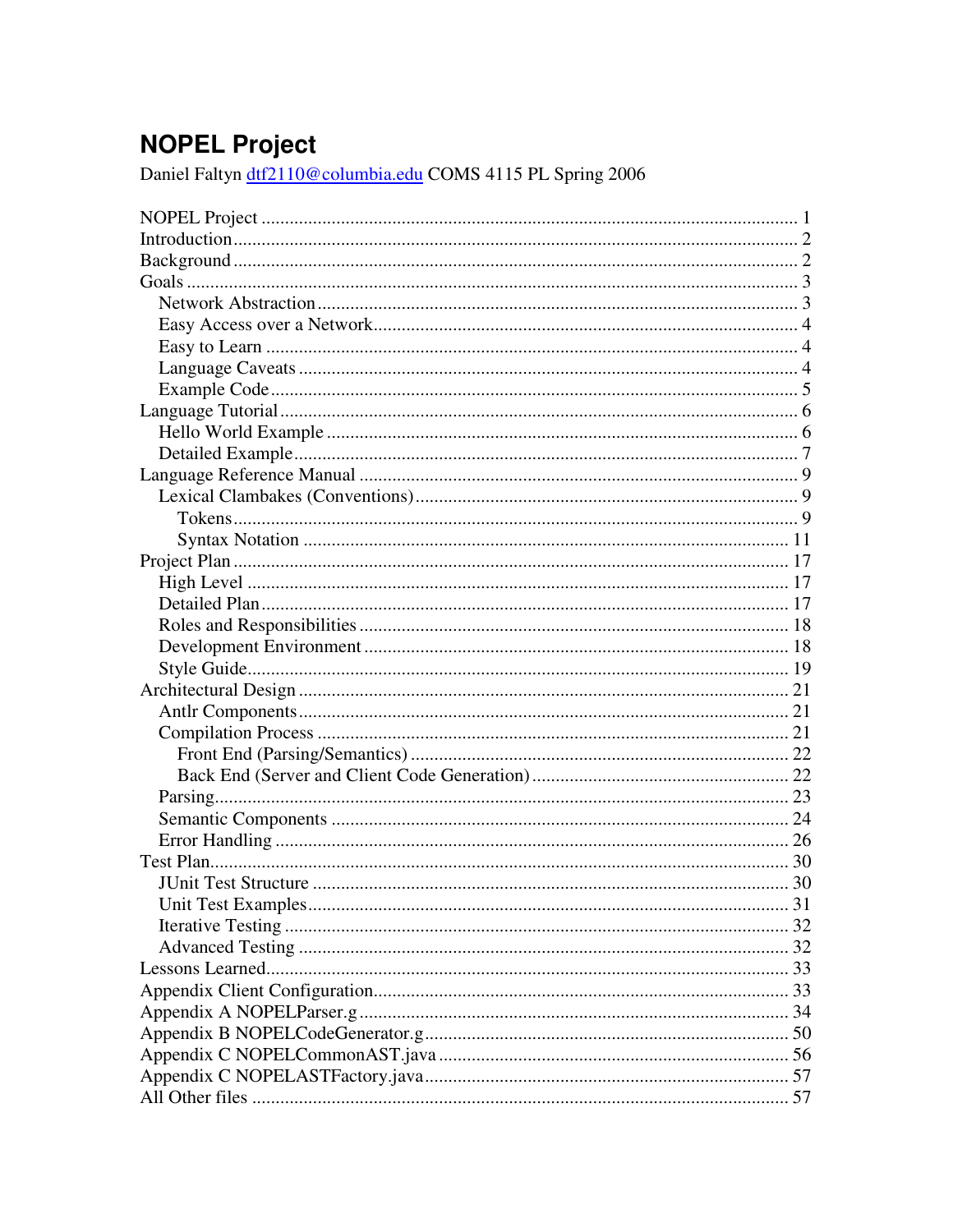# **Introduction**

NOPL is a **N**etwork **O**riented **P**rogramming **L**anguage that makes functions available over a network while abstracting the entire network stack from the developer. Server side programmers write functions using basic language constructs such as primitives, operators, and control structures. The language inherently makes the functions available over a network.

The NOPL compiler generates a .java file that is a socket-based implementation of the function. When compiled and run in Java the program listens on a specified port and executes the defined function(s) when it receives a socket request. A side-effect of the compilation is the generation of a .java proxy that clients can use to invoke the remote function(s.)

NOPL is designed for distributed applications that require data in a point-to-point fashion; i.e. clients call functions whenever they need to retrieve or manipulate data. For example, an address book java program may search for a person given a first and last name. A developer can write such a function in NOPL, compile and run the generated server as a Java executable, and give the generated proxy to the interested client(s.) The client can then call the function as if it were available in the local process space.

# **Background**

The designer wanted to develop a language that various groups at an investment bank could use to prototype distributed systems. At Goldman Sachs, the Product Data Quality Group (PDQ) maintains the assets traders buy and sell, trader-support maintains a list of trader positions, HR maintains information about the traders, and Compliance oversees all the groups.

Java client applications in each of the areas need to query some or all of the services to get detailed information or perform a calculations. The following figure shows conceptually what developers would do to accommodate the given groups.

Developers first write three servers in NOPL: Trade Details Service, Trader Details Service and Product Details Service. The NOPL compiler generates three java files labeled "Separate Servers" that when further compiled and run in java, are immediately available on the network.

Client developers can embed any of the needed proxies (indicated with the name '%Proxy' in the diagram) into their proprietary client code.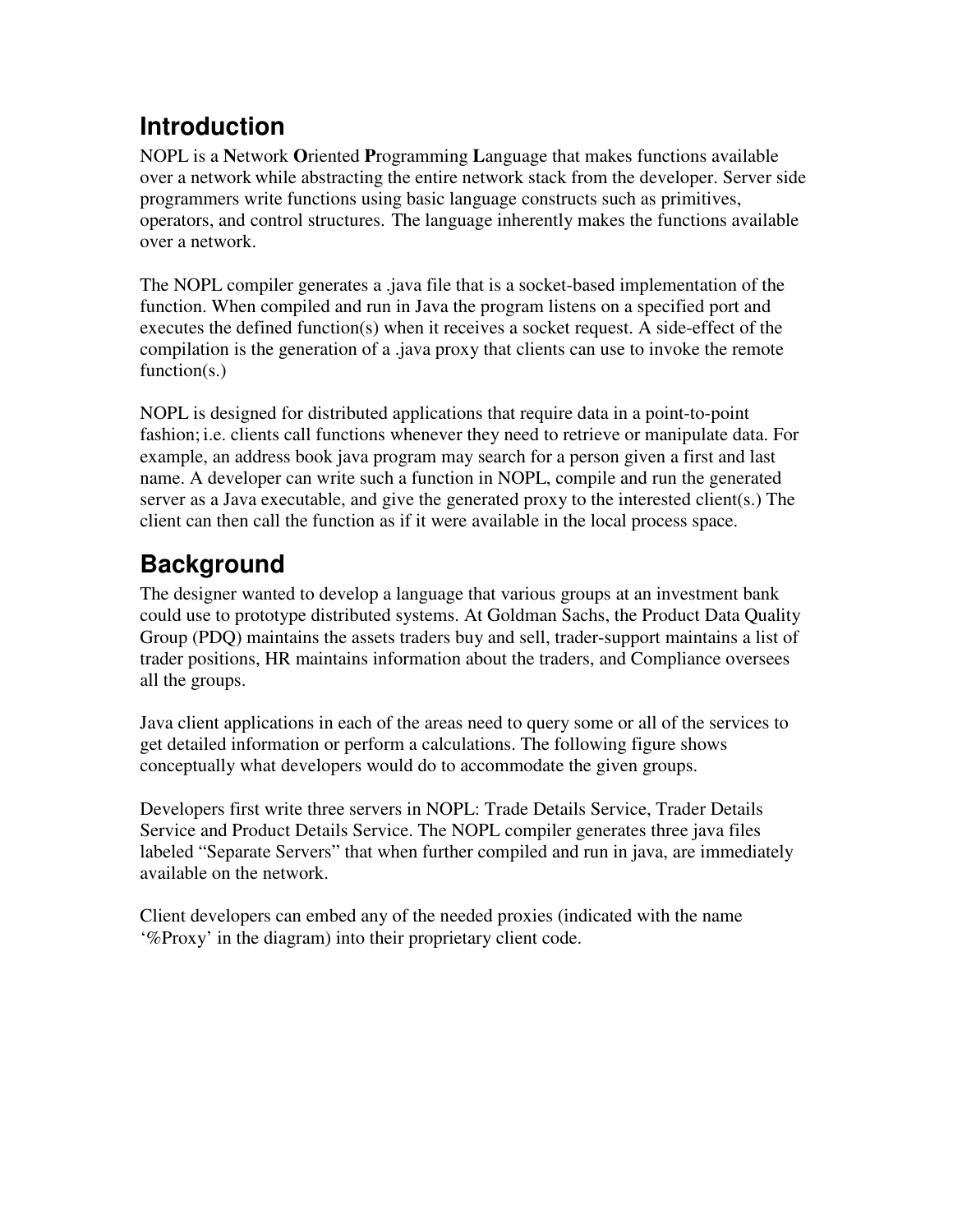

#### **Figure 1 Example Environment**

With this design implemented in NOPL, three separate groups can remotely access common functions via a common interface with the "Remote calls" abstracted by the NOPL language.

# **Goals**

## *Network Abstraction*

The primary goal of NOPL is to abstract the concept of the network from the programmer. Instead of writing socket based code and defining a protocol for client/server communication, developers define functions with the keyword *network* to make it available in a distributed environment. The following NOPL Hello World program compiled with the NOPL compiler generates a .java file that when compiled into java byte code and executed, listens on a port for requests to call this function.

```
server Hello
{
   network function helloWorld(string _name) returns string
   {
           return "Hello " + _name;
   }
}
```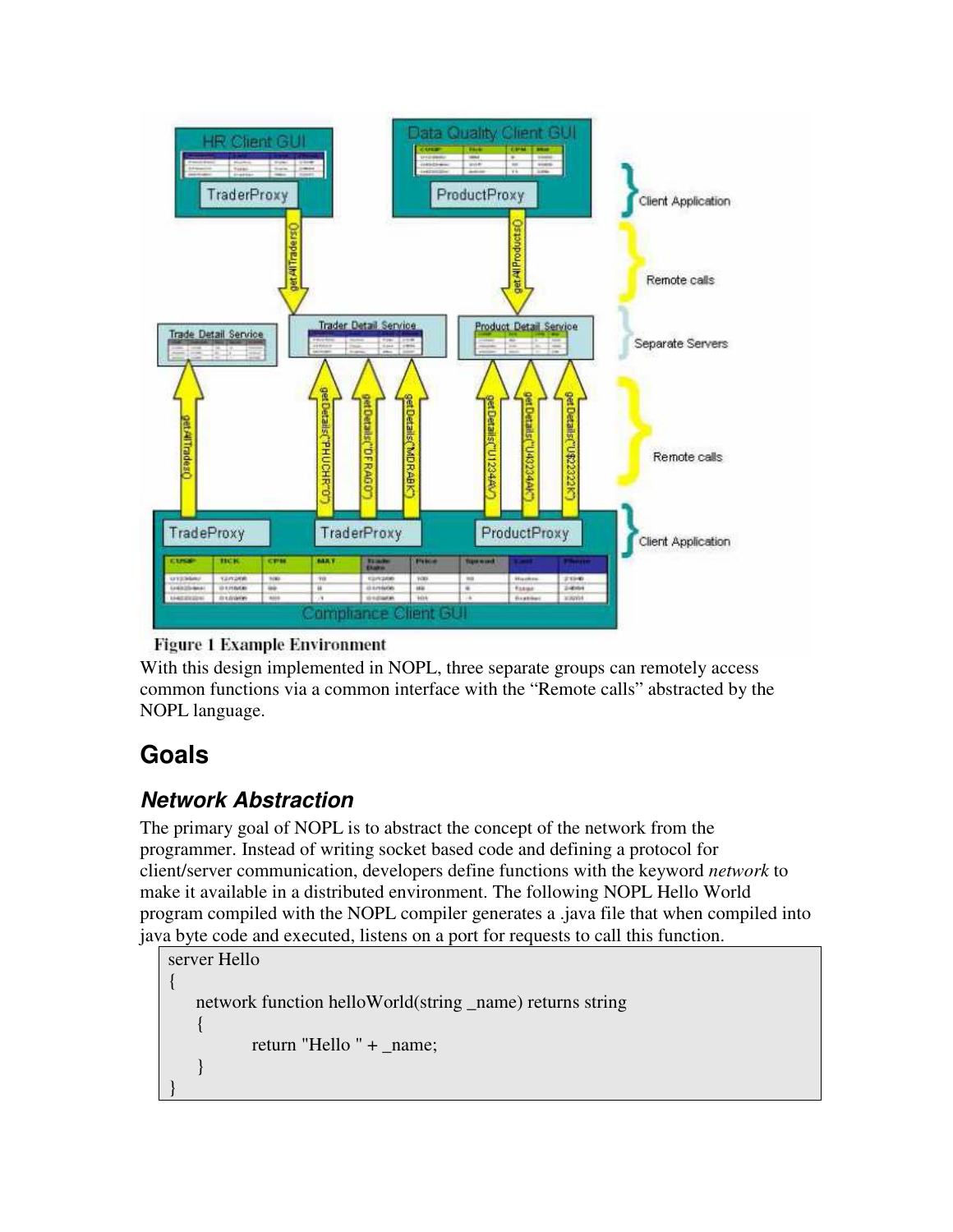## *Easy Access over a Network*

To abstract the network from the client, the NOPL compiler generates a Java proxy that other programs use to call a function. The generated API is:

```
/**
* Autogenerated on: Thu May 04 21:25:31 GMT-05:00 2006
* Any changes you will be lost on re-compile.
*/
public class Hello
\{protected String helloWorld(String _name )
    {
           return "Hello "+_name;
    }
    public static void main(String[] args) throws Exception
    \left\{ \right.// ...
    }
}
```
And a client uses it as follows:

```
/**
* Autogenerated on: Thu May 04 21:25:31 GMT-05:00 2006
* Any changes you will be lost on re-compile.
*/
public class HelloClient
{
   public static void sethelloWorldConfig(String _ip, int _port)
    {
    }
   public static String helloWorld(String _name)
    {
    }
}
```
# *Easy to Learn*

NOPL is a that implements a few basic data types (string, int, double, float, and date,) a few control structures (if/else and while,) a few collection constructs (structs and array,) and some basic mathematical operators.

# *Language Caveats*

- Since the client program communicates with the server via a Java proxy, the client programmer must remember that any objects the proxy returns are passed by value rather than by reference. Specifically, changes made on the client side are NOT reflected on the server side.
- Without an object request broker (ORB) or naming service (JNDI) in place, client code must have *a priori* knowledge of the server location (IP address) and port.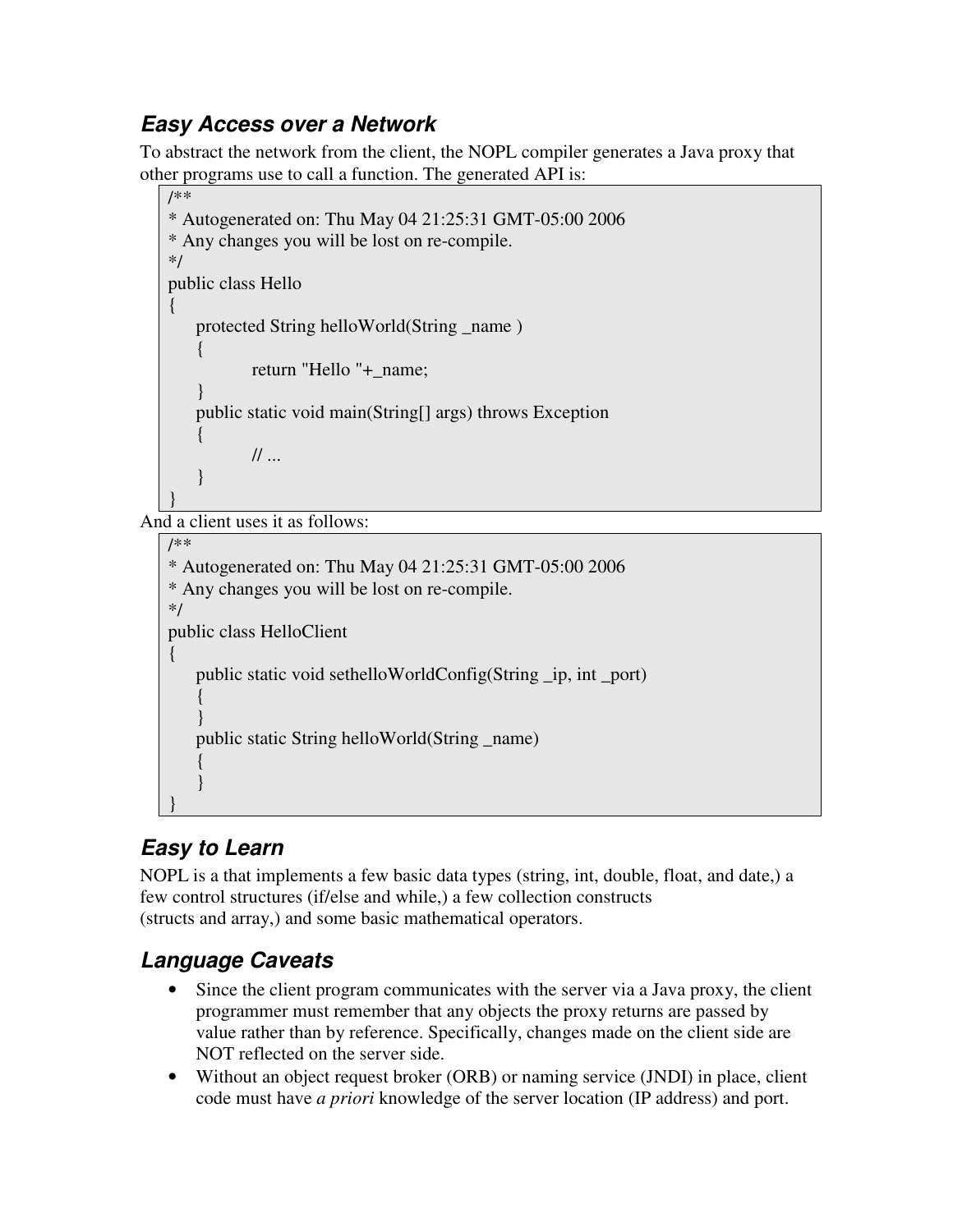Clients can implement extendable solutions by setting such parameters in the Java properties at run time. Future enhancements to the language can include usage of a naming service similar to Java RMI.

## *Example Code*

```
This is code written in NOPL.
   server TraderDetailsService
   {
       struct Trader
       \{string fName;
              string lName;
              string desk;
              real salary;
       };
       Trader headTrader;
       headTrader.lName = "Huchro";
       headTradex = "IGC";
       headTrader.salary = 25000000;
       Trader juniorTrader;
       juniorTrader.lName = "Robinson";
       ijuniorTrader.degk = "IGC";juniorTrader.salary = 5000000;
       Trader traders[2];
       traders[0] = headTrader;traders[1] = juniorTrader;network function getAllTraders() returns Trader[]
       { return traders;}
       network function getDetails(int _traderId) returns Trader
       {
              Trader t;
              if (\text{traderId} == 0){t = traders[0];}
              else \{t = \text{traders}[1];\}return t;
       }
   }
```
This is the output of the NOPL compiler (the server.)

/\*\*

\* Autogenerated on: Thu May 04 22:19:04 GMT-05:00 2006 \* Any changes you will be lost on re-compile. \*/ public class TraderDetailsService {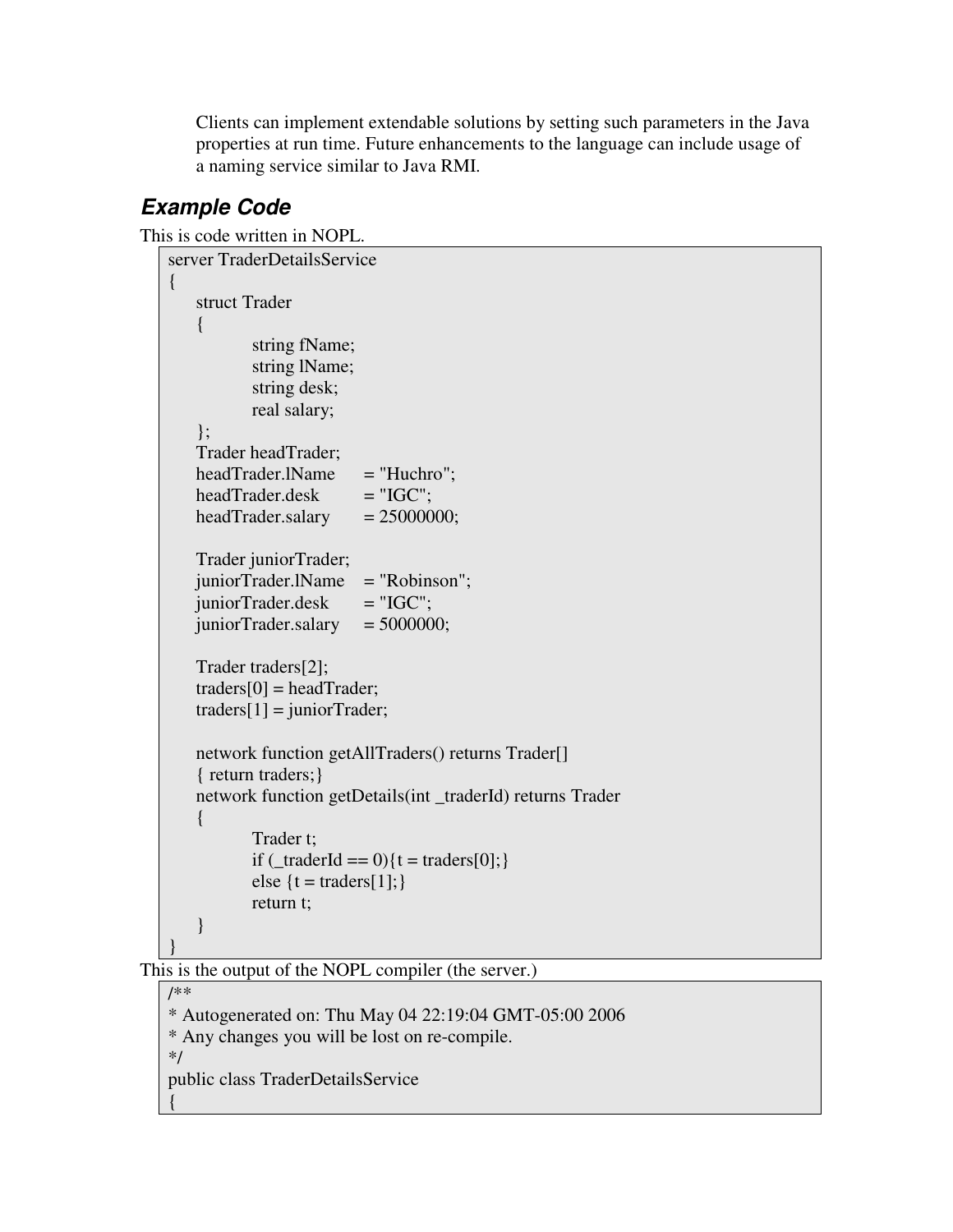protected Trader[] getAllTraders( ){// ...} protected Trader getDetails(int \_traderId ){ //...} public static void main(String[] args) throws Exception{ //...}

This is the output of the NOPL compiler (the client.)

#### /\*\*

}

```
* Autogenerated on: Thu May 04 22:19:04 GMT-05:00 2006
* Any changes you will be lost on re-compile.
*/
public class TraderDetailsServiceClient
{
    public static void setgetAllTradersConfig(String _ip, int _port){// ...}
   public static Trader[] getAllTraders(){// ...}
   public static void setgetDetailsConfig(String _ip, int _port){// ...}
    public static Trader getDetails(int \text{traderId})\{// ...}
}
```
# **Language Tutorial**

The steps to writing, compiling and running a NOPEL program are:

- 1. Write a NOPEL program and store it in a file
- 2. Compile the NOPEL file into a java client and java server
- 3. Compile the java server into a java class file
- 4. Write a driver for the client code that uses the generated client stub to call the server
- 5. Execute the server java class file
- 6. Execute the driver

## *Hello World Example*

1. Create a file in some directory named hello.n that has the following contents

```
server Hello
{
   network function hello( string _name ) returns string
{
   // Log so we see something happening on the server
   LOG INFO("Some is calling function hello with name: "+ name);
   return "Hello " + _name;
}
}
```
- 2. Compile the file into a java client and server by typing:
	- a. java –jar NOPELCompiler.java ./ hello.n
	- b. you should see 2 files get generated Hello.java and HelloClient.java
- 3. Compile the java server file (Hello.java) by typing: javac –cp . Hello.java
- 4. Run the server by typing: java –cp . Hello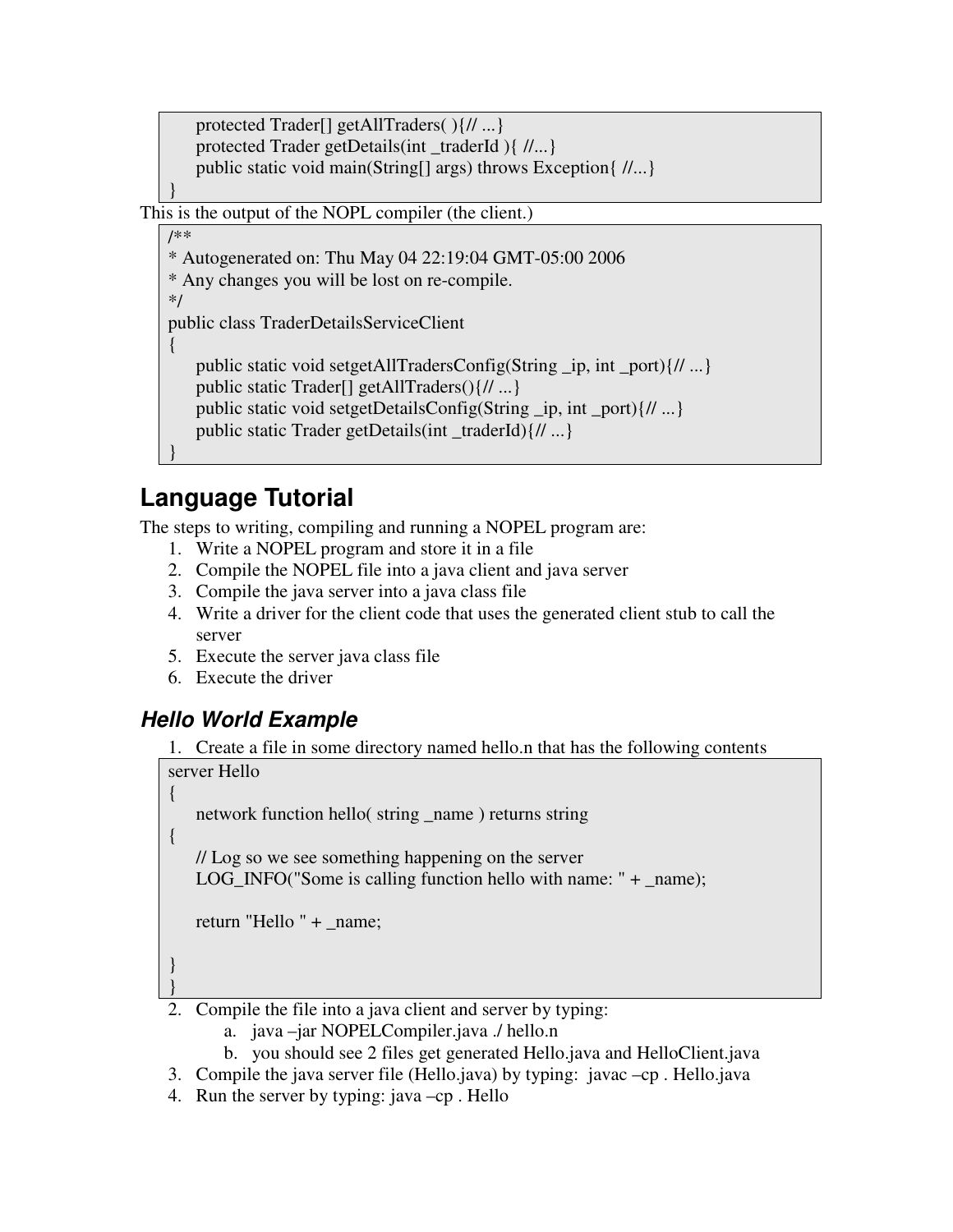- a. You will be prompted to enter a port that the function should listen on.
- b. Enter in a free port and the service should indicate it is running
- 5. Compile the client by typing: javac –cp . HelloClient.java
- 6. This client has no main so you will have to create a driver in java.
	- a. Create a java file named driver.java
	- b. Copy the following text to that file.

public class driver

```
{
   public static void main(String _args[])
   {
           HelloClient.sethelloConfig("127.0.0.1",123);
           System.out.println(HelloClient.hello("Daniel"));
   }
```
}

- 7. Compile this driver in the same directory as HelloClient.java by typing: javac –cp . driver.java
- 8. Run the client program by typing java –cp . driver
	- a. The client uses/requires a SAX implementation such as crimson so make sure one is defined on your classpath. See an appendix for more details. (The CLIC machines all have an implementation on the classpath.)
- 9. You should see the server print out a message on the server console and the client print out a message on the client console.

## *Detailed Example*

This example show a server that has three functions:

- 1. hello(person p) : takes a person and prints out a message with that persons first and last name and then returns that message string.
- 2. helloPeople(person p[]) : takes an array of people and prints out a message with all their names, then returns that message string
- 3. helloSame(person p[]) : takes an array of people, prints out the number of people in the array then returns a copy of that array to the caller

1. Create a file in some directory named hello.n that has the following contents

```
server Hello
{
   struct person { string fName; string lName;};
   network function hello( person p ) returns string
{
   // Log so we see something happening on the server
   LOG INFO("Some is calling function hello with name: "+ p.fName);
   return "Hello " + p.fName+ " " + p.lName;
}
   network function helloPeople( person p[] ) returns string
```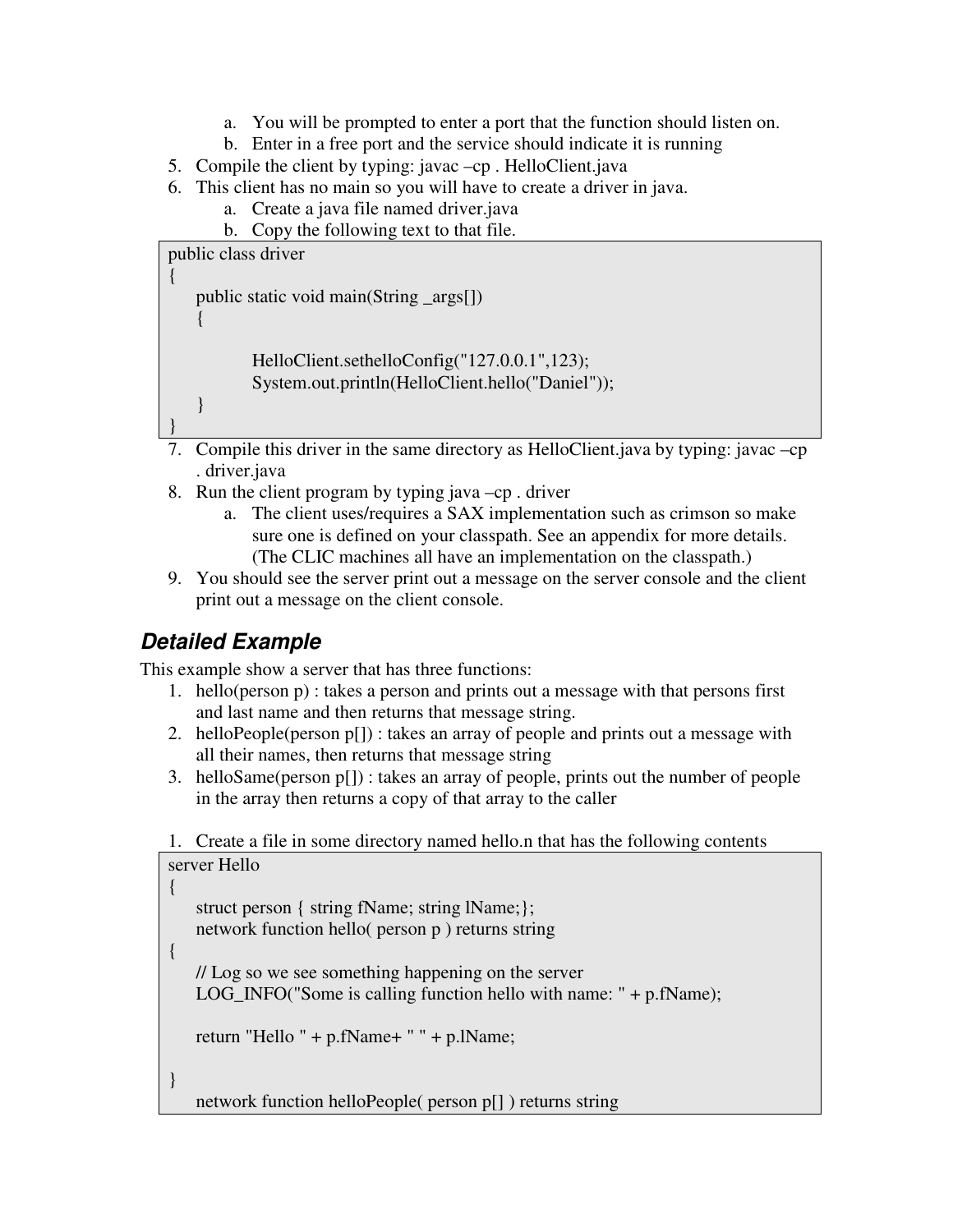{ // Log so we see something happening on the server LOG INFO("Some is calling function helloPeople with: " $+$  p.length $+$ " people"); int  $i = 0$ ; string  $\text{omg} = \text{"Hello: "};$ while ( $i < p$ , length)  $\{$  $\text{omg} = (\text{omg} + \text{p}[i].\text{fName} + " " + \text{p}[i].\text{IName} + " ");$  $i = i + 1$ ; } return omg; } network function helloSame( person p[] ) returns person[] { // Log so we see something happening on the server LOG\_INFO("Some is calling function helloSame with: " + p.length+ " people"); return p; } } 2. Compile the file into a java client and server by typing: a. java –jar NOPELCompiler.java ./ hello.n b. you should see 2 files get generated Hello.java and HelloClient.java 3. Compile the java server file (Hello.java) by typing: javac –cp . Hello.java 4. Run the server by typing: java –cp . hello a. You will be prompted to enter a port that the function should listen on. b. Enter in a free port and the service should indicate it is running 5. Compile the client by typing: javac –cp . HelloClient.java 6. This client has no main so you will have to create a driver in java. a. Create a java file named driver.java b. Copy the following text to that file. public class driver  $\left\{ \right.$ public static void main(String \_args[]) { HelloClient.sethelloConfig("127.0.0.1", 1222); HelloClient.sethelloPeopleConfig("127.0.0.1", 1223); HelloClient.sethelloSameConfig("127.0.0.1", 1224); // Make the remote call HelloClient.person  $p = (new \ HelloClient())$ .new person(); p.fName = "Stephen"; p.lName = "Edwards"; String  $s = HelloClient.hello(p);$ 

```
System.out.println(s);
```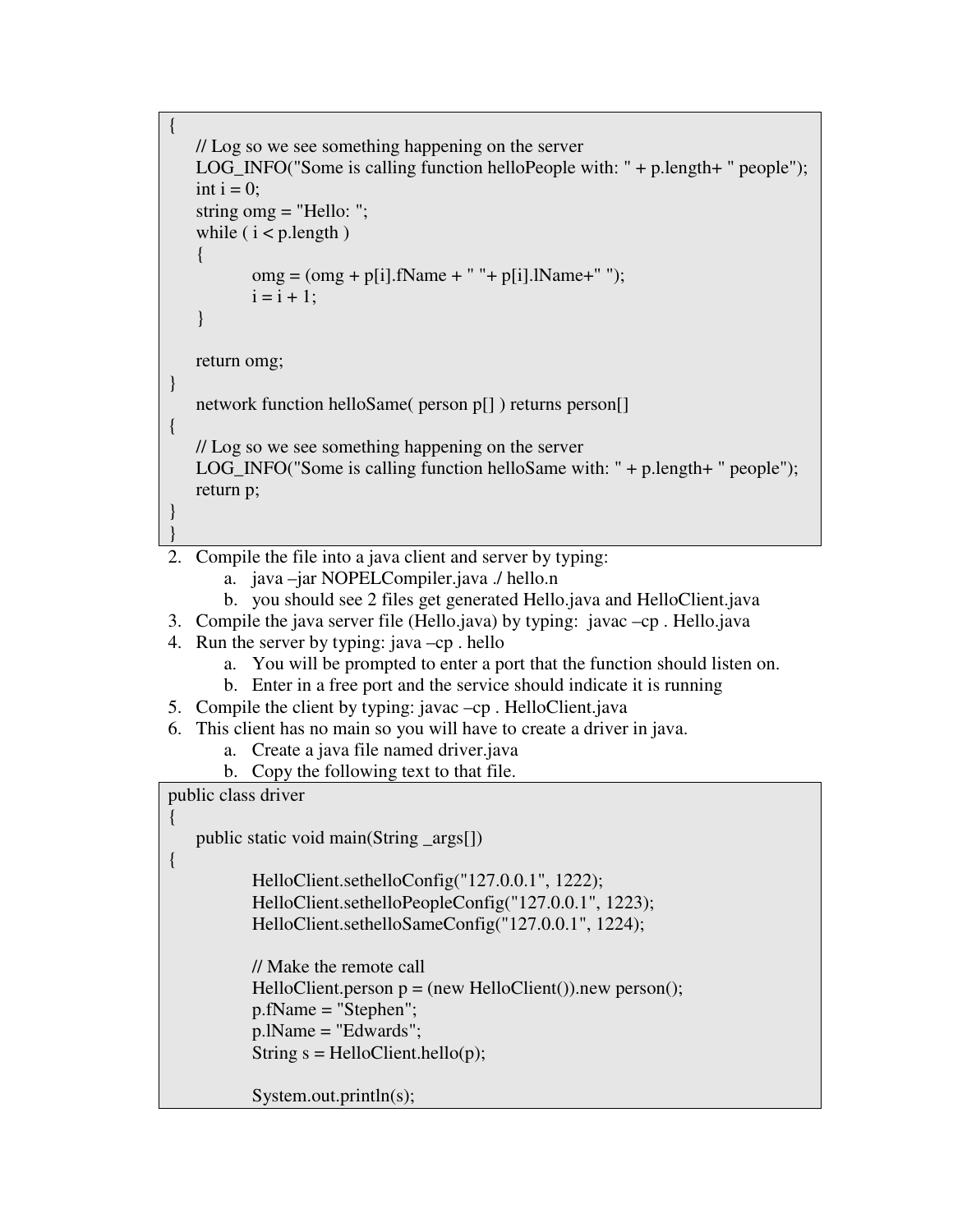```
System.out.println("Now the helloPeopleConfig call....");
          HelloClient.person p2 = (new HelloClient()).new person();
          p2.fName = "Dan";p2.lName = "Faltyn";
          HelloClient.person array[]= {p,p2};s = HelloClient.helloPeople(array);
          System.out.println(s);
          System.out.println("Now the helloSame call....");
          HelloClient.person[] sArray = HelloClient.helloSame(array);
          System.out.println("Got back these people:");
          for (int i=0; i < sArray.length; ++i)
           {
                  System.out.println(sArray[i].fName +" "+ sArray[i].lName);
           }
   }
}
```
# **Language Reference Manual**

This manual describes the NOPEL (Network Oriented Programming Language) lexical conventions and syntax notation. Though similar to C and Java, there are some subtle differences outlined in this document. After writing a program that is compliant with these rules, the first phase of the compilation process generates a sequence of tokens that are later translated into a Java server file and client file. Upon successful compilation with a Java compiler, a programmer will have at his disposal functions that are available over a network and means to call those functions.

// A word on notation: Sections like this in grey are code snippets.

## *Lexical Clambakes (Conventions)*

A NOPEL program consists of a single file that has one or more network functions (functions that are available over a network) and zero or more local functions that are visible to other functions (including network functions) in the same file. These functions and various global variables are all parsed into a stream of tokens as described in the following section.

## **Tokens**

. The broad categories of tokens in NOPEL are comments, identifiers, keywords, numbers, strings, and dates. The NOPEL lexer ignores white space, new lines and tabs except where they separate tokens as described below. The NOPELLexer similarly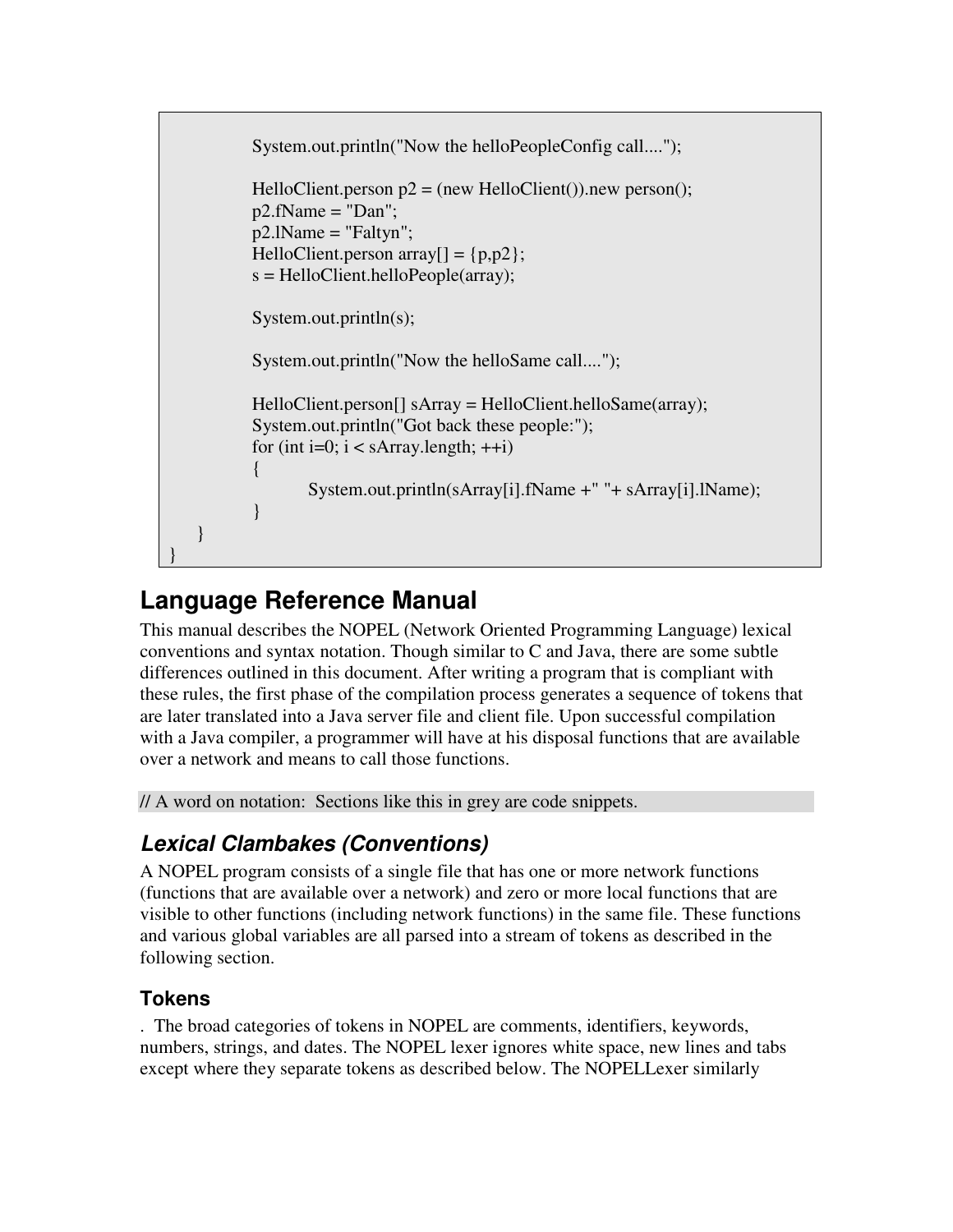recognizes and ignores comment and various separators such as commas, and curly braces.

#### **Comments**

Comments in NOPEL come in the usual 2 flavors: those beginning with a double slash "//" that begins a comment and terminates at the following new line and comments that begin with a slash star "/\*" and span on or more lines until a star slash "\*/" is encountered.

// this is a single line comment in NOPEL. It terminates with a new line. /\* this is a multi-line comment in NOPEL. It can be on one line \*/ /\* or it can span multiple lines \*/

#### **Identifiers**

An identifier consists of a sequence of letters, digits and the underscore character beginning with an underscore or a character. Case is significant so the identifier *myVariable* is distinct from *MyVariable*.

int g\_globalVar = 10; // the identifier is g\_globalVar and holds the integer val 10

#### **Keywords**

The NOPEL language is translated into Java so all Java keywords $^1$  are also reserved. The following keywords are explicitly defined in NOPEL and programmers may not use them other than for their intended usage.

| function               | network                         | date   | true | False            |
|------------------------|---------------------------------|--------|------|------------------|
| $\overline{\text{if}}$ | else                            | while  |      | break   Continue |
| return                 | returns                         | struct | void | <b>LOG FATAL</b> |
|                        | LOG INFO   LOG WARN   LOG ERROR |        |      |                  |

#### **Numbers**

The NOPEL lexer recognizes Integers as a sequence of one or more digits and Real numbers as one or more digits followed by a "." followed by one or more digits. The following are various examples of NOPEL numbers.

1 // is an integer  $2222$  // is an integer  $2.3$  // is a real 222.2222 // is a real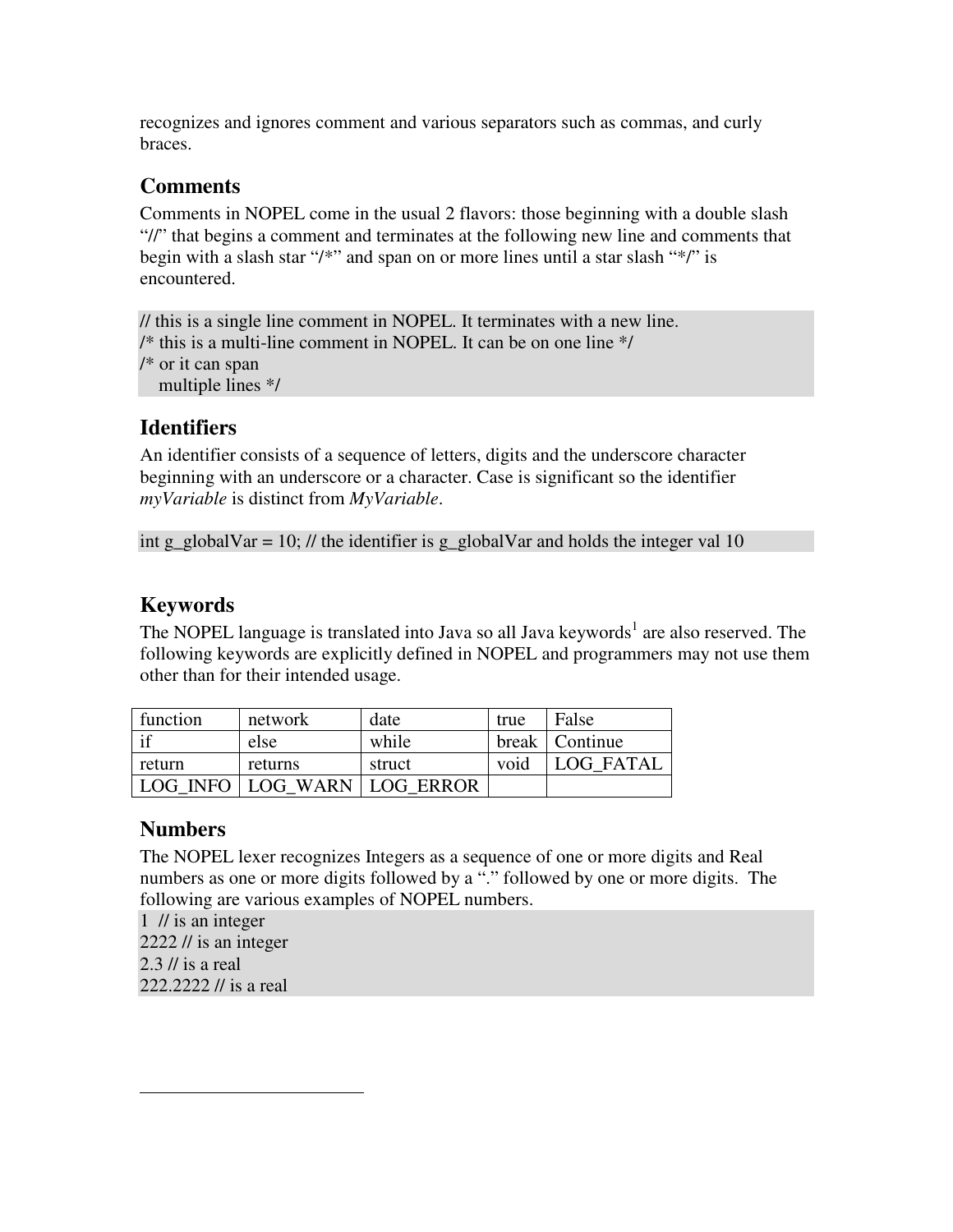## **Strings**

The NOPEL lexer recognizes strings as a sequence of characters surrounded by double quotes. Commonly escaped characters t, b, n,  $\lambda$ , and the double quote are allowed as long as they are prefixed with a  $\lambda$ .

"This is a string with an escaped backslash as the last character \\"

#### **Dates**

The NOPEL lexer recognizes dates as **ddMMMyyyy** where d and y are digits and M are alphabetic characters. The first 2 digits represent the day of the month, the 3 characters are the first 3 characters of any of the 12 months, and the final 4 digits are the year.

The Lexer does not differentiate the case for the month characters so 12FEB2006 and 12Feb2006 are interpreted the same. The Lexer does not accept dates that include invalid days of the month (e.g. 45Mar2006), bad months (e.g. 05ZOR2006), or abbreviated years (e.g. 23Mar06.)

02Mar2006 // this is a valid date.

#### **Convenience Tokens**

NOPEL recognizes these other common tokens for the sake of punctuation and clarity.

| Comment                                                       |
|---------------------------------------------------------------|
| Demarcates the beginning and end of a function or enumeration |
| Demarcates the beginning an end of an array                   |
| Separates expressions                                         |
| Separates parameters in functions                             |

## **Syntax Notation**

This section addresses the interpretation of the tokens listed in the previous section. NOPEL is a statically typed language so each object must have a declared type that is immutable for the duration of its existence. The second section deals with the usage of the types in a variety of expressions and the third section outlines the constructs required for logical programming.

// A word on notation: Sections like this in light blue are syntax

## **Types**

There are three classifications of types in NOPEL: primitives, structures, and arrays.

#### *Primitive Types*

The following table lists the NOPEL primitive types, the type it corresponds to in Java, and an example usage as a variable.

| Type    | Java conversion Default value |       | Usage                       |
|---------|-------------------------------|-------|-----------------------------|
| boolean | Boolean                       | False | boolean is ANiceDay = true; |
| int     | Int                           |       | int age = $29$ ;            |
| real    | Double                        | 0.0   | real weight = $180.22$ ;    |
| string  | java.lang.String              | 6522  | string name $=$ "Daniel";   |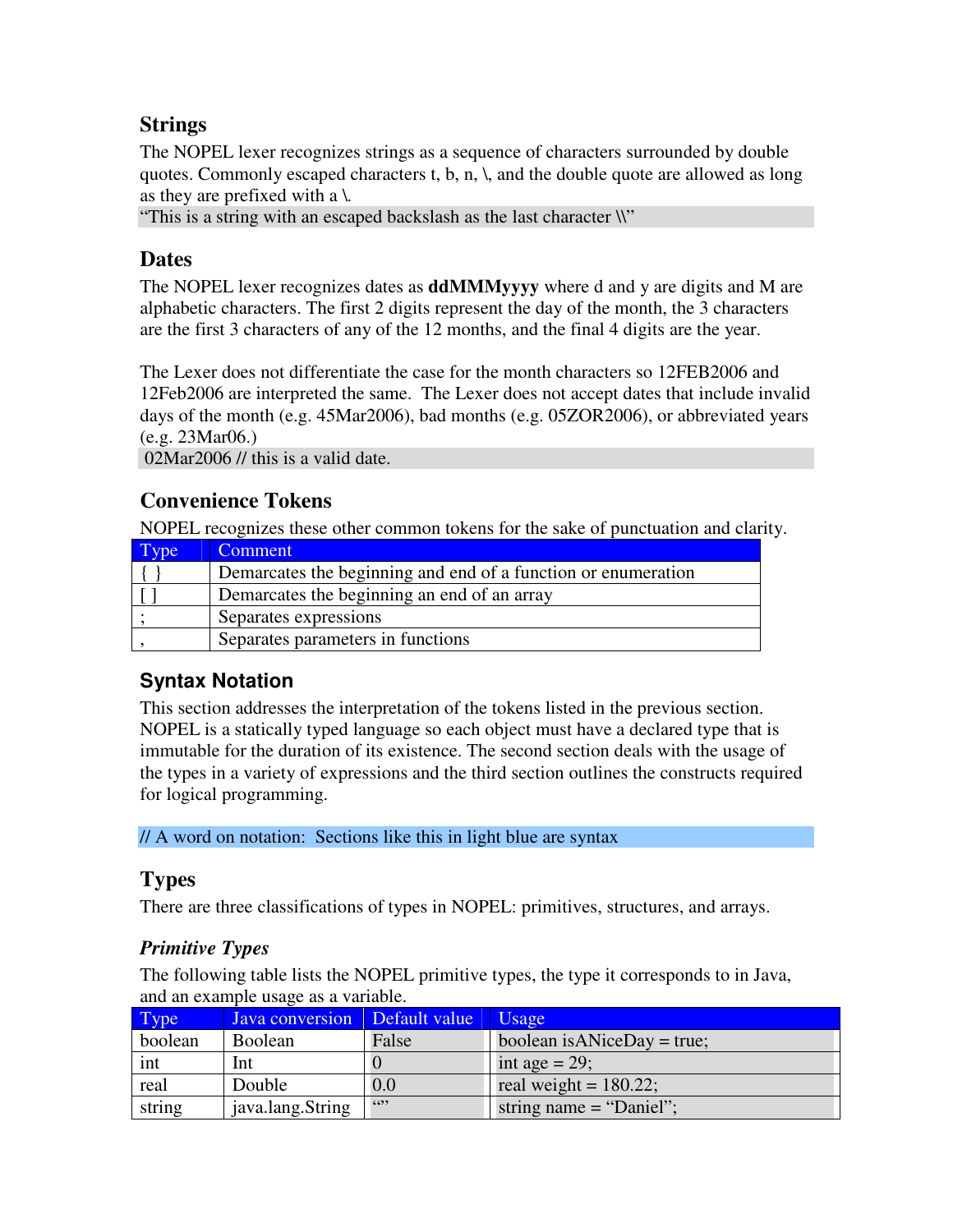| date | ava.util.Date | todays date <sup><math>\sim</math></sup> | 18Feb2006;<br>date today = $\bf{1}$ |
|------|---------------|------------------------------------------|-------------------------------------|
|------|---------------|------------------------------------------|-------------------------------------|

#### *Structures*

A structure is a grouping of named primitive types into a single object that can be referenced as a unit. The declaration of a structure is achieved though the keyword struct, a left curly, a definition of one or more typed fields, and a right curly brace.

A NOPEL program must declare a structure before usage. Programs can reference fields in the structure with the usual "dot" notation of C.



The following example shows a declaration for a structure that contains information about a trader followed by an example usage.

```
// declaration of the structure type trader
struct trader
{
  string firstName;
  string lastName;
  int age;
  date startDate;
  string desk;
};
trader bob; // instance of type trader
bob.firstName = "Robert"; // assigning the value of the field firstName
int age = bob.age; \frac{1}{\sqrt{2}} retrieving the value of the field age.
```
#### *Arrays*

NOPEL provides the means to group primitive types and structures into typed arrays of a fixed size. Arrays have the property **length** that indicates the size of the array as an integer. Programs can retrieve values from an array by accessing the values indexed from 0 to length -1 as shown.

```
(boolean | int | real | string | date) identifier "[" int "]"";"
```
// create an array of size 10 (default all values initialized to 0) int accountNumbers[10]; int arrayLen = accountNumbers.length; // returns the integer 10.

 $2^2$  The date returned is the date as of the running of the program.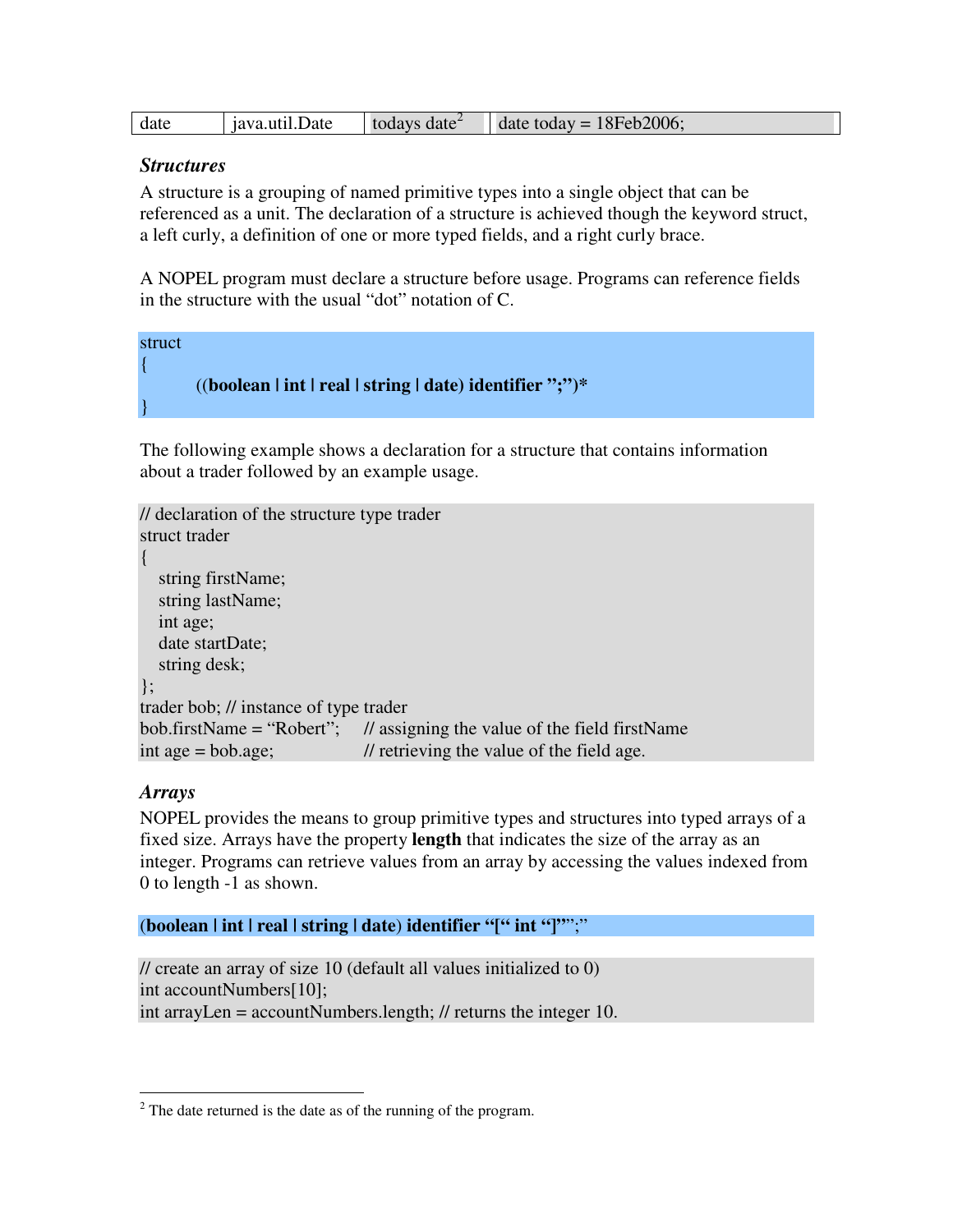#### **Expressions**

Expressions in NOPEL are broadly categorized as identifiers, constants, structure usage, array usage, and function calls separated by a semi-colon. Parenthesized expressions take on the value of the enclosed expression.

#### *Identifiers*

Identifiers are variables that derive their value via the assignment operator, thus making them left-value expressions. In cases where assignment is not performed before evaluation of the variable, some default value is assigned to the identifier. **type identifier = <right-hand value>;**

|             | int $g_{global}Var = 10$ ; // declaration of a variable and an initial value. |
|-------------|-------------------------------------------------------------------------------|
| trader bob; | // declaration of a variable bob of type trader (defined previously)          |
| int years;  | // declaration of a variable with the default value.                          |

#### *Constants*

Numbers (ints and reals), strings, and dates are all right-value expressions that evaluate to their innate value.

#### *Function calls*

A function call is a right-value expression that takes zero or more parameters and returns a declared type or possible void (no value.) The two broad categories of functions are network and local. These are discussed in detail in a later section. In the following example, the beta function is calling the alpha function and assigning the resultant value to the variable s.

#### **type identifier = <right-hand value>;**

// declaration of a function function alpha(string name) returns string { return "Hello: "+ name; }; // calling function alpha from function beta. function beta() returns void { string  $s = alpha("Bob");$  };

#### *Arithmetic*

NOPEL supports the mathematical expressions  $+, \frac{1}{2}, \frac{1}{2}$ , and / for integer and real data types using infix notation. If an integer and real data type are mixed in the expression, the resultant data type is real. The usual order of precedence is in effect, namely \*,/ are evaluated before + or -.

The + operator is available as an infix operator between a string and any other NOPEL primitive type. When one of the operands is not a string, the resultant data type is a string regardless of the placement of the non-string operand.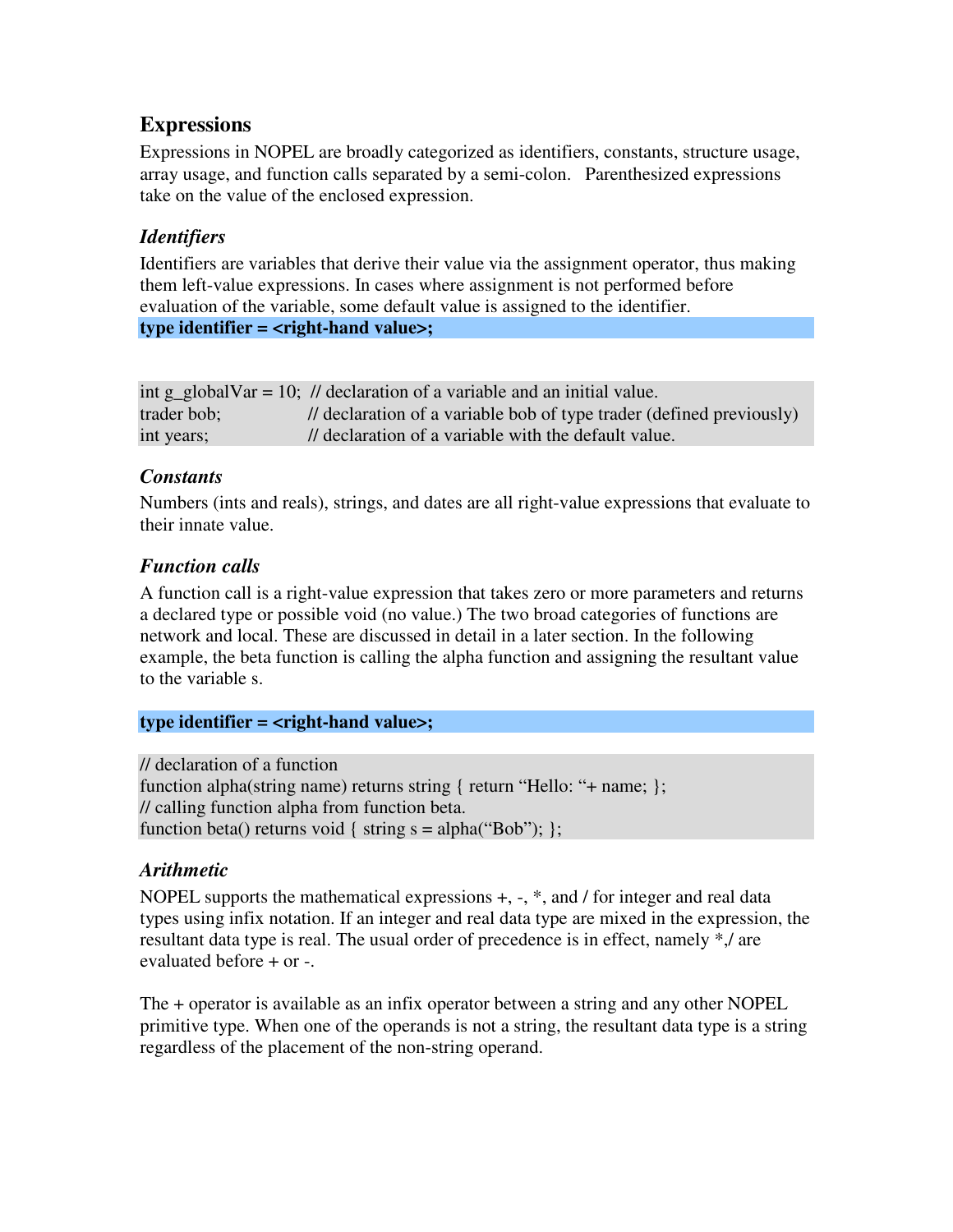The + operator is also available as an infix operator between a date and an int. The resultant data type is date such that the value of the given date is incremented by the value of the int.

Example usages of arithmetic operators are as shown: int  $i = 10$ ; string myString  $=$  "This is:"; string myStringAsPrefix = myNumber+ i; // results in the string "This is  $10"$ " string myStringAsSuffix =  $i + myString$ ; // results in the string "10This is " date tomorrow =  $23$ Jan06 +1; // tomorrow has the value  $24$ Jan06

#### *Relational*

The usual binary operators, "<", ">", "<=", ">=", "==", "!=" are available on int and real data types as an infix operator. When comparing objects of different types, int's are converted to real's. The resultant value is a boolean.

Equal  $(==)$  and not equal  $( != )$  can be applied as infix operators on any data type. When 2 objects of different types are compared, the resultant value is always false for "==" and true for "!=". When 2 objects are of the same type, if the value is the same then the result is true for "==" and false for "!=". With structure objects, if all the fields have the same values then the result is also true for " $==$ " and false for " $!=$ "

#### *Logical*

The logical operators "!" (not,) "&" (and,) and "|" (or) are available as infix operators when comparing expressions that result in a boolean value. The order of precedence from high to low is "!", " $\&$ ", "".

#### **Basic Statements**

The types of statements in NOPEL are assignment, if-then-else, while loops and functions. The first three categories are very similar in syntax to C or Java and are addressed in this section. Functions are addressed in the following section as they are the heart and soul of NOPL.

#### *Assignment*

Identifiers, or generically left-value expressions take on a value through the assignment operator "=". Casting is not available in the NOPEL language so only like values on the left and right side of the "=" are allowed.

**type identifier = expression;**

#### *If-Then-Else Conditionals*

If-Then-Else conditionals determine the flow of control based on a logical expression. The first execution path is entered if the expression evaluates to true otherwise if the second case "else" is specified, that execution path is entered.

if ( **logical** )

{

(**expression;** | **statement** )\*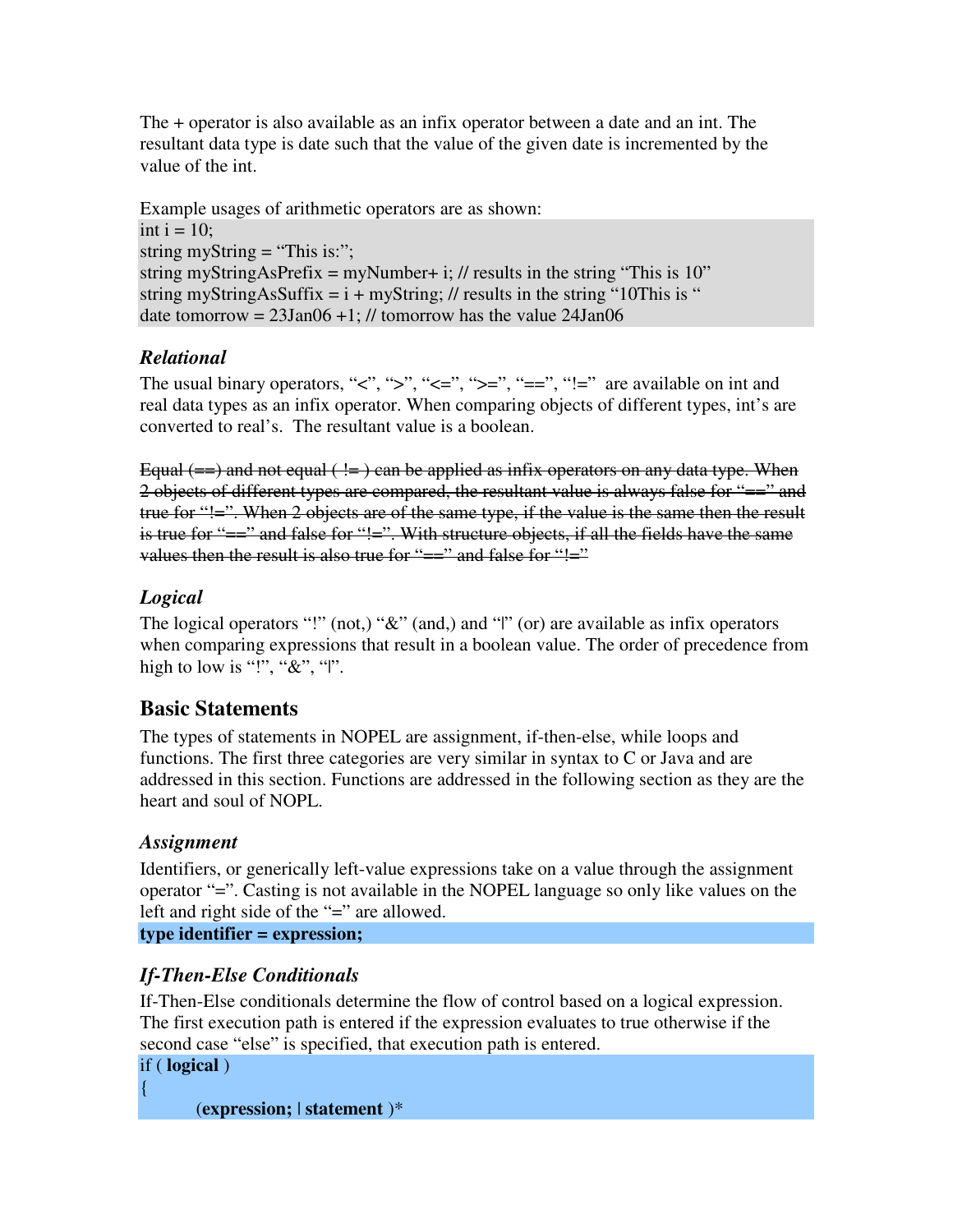```
} else {
       (expression; | statement )*
}
```
In the following example "out" has the value of 9 at the end of the execution of the conditional. If the value of "in" had any other value than 10, out would have the value 11.

```
int in = 10;
int out = 0;
if ( 10 == in )
{
 out = 9:
} else {
 out =11;
}
```
#### *While Loops*

For simplicity, there is a single iterative statement "while" that repeats a given set of expressions and statements until some condition is no longer true. The format for a while loop is:

```
while ( conditional )
{
```

```
(expression | statement | break | continue)*
```
} The reserved words break and continue have the following effect when placed between { } in a while statement:

- **break** -- causes the while loop to exit and execution to continue after the  $\}$
- **continue** causes the execution of the loop to stop at this point and resume after the { in the while declaration.

## **Functions**

The two classifications for functions, local and networked, share the same syntax apart from the keyword *network.* Networked functions are available in a remote context, i.e. available for usage over a network when ultimately compiled into a Java program.

Given the special nature of functions marked *network*, no other function, local or remote may reference these functions. To promote reuse in the language however, networked functions may reference any local function.

Each function declaration begins with the keyword function, the name of the function, a parenthesized list of 0 or more arguments, the keyword *returns* and the return type, possibly *void.* The implementation of the function begins with "{"and is terminated with "}"

#### *Local*

The syntax for a local function is generalized as: function **identifier**(**type identifier** | **type identifier** (,**type identifier**)\* | )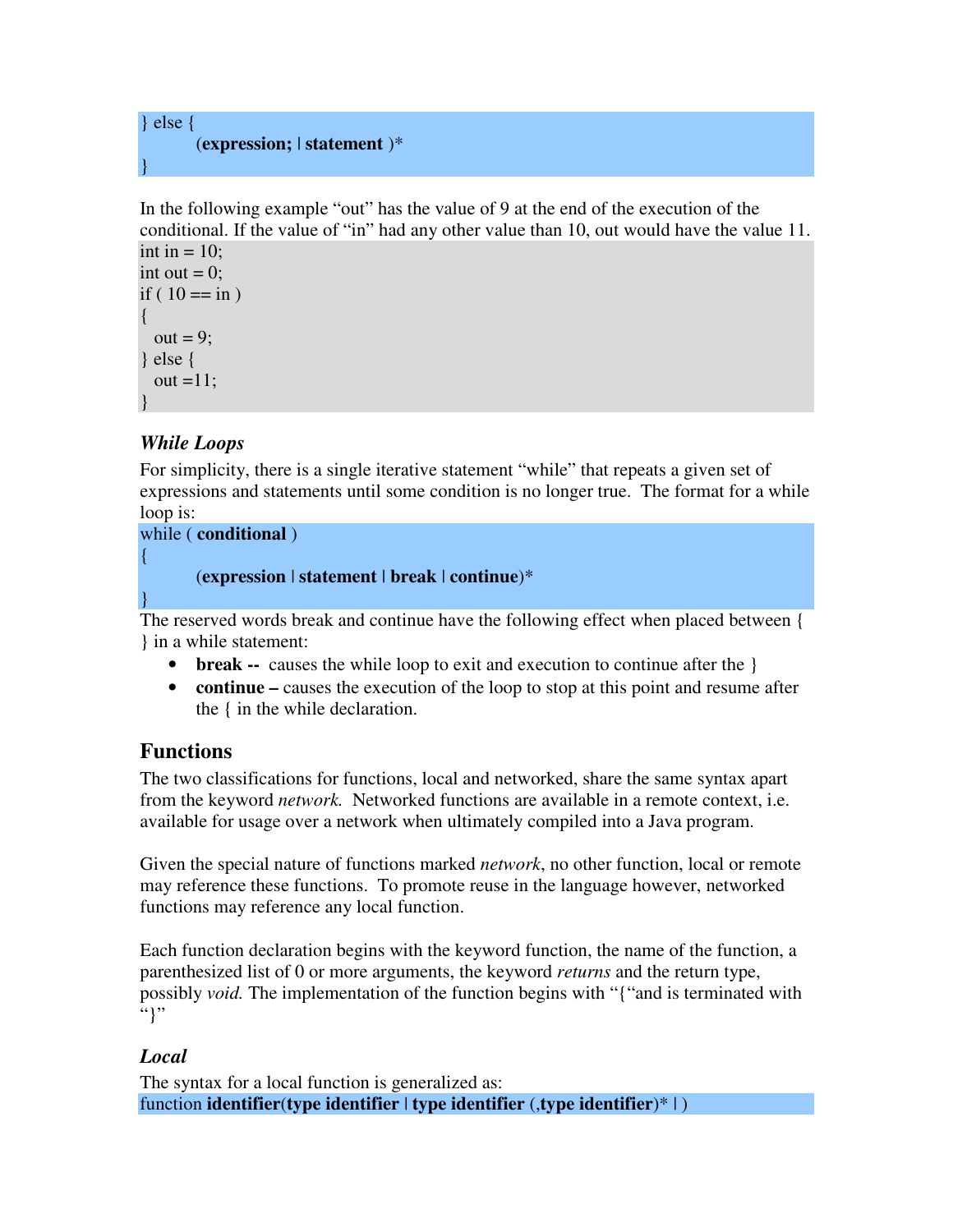```
returns (type | void)
```

```
(expression; | statement;)*
return (identifier | constant | );
```
An example implementation of a function is shown here. // a local function function getAgeLocal( date \_birthDate ) returns int { // implementation

#### *Networked*

A network function is identical in syntax to a local function with the addition of the keyword *network*.

```
network function identifier(type identifier | type identifier (,type identifier)* | )
       returns (type | void)
```
(**expression;** | **statement;**)\* return (**identifier | constant | );**

An example implementation of a network function is as shown here. // networked function that calls a local function network function getAge( date \_birthDate ) returns int { retrun getAgeLocal(\_birthDate);

}

#### **Servers**

The top level construct in NOPEL is a Server. A server consists of zero or more identifiers that may be initialized (assignment statements) and are visible in any declared local or network function.

server

```
(identifiers | assignment statment)*
(local functions; | network functions)*
```

```
}
```
{

#### **Additional functions**

Most languages allow the use of some access to system out. NOPEL uses categorized logging based on the priority of the message. The basic implementation will print out to the console when the application is run. In the future, configurations should allow the redirection of the output to files, sockets, etc. and filtering based on the criteria. The syntax for logging is as shown. Further, the priority of the logging message is listed from least important to highest importance.

 $\{$ 

}

}

{

}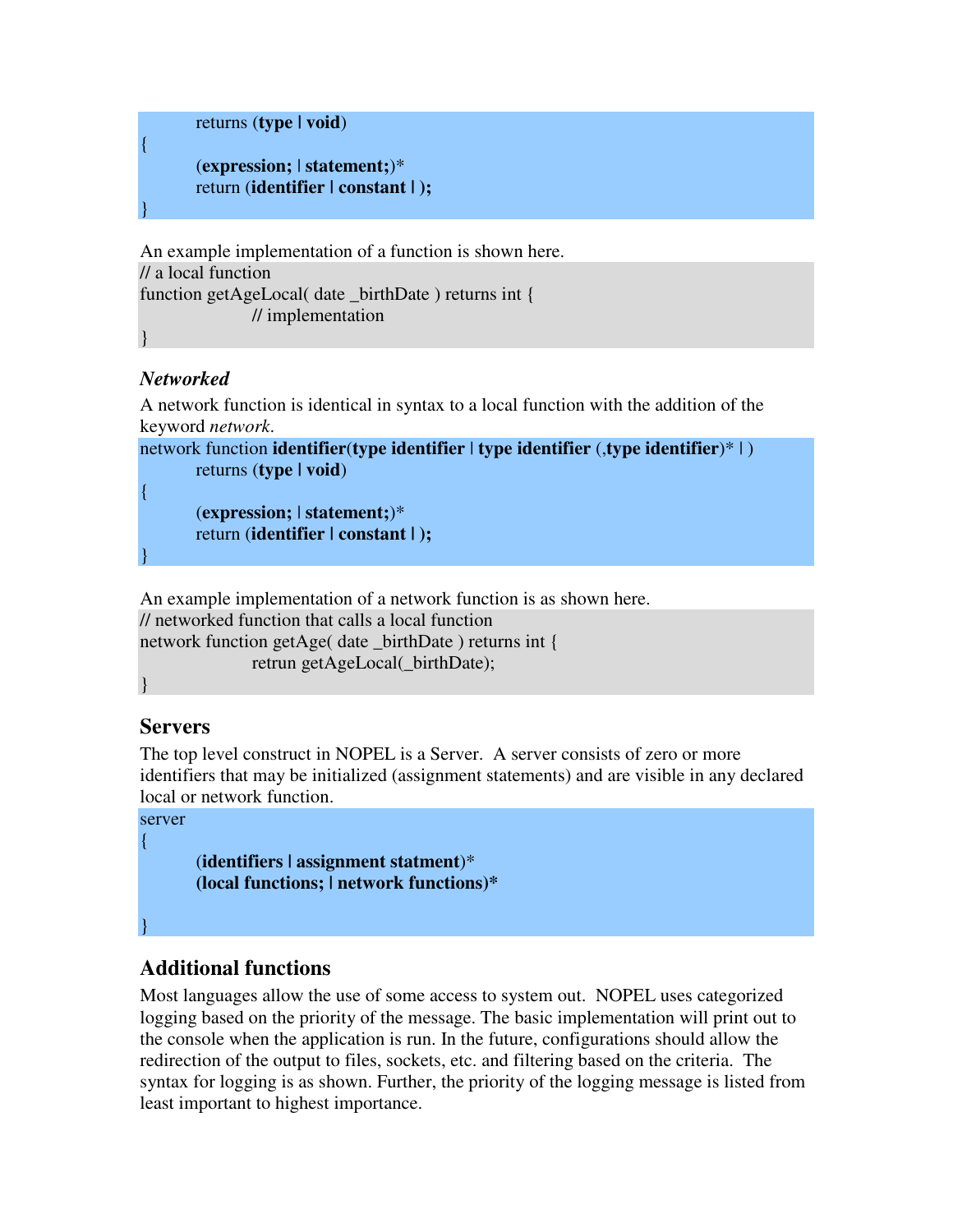#### (LOG\_DEBUG | LOG\_INFO | LOG\_WARN | LOG\_ERROR | LOG\_FATAL) **string ;**

In this example the first logging message prints out the in parameter before the execution of the local function and the second logging message prints the result of the local function.

network function getAge( date \_birthDate ) returns int {

```
LOG_INFO ("starting getAge with param: " + _birthDate);
int out = getAgeLocal(_birthDate);
LOG_INFO ("ending getAge with result: " + out);
retrun out;
```
# **Project Plan**

}

Working full time, I mostly worked on the project 2 hours a day and over weekends. The detailed plan is included as a separate Microsoft Office Project plan.

## *High Level*

The high level categories of work are given as follows:

| Category                           | <b>Duration</b> | <b>Start</b> | <b>End</b> |
|------------------------------------|-----------------|--------------|------------|
| Learning                           | 3 days          | 23-Jan-06    | 25-Jan-06  |
| <b>LRM</b>                         | 2 days          | 26-Jan-06    | 27-Jan-06  |
| Lexer                              | 8 days          | 1-Feb-06     | 10-Feb-06  |
| <b>Parser</b>                      | 12 days         | 13-Feb-06    | 28-Feb-06  |
| <b>Semantics (TreeParser)</b>      | 18 days         | 1-Mar-06     | 24-Mar-06  |
| <b>Basic Code Generation</b>       | 10 days         | 27-Mar-06    | 7-Apr-06   |
| <b>Server Side Code Generation</b> | 5 days          | 10-Apr-06    | 14-Apr-06  |
| <b>Client Side Code Generation</b> | 6 days          | 17-Apr-06    | 24-Apr-06  |
| <b>General Testing</b>             | 1 day           | 25-Apr-06    | 25-Apr-06  |
| <b>Final Presentation</b>          | 2 days          | 26-Apr-06    | 27-Apr-06  |
|                                    |                 |              |            |

## *Detailed Plan*

Breaking out according to each category:

| <b>Task</b>                         | <b>Duration</b> | <b>Start</b> | <b>End</b> |
|-------------------------------------|-----------------|--------------|------------|
| Learning                            |                 |              |            |
| Play with ANTLR Tutorials           | 1 day           | 23-Jan-06    | 23-Jan-06  |
| Write white paper                   | 2 days          | 24-Jan-06    | 25-Jan-06  |
| <b>LRM</b>                          |                 |              |            |
| Draft LRM                           | 1 day           | 26-Jan-06    | 26-Jan-06  |
| <b>Final LRM</b>                    | 1 day           | 27-Jan-06    | 27-Jan-06  |
| <b>Basic Prototype</b>              | 2 days          | 30-Jan-06    | 31-Jan-06  |
| Lexer                               |                 |              |            |
| Write basic Token parsing           | 3 days          | $1-Feb-06$   | 3-Feb-06   |
| Implement Lexer with Error Handling | 2 days          | 6-Feb-06     | 7-Feb-06   |
| <b>JUnit Test</b>                   | 3 days          | 8-Feb-06     | 10-Feb-06  |
| <b>Parser</b>                       |                 |              |            |
| Write basic parsing                 | 3 days          | 13-Feb-06    | 15-Feb-06  |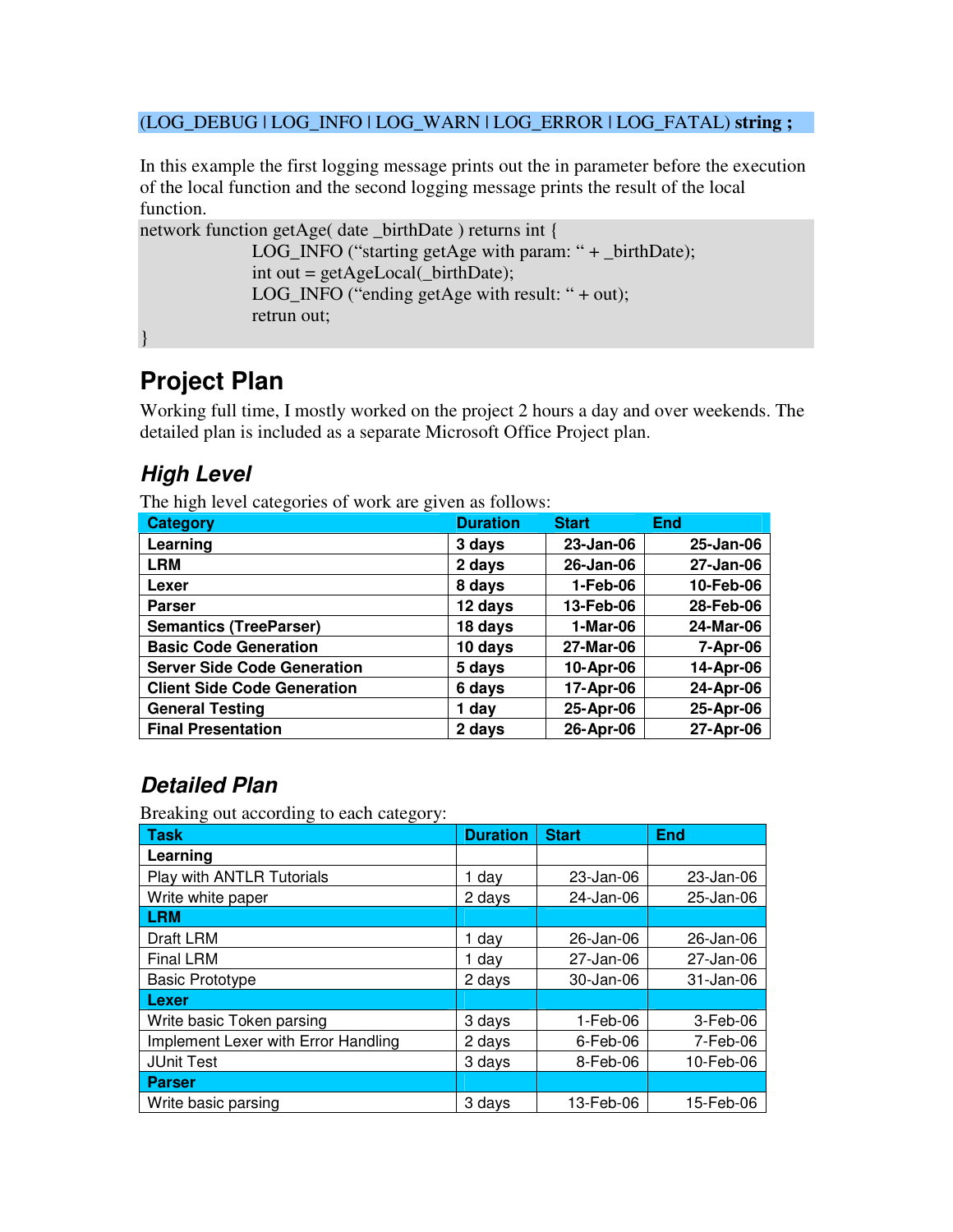| Implement Parser with Error Handling   | 2 days  | 16-Feb-06 | 17-Feb-06 |
|----------------------------------------|---------|-----------|-----------|
| Implement Parser with own AST          | 2 days  | 20-Feb-06 | 21-Feb-06 |
| Refactor Lexer as appropriate          | 2 days  | 22-Feb-06 | 23-Feb-06 |
| <b>JUnit Tests</b>                     | 3 days  | 24-Feb-06 | 28-Feb-06 |
| <b>Semantics (TreeParser)</b>          |         |           |           |
| <b>ANTLR related g files</b>           | 3 days  | 1-Mar-06  | 3-Mar-06  |
| Symbol Table                           | 3 days  | 6-Mar-06  | 8-Mar-06  |
| Java helpers for Type definition       | 3 days  | 9-Mar-06  | 13-Mar-06 |
| <b>Exception Classes</b>               | 2 days  | 14-Mar-06 | 15-Mar-06 |
| <b>Exception Handling</b>              | 2 days  | 16-Mar-06 | 17-Mar-06 |
| Refactor Lexer and Parser as necessary | 2 days  | 20-Mar-06 | 21-Mar-06 |
| <b>JUnit Tests</b>                     | 3 days  | 22-Mar-06 | 24-Mar-06 |
| <b>Basic Code Generation</b>           |         |           |           |
| <b>ANTLR related g files</b>           | 3 days  | 27-Mar-06 | 29-Mar-06 |
| Server level classes                   | 3 days  | 30-Mar-06 | 3-Apr-06  |
| <b>Type Generation</b>                 | 1 day   | 4-Apr-06  | 4-Apr-06  |
| <b>Statement Generation</b>            | 1 day   | 5-Apr-06  | 5-Apr-06  |
| <b>Function Generation</b>             | $1$ day | 6-Apr-06  | 6-Apr-06  |
| Types in side functions                | 1 day   | 7-Apr-06  | 7-Apr-06  |
| <b>Server Side Code Generation</b>     |         |           |           |
| Statements in functions                | 1 day   | 10-Apr-06 | 10-Apr-06 |
| Write out file no sockets              | 1 day   | 11-Apr-06 | 11-Apr-06 |
| Write files with socket interaction    | 1 day   | 12-Apr-06 | 12-Apr-06 |
| Test with dummy driver                 | 1 day   | 13-Apr-06 | 13-Apr-06 |
| Refactor as necessary                  | 1 day   | 14-Apr-06 | 14-Apr-06 |
| <b>Client Side Code Generation</b>     |         |           |           |
| functions no params no return          | 1 day   | 17-Apr-06 | 17-Apr-06 |
| functions with parameters (primitives) | 1 day   | 18-Apr-06 | 18-Apr-06 |
| functions with params and return       |         |           |           |
| (primitives)                           | 1 day   | 19-Apr-06 | 19-Apr-06 |
| functions with arrays                  | 1 day   | 20-Apr-06 | 20-Apr-06 |
| functions with structs                 | 1 day   | 21-Apr-06 | 21-Apr-06 |
| functions with array of structs        | 1 day   | 24-Apr-06 | 24-Apr-06 |
| <b>General Testing</b>                 |         |           |           |
| <b>Final Presentation</b>              |         |           |           |
| Draft document                         | 1 day   | 26-Apr-06 | 26-Apr-06 |
| <b>Final Iteration</b>                 | 1 day   | 27-Apr-06 | 27-Apr-06 |

## *Roles and Responsibilities*

Dan did all the work. The other members of the team were slackers. Ok, they did not exist but all the same, slackers.

## *Development Environment*

Development took place on a Windows XP operating system using Eclipse 3.1 with Java 1.5. To aid in developmement/debugging I bought the 3<sup>rd</sup> party vendor software Antlr Studio by Placid Systems. (http://www.placidsystems.com/) The most useful feature of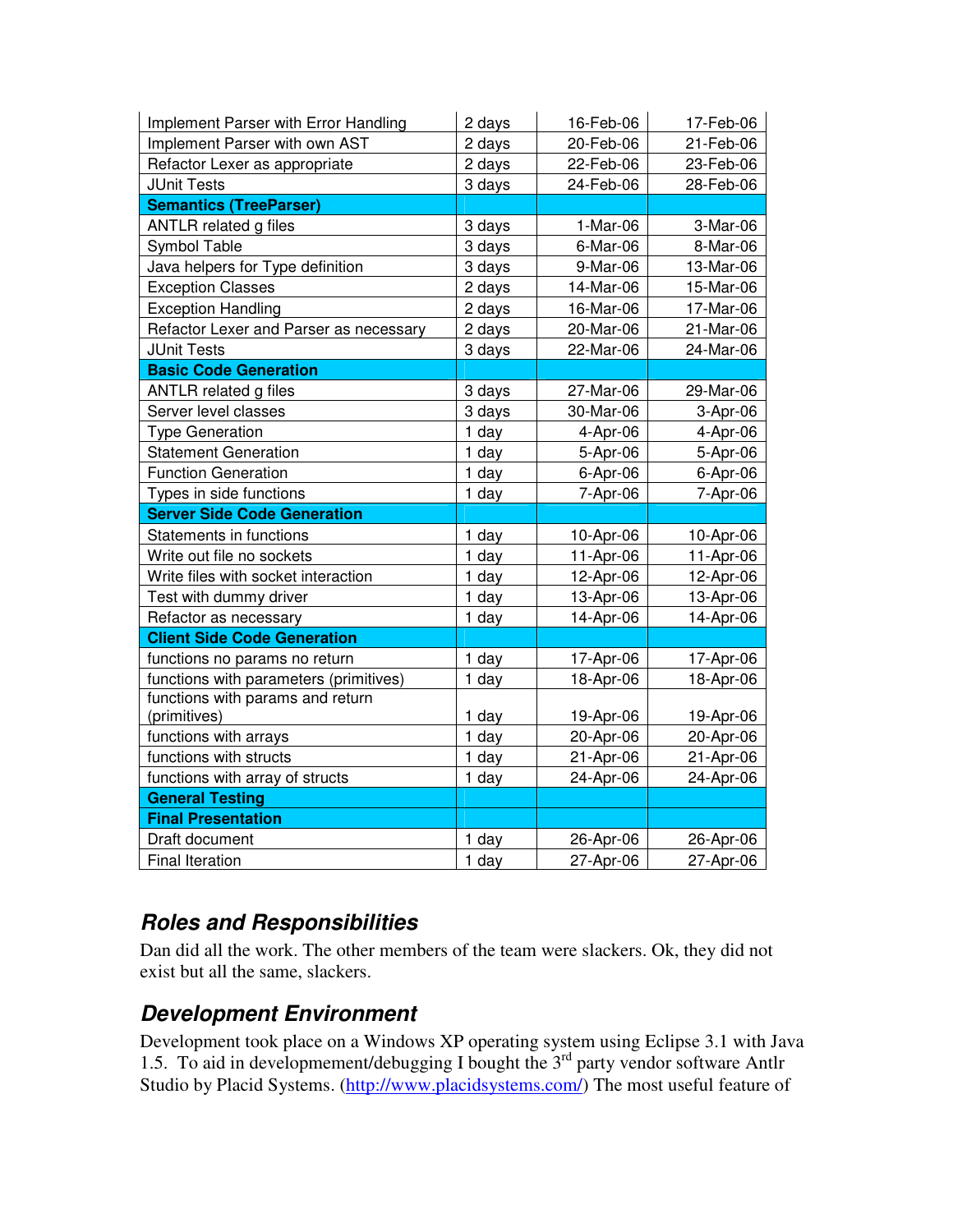the software was the color coding of the g files to easily identify java sections, comments, tokens, etc.

# *Style Guide*

NOPEL style is designed using coding standards set forth at Goldman Sachs for Java Development and is as follows:

#### **Comments**

- Block comments (multi-line comments) should be used to separate major functional portions of code. Note that there are always two blank lines above and one blank line below a block comment. Also note that the actual comment text is indented by a space from the block.
- Single line comments can be done with a //-type comment.

#### **Function Calls**

- An open-parenthesis always follows the method name or Java keyword without any intervening white space.
- There is never white-space before or after a semicolon.
- An open-parenthesis is always followed by exactly one space. A closingparenthesis is always preceded by exactly one space. A comma is always followed by exactly one space.
- Any function arguments that overflow onto another line should be indented by 8 spaces.

#### **If statements are formatted as follows:**

- Single operations do not have curly braces.
- else if and else are at the same indentation level as if.
- There are no blank lines after the opening curly braces.
- There are no blank lines before the closing curly braces.
- An overflowed line should be indented 8 spaces or logically and readably lined up with the previous line.
- Logical connectors ( $\&\&$  and  $| \cdot |$ ) should be placed at the start of an overflowed line.
- Nested parens [and square brackets] are grouped together with no space in between -  $)$  rather than  $)$  ).

#### **For statements are formatted as follows:**

```
for( int i = 0; i < SOME VALUE; i++ )
   // Single operation goes here
for( int i = 0; i < SOME_VALUE; i++ )
{
    // Multiple operations go here
}
```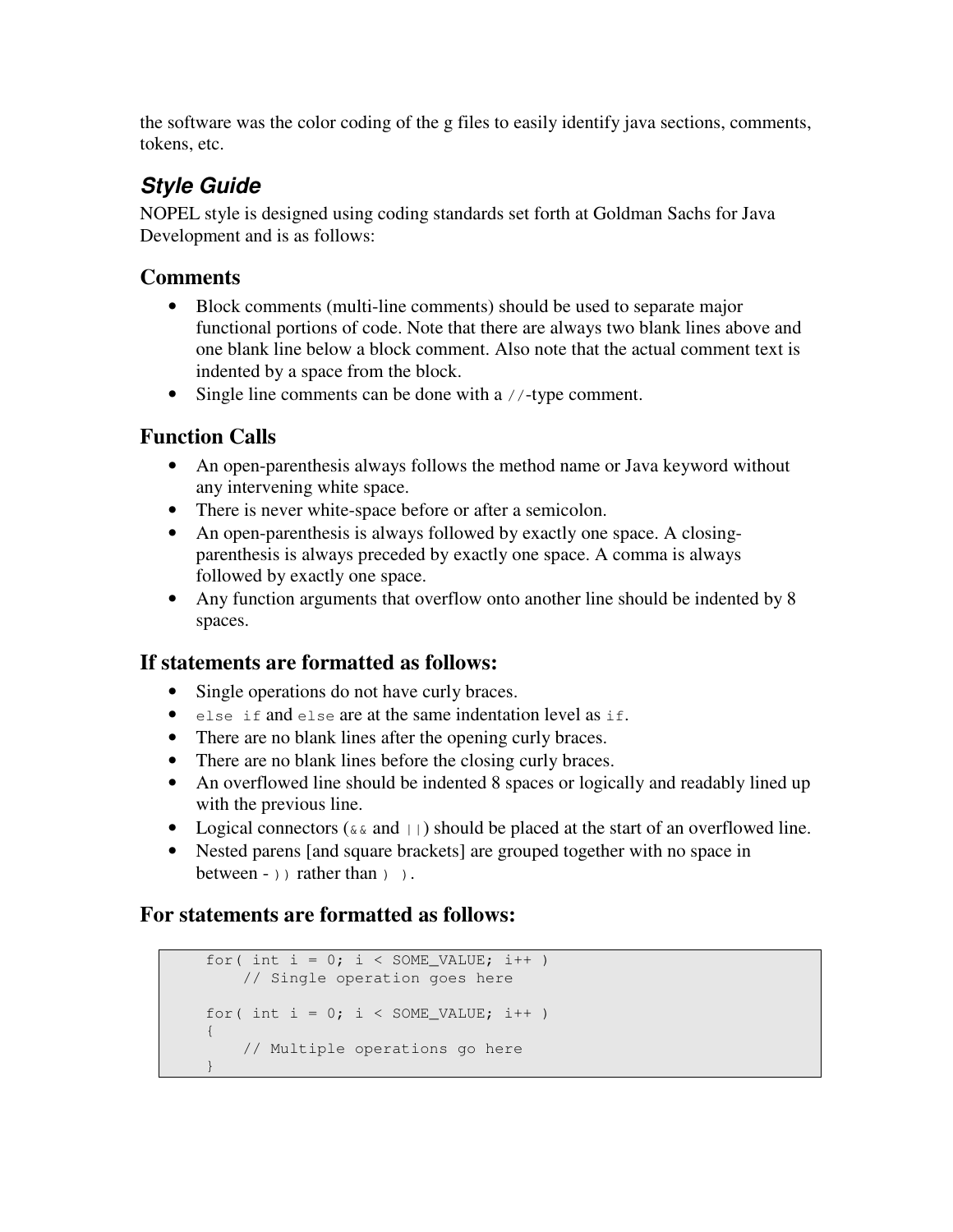```
While statements are formatted as follows:
```

```
while( i != SOME_VALUE )
      // Single operation goes here
  while( i != SOME VALUE )
  {
      // Multiple operations go here
}
```
**Switch statements are formatted as follows:**

```
switch( var )
{
    case ONE_CASE:
       // Operations go here
       break;
    case ANOTHER_CASE:
    case ONE_MORE_CASE:
    {
        int blockLocalVariable;
        // Operations go here
        break;
    }
    case YET_ANOTHER_CASE:
       // Operations go here
        /* FALL THROUGH */
    default:
      // Operations go here
        break;
}
```
## **Variable declarations**

Sometimes in large blocks it is reasonable to mix variable declarations with statements. Try to retain alignment and reasonable inclusion of blank lines.

## **Use of exceptions**

Exceptions should only be used to signal serious, out of band conditions from which recovery is either not obvious or is up to the caller. Exceptions should not be thrown and caught as part of the normal path of execution; rather, conditions should be checked first.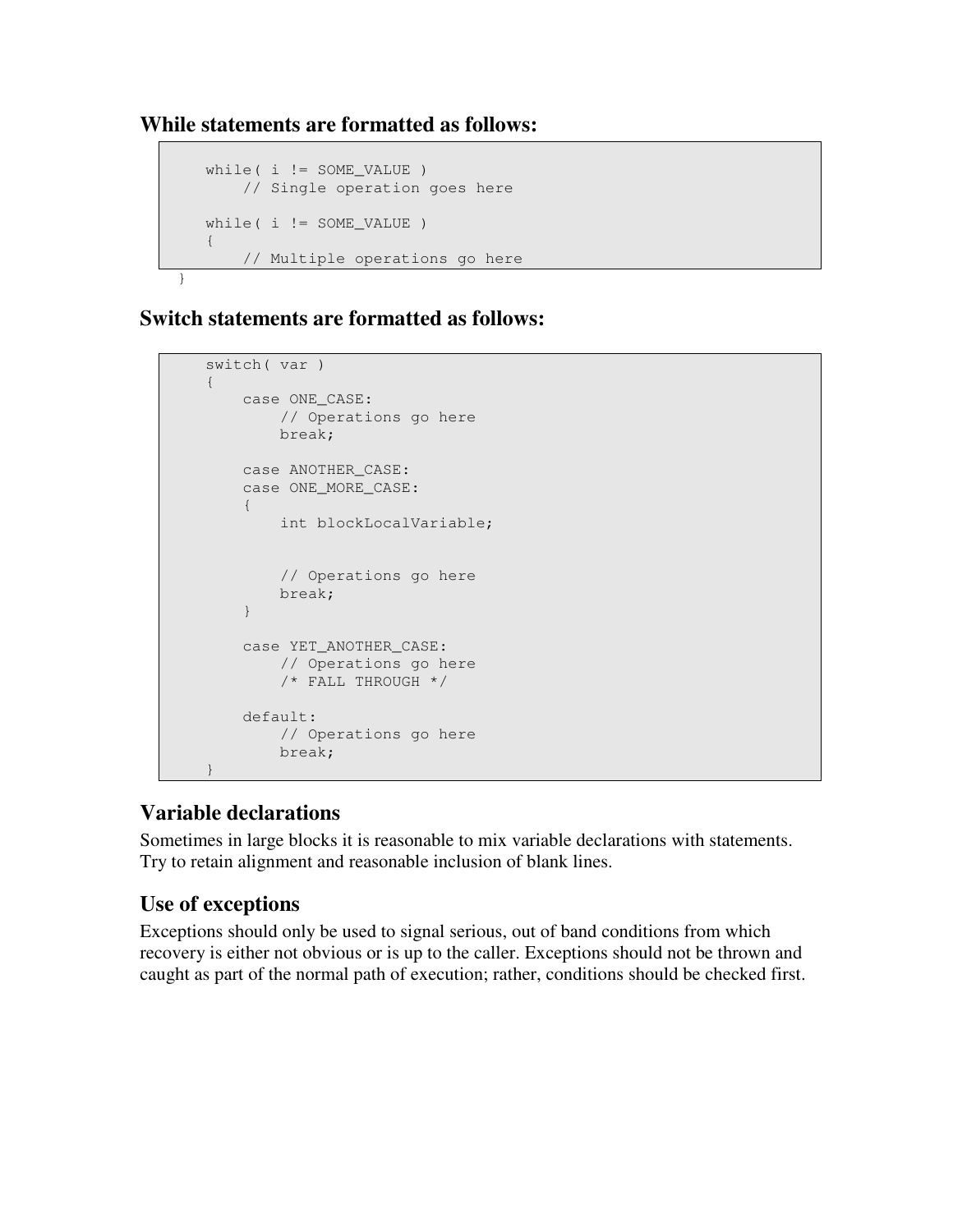# **Architectural Design**

# *Antlr Components*

The Lexer, Parser and TreeParser implement a common paradigm for error handling by overwriting the *reportError* methods and delegating to a *doError* method. The NOPEL language incorporates its own AST, **NOPELCommonAST** in the **NOPELParser** and **NOPELTreeParser** to report the line number and column number on which a semantic error occurred. Other than these features, explained in detail below, the implementation followed the standard implementation found in previous projects.

The **NOPELCodeGenerator** did not incorporate the concepts of error handling or a special AST since it is assumed that at this point in the compilation process there is no possibility of error. If time permitted I would implement an optimizer component in the same manner.



# *Compilation Process*

The compilation of a NOPEL program consists of the following steps:

- 1. Parsing
- 2. Semantics Checking
- 3. Server side code generation
- 4. Client side code generation.

All of the steps are performed in the main method of the NOPELCompiler.java file but for clarity I will break it out into the front end and back end.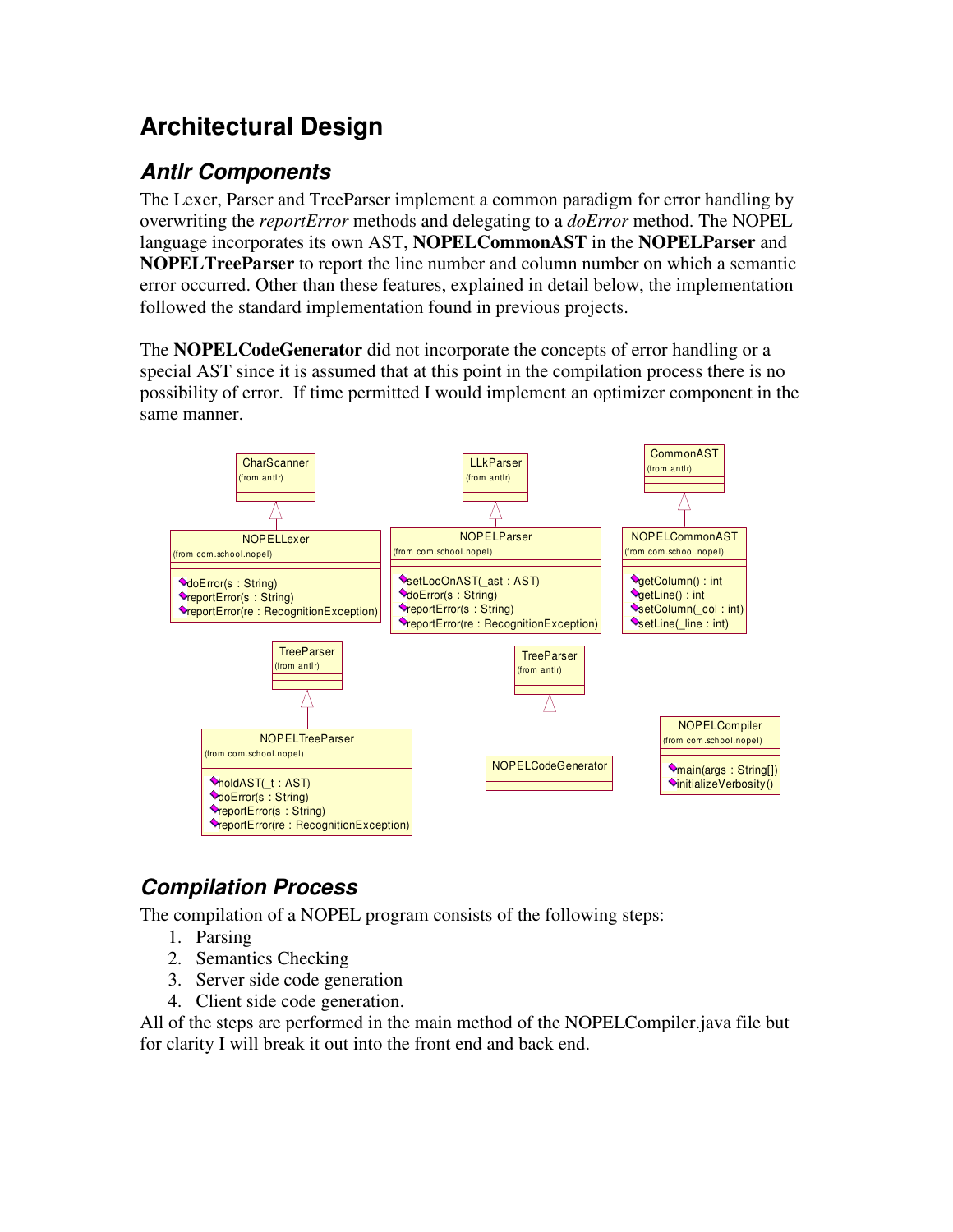

## **Front End (Parsing/Semantics)**

## **Back End (Server and Client Code Generation)**

The Antlr file **NOPELCodeGenerator** populates various java helper classes, namely **ServerDecl**, with details it can use to generate code. E.g. for a **PrimativeDecl,** the code generator instantiates the object and sets as properties the id for the variable, the type, and the value. By instantiating these objects and not writing code directly into some buffer, the **NOPELCompiler** can reuse these instances to construct both the server and the client code. With an eye to the future, these classes can be easily modified to generate code in other object oriented languages. Before delving into the details of the compilation process, here is the rest of the interaction diagram for the NOPELCompiler.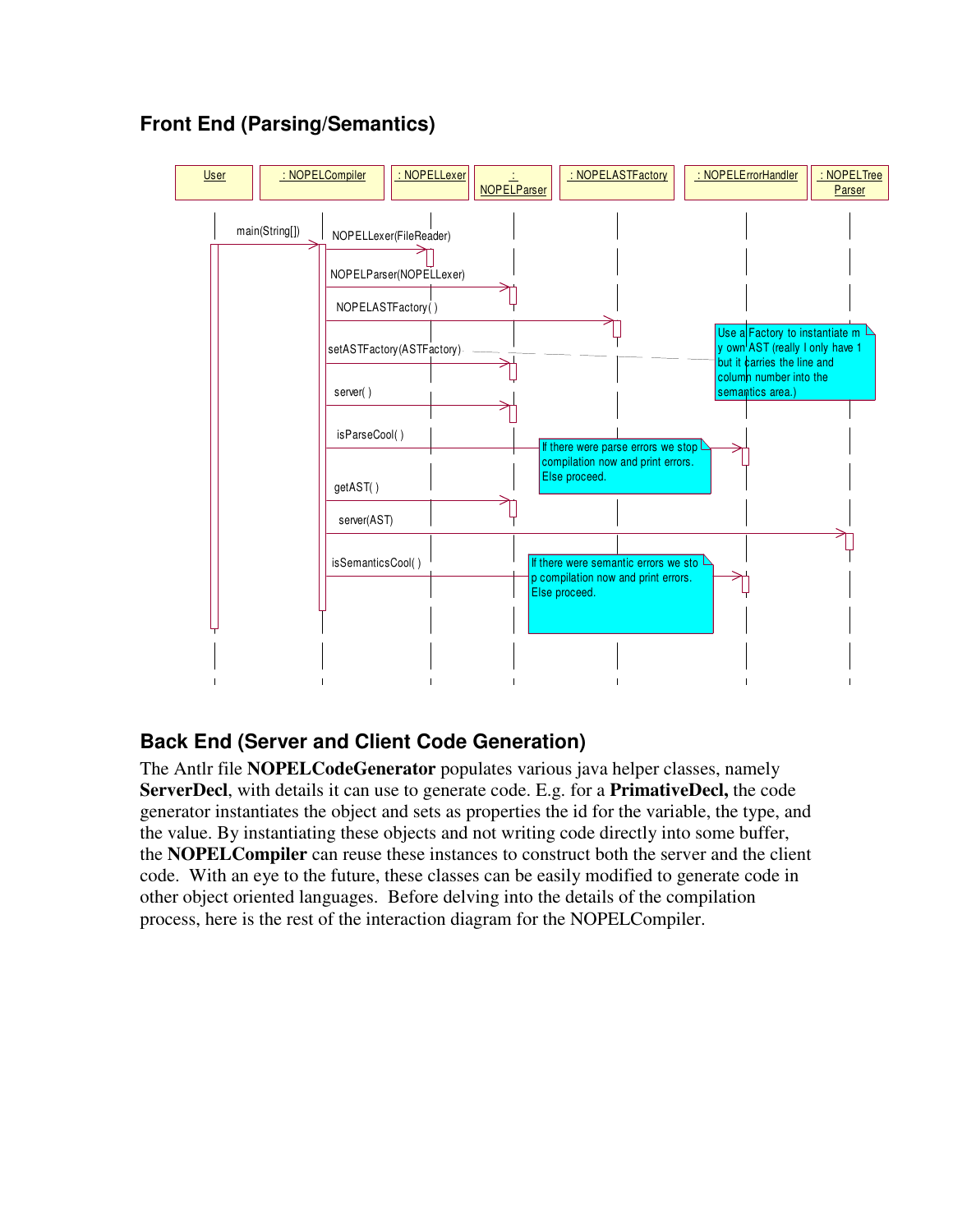

# *Parsing*

This interaction diagram shows how the NOPELParser handles parsing a program that has a single integer declaration. It is important to note the use of the

**NOPELCommonAST** and factory that carry the most recent line and column number into the semantic analysis phase. When performing a simple parse, the Parser gets the line number directly from the Lexer. However, any tree walking has no association to the actual text so this information must be recorded on the AST the Parser generates.

```
server simple {
    int i = 20;
}
```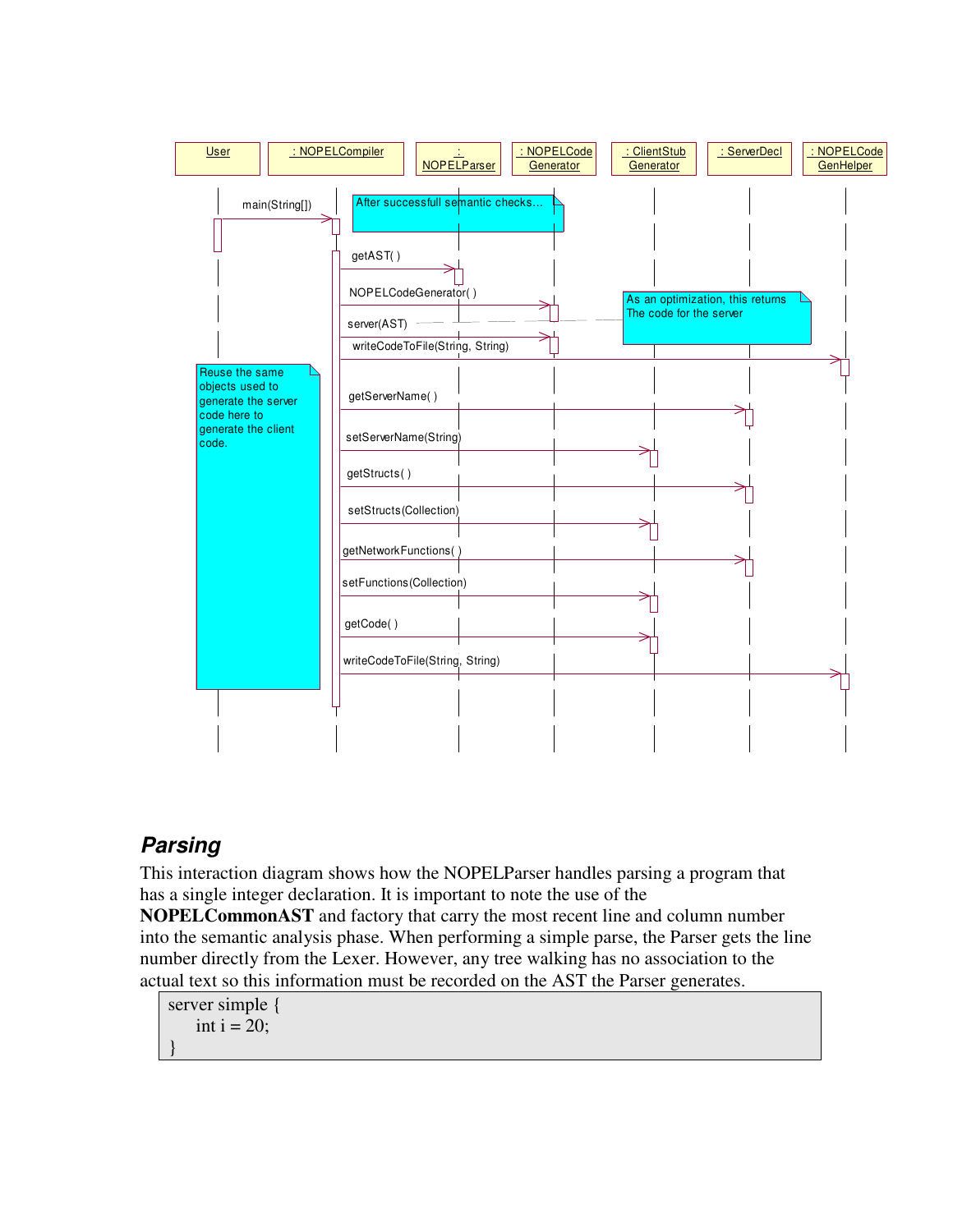

## *Semantic Components*

The major components in semantic analysis are shown in the following diagram. The **NOPELSymbolTable** is a wrapper around a dictionary of defined symbols that contains a reference to a parent symbol table when a new scope is entered. New scopes are defined and delineated as function, structure, and loop scope.

The **NOPELType** represents all defined types in NOPEL including structures. The implementation has a number of helper methods to determine the relationship among types in the context of expressions. E.g. *isOkForAndOrOp(…) and isOkToAssign(…).*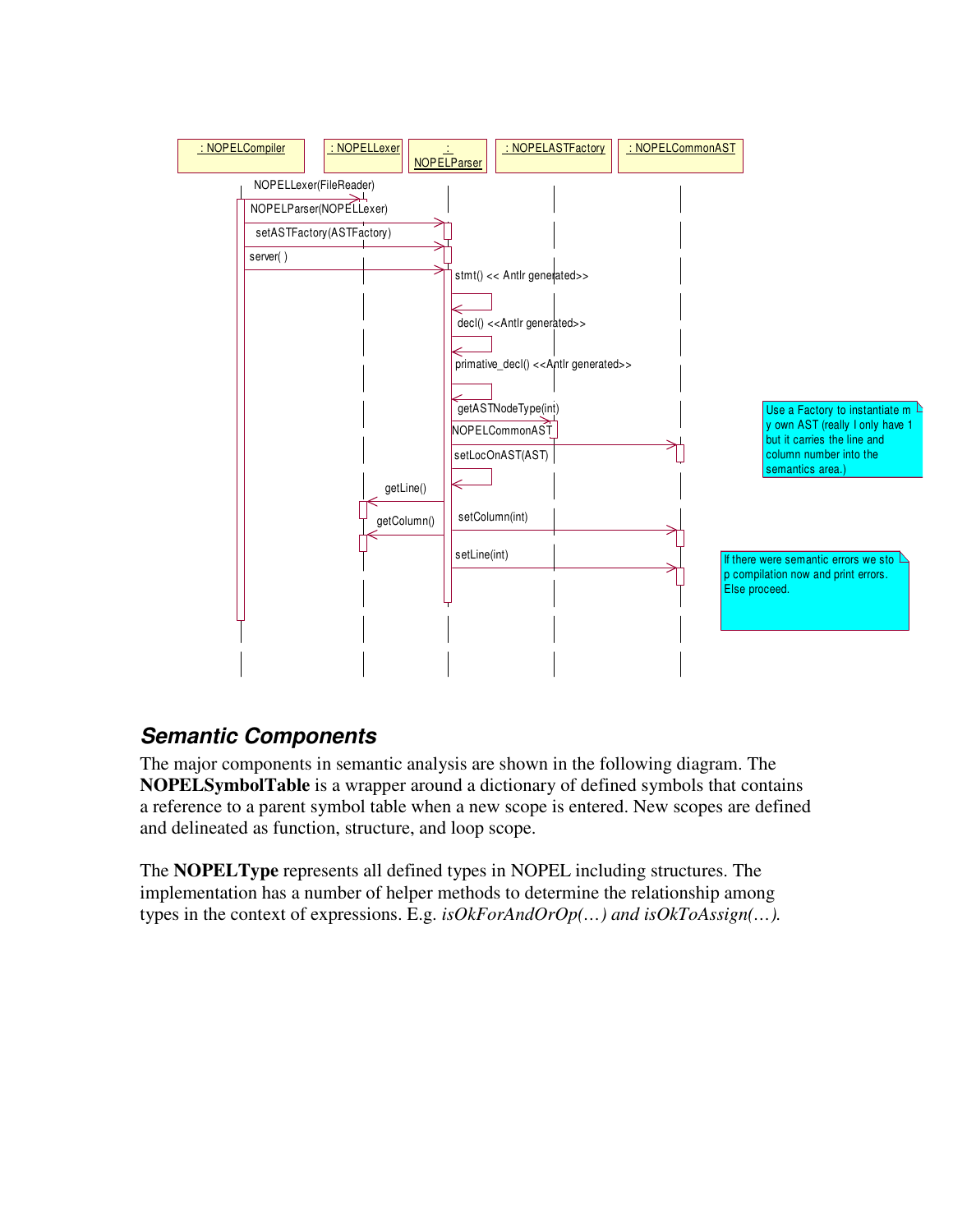

Continuing with the previous example, the semantic analysis interaction diagram for this simple server is shown below.

| server simple { |  |  |
|-----------------|--|--|
| int $i = 20$ ;  |  |  |
|                 |  |  |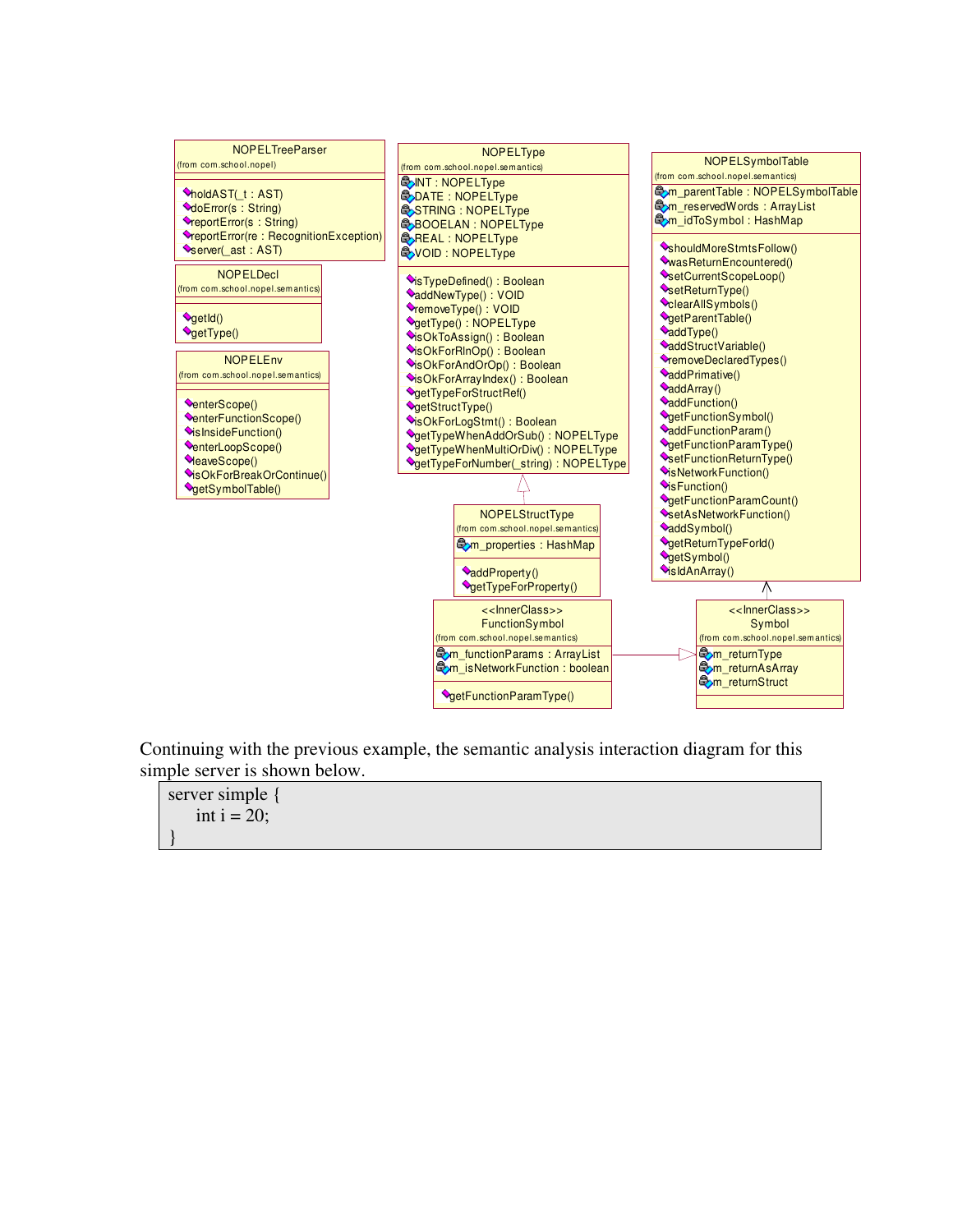

## *Error Handling*

Error handling is implemented in a similar fashion in both the **NOPELTreeParser** and **NOPELParser**. If an error is encountered at any point in the program, NOPEL records the error in the **NOPELErrorHandler** (singleton) and continues on with the compilation. Once the current phase of compilation is complete (Parsing, Semantic, Code Generation), if any errors were encountered the compiler reports them to the user and the compilation halts. In this manner NOPEL can spot multiple errors but reasonably terminate without generating bogus errors due to failures in the previous phase.

As an example, consider in the previous interaction if the assignment

| int $i = 20$ ;         |
|------------------------|
| was instead:           |
| int i = "some string"; |
|                        |

The NOPEL compiler would operate as follows: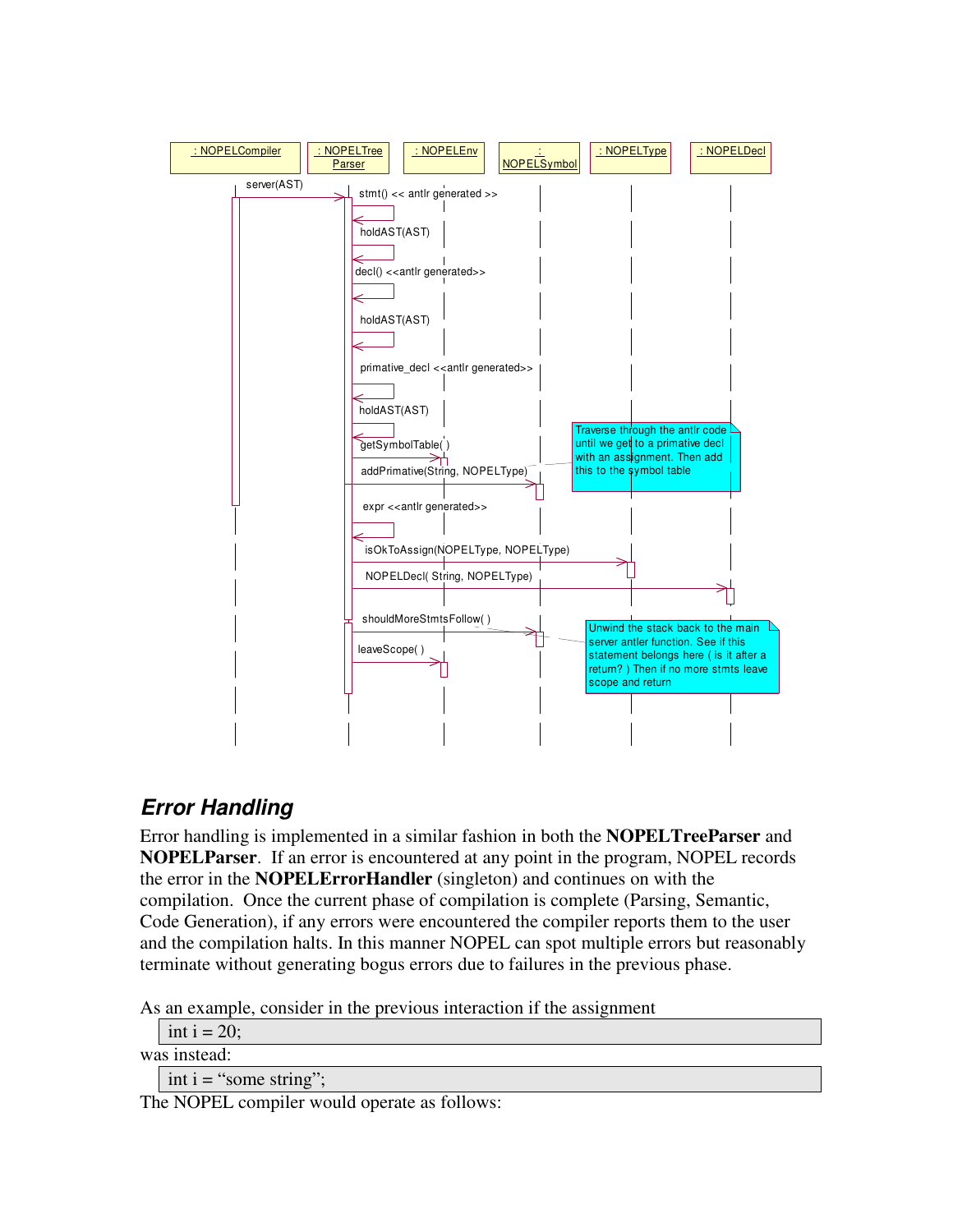

## *Code Generation Components*

The final phase of the compilation process is the generation of the server and client files. NOPEL utilizes a generated Tree Parser to generate code. The **NOPELCodeGenerator** does not actually generate code, but rather walks the tree and creates objects that know how to generate code. With this design, the same Tree Parser can be used later on to generate code in other languages. E.g. C++ or C#.

The main "workers" of the code generation phase are shown in the following class diagram. The **ServerDecl** class is a glorified collection of **StatementWrapper** and **DeclWrapper** objects that the **CodeGenerator** iterates to generate a string representing the server code. As the **NOPELCodeGenerator** walks the tree, it populates this data structure.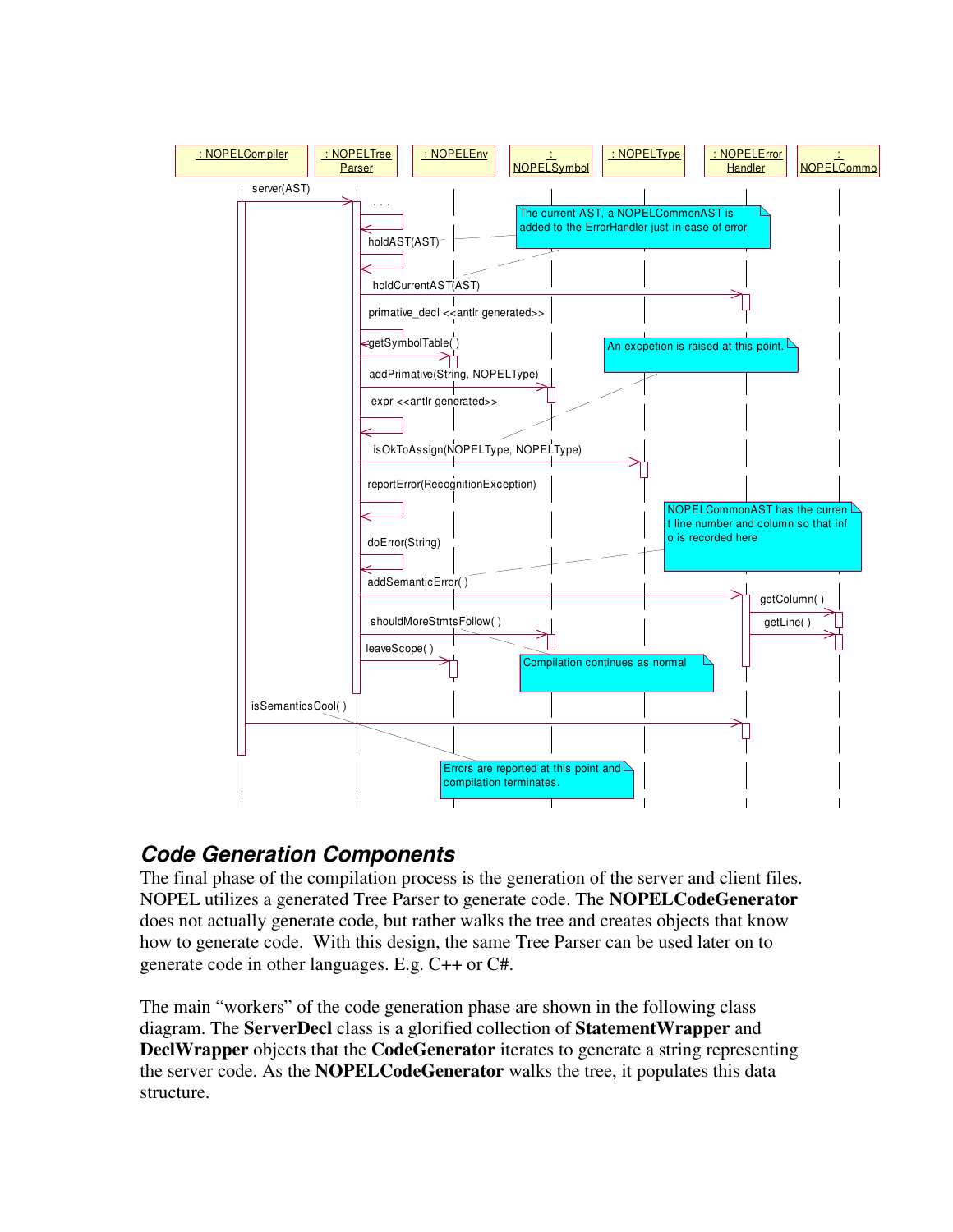The **ClientStubGenerator** similarly uses the **ServerDecl** to generate the string that represents the client code. The **NOPELCodeGenHelper** is client/server agnostic and writes out the both sets of code to the appropriate files.



The data structures that contain the implementation of code generation are shown in the following diagram. Each of these structures generates code directly or delegates to other **CodeGenerator** objects within it. E.g. a **FunctionDecl** will have one or more **TypeDecls** and **StmtWrappers** contained within it. The beauty of this design is that the parent **CodeGenerator** classes can determine what components to use. E.g. the **ServerDecl** will use the full implementation of the **FunctionDecl** to generate code while the **ClientStubGenerator** will only use the signature of the **FunctionDecl** to generate code.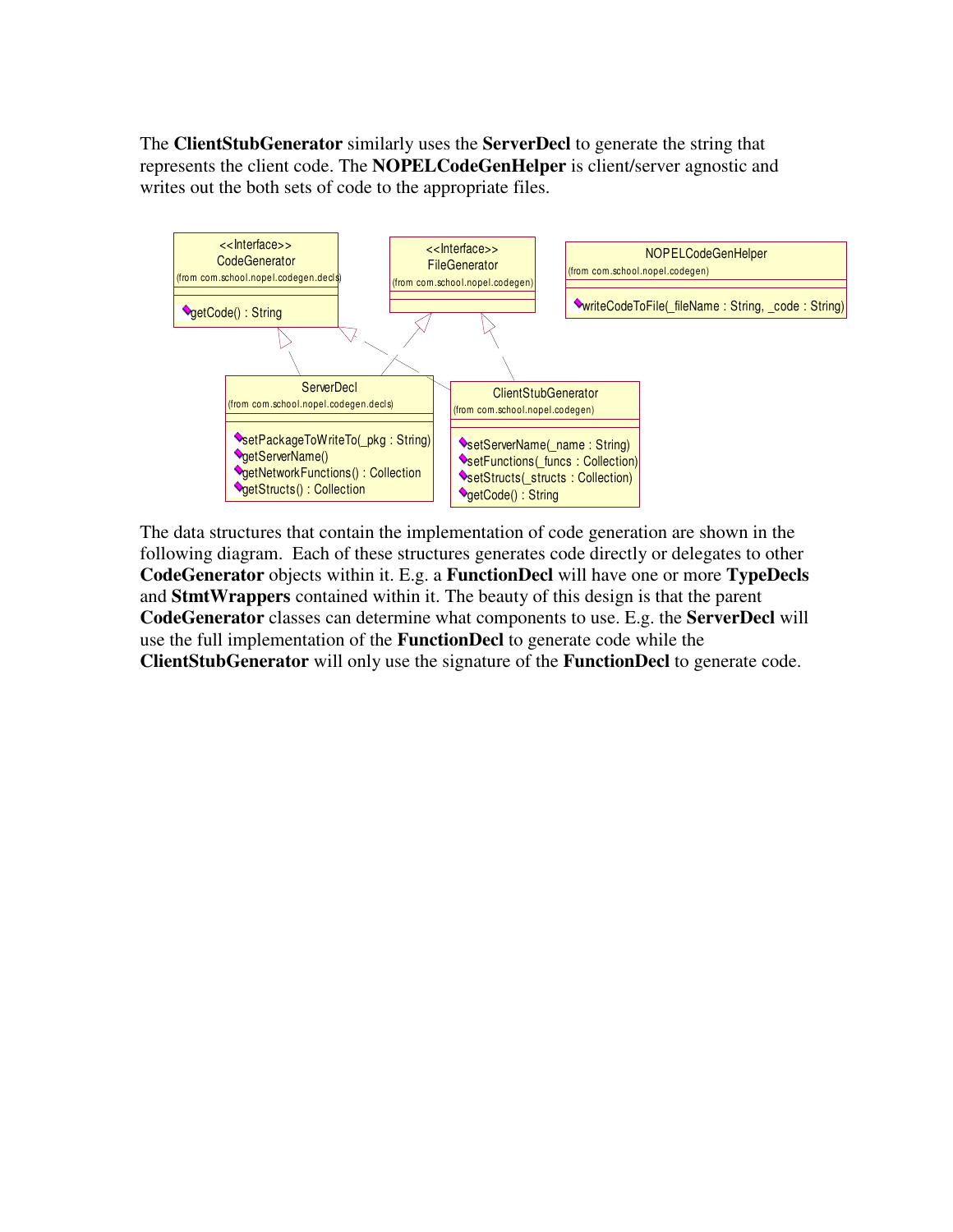

The steps in code generation for the trivial example are as shown.

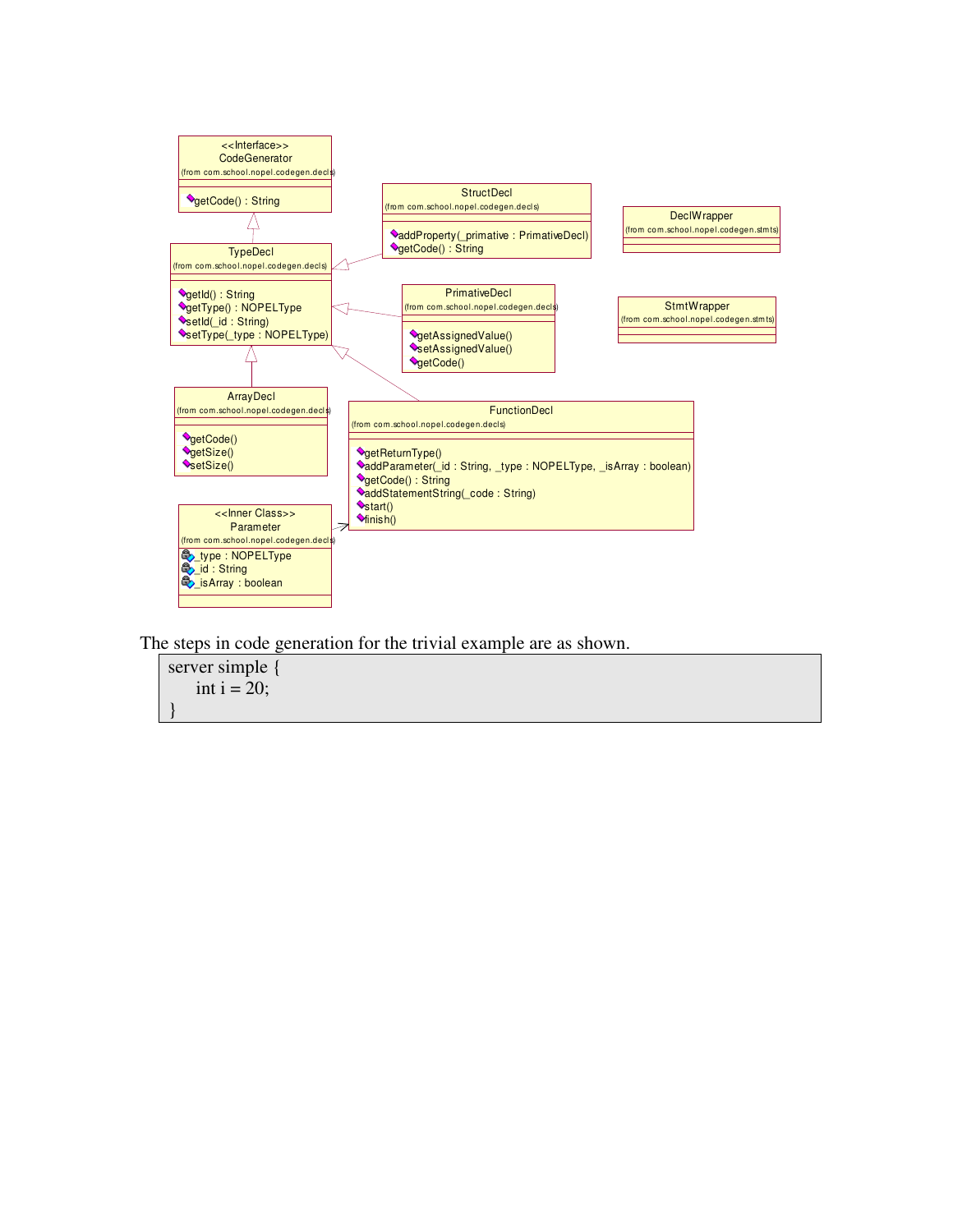

# **Test Plan**

Scanner and Semantic testing for NOPEL is implemented exclusively as JUnit test cases. As I wrote a new part of the lexer/parser I would write two corresponding tests in JUnit. The first test would test out code that should pass muster while the second tested code that should cause an error. As I moved on to writing other components, I repeated this process continually building up a test suite.

I tested out the code generation piece by hand and never had an opportunity to write formal JUnit test cases.

# *JUnit Test Structure*

All tests extended from a common base class that operated as shown.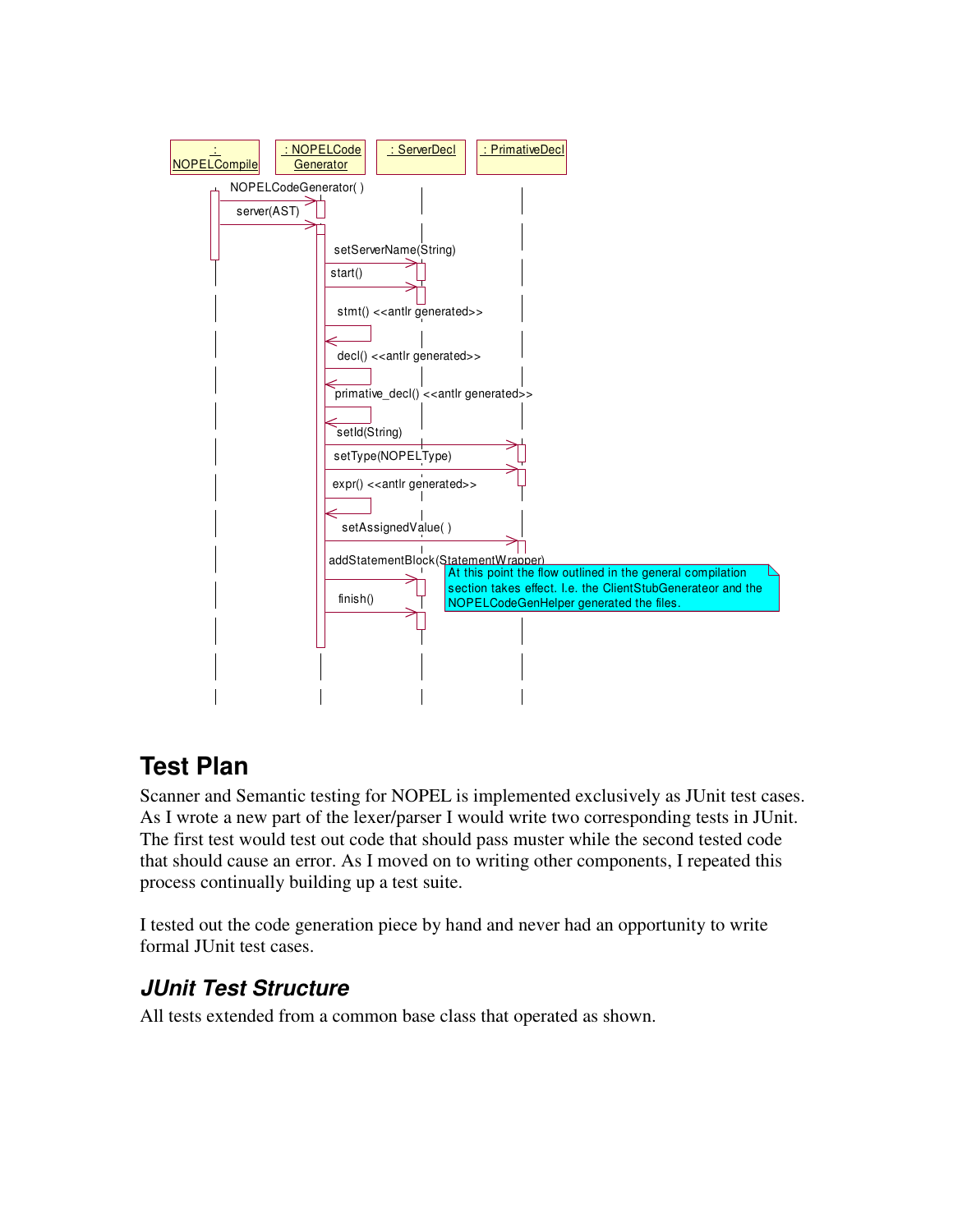

# *Unit Test Examples*

| public void testInitWithExpressions()                                           |
|---------------------------------------------------------------------------------|
|                                                                                 |
| String validBasix $[] = \{$                                                     |
| "server dans { int $d = 10$ ; }",<br>// INT with constants                      |
| "server dans { int $d = 1 + 2$ ; }", // INT with addition expr                  |
| "server dans {int d=1; int e = $d+1$ ; }", // INT with addition expr & var      |
| "server dans {int d=1; int e = 1 +d; }", // INT with addition expr & var        |
|                                                                                 |
| "server dans{int d=1; int e = 2; int f = d+e;}",// INT with addi expr & var     |
| "server dans {int d= $2 * 2$ ; }",<br>$\frac{1}{\sqrt{2}}$ INT with multi expr  |
| "server dans { int d= 2; int g= $d^*$ 2; }", // INT with multi expr & var       |
| "server dans{int d= 2; int f= $2*d$ ;}", // INT with multi expr & var           |
| "server dans{int d=1; int e = 2; int f = $d^*e$ ;}",// INT with addi expr & var |
|                                                                                 |
| // other tests with multiple levels of expressions and parent                   |
| "server dans{int d=1; int e = 2; int f = $d*e+2$ ; }",                          |
| "server dans {int d=1; int e = 2; int f = $d*e+2*3$ ; }",                       |
| "server dans {int d=1+2+3; int e = 2+d; int f = $d^*e+2*3$ ; }",                |
| "server dans{int d=(1+2+3); int e = (2+d); int f = $d*(e+2)*3$ ;  ",            |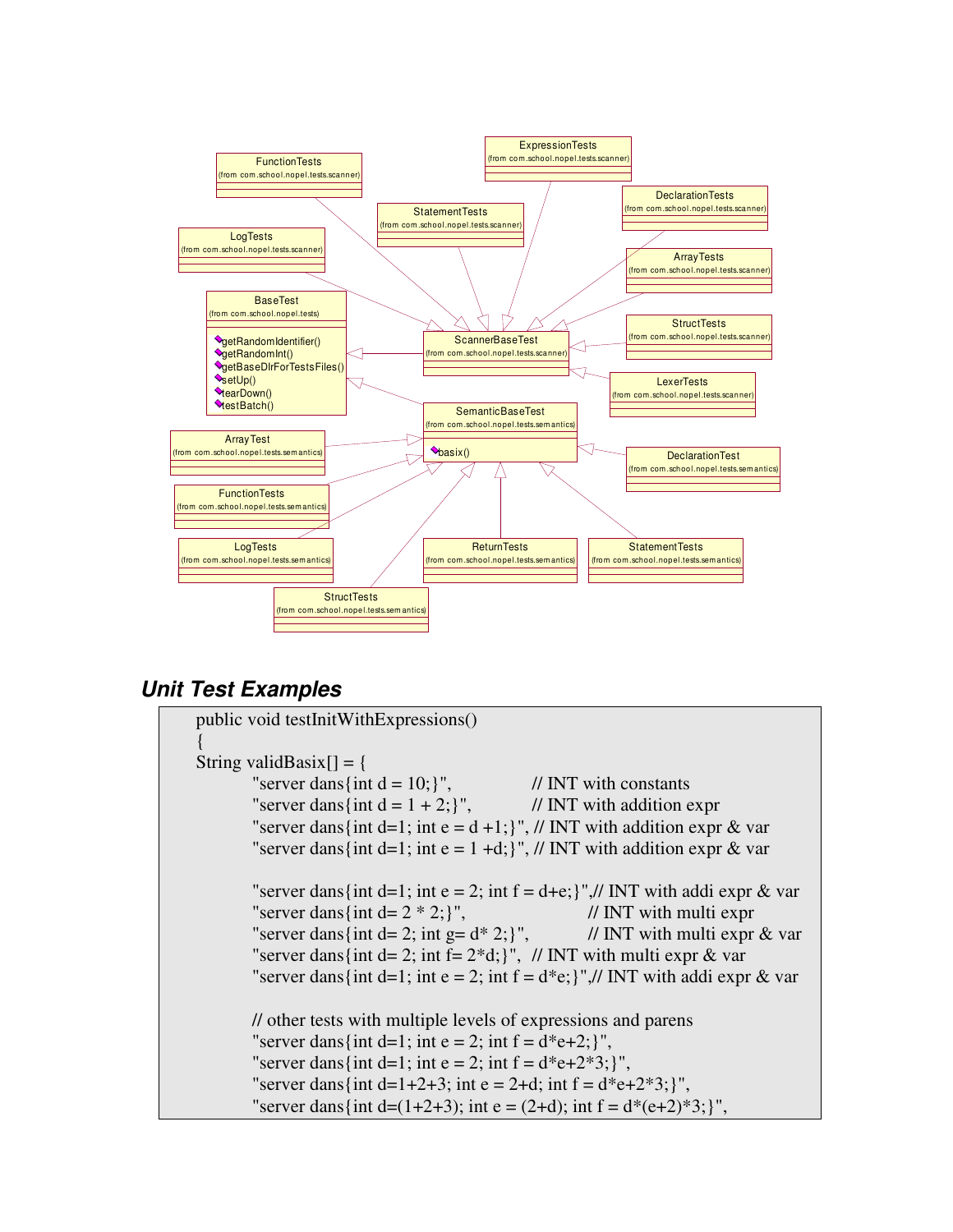```
// Test with initialization by function
"server dans {int d=foo(34); }",
};
testBatch(validBasix,true);
```
## *Iterative Testing*

}

As I progressed into other levels of the project (semantics and code generation) I inevitably came upon errors in the previous sections. At that time I would incorporate more tests. E.g. I found that java would often add an "E" to my real types that my parser could not handle. Once I identified and fixed the problem in the parser, I included the following test to catch this in the future in case I reintroduced the bug.

```
/**
* Test that E in the exponent is not allowed
*/
public void testE()
{
basix("server "+ getRandomIdentifier()+ "{real r=90234234.2344E;}",false);
}
```
# *Advanced Testing*

For even better testing, in many cases I incorporated a *testRandom*\*\*\* method that would randomly generate test cases. E.g. for declarations, I had a method that would generate a random identifier with a random type then assign an appropriate random value.

```
/**
* Tests out random declarations
*/
public void testRandomDeclarations()
{
       Random r = new Random);
       int next = 0;
       StringBuffer s = null;
       for (int i=0; i < m maxRandomToRun; ++i)
       {
              next = Math.abs(r.nextInt()) % m_maxDeclarations;
              s = new StringBuffer("server "+getRandomIdentifier()+" {");
              for (int i=0; i < next; ++i)
               {
                      s.append(BaseTest.declHelper.getRandomDecl(r));
               }
              s.append("\n}");
              basix(s.toString(),true);
```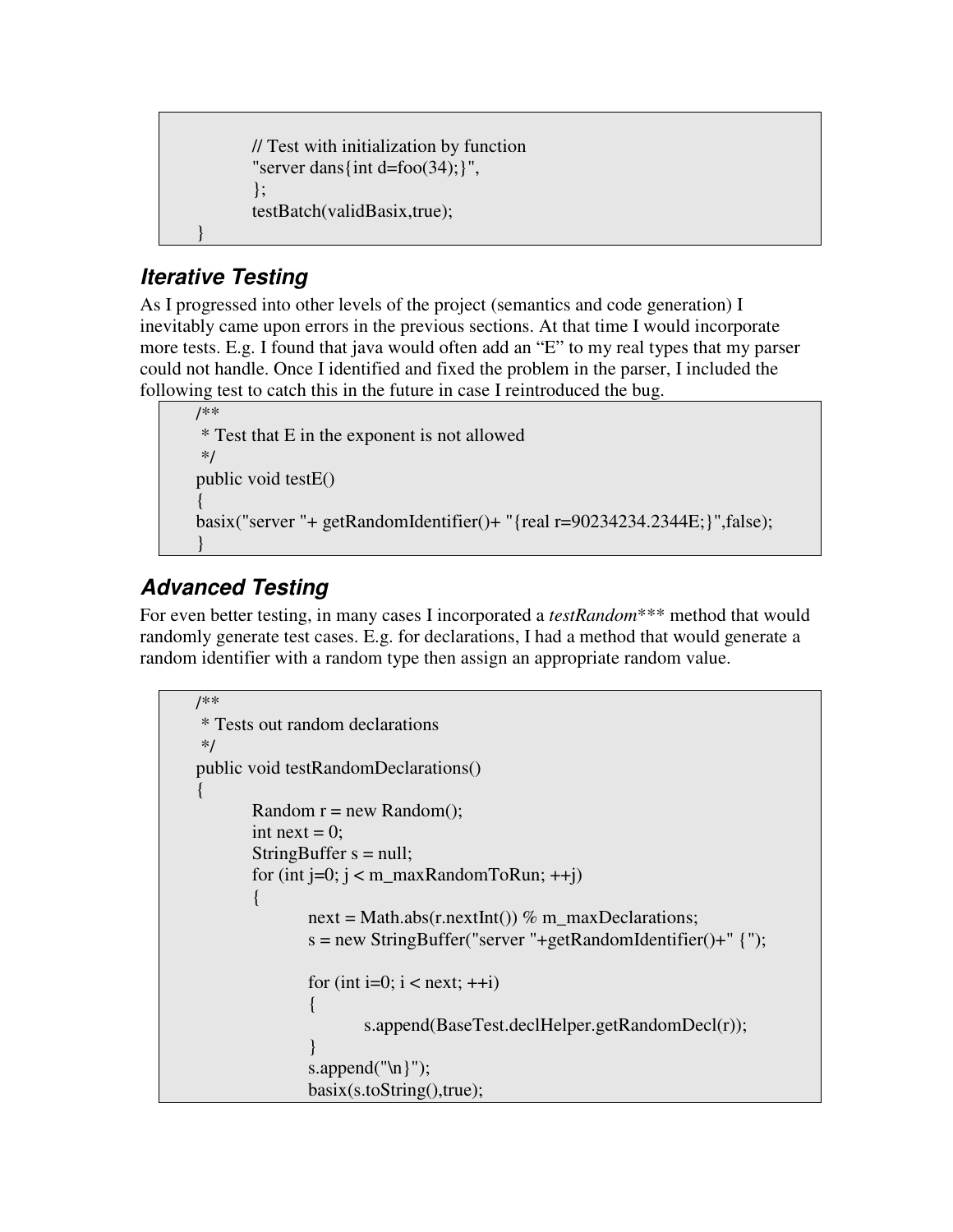

# **Lessons Learned**

The main lesson I learned was to not get ahead of myself in implementing the project. I found several times that I would bang my head against a wall trying to figure out how to do something when the next lecture (that I had not yet watched) explained what I was trying to do.

Another lesson was to keep the Language Reference Manual intentionally vague in terms of implementation. I found many times I made claims in the LRM that I tried to force into the implementation but code not. Keep the LRM as a specification and iron out the implementation details later. E.g. in my LRM I claimed that I would implement the socket communication as UDP. When implementing I found it easier to use TCP. In the context of the LRM this is irrelevant information anyways.

# **Appendix Client Configuration**

If running on the CLIC machines, a SAX implementation is already on the classpath so there is nothing to do.

However, running in some other environment, you must have a SAX implementation on your classpath to run the client. I used crimson and have included it in the NOPELCompiler jar file. To use it, unpack crimson.jar and when running your client stub, ensure you run with the java env variable: - Dorg.xml.sax.driver=org.apache.crimson.parser.XMLReaderImpl set.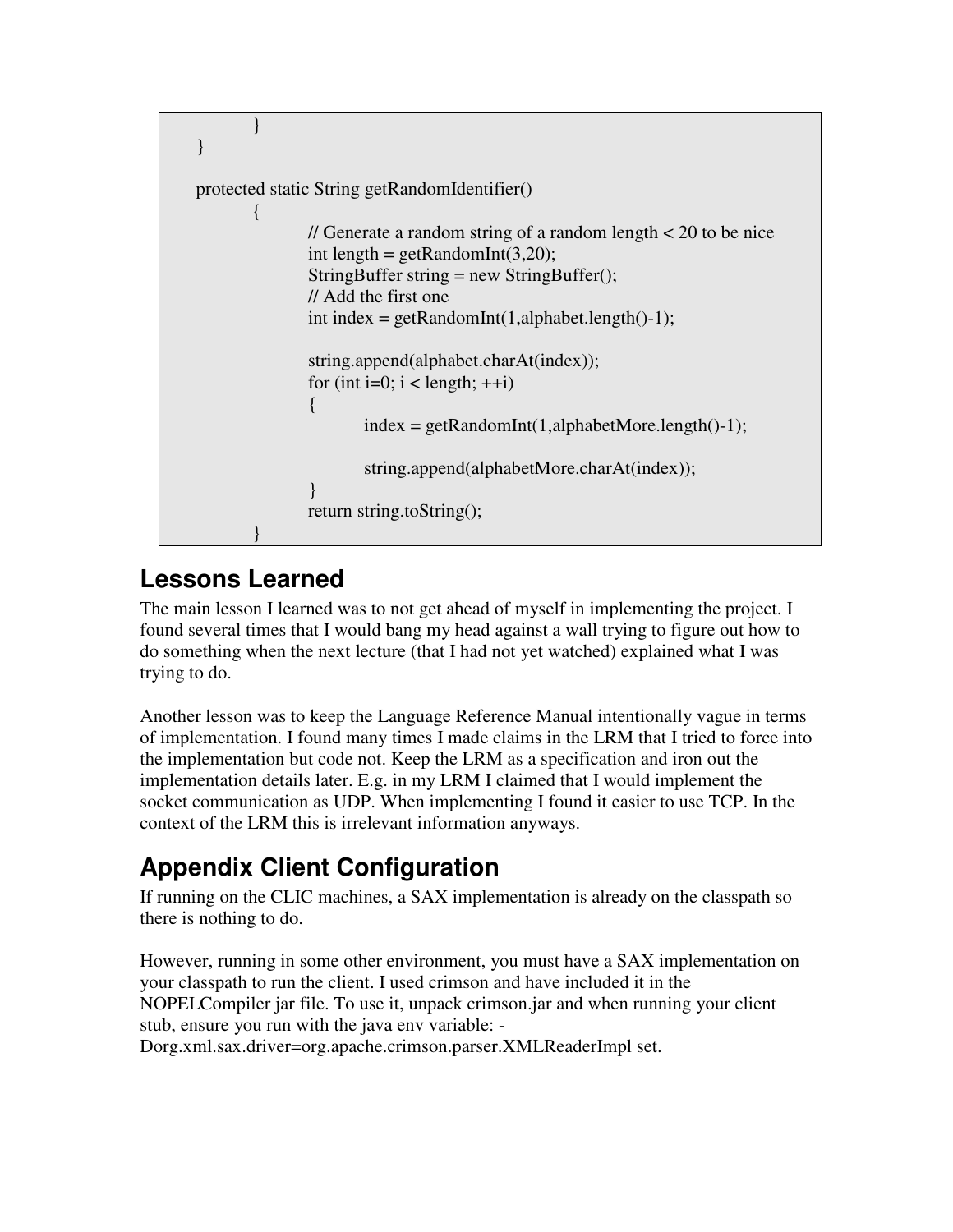## **Appendix A NOPELParser.g**

-

  -  $\frac{1}{2}$  we see the set of  $\frac{1}{2}$  is a set of  $\frac{1}{2}$  in the set of  $\frac{1}{2}$  $\frac{1}{2}$  we can calcel consider NODELE creational cut 2 - \*%,)-.//-%3 3"% /
%3! "
4 5768 99:00 PM 99:00 PM 99:00 PM 99:00 PM 99:00 PM 99:00 PM 99:00 PM 99:00 PM 99:00 PM 99:00 PM 99:00 PM 99:00 - International Company in the second contract of the second contract of the second contract of the second con "-"/-"# 5KJ-L %3 !#"
C %D 5K\*-,)-./#C D' - And the second contract of the second contract of the second contract of the second contract of the second contract of the second contract of the second contract of the second contract of the second contract of the secon N - LOC - LOC - LOC - LOC - LOC - LOC - LOC - LOC - LOC - LOC - LOC - LOC - LOC - LOC - LOC - LOC - LOC - LOC - AD O- @.0VSXW" -=?U <u>49 | 1990 - 1990 - 1990 - 1990 - 1991 - 1991 - 1991 - 1991 - 1991 - 1991 - 1991 - 1991 - 1991 - 1991 - 1991 - </u> -J SYA[Z\5]U \*-,)-./.0!#1--)(-- -.#!S\$"@^%-%%8S\_U'`+"/-8S#U'`a"bA
@)SYU'`cU' <sup>1</sup>  $\frac{1}{2}$   $\frac{1}{2}$   $\frac{1}{2}$   $\frac{1}{2}$   $\frac{1}{2}$   $\frac{1}{2}$   $\frac{1}{2}$   $\frac{1}{2}$   $\frac{1}{2}$   $\frac{1}{2}$   $\frac{1}{2}$   $\frac{1}{2}$   $\frac{1}{2}$   $\frac{1}{2}$   $\frac{1}{2}$   $\frac{1}{2}$   $\frac{1}{2}$   $\frac{1}{2}$   $\frac{1}{2}$   $\frac{1}{2}$   $\frac{1}{2}$   $\frac{1}{2}$  4. On the contract of the contract of the contract of the contract of the contract of the contract of the contract of the contract of the contract of the contract of the contract of the contract of the contract of the contr M $\alpha$ ,  $\alpha$ ,  $\alpha$ ,  $\alpha$ ,  $\alpha$ ,  $\alpha$ ,  $\alpha$ ,  $\alpha$ ,  $\alpha$ ,  $\alpha$ ,  $\alpha$ ,  $\alpha$ ,  $\alpha$ ,  $\alpha$ ,  $\alpha$ ,  $\alpha$ ,  $\alpha$ ,  $\alpha$ ,  $\alpha$ ,  $\alpha$ ,  $\alpha$ ,  $\alpha$ ,  $\alpha$ ,  $\alpha$ ,  $\alpha$ ,  $\alpha$ ,  $\alpha$ ,  $\alpha$ ,  $\alpha$ ,  $\alpha$ ,  $\alpha$ ,  $\alpha$ ,  $\alpha$ ,  $\alpha$ ,  $\alpha$ ,  $\alpha$ ,  $\alpha$ , 4doError(e);  $\overline{\mathbf{r}}$ 299]hhci% . . . . **.** . . . .  $\cdots$  $"t"$  $^{\circ}$ n $^{\circ}$  $$  FHGGF  $\sim$  FST  $\sim$  FST  $\sim$  FST  $\sim$  FST  $\sim$  FST  $\sim$  FST  $\sim$  FST  $\sim$  FST  $\sim$  FST  $\sim$  FST  $\sim$  FST  $\sim$  FST  $\sim$  FST  $\sim$  FST  $\sim$  FST  $\sim$  FST  $\sim$  FST  $\sim$  FST  $\sim$  FST  $\sim$  FST  $\sim$  FST  $\sim$  FST  $\sim$  FST  $\sim$  FST  $\sim$  . . . . **.** . . . . la india fonta fonta fonta fonta fonta fonta fonta fonta fonta fonta fonta fonta fonta fonta fonta fonta fonta \*\*\*\*\*\*\*\*<sup>\*</sup>  $\frac{1}{2}$  and  $\frac{1}{2}$  in  $\frac{1}{2}$  in  $\frac{1}{2}$ 99]/e g]vvTokens  $S = \frac{1}{2}$  $"$  \t' February 2014 - Andrew Company, Company 2014 - Andrew Company, Company 2014 - Andrew Company 2014 - Andrew Company 2014 February February 2014, and the set of the set of the set of the set of the set of the set of the set of the s z{-|}-~%| Sas@
(W<-%U\$2 99]/e galaxy control and the control of the control of the control of the control of the control of the control of the control of the control of the control of the control of the control of the control of the control of th . "/\*" (<br>options <u>{</u> #"lD%w - 5J-LMFHG8F FHG@'F - x-VS#U'2 February - State - State - State - State - State - State - State - State - State - State - State - State - State - State - State - State - State - State - State - State - State - State - State - State - State - State - Sta FHG@'F - x-8SYU'2 S Fogge k Fogge k Fogge k Fogge k Fogge k Fogge k Fogge k Fogge k Fogge k Fogge k Fogge k Fogge k Fogge k Fogge k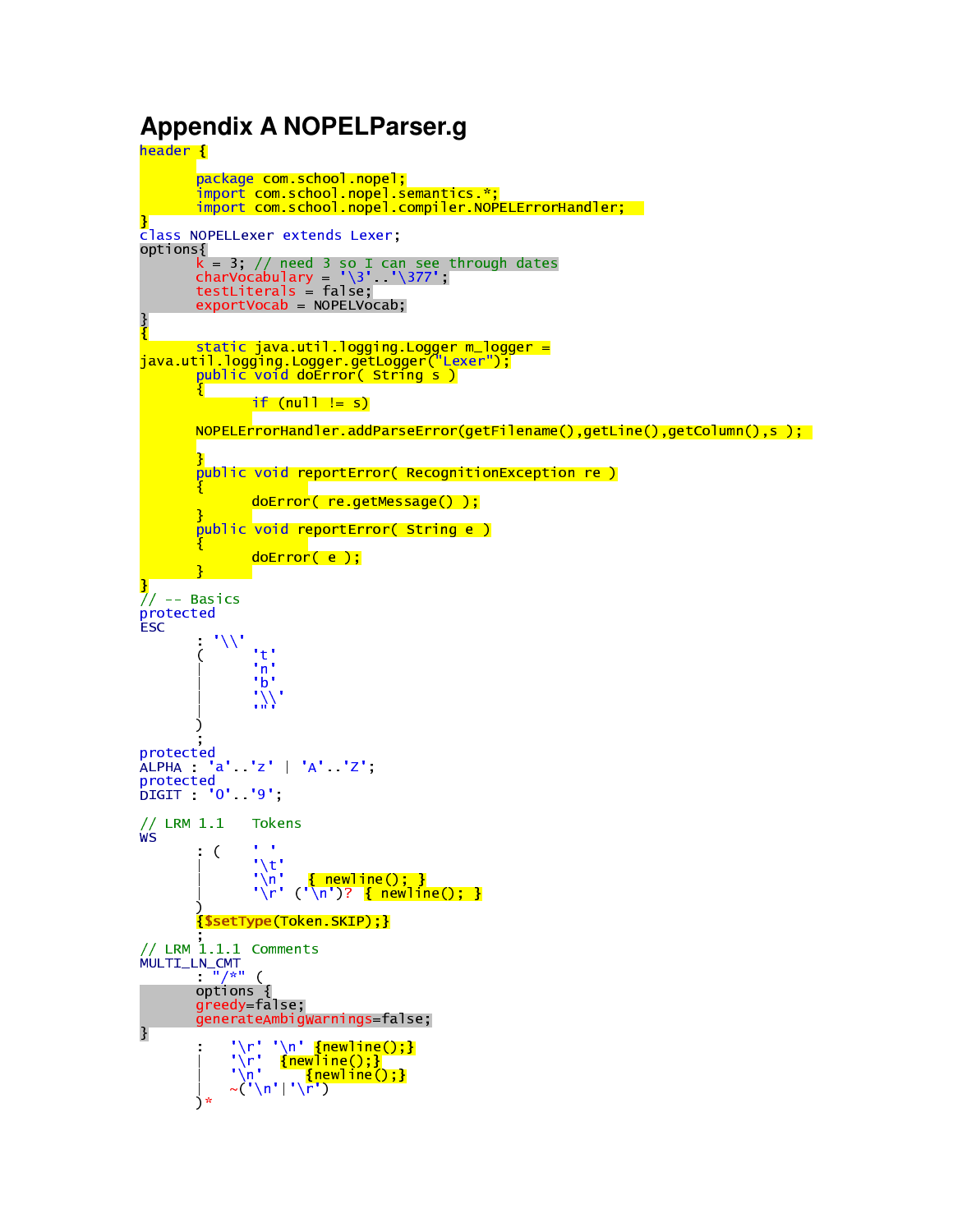```
. .
                     z{-
|}-
~%| Sas@
(W<-%U$2
99]/e galaxy control and the control of the control of the control of the control of the control of the control of the control of the control of the control of the control of the control of the control of the control of th
                     \blacksquare Type \blacksquareS  S FHG@F k FHG8)F UU & SS FHG@F k FHG8)F S FoG@F U y U-
 x-
8S_U'2U y
                     z{-
|}-
~%| Sas@
(W<-%U$2
99]/e galaxies and the contract of the contract of the contract of the contract of the contract of the contract of the contract of the contract of the contract of the contract of the contract of the contract of the contrac
 \tau \sim 1 . The state of the state of the state of the state of the state of the state of the state of the state of the state of the state of the state of the state of the state of the state of the state of the state of the
                     \ell subject to \ell in the subject of the set of \ell in the set of \ell in the set of \ell\overline{f} (\overline{f} and \overline{f} and \overline{f} and \overline{f} and \overline{f} and \overline{f} and \overline{f} and \overline{f} and \overline{f} and \overline{f} and \overline{f} and \overline{f} and \overline{f} and \overline{f} and \overline{f} and \overline{f} and \over99]/e g]vvo*A
D% ?<-
";-
=e99W-
xdK
%?A-
=-
-
=A
D%! ?-
"X"%-
K#=-
Y?J!>#Jc@ Eprotected INT (DIGIT)+,
 \mathbf{S} = \mathbf{S} \mathbf{S} + \mathbf{S} \mathbf{S} + \mathbf{S} \mathbf{S} + \mathbf{S} \mathbf{S} + \mathbf{S} \mathbf{S} + \mathbf{S} \mathbf{S} + \mathbf{S} \mathbf{S} + \mathbf{S} \mathbf{S} + \mathbf{S} \mathbf{S} + \mathbf{S} \mathbf{S} + \mathbf{S} \mathbf{S} + \mathbf{S} \mathbf{S} + \mathbf{S} \mathbf{S} + \mathbf{S} \mathbf{S} + \mathbf{S} \mathbf{S} + \mathbf{S} \mathbf{S} + \mathbf{SNUMBER
                     \sqrt{NTCTT}\sim such that the summarization of \sim such that the summarization \sim \simk 9&;% 	 "%E&-
9  z{-
|}-
~%| S#<%*
sdU'2
\mathcal{C}99]/e g]vv0[W%" -
                     for the second that the first the second three seconds in the second terms of the second terms of the second t
 . . . . . . . . . 1 . . . .
                                                                              \overline{C} \overline{C} \overline{C} \overline{C} \overline{C} \overline{C} \overline{C} \overline{C} \overline{C} \overline{C} \overline{C} \overline{C} \overline{C} \overline{C} \overline{C} \overline{C} \overline{C} \overline{C} \overline{C} \overline{C} \overline{C} \overline{C} \overline{C} \overline{C} \overline{	 0"
%" .le \overline{p} d \overline{p} and \overline{p} and \overline{p} and \overline{p} and \overline{p} and \overline{p} and \overline{p} and \overline{p}	 0"
%" g,*
s1 1. DUA AL DUA AL DUA
99]/e galaxies and contract the contract of the contract of the contract of the contract of the contract of th
DATE
                    q l g,*-
s1 .le
                   \mathbf{f}999 was all the the self-the theory of a was a self-the form and the self-
                                       "$E 4
                                                          \mathcal{L}_{\text{max}} \mathcal{L}_{\text{max}} \mathcal{L}_{\text{max}} \mathcal{L}_{\text{max}} \mathcal{L}_{\text{max}} \mathcal{L}_{\text{max}} \mathcal{L}_{\text{max}}N%-
OL+"3"L(W
 	 -
 q"@^_8$"8S T %gggEEEE)T U'
                                                          S_{\text{max}} \mathbf{A} \mathbf{B} \mathbf{A} \mathbf{B} \mathbf{A} \mathbf{B} \mathbf{B} \mathbf{B} \mathbf{B} \mathbf{B} \mathbf{B} \mathbf{B} \mathbf{C} \mathbf{A} \mathbf{B} \mathbf{B} \mathbf{B} \mathbf{B} \mathbf{B} \mathbf{B} \mathbf{B} \mathbf{B} \mathbf{B} \mathbfwww.characteristics.com with the second control of the second control of the second control of the second control of the second control of the second control of the second control of the second control of the second contro
                                                          if (!dOut.toUpperCase().equals(getText().toUpperCase()))
                                                                             999: En la companya de la companya de la companya de la companya de la companya de la companya de la companya de la companya de la companya de la companya de la companya de la companya de la companya de la companya de la c
                                                                             . Second construction of the second construction of the second construction of the second construction of the s
 and the state of the state of the state of the state of the state of the state of the state of the state of the
                                                                             there we take now Department Contract ("Fugent" on we take now "
K"
s3"8S#UB Tc?"?%gggEEE)T U'
                                                         \mathbf{R} 
%"
 S_._3
 	 "
cU
                                      4999: En la companya de la companya de la companya de la companya de la companya de la companya de la companya de la companya de la companya de la companya de la companya de la companya de la companya de la companya de la c
                                                          //doError("Exception matching: " + getText() +" as a date
ddMMMyyy"+ e.getMessage());
                                                          these pour Researcts on Execution (UEvenition matchings, U
 s 30"VS#U TBK" - L+" (1) General second second second second second second second second second second second s
                                     \vert \} ,
                  \overline{\mathbf{E}}99]/e g]vvI[b_O%
%Bs@
 / be/ j
F4VF 
 pelini V - 171 - 1
 /-le.
* j
F S@F 
 e-leader in the second second in the second in the second in the second in the second in the second in the second in the second in the second in the second in the second in the second in the second in the second in the sec
 /%W de FF 
 LSQR <u>il</u>i
                j
 C. T. L. T. L.
99]hh-
                        -
"c-
"
dB"%-
=K/e gDA%"=
?"]-
-
O
```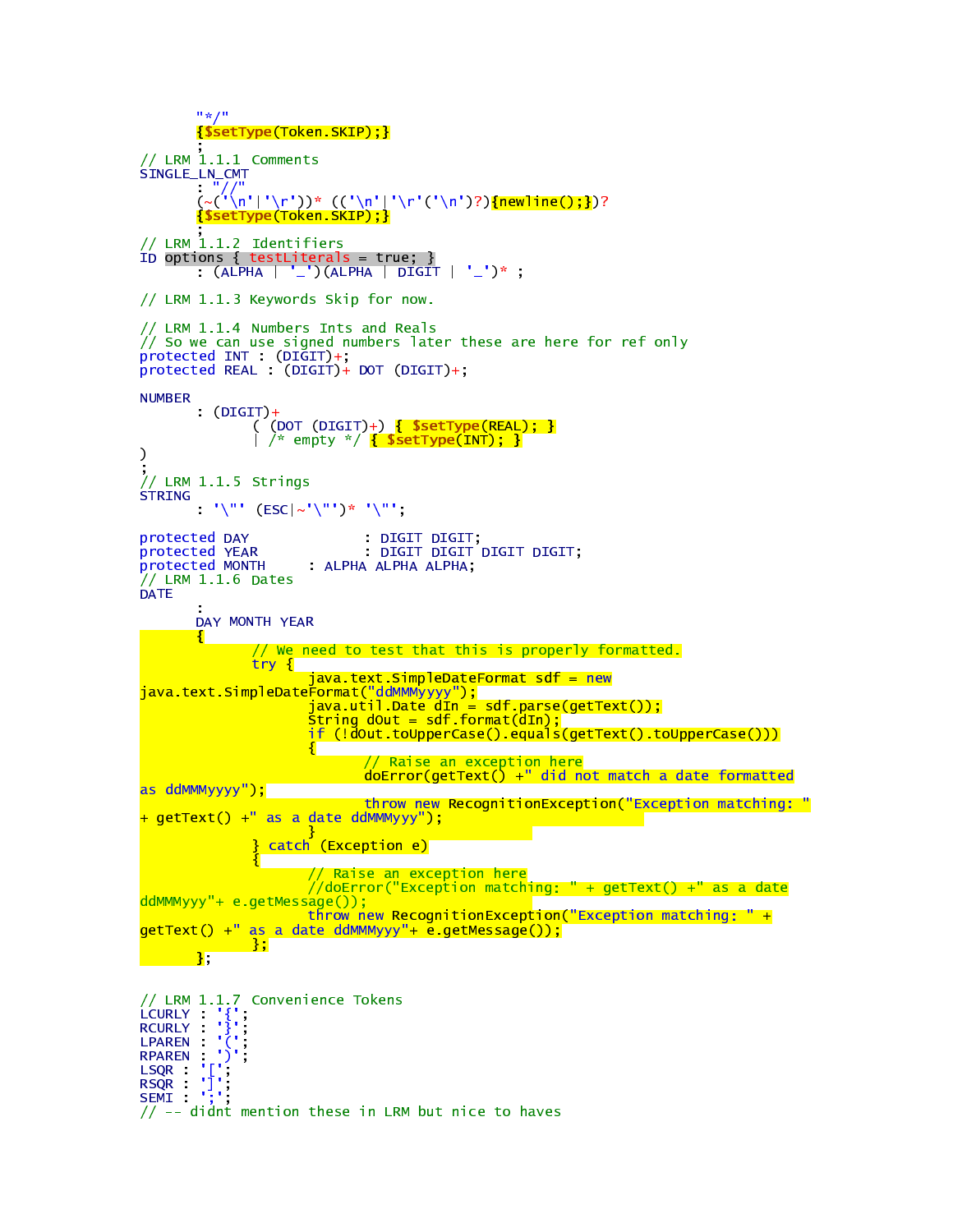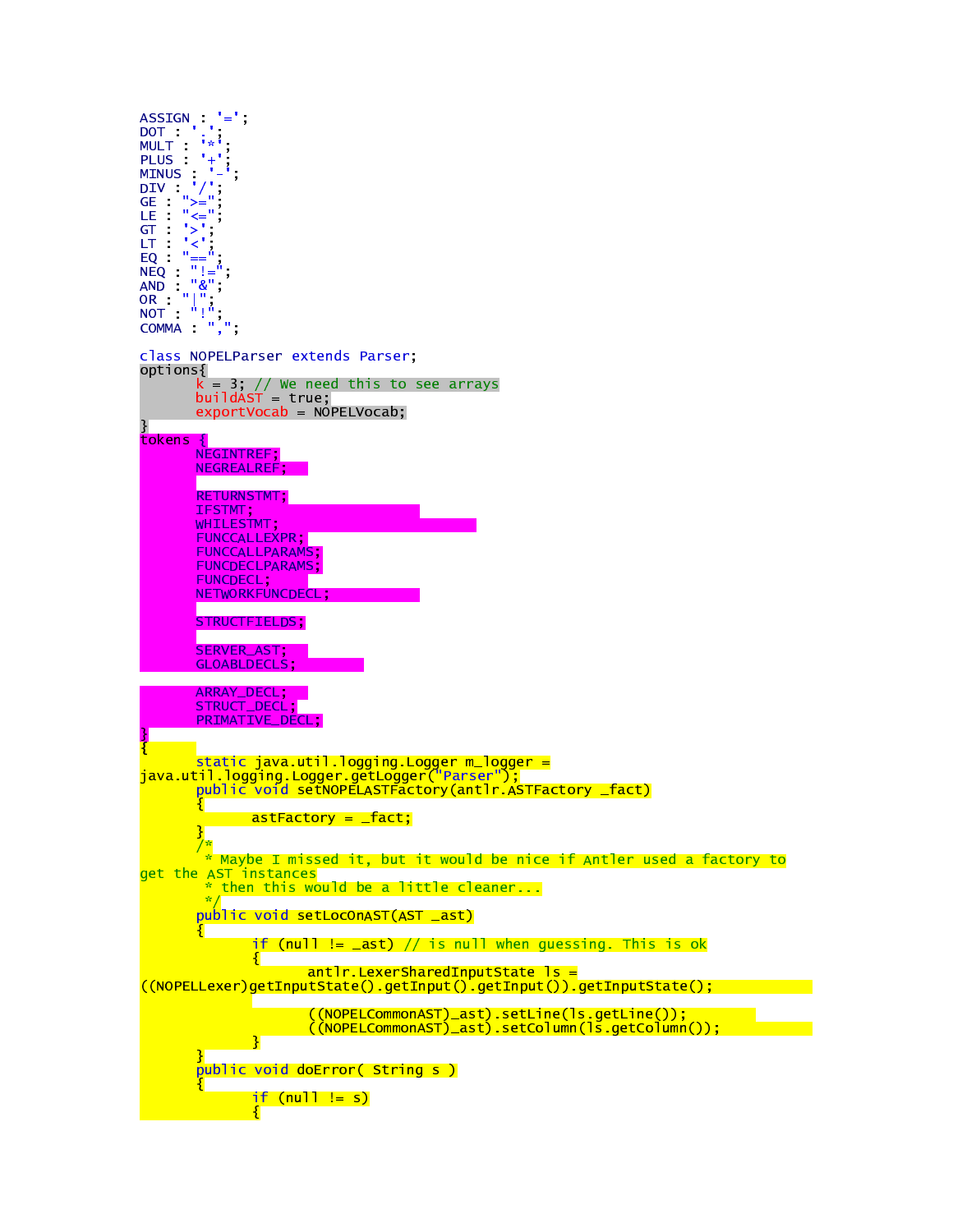```
antlr.LexerSharedInputState ls =
((\text{NOPELLexer})getInputState() getInput() getInput()) getInputState();
        NOPELErrorHandler.addParseError(ls.getFilename(),ls.getLine(),ls.getColum
n(), s ) ;
                3.
        public void reportError( String s )
        t
                doError(s);
        Ï
        public void reportError( RecognitionException re )
                doError(re.getMessage());
R
SignedNumber : (MINUS NUMBERA) | NUMBER;<br>// LRM 1.2.1.1 Primitive Types
// This is one option or I can check later on.<br>type_name : ("boolean"| "date" | "string" |"int" | "real")<br><mark>{setLocOnAST((AST)currentAST root);}</mark>
boolean_value : ("true" | "false")
{setLocOnAST((AST)currentAST.root);}
const_value : (boolean_value | signedNumber | STRING | DATE)<br>
<u>{setLocOnAST((AST)currentAST.root);}</u>;<br>
//primative_decl : type_name ID (ASSIGN^ expr)? SEMI!<br>
primative_decl : type_name ID (ASSIGN expr)? SEMI! // dont tree 
\{setLocOnAST((AST)currentAST(root); \}//LRM 1.2.1.2Structures // N.B. change from LRM I need an ID to name the
struct.
// This is the declaration for the type not the instantiation of a struct
variable.
struct_decl :
         'struct"!
        ID LCURLY!
        struct_fields
        //(primative_decl)*
// LRM 1.2.1.3
                       Arrays
// changing the spec to allow array of structs<br>array_decl : (type_name | ID) ID LSQR! size:INT
н
        try {
                int value = Integer.parseInt(size.getText());
                if \left(\text{value} < 1\right)\{\}\frac{1}{2} doError("Array declaration cannot have length < 1. This
was: "+value);
                        throw new RecognitionException("Array declaration cannot
have length < 1. This was: "+value);
        B catch (Exception e)
                ч.
                        doferror("Problem checking if array size > 0")throw new RecognitionException("Problem checking if array
size > 0" + e.getMessage());
```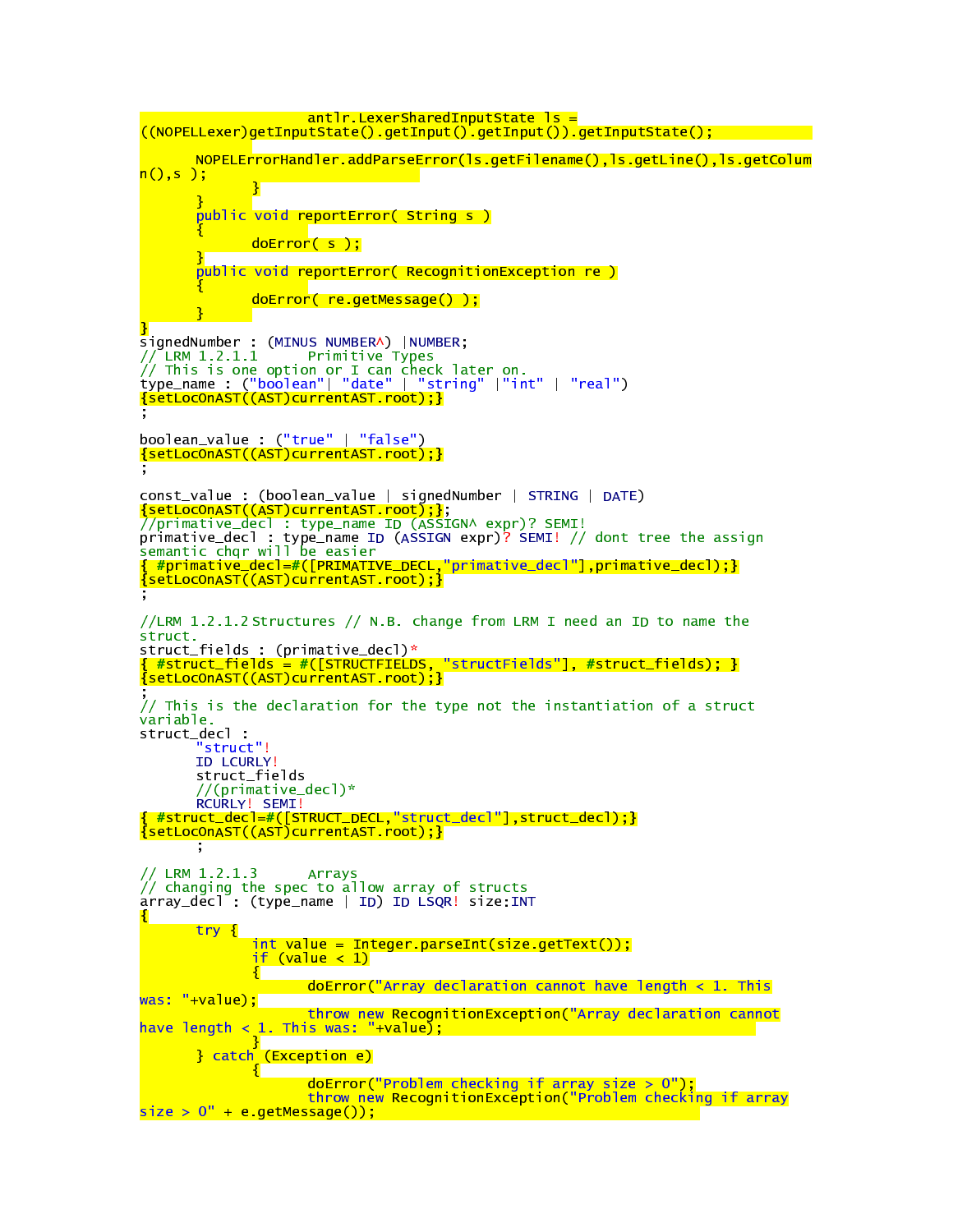```
\begin{array}{|c|c|c|}\hline \textbf{3} & \textbf{1} & \textbf{1} \\ \hline \end{array}Ŧ
                              RSQR! SEMI!
{ #array_decl=#([ARRAY_DECL,"array_decl"],array_decl);}<br>{setLocOnAST((AST)currentAST.root);}
 // Group for convenience
decl : (primative_decl | array_decl| struct_decl )
\{setLocOnAST((AST)currentAST(root); \}// LRM 1.2.2.1
                            Identifiers
// An element of an arry, a struct, or a property in a struct.<br>// or an array of structs, referencing a property in the struct.
varRef: ID( (LSQR expr RSQR(DOT ID)?) | (DOT (ID | "length")) )?<br><mark>{setLocOnAST((AST)currentAST.root);}</mark>
booteanker : true | raise ,<br>//constRef : INT | REAL| STRING | DATE | booleanRef;<br>negIntRef = #([NEGINTREF, "negIntRef"], #negIntRef); }
{setLocOnAST((AST)currentAST.root);}
negRealRef: (MINUS! REAL)
\{setLoCONAST((AST)currentAST, root);\}constRef
÷
                             (STRING
                                                          \overline{\phantom{a}}DATE
                             booleanRef
                             INT
                             REAL
                             negIntRef
                             negRealRef)
{setLocOnAST((AST)currentAST.root);}
//constRef : signedNumber | STRING | DATE | booleanRef;
// EXPRESSIONS
basicExpr :
          \zeta(ID LPAREN) => funcCallExpr \vert// If we see ID then LParen assume this is
a func call
         varRef
          constRef |
         LPAREN! expr RPAREN!)
          {setLocOnAST((AST)currentAST.root);}
multiExpr : (basicExpr ((MULT^|DIV^) basicExpr)*)<br><u>{setLocOnAST((AST)currentAST.root);}</u>;<br>// LEM 1.2.2.4 ... Arithmetic
addExpr:: (multiExpr://PLUSA | MINUSA) multiExpr)*)<br><mark>{setLocOnAST((AST)currentAST.root);}</mark>;
// LRM 1 2 2 5Relational
relationalExpr : (addExpr ((GE^|LE^|GT^|LT^|EQ^|NEQ^) addExpr)*)<br>{setLocOnAST((AST)currentAST.root);}
negExpr : ((NOTA)* relationalExpr)
negexpr (NOTA) relationalexpr)<br>
{setLocOnAST((AST)currentAST.root);};<br>
expr : (negExpr ((ANDA|ORA) negExpr)*)<br>
{setLocOnAST((AST)currentAST.root);}
breakOrContinue: (("break" | "continue") SEMI!)
{setLocOnAST((AST)currentAST root);};
```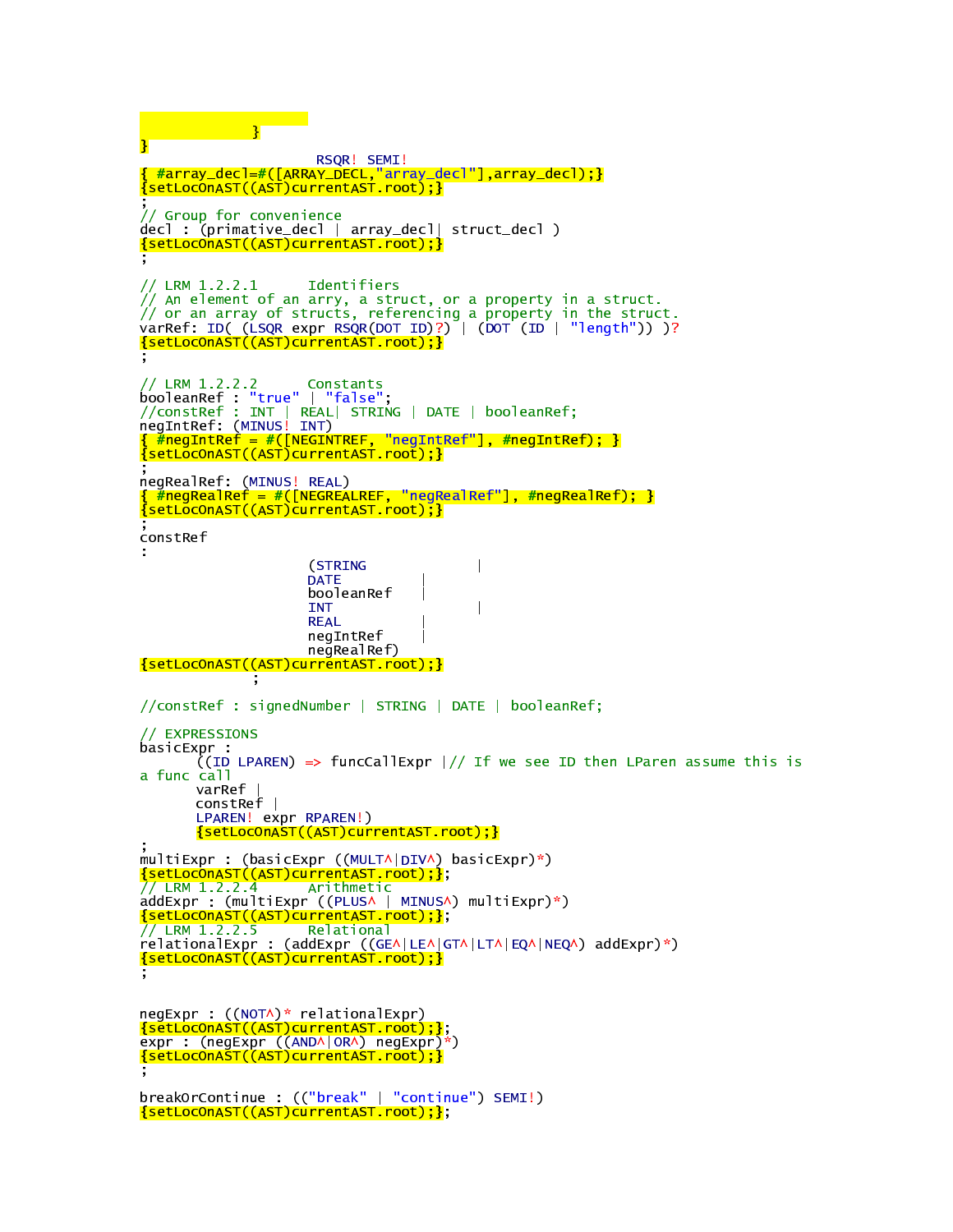```
// STATEMENTS
stmt (
                (ID ID SEMI!) \Rightarrow structInstantiation |dec1
                                        \mathbb{I}logStmt
                assignStmt
                ifStmt
                whileStmt
                                        \overline{\phantom{a}}funcCallStmt |
                returnStmt
                SEMI
                breakOrContinue
{setLocOnAST((AST)currentAST.root);}
  ÷
/* TODO This was not in the spec me thinks. Check */// LRM 1.2.3.1 Assignment<br>assignstmt: (varRef ASSIGNA (expr) SEMI!)<br>{setLocOnAST((AST)currentAST.root);};<br>// LRM 1.2.3.2 If-Then-Flse Certical<br>ifStmt "is" - If-Then-Flse Certical
                      If-Then-Else Conditionals
ifstmt : "if" LPAREN! expr RPAREN!
                LCURLY!
          (\text{stmt})^*RCURLY!
                        (options {greedy=true;} :"else" LCURLY! (stmt)* RCURLY!)?
{ #ifStmt=#([IFSTMT,"ifStmt"],ifStmt);}
\{setLocOnAST((AST)currentAST.root);}
// LRM 1.2.3.3
                       While Loops
whileStmt
  "while"! LPAREN! expr RPAREN! LCURLY!
            (stmt)*
     RCURLY!
     { #whileStmt=#([WHILESTMT,"whileStmt"],whileStmt); }
{setLocOnAST((AST)currentAST.root);}
{setLocOnAST((AST)currentAST root);}
// LRM 1.2.2.3     Function calls  (had to add parameters)<br>funcCallParams : LPAREN! (expr (COMMA! expr)*)? RPAREN!<br><mark>{ #funcCallParams = #([FUNCCALLPARAMS, "funcCallParams"], #funcCallParams); }</mark>
{setLocOnAST((AST)currentAST.root);}
// For standalone statements
funcCallStmt : (ID funcCallParams SEMI!)
<u>{setLocOnAST((AST)currentAST.root);}</u><br>// For_assignment or other_usage that needs typage
funcCallExpr : ID funcCallParams
// Had to add this
// nad co day chip<br>returnStmt : "return"! (expr)? SEMI!<br><mark>{ #returnStmt = #([RETURNSTMT, "returnStmt"], #returnStmt); }</mark>
\{setLocOnAST((AST)currentAST(root))\}// LRM 1.2.4 Functions declarations had to change to allow for array and struct
passage
// structs are referenced as function f( struct sName)
// arrays are referenced as function f( type[INT]) e.g. function f( int[44] )
```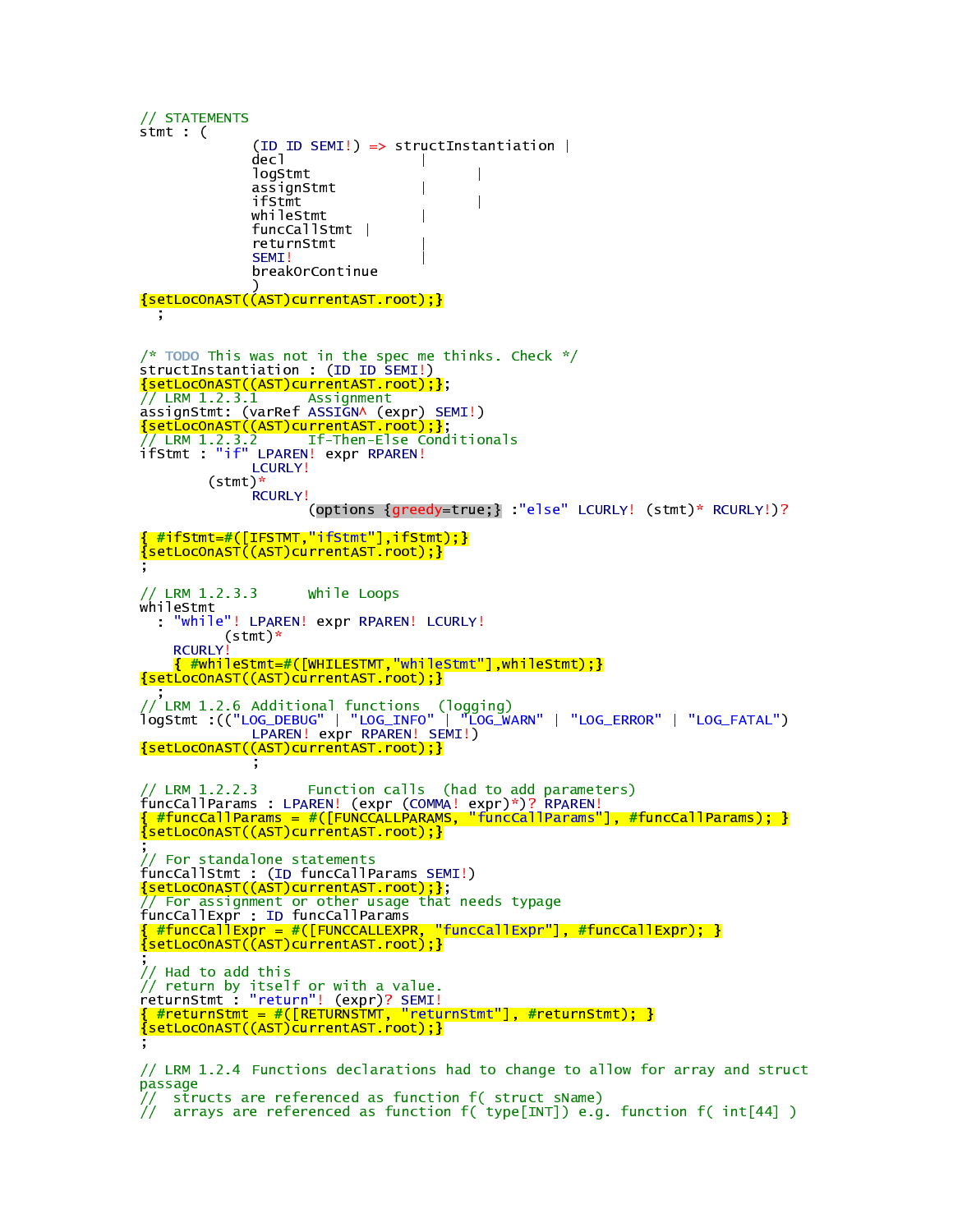funcDeclParams : LPAREN! ((type\_name | ID) ID(LSQR RSQR!)? (COMMA! (type\_name | Tuncoeciratams . LEAN: \\\ype\_name | 19, 19\Lyqn nyqn.;; \\ynaman \\ype\_name<br>ID) ID(LSQR RSQR!)?)\*)\* RPAREN!<br><mark>{ #funcDeclParams = #([FUNCDECLPARAMS, "funcDeclParams"], #funcDeclParams); }</mark><br>{setLocOnAST((AST)currentAST.root  $1/1.2.4.1$ Local Functions funcDecl /\* TODO check I think I have to leave the LSQR in so I can tell if this is an array.\*/<br>: "function"! ID funcDeclParams "returns"! ("void" | (type\_name | ID)(LSQR RSQR!)?) LCURLY!  $(\text{stmt})^*$ **RCURLY!**  $\{$  #funcDecl = #([FUNCDECL, "funcDecl"], #funcDecl); }  $\{$ setLocOnAST $($ (AST)currentAST.root);} // 1.2.4.2 Networked networkFuncDecl: "network"! funcDecl { #networkFuncDecl = #([NETWORKFUNCDECL, "networkFuncDecl"], #networkFuncDecl);  $\{setLocOnAST((AST)currentAST root):\}$  $//$  LRM 1.2.5 Server "server"! ID LCURLY! server : funcDecl | networkFuncDecl  $/$ \* Any non declarative statment will be treated as a static block. This is not in the spec. originally I had decls and stmts separate but to allow for struct instances I combined them. What does this mean? This is code ( I guess) that will be generated into the main.  $\star/$ stmt  $)$ \* RCURLY! //EOF! ł. #server = #([SERVER\_AST, "server" ], #server);<br>//m\_logger.warning("PARSER: server\_decls"); {setLocOnAST((AST)currentAST root);} //SEMANTICS class NOPELTreeParser extends TreeParser. options { importVocab=NOPELVocab: buildAST = false; // Hold on to the current AST so we can provide at least some<br>// reasonable error messaging. public void holdAST(AST \_t ) NOPELErrorHandler.holdCurrentAST(\_t); À public void doError( String s ) if  $(nu$ ll != s) NOPELErrorHandler.addSemanticError(null,-1,-1,s );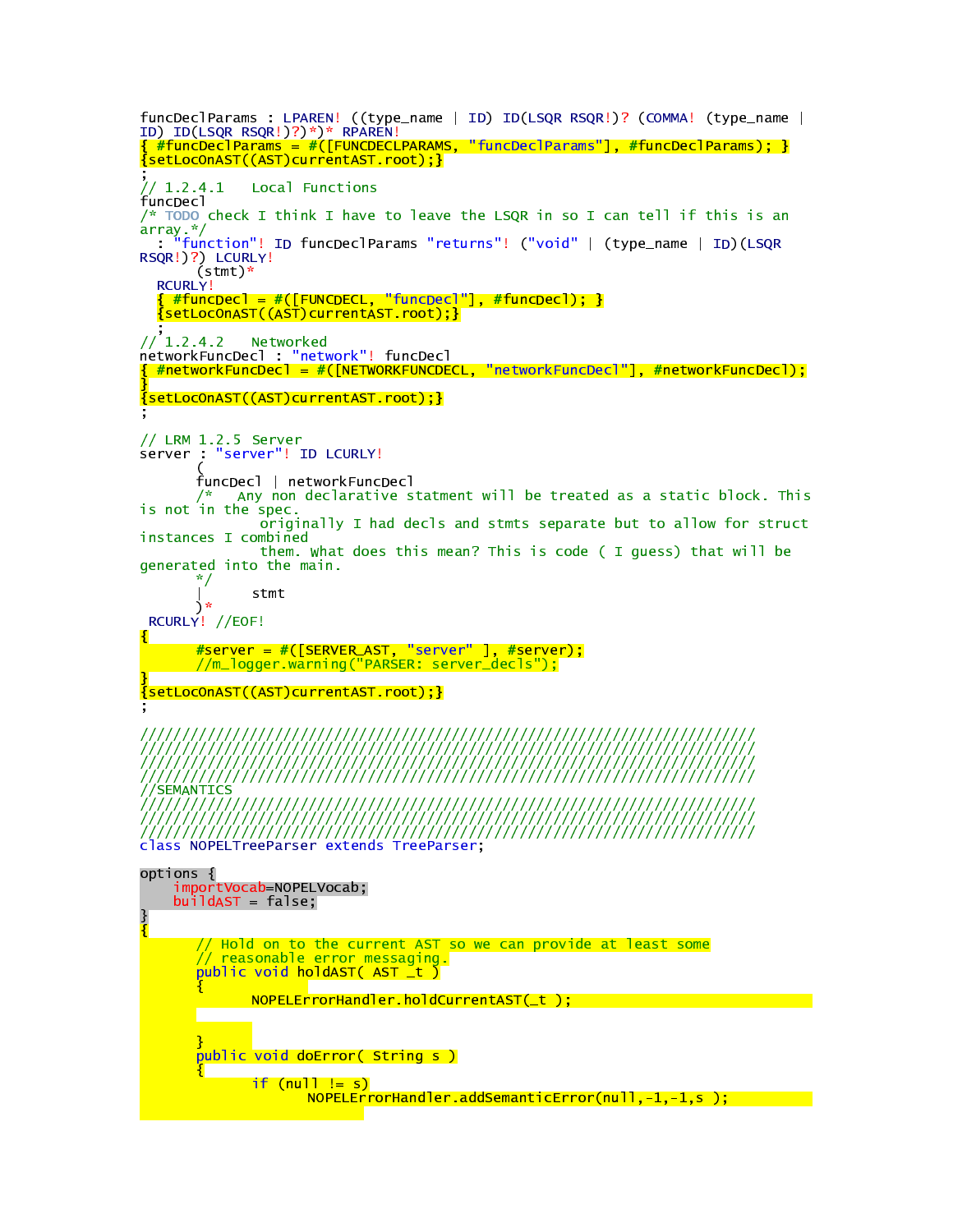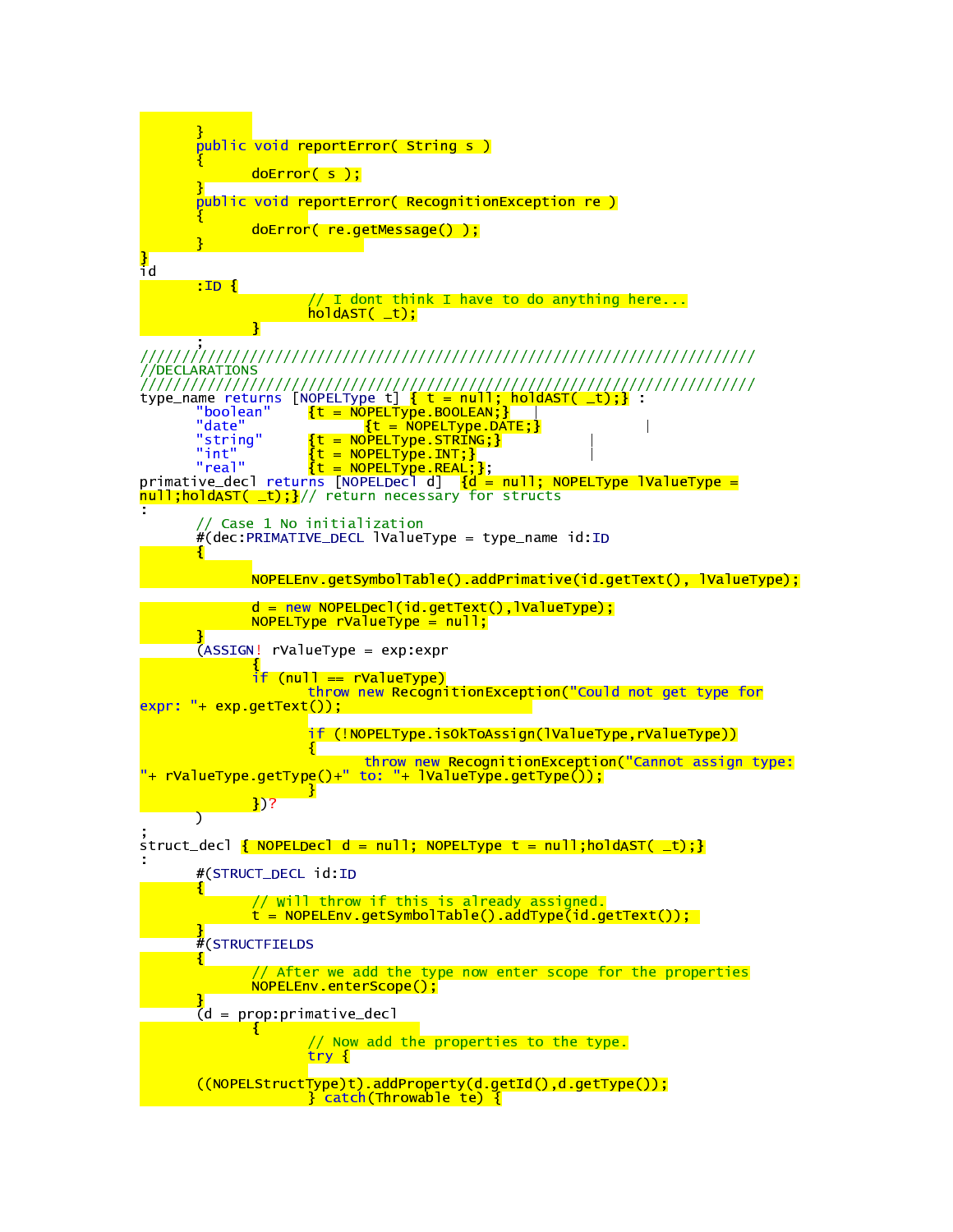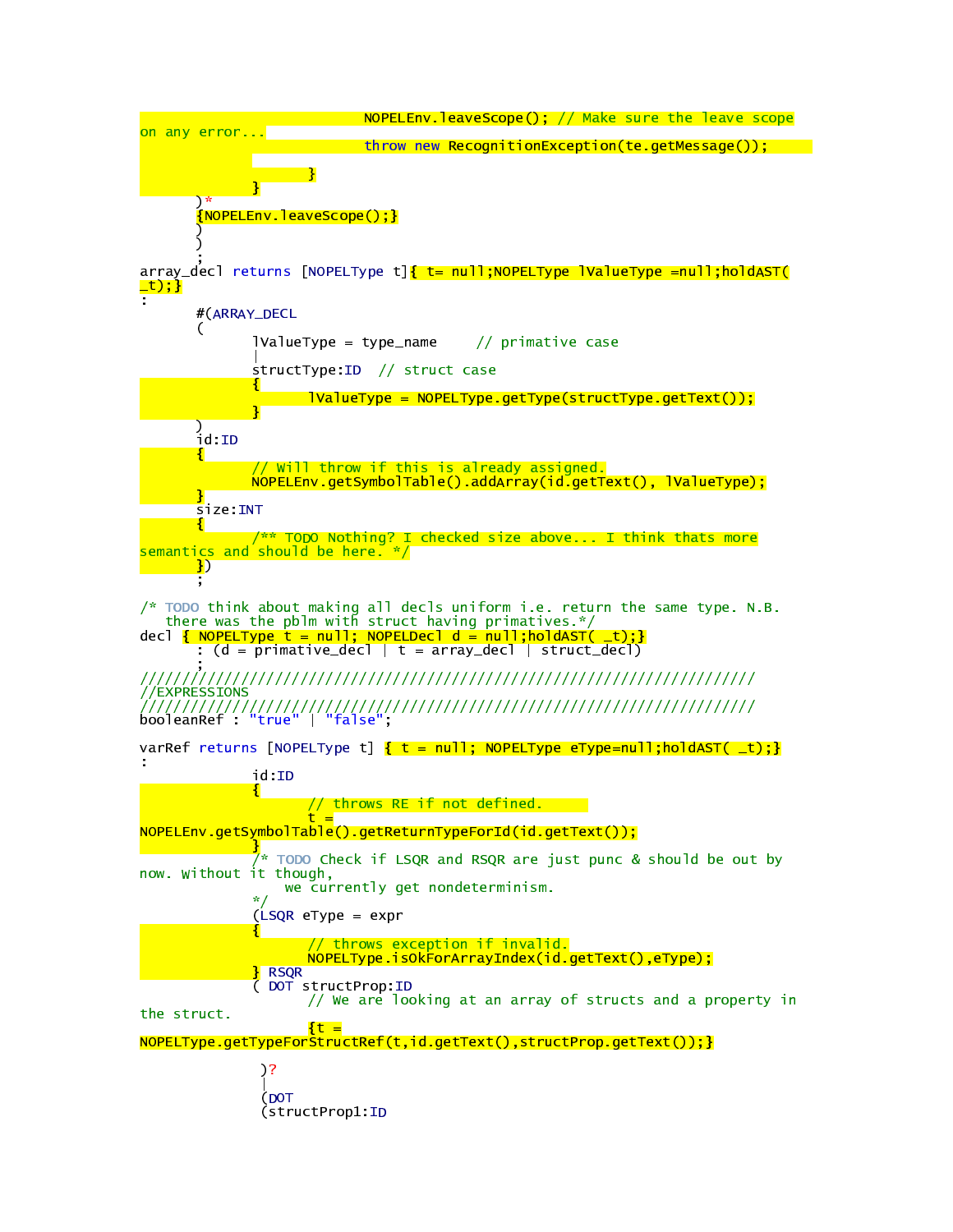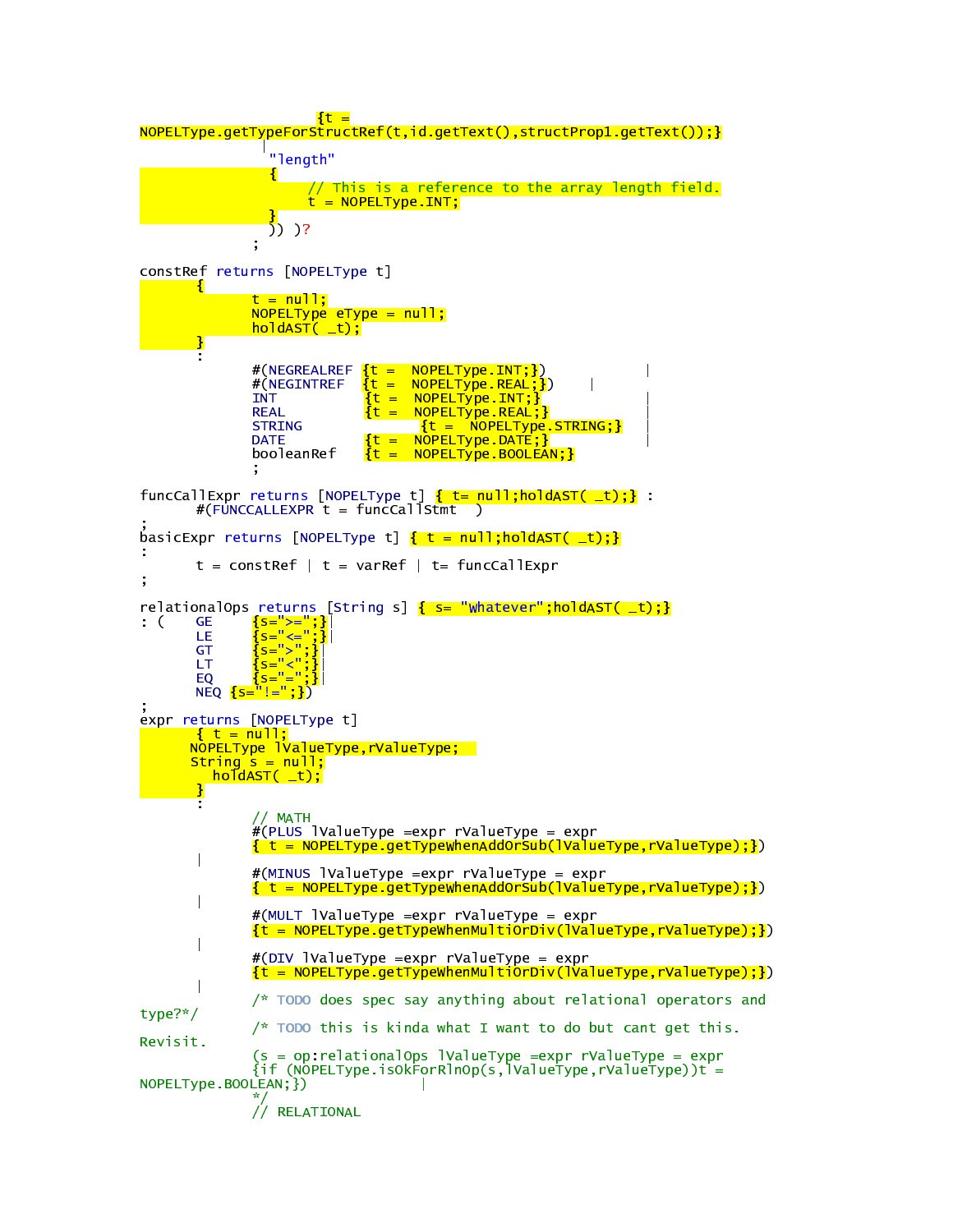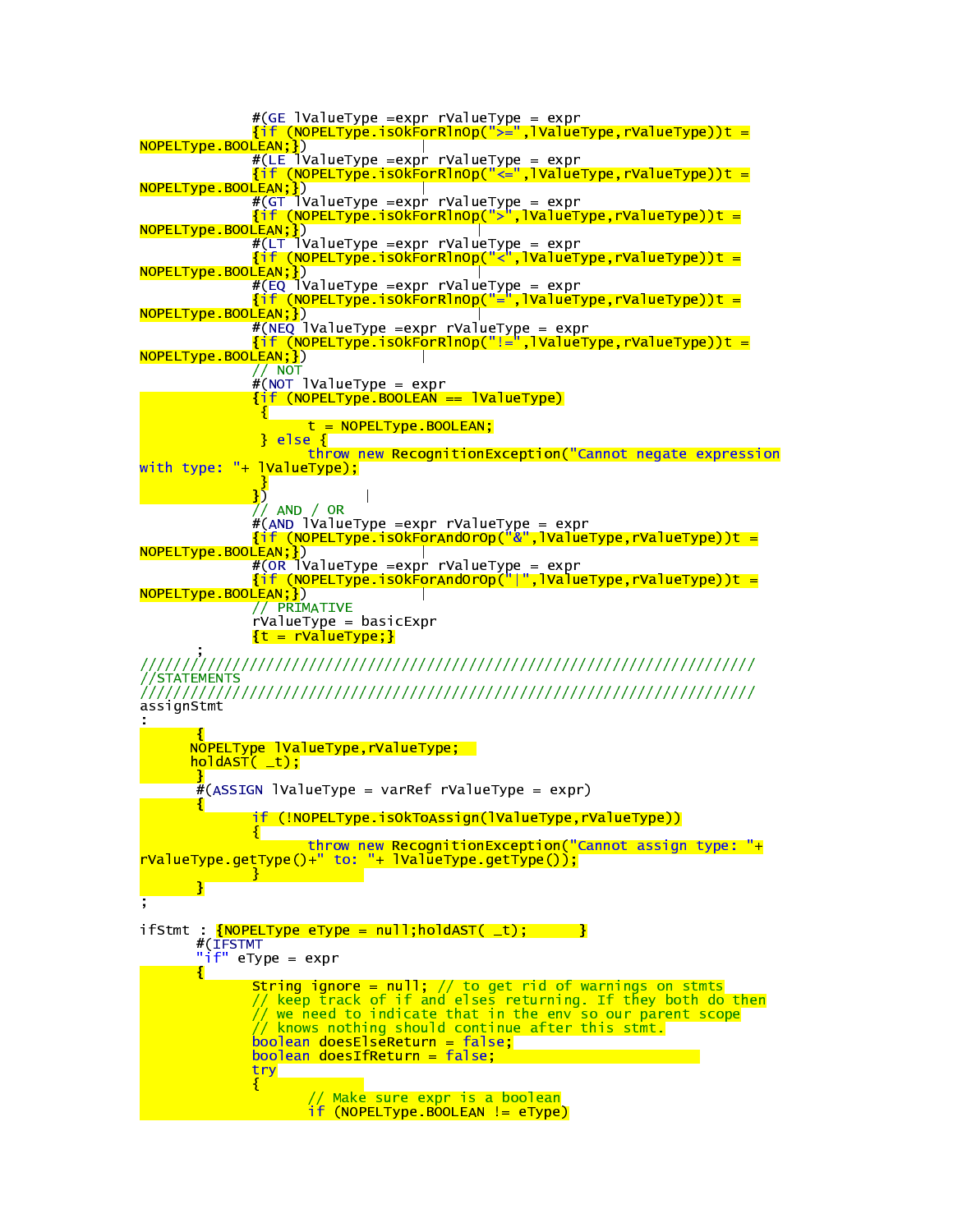

Java bitches about this and will not compile. \*/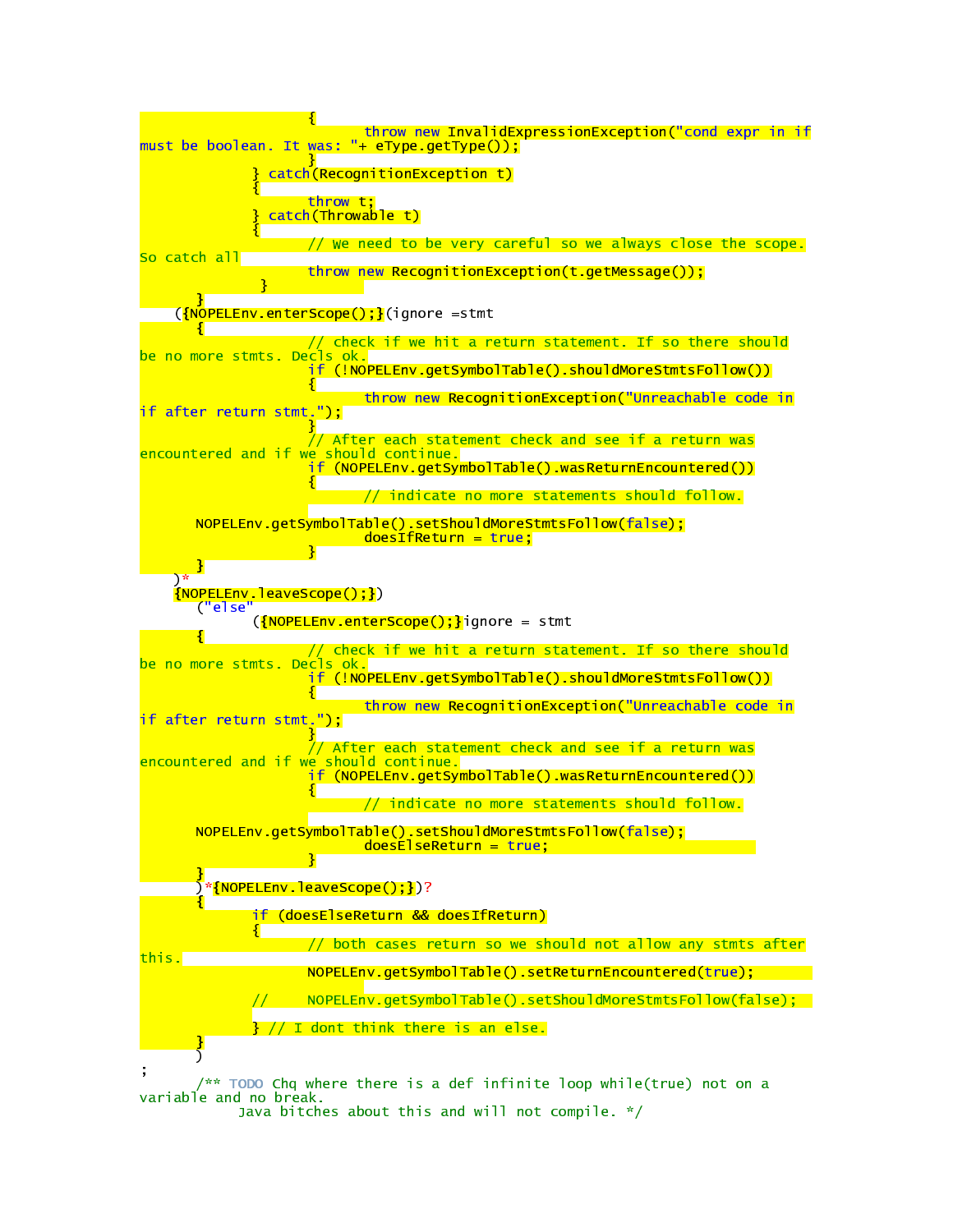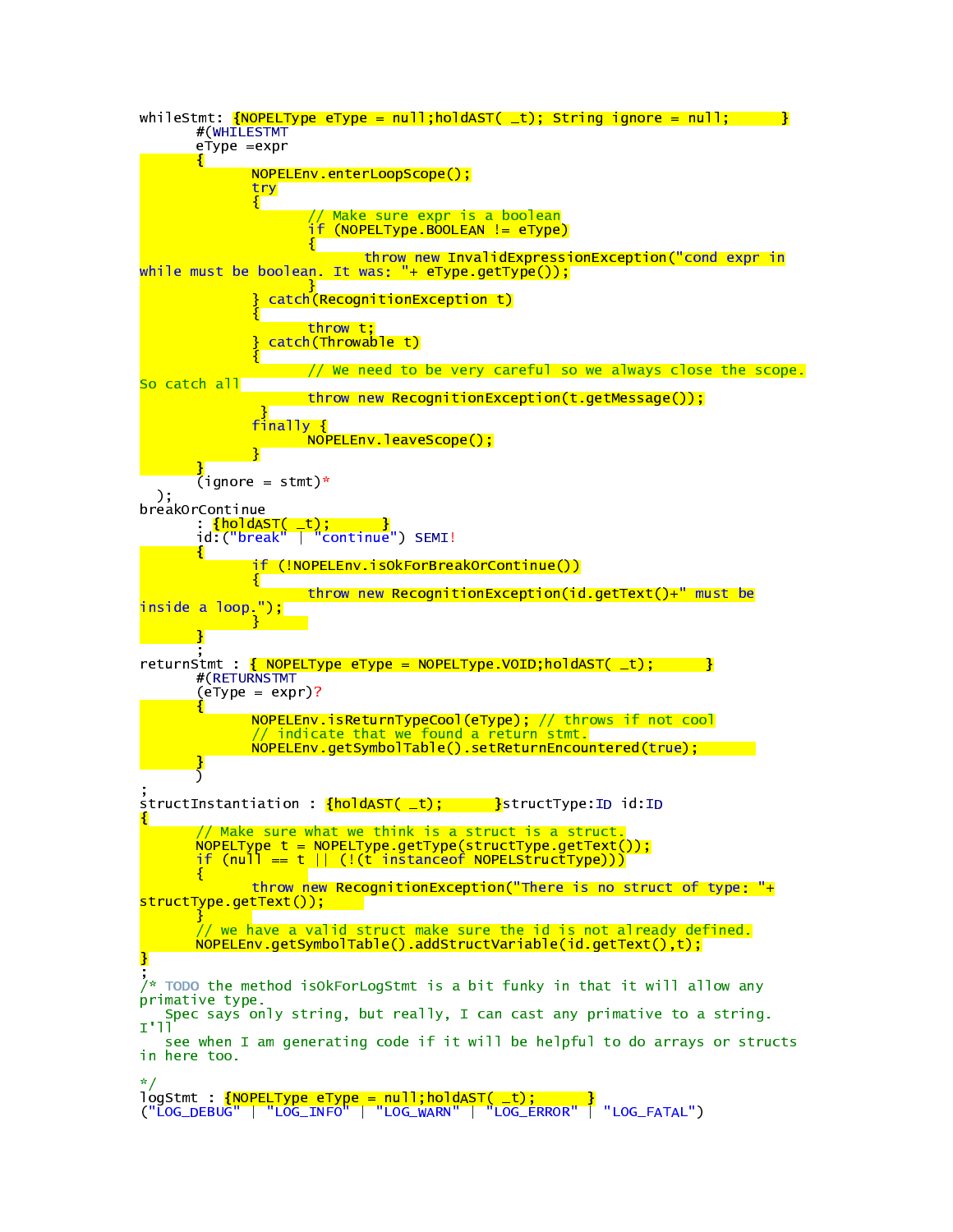| //////<br>/Function Decls Now     |                                                                                                                 |
|-----------------------------------|-----------------------------------------------------------------------------------------------------------------|
| the spec?                         | TODO consider given this impl there is no function overloading. Was this in                                     |
|                                   |                                                                                                                 |
| #(FUNCDECL                        |                                                                                                                 |
| н                                 | $String$ $i$ anore = $null$ :                                                                                   |
| function to the Symbol table      | NOPELType returnType = $null;$<br>$\frac{1}{\sqrt{2}}$ Hold on to the params and we'll add them when we add the |
| <mark>really care about.</mark>   | $\frac{1}{\sqrt{2}}$ This is an (ordered) list of param types. Thats all we                                     |
| params to symbol table.           | // during walking of this structure though, we will add                                                         |
|                                   | $\sqrt{2}$ Order is not guaranteed with HashSet or HashTable so I                                               |
| cant use them                     | $\overline{NOPELType}$ paramType = null;                                                                        |
| funcId:ID<br>П                    |                                                                                                                 |
|                                   | NOPELENv.getSymbolTable().addFunction(funcId.getText(),NOPELType.VOID);<br>$functionId = funcId.getText()$ ;    |
|                                   | # (FUNCDECLPARAMS                                                                                               |
|                                   | // Enter a new scope for dealing with parameters<br>NOPELEnv.enterFunctionScope();                              |
| t                                 | C                                                                                                               |
| primatives                        | $paramType = type_name // this is the case for$                                                                 |
| structs.                          | structType: ID $\frac{1}{1}$ this is the case for                                                               |
| throws if it is not.              | // Make sure the struct is defined.                                                                             |
|                                   | $\frac{parameter}{}$<br><mark>NOPELType.getStructType(structType.getText());</mark>                             |
|                                   | paramName:ID <mark>{boo]ean paramIsArray = fa]se;}</mark><br>$(LSQR$ $\{paramIsArray = true, \}$<br>${)}$ ?     |
| tText(),paramType,paramIsArray);} | {NOPELEnv.getSymbolTable().addFunctionParam(funcId.getText(),paramName.ge                                       |
| the return type.                  | // At this point we have all the functions parameters. Now we need                                              |
| ("void"                           | //"returns"! ("void"   (type_name   ID)(LSQR RSQR!)?)                      LCURLY!                              |
|                                   | $returnType = NOPELType. VOD;$                                                                                  |
|                                   |                                                                                                                 |
| primative                         | returnType = type_name // when the return type is a                                                             |
|                                   | structTypeR:ID                                                                                                  |
| not.                              | $\frac{1}{\sqrt{2}}$ Make sure the struct is defined. throws if it is                                           |
|                                   | $returnType =$                                                                                                  |
|                                   | <mark>NOPELType.getStructType(structTypeR.getText());</mark>                                                    |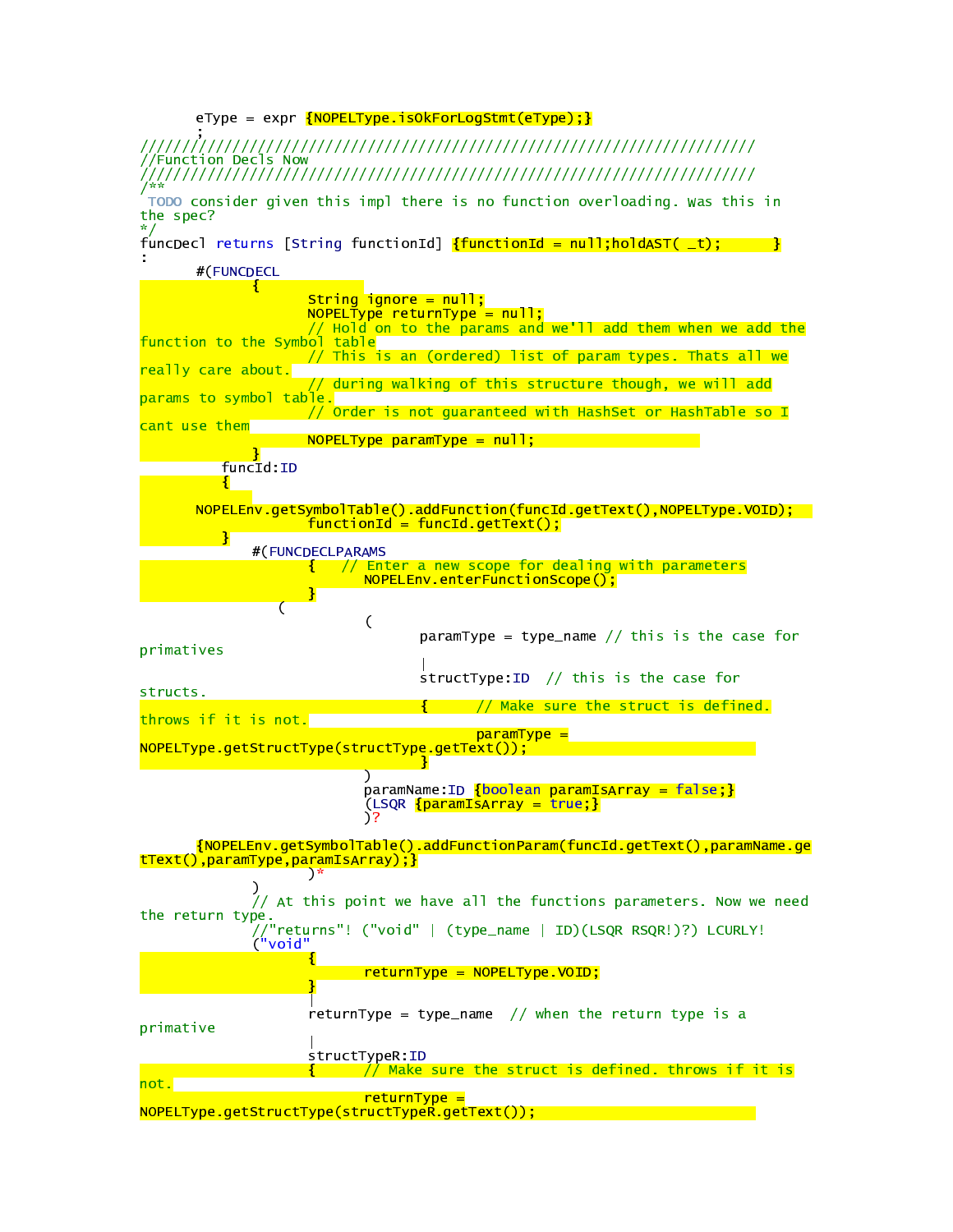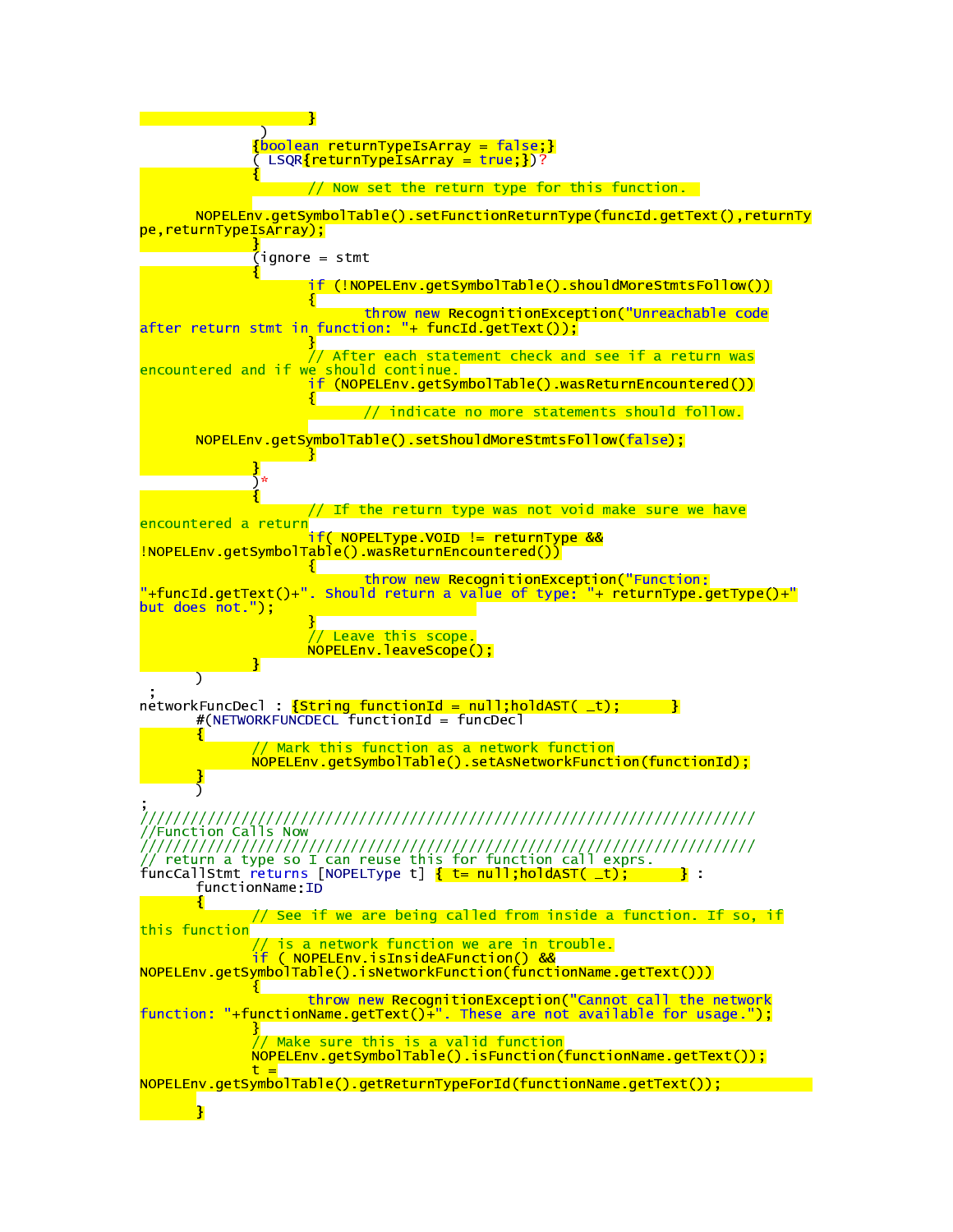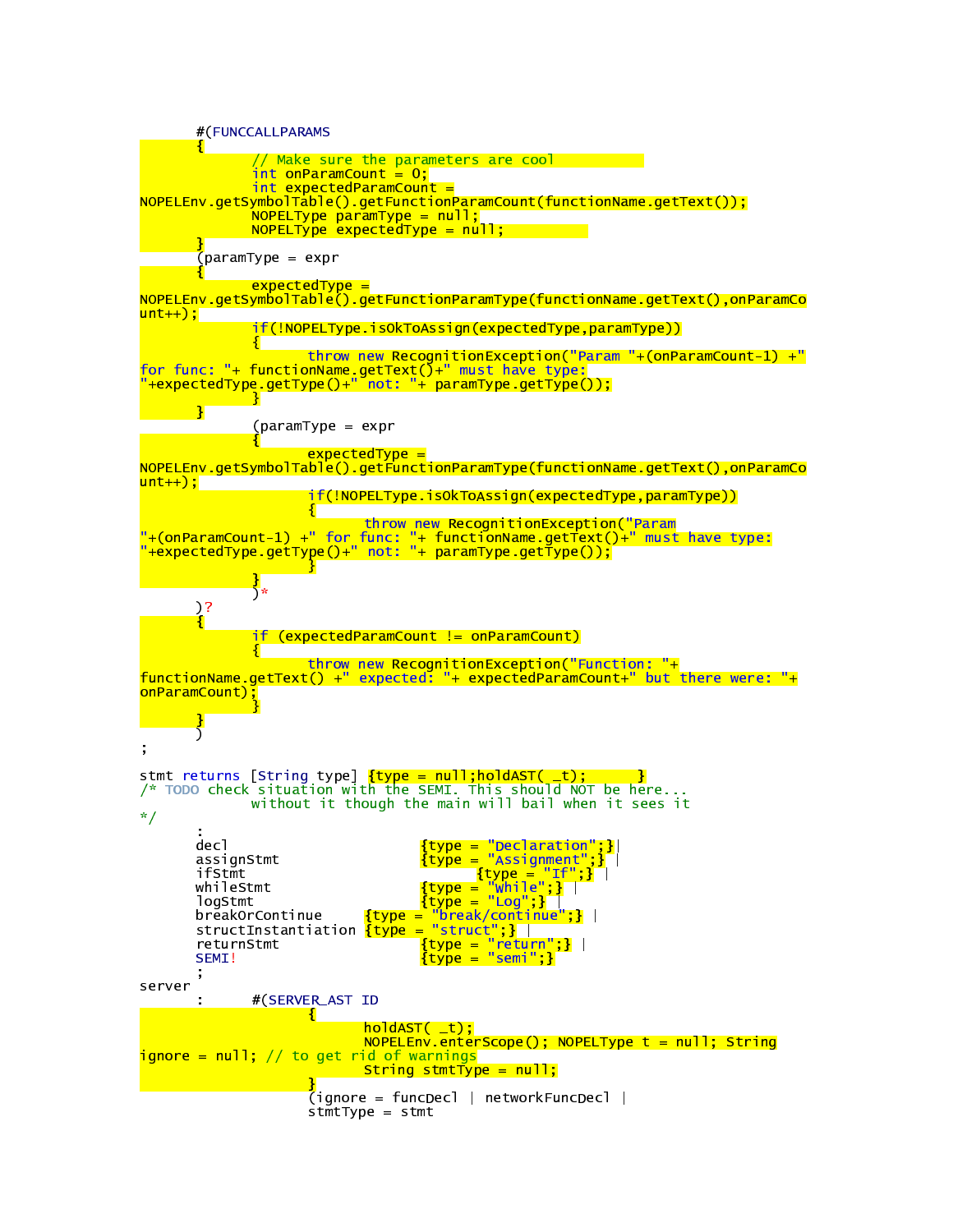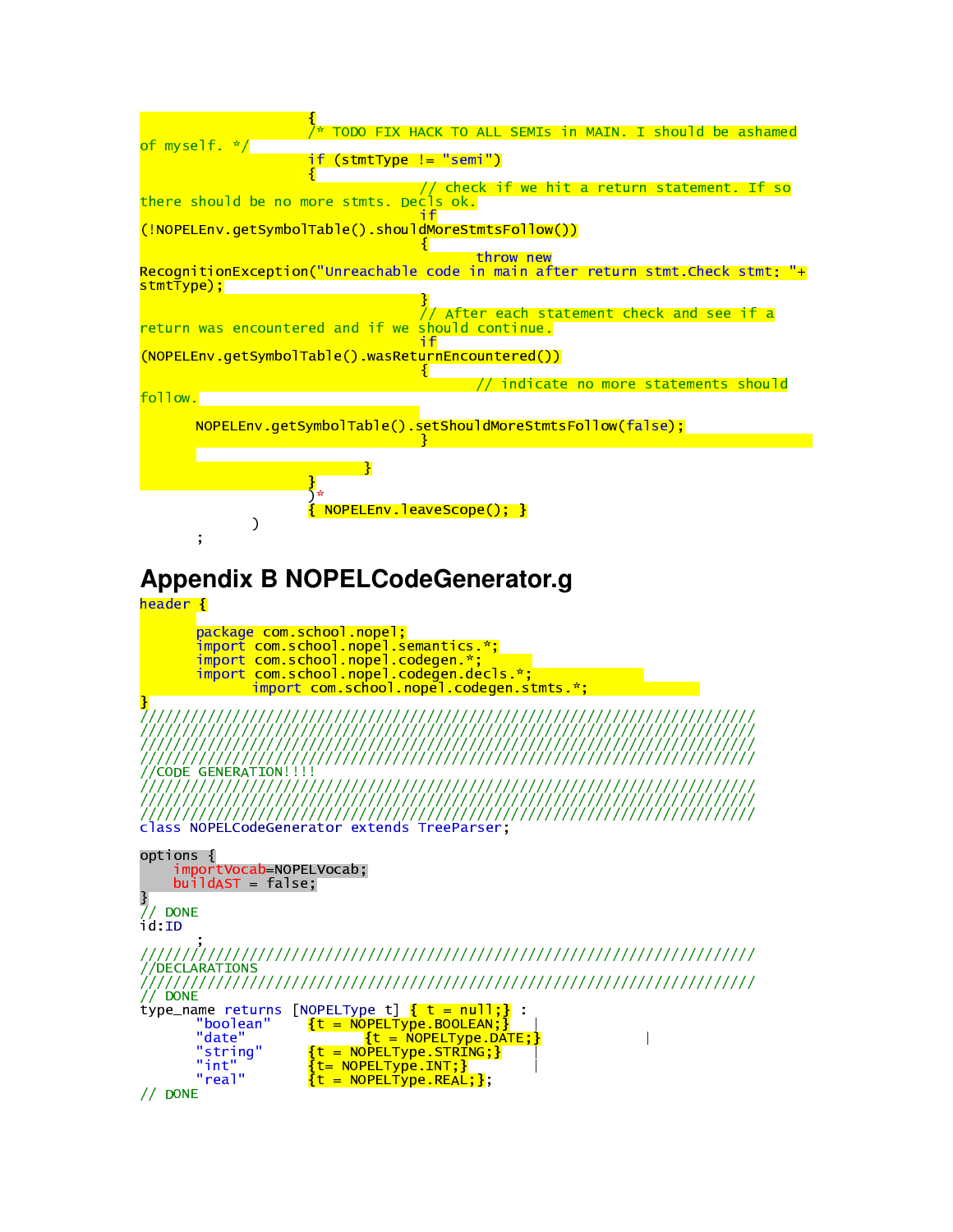```
primative_decl returns [PrimativeDecl pd] {pd = new PrimativeDecl();NOPELType
t= null;} // return structure for struct decl
τ
        // Case 1 No initialization
        #(dec:PRIMATIVE_DECL t = type_name id:ID
        £.
                pd.setType(t);<br>pd.setId(id.getText());
        \overline{\text{(ASSIGN: } \{String\; expressing = "";\}} exprString = \overline{\text{[}} exprString = exp:expr
                ₹.
                         pd.setAssignedValue(exprString);
                1)?
        \overline{\phantom{a}}// DONE
struct_decl returns [StructDecl sd] { sd = new StructDecl() ; }
        #(STRUCT_DECL id:ID
                \{ sd.setId(id.getText()); }
                #(STRUCTFIELDS | PrimaliveDecl prop = null; )(\text{prop} = \text{primative\_dec1} \{ \text{sd} \cdot \text{addProperty} (\text{prop}), \} )^*)\mathcal{E}/** MAY have some difficulty or wierdness later since I must have defined sizes
for arrays */// DONE
array_decl returns [ArrayDecl ad] {ad = new ArrayDecl();NOPELType t= null;}
÷
        #(ARRAY_DECL
        (t = type_name// primative case
                 \{ad\ \text{setType(t)}\}Name:ID  // struct case<br>// I need to create a new NOPELType since I only
        structName:ID
                // have a record of declared types during semantic check<br>// TODO consider incorp. NOPELENY into code gen.
                \{ad.setType(new NOPELType(StringCstructName.getText())\}id:ID { ad setId(id getText()); }
        size:INT {ad.setSize(Integer.parseInt(size.getText())); }
        \mathcal{E}// DONE
dec1returns [TypeDec] t] \{ t = null; \}\cdot (
                t = primate\_dec]
                t = array\_dec1 |
                t = struct\_dec\mathcal{E}//EXPRESSIONS
// DONE
booleanRef returns [String s] \{ s = null; \} :<br>"true" \{ s = "true"; \} |
// DONE
\sqrt{a} returns [String s] \{ s = ""; String eString=null; ]
÷
                id:ID {s += id.getText();}<br>(LSQR {s +="[ ";}
                 Loven <mark>: expr<sup>'</sup>{ s+= eString;}</mark><br>eString = expr<sup>'</sup>{ s+= eString;}<br>RSQR {<mark>S+=" l";}</mark><br>( DOT {<mark>s+=" l";}</mark>structProp:ID {<mark>s+=structProp.getText();}</mark>)?
                  (DOT <mark>{s+=".",}</mark>
                         (structProp1:ID {s+=structProp1.getText();}
```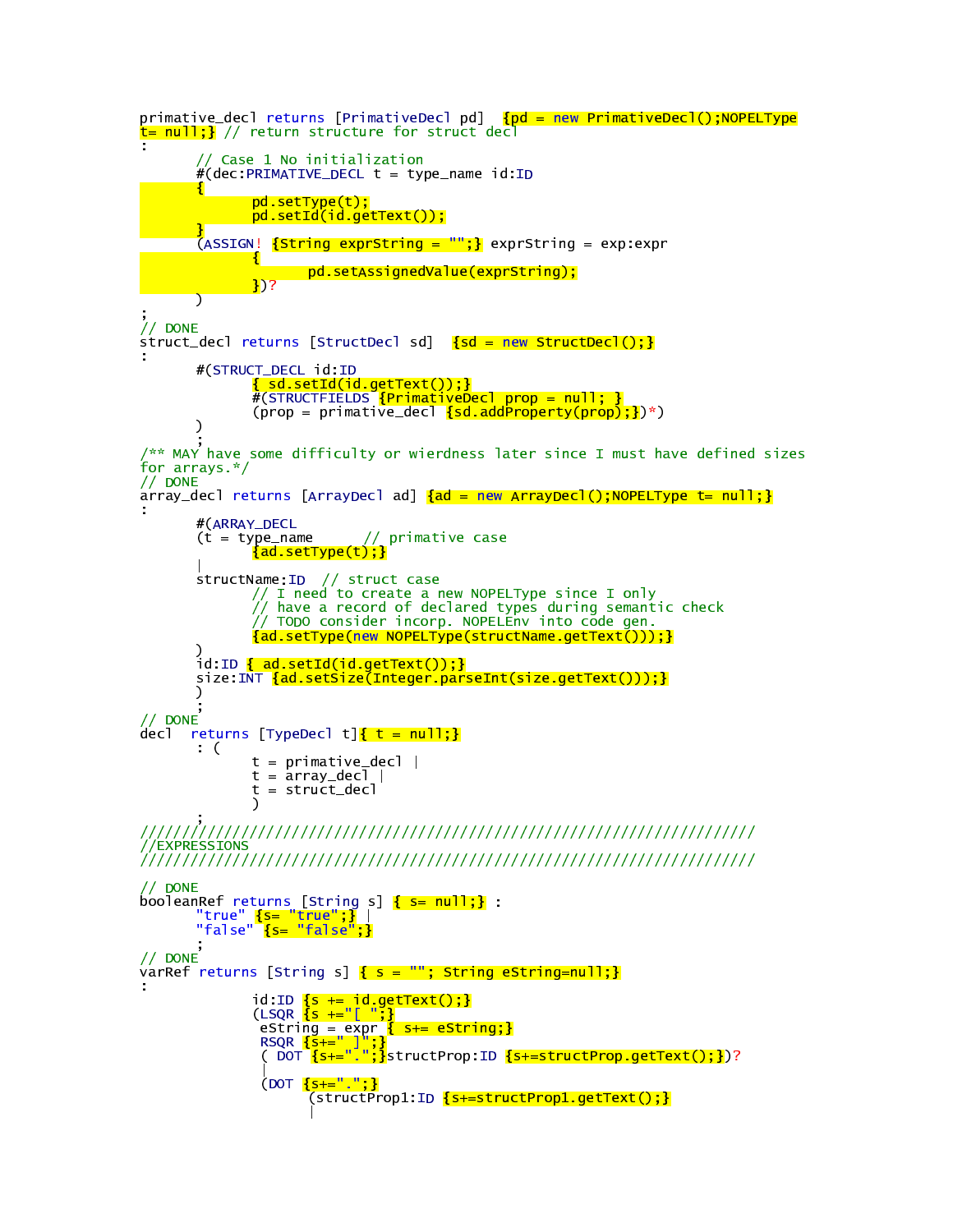```
"length" {s+}-"length"; }
                          \frac{1}{2}// DONE
constRef returns [String s]
            \mathbf{f}S = \frac{m}{2}\overline{NOPELTy}pe eType = null;
            \mathbf{I}\mathcal{L}#(NEGREALREF sr:REAL <mark>{s = "-"+ sr.getText();}</mark>)<br>#(NEGINTREF si:INT <mark>{s = "-" + si.getText();}</mark>)
                                                    {        s= i getText();}<br>{        s= r getText();}
                          1:INTr:REALst:STRING
                                                                 d: DATAEs = booleanReffalse.
funcCallExpr returns [String s] \{ s = null \}#(FUNCCALLEXPR S = funcCalTStmt)\frac{1}{2} DONE
basicExpr returns [String s] \{ s = null \}\mathcal{L}s = constref | s = varref | s= funcCallExpr
// DONE
relationalOps returns [String s] <mark>{ s= "Whatever";}</mark>
            ona rups<br>
GE<br>
LE<br>
LE<br>
CT<br>
CT<br>
CT<br>
CO<br>
C<sub>S="</sub>!=";}<br>
CO<br>
C<sub>S="</sub>!=";}<br>
CO<br>
C<sub>S="</sub>!=";}
\sim (
expr returns [String s]
            -1
                 String sleft = nullString Sright = null;
                  <mark>e k</mark>in
            \overline{\mathbf{s}}\mathbf{R}\overline{1}// MATH
                         // MATH<br>#(PLUS sLeft =expr sRight = expr<br>{ s += (sLeft+"+"+sRight);})<br>#(MINUS sLeft =expr sRight = expr<br>{ s += (sLeft+"-"+sRight);})<br>#(MULT sLeft =expr sRight = expr<br>{ s += (sLeft+"*"+sRight);})<br>#(DIV sLeft =expr sRi
                                                                                                          \overline{\phantom{a}}#(GE sLeft =expr sRight = expr<br><mark>{ s += (sLeft+">="+sRight);}</mark>)
                          #(LE sLeft =expr sRight = expr<br>{ s += (sLeft+"<="+sRight);})
                         #(GT sLeft =expr sRight = expr<br>
{ s += (sLeft+">"+sRight);})<br>#(LT sLeft =expr sRight = expr<br>
{ s += (sLeft+"<"+sRight);})<br>#(EQ sLeft =expr sRight = expr<br>
{ s += (sLeft+"=="+sRight);})
                          #(NOT sLeft = expr
```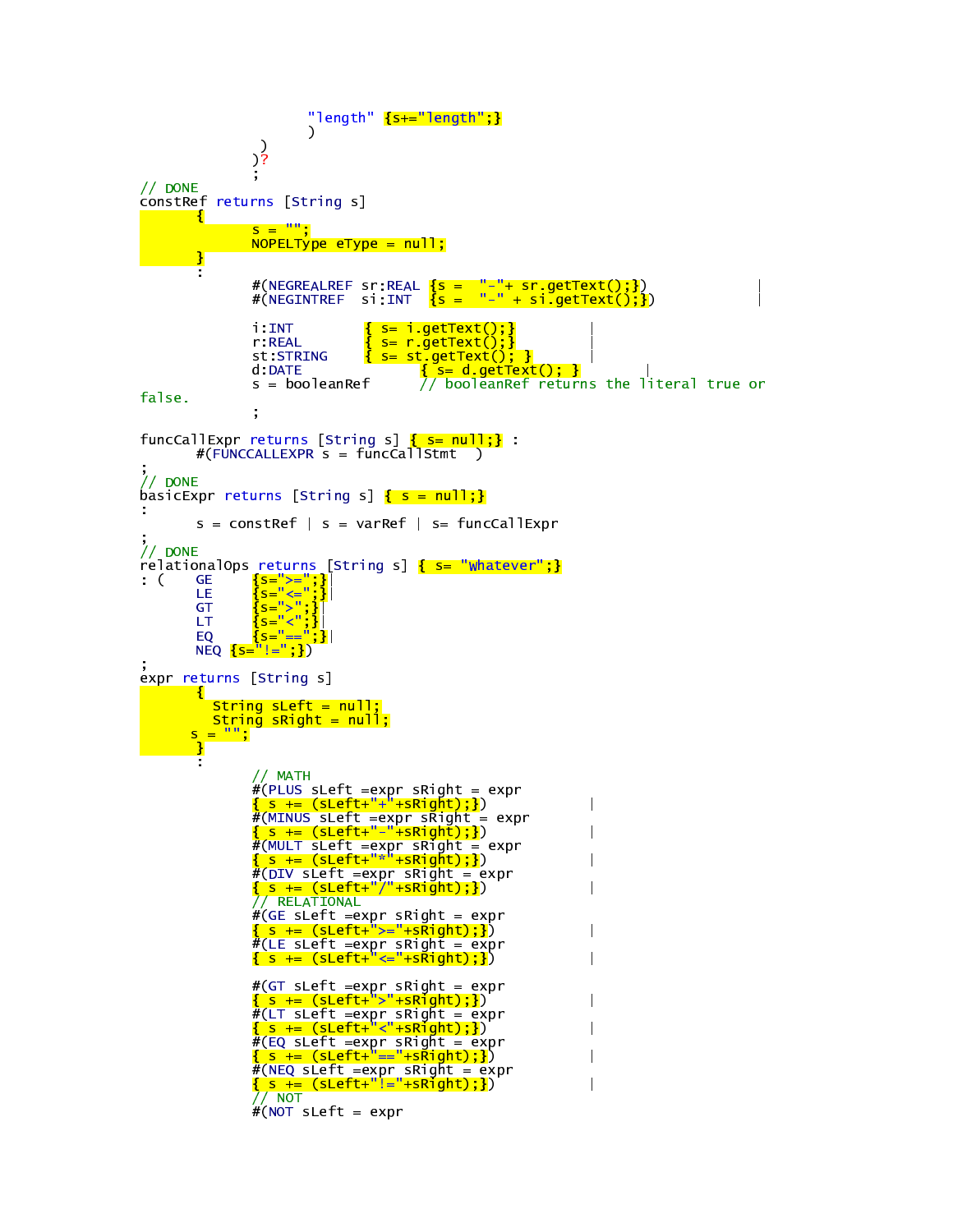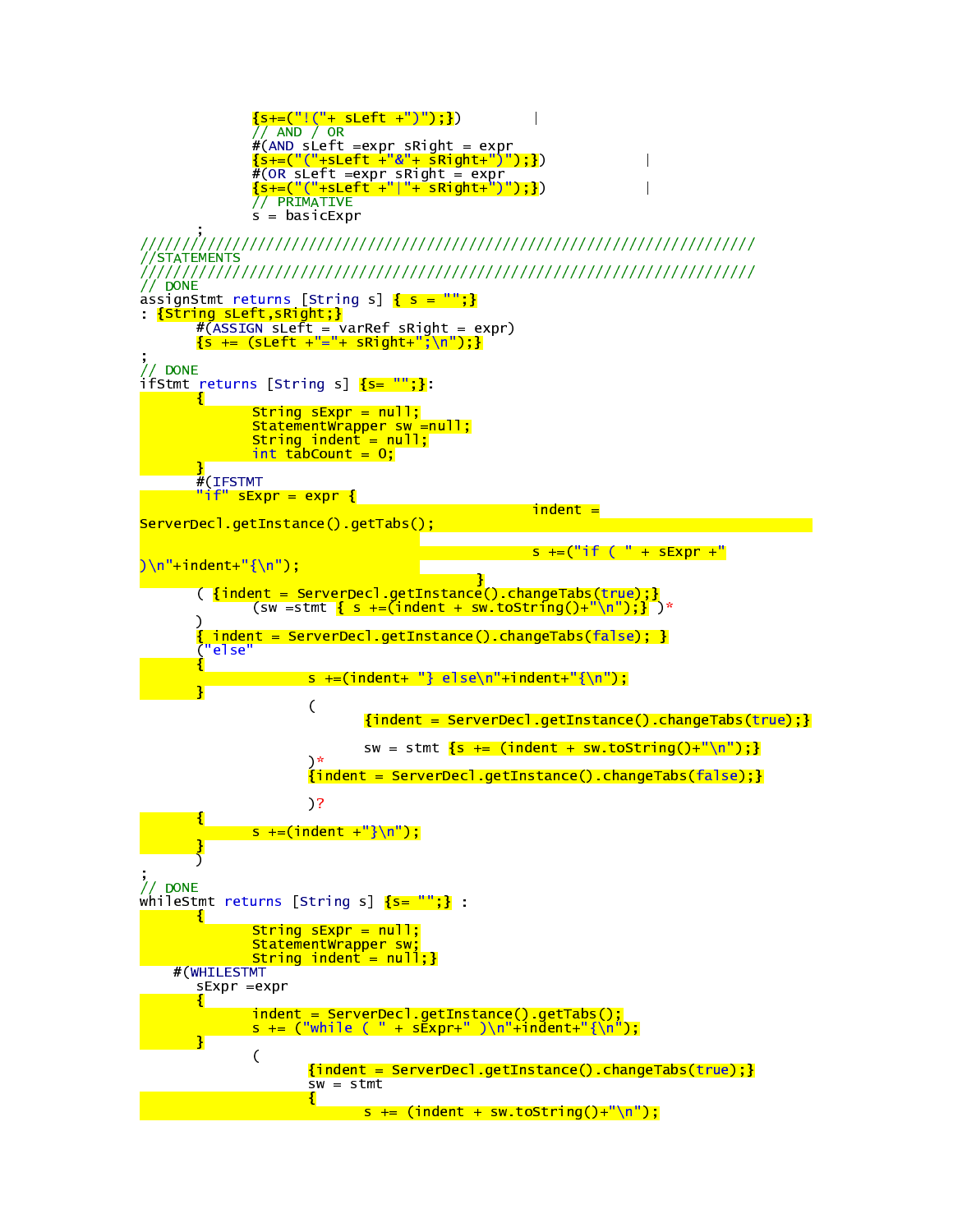```
indent = ServerDec1.getInstance() changes (false);\mathbf{v}\overline{\ }s+=(indent+"}{n");
 // DONE
breakOrContinue returns [String s] <mark>{s= "";}</mark><br>: ("break" <mark>{s="break;\n";}</mark>| "continue"<mark>{s="continue;\n";}</mark>)
/* ARG NOT DONE YET*/
returnStmt returns [String s] {S= "return "; } : {String sExpr = null;}
         #(RETURNSTMT
         (sExpr = expr<u>s += (sExpr);</u>
         \overline{2}{s+}";\n";}
\frac{1}{2} DONE
structInstantiation returns [String s] {S= "";}
    structType:ID id:ID
s // person dan= (new dans()).new person();<br>s = (structType.getText() + " "+ id.getText() + "= ( new "<br>+ServerDecl.getServerName()+"()).new " + structType.getText() + "();\n");
\frac{1}{\frac{1}{1}}, DONE
logStmt returns [String s] [S= ""; String sExpr = null;}
÷
                 "LOG_DEBUG" <mark>{s+= "m_logger.log(java.util.logging.Level.FINER,";}</mark>|<br>"LOG_INFO" {<mark>s+= "m_logger.log(java.util.logging.Level.INFO,";}</mark>|
         \mathcal{L}_{\mathcal{L}}"LOG_INFO"
                 "LOG_WARN"
                                 \{s+=<u>"m_logger.log(java.util.logging</u>.Level.WARNING,";}|<br>|"m_logger.log(java.util.logging.level.SEVERE,";<mark>}</mark><br>({,"LOG_FATAL" {s+= "m_logger.log(java.util.logging.Level.SEVERE,";"
                 sExpr = expr \{ 5+= ("\\"\\"+"+sExpr + ");\\n"); \}//Function Decls Now
TODO consider given this impl there is no function overloading. Was this in
the spec?
funcDecl returns [FunctionDecl functionDecl]
        \mathbf{f}functionDecl = new FunctionDecl();
                 NOPELType paramType;
                 NOPELType returnType;
                 StatementWrapper sw,
        \overline{\mathbf{r}}// CONSIDER how I handle client code.
        #(FUNCDECL
            funcId:ID { functionDecl.setId(funcId.getText()); }
                 #(FUNCDECLPARAMS
                     C
                                  C
                                          paramType = type_name // this is the case for
primatives
                                          structType: ID // this is the case for
structs.
                                          \frac{1}{2} paramType = new
NOPELType(structType.getText()); }
```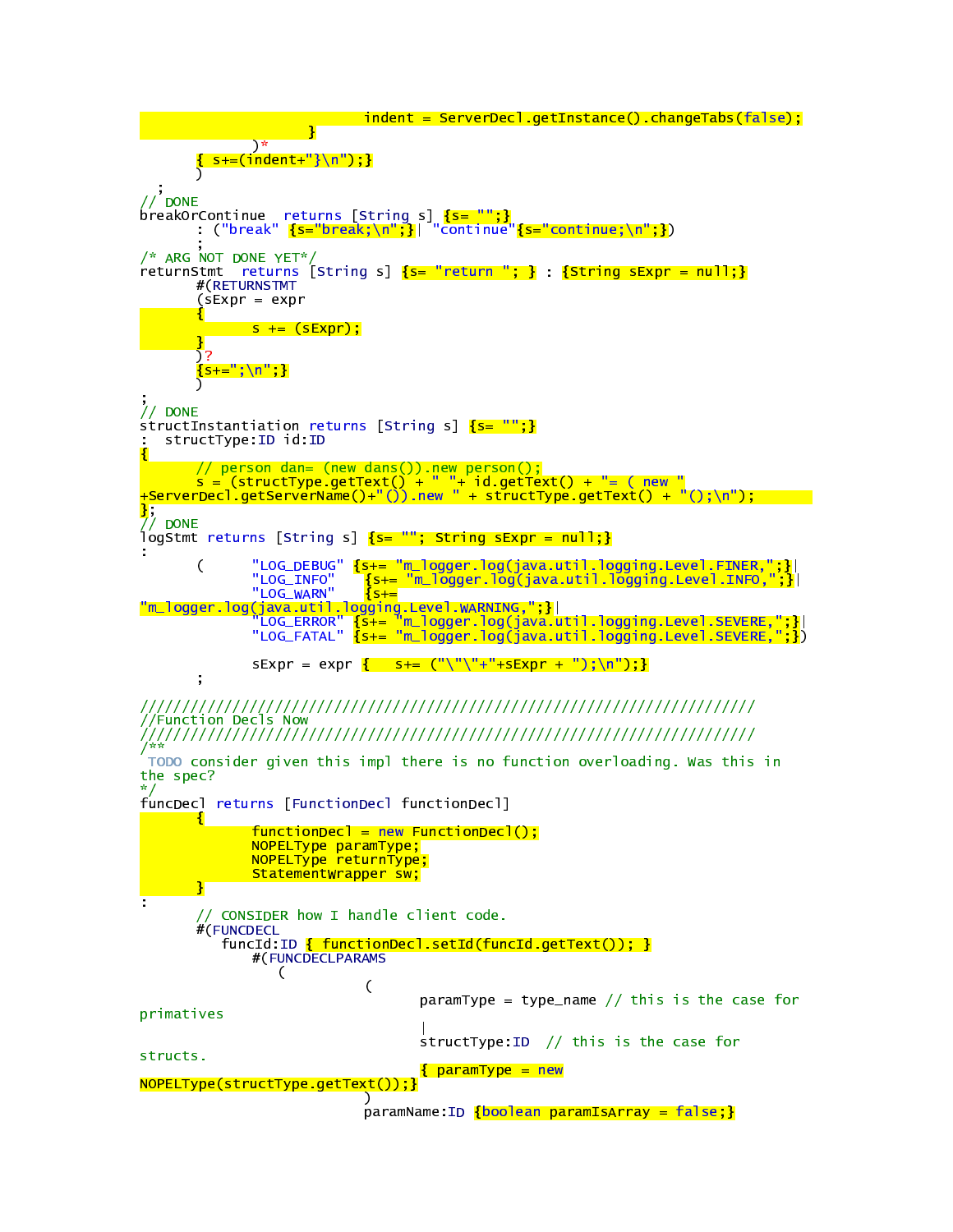$(LSQR$   ${paramIsArray = true, }$ {functionDecl.addParameter(paramType,paramName.getText(),paramIsArray);}  $\overline{)}$ \* ("void" {returnType = NOPELType.VOID;} returnType = type\_name  $//$  when the return type is a primative  $structure$  structTypeR:ID  ${returnType = new}$ <mark>NOPELType(structTypeR.getText());}</mark>  ${boolean returnTypeIsArray = false; }$  $LSQR$ {returnTypeIsArray = true;})? functionDecl.setReturnType(returnType,returnTypeIsArray); } {ServerDecl.getInstance().changeTabs(true);}  $sw =$ stmt € functionDecl.addStatementString(sw.getData()); {ServerDecl.getInstance().changeTabs(false);}  $\mathcal{E}$ networkFuncDecl returns [FunctionDecl functionDecl] { functionDecl = null; } #(NETWORKFUNCDECL functionDecl = funcDecl // register this with the server so we know to handle it.  $\mathcal{C}^{\mathcal{C}}$ //Function Calls Now funcCallStmt returns [String s] <mark>{ s= ""; String paramExprString = null; boolean</mark>  $firstParam = true$ functionName: ID  $\{ s \leftarrow (functionName.getText() + "(")); \}$ #(FUNCCALLPARAMS  $(\text{paramExpressing}) = \text{expr}$ if (!firstParam) { s+=", ";} // delimit the params<br>s +=(" " + paramExprString); // add the param  $firstParam = false$ T (paramExprString =  $expr$  // mes forgets what this second case is for?? -8 if (!firstParam) { s+=", ";} // delimit the params<br>s +=(" " + paramExprString); // add the param  $firstParam = false$  $\frac{1}{2}$  $\left\{ \right\}$ ÷ stmt returns [StatementWrapper sw]  $\{sw = null\}$ ; TypeDecl td = null; String <u>s=null;}</u>  $7*$  TODO Can I collapse all these case? \*/  $\{ sw = new Dec[Wrapper(td); \}$  $td = dec1$  $s =$  assignstmt  $\{sw = new StatementWrapper(s); \}$  $\overline{\phantom{a}}$  $s = i$ fstmt  $\{sw = new StatementWrapper(s); \}$  $=$  whileStmt  $\{sw = new StatementWrapper(s); \}$  $\leq$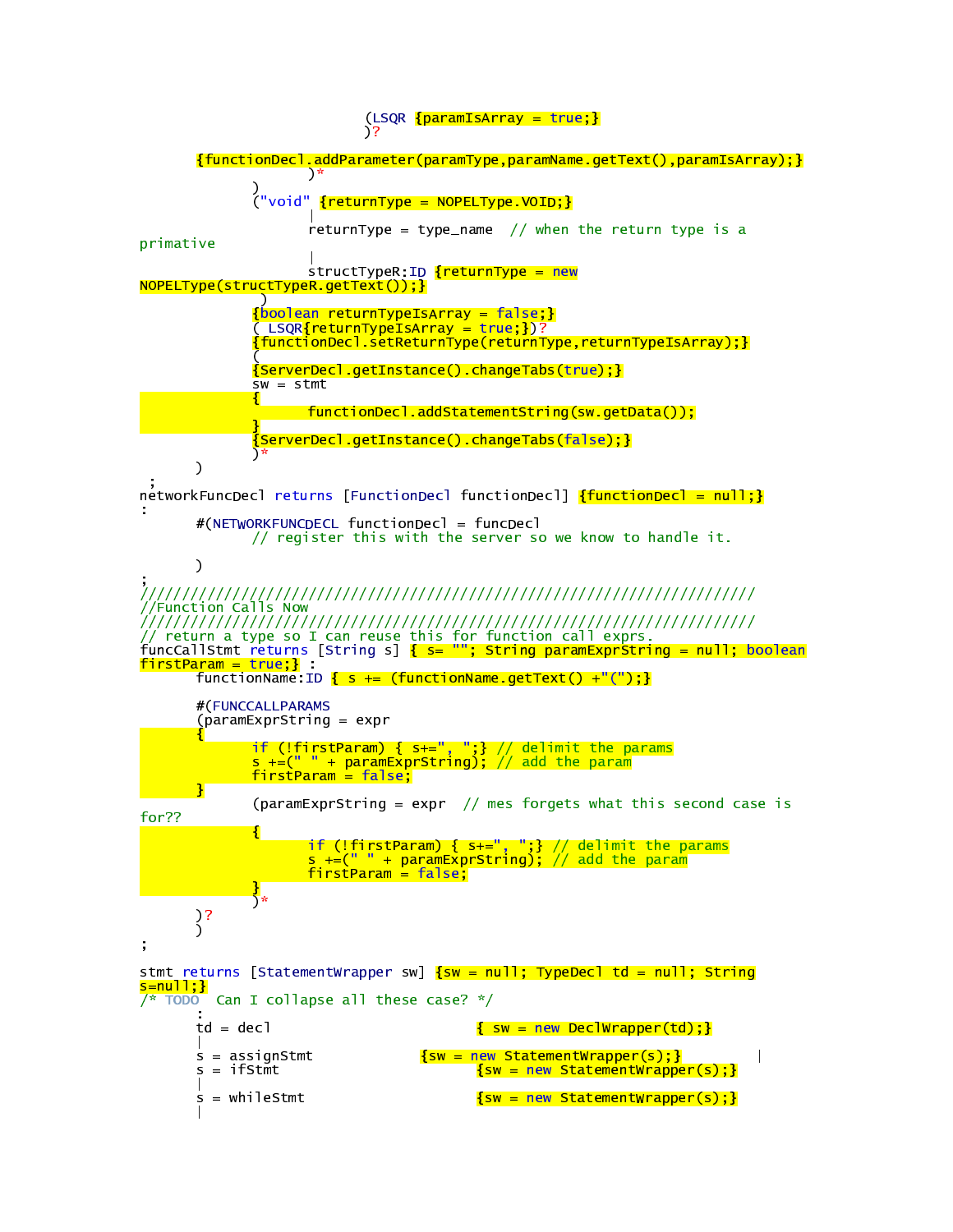

## **Appendix C NOPELCommonAST.java**

package com.school.nopel; import antlr.CommonAST; \* Basically acts like a C# delgator without Line # and Col # \* Used in the Parser/Semantics so I can keep track of \* roughly where this node is located textually in the \* program. Each Parser returned AT will return this \* type.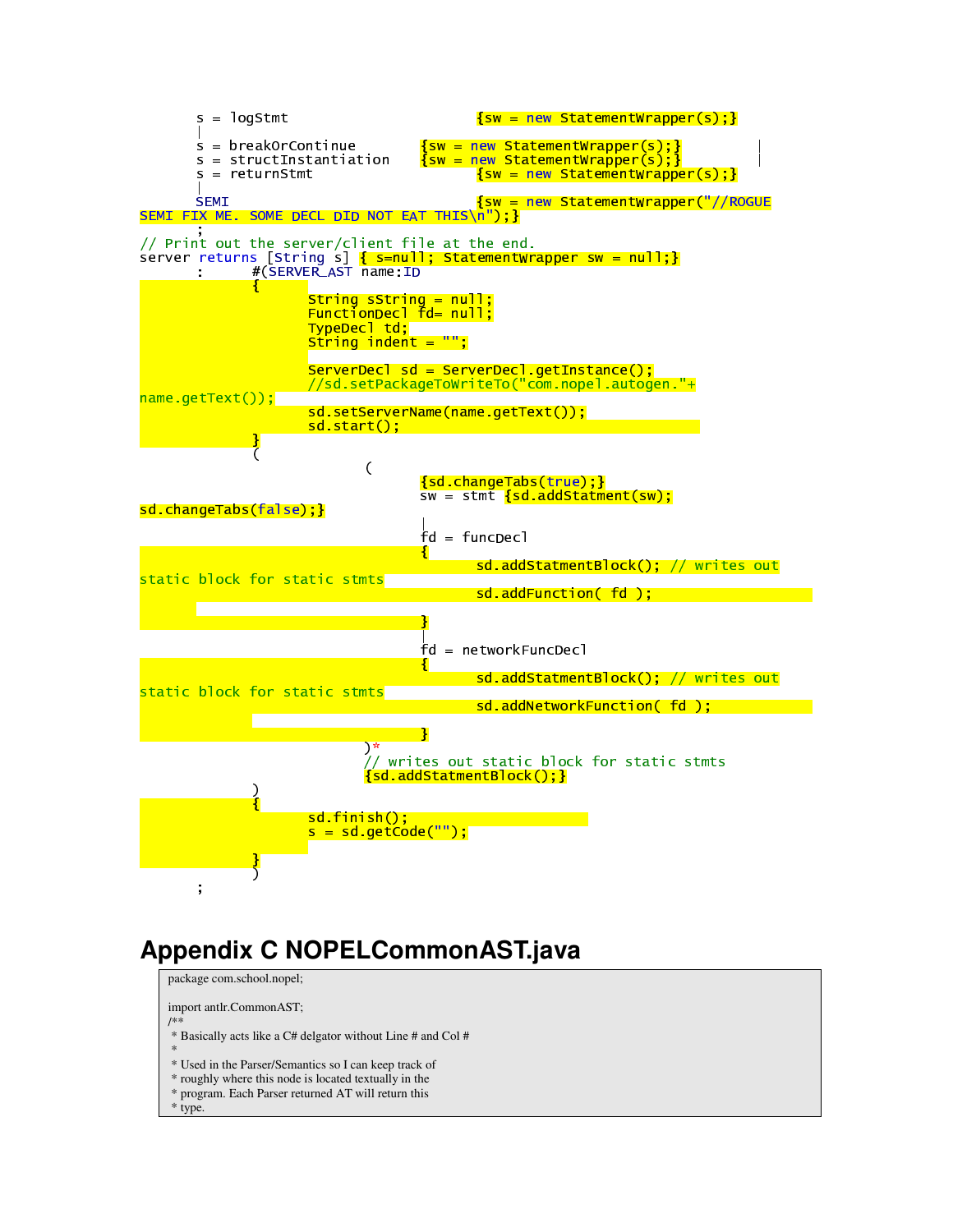```
*
 * I will replace the returned AST with this instance
* on which I will have the line number and column
* number set.
*/
public class NOPELCommonAST extends CommonAST {
     static final long serialVersionUID = 7221976; // For comp warning
     private int m_lineNum = -1;
     private int m_colNum = -1;
     public NOPELCommonAST()
     {
                super();
     }
     public int getColumn() {
               return m_colNum;
     }
     public int getLine() {
               return m_lineNum;
     }
     public void setColumn(int _col) {
               m_{colNum} = col;}
     public void setLine(int _line) {
               m_lineNum = _line;
     }
}
```
## **Appendix C NOPELASTFactory.java**

```
package com.school.nopel;
import antlr.ASTFactory;
public class NOPELASTFactory extends ASTFactory
{
     /**
      * Same logic as base class but return the NOPEL AST node so
     * I can set the line and column number.
     */
     public Class getASTNodeType(int tokenType) {
               // try node specific class
               if ( tokenTypeToASTClassMap!=null ) {
                          Class c = (Class)tokenTypeToASTClassMap.get(new Integer(tokenType));
                          if (c!=null)\{return c;
                          }
                }
               // try a global specified class
               if (theASTNodeTypeClass != null) {
                          return theASTNodeTypeClass;
                }
               // Use my own so I can set the line and column number.
               return NOPELCommonAST.class;
     }
}
```
## **All Other files**

///////////////////////////////////////// ///////////////////////////////////////// //ClientStubGenerator.java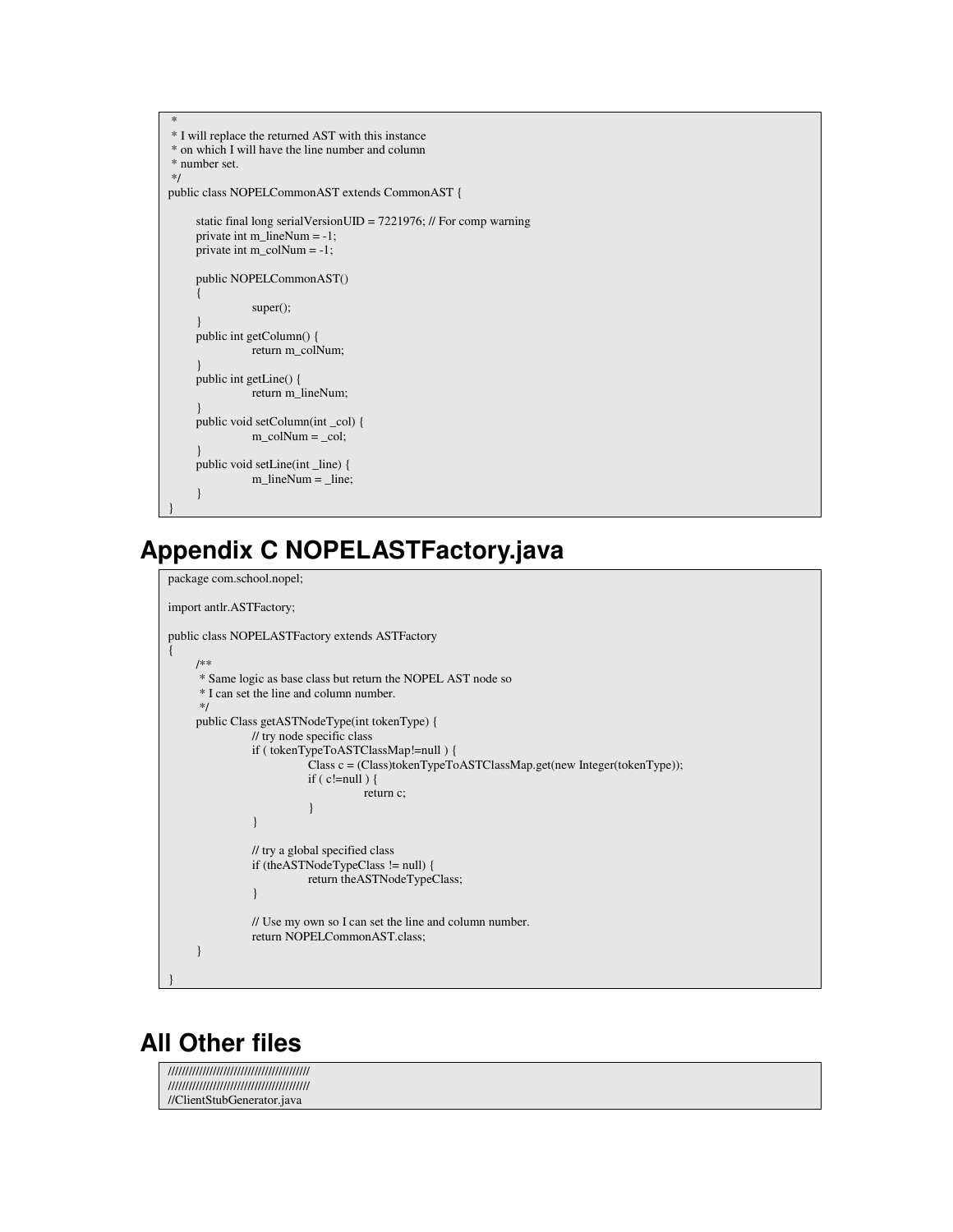```
//~~//////////////////////////////////////
/////////////////////////////////////////
package com.school.nopel.codegen;
import java.util.ArrayList;
import java.util.Iterator;
import com.school.nopel.codegen.FileGenerator;
import com.school.nopel.codegen.decls.CodeGenerator;
import com.school.nopel.codegen.decls.FunctionDecl;
import com.school.nopel.codegen.decls.PrimativeDecl;
import com.school.nopel.codegen.decls.ServerDecl;
import com.school.nopel.codegen.decls.StructDecl;
import com.school.nopel.codegen.decls.FunctionDecl.Parameter;
import com.school.nopel.semantics.NOPELType;
/**
 * This write out the clients for the servers.
*/
public class ClientStubGenerator implements CodeGenerator, FileGenerator
{
/*
     public static boolean m_supressAutoGenMsg = false;
     /**
      * Network functions to listen to.
      */
     public ArrayList m_netFunctions = new ArrayList();
     public ArrayList m_structs = new ArrayList();
     protected static String m_packageToWriteTo = "com.nopel.client";
     /**
      * Name for the server we will be contacting.
      */
     protected static String m_serverName;
     /**
      * Buffer for iteratively constructing the client code.
      */
     protected StringBuffer m_clientCode = new StringBuffer("");
     private static ClientStubGenerator m_instance = null;
     public static ClientStubGenerator getInstance()
     {
                if (null == m_instance) m_instance = new ClientStubGenerator();
                return m_instance;
     }
     public void setServerName(String _serverName) {    m_serverName = _serverName;    }
     public static String getServerName() { return m_serverName;}
     private ClientStubGenerator()
     {
                super();
     }
     public void setFunctions(ArrayList _functions)
      {
                m_netFunctions = _functions;
     }
     public void setStructs(ArrayList _structs)
     {
                m_{\text{1}}structs = _{\text{1}}structs;
      }
      /**
      * Generates the contents for .java file with a main method.
      */
     public String getCode(String _tabs)
      {
                if (null != m_packageToWriteTo)
                {
                           m_clientCode.append("package ");
                           m_clientCode.append(m_packageToWriteTo);
                           m_clientCode.append(";\n");
                 }
                m_clientCode.append(ServerDecl.getAutoGenWarning());
                m_clientCode.append("public class "+m_serverName+"Client\n{\n");
```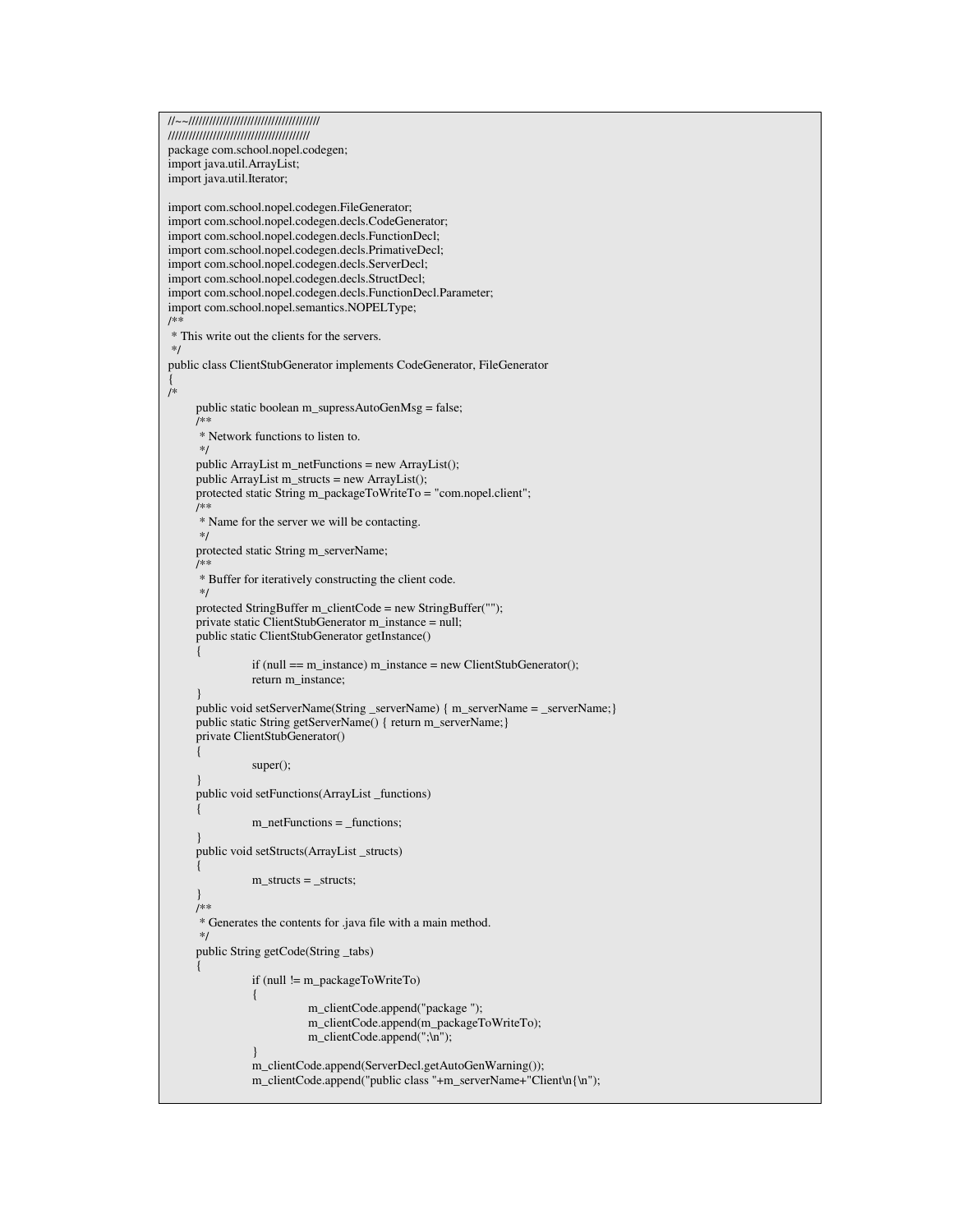```
m_clientCode.append("\tstatic java.util.logging.Logger m_logger =
java.util.logging.Logger.getLogger("+m_serverName+"Client.class.getName());\n");
                  m_clientCode.append("\t/**Initialization for a date decl.*/\n\tprivate static java.util.Date _initDate(String
_date)\n");
                  m_clientCode.append("\t{\n\t\ttry {\n\t\t\treturn new
java.text.SimpleDateFormat(\"ddMMMyyyy\").parse(_date);\n\t\t} catch (java.text.ParseException pe){\n\t\t\treturn
null;\n\t\t }\n\t }\n");
                  // Write out the structs (inner class) if there are any
                  Iterator it = m_structs.iterator();
                  while (it.hasNext())
                  {
                              m_clientCode.append(((StructDecl)it.next()).getCode("\t"));
                              m_clientCode.append("\n");
                  }
                  it = m_netFunctions.iterator();
                  FunctionDecl fd = null;while (it.hasNext())
                  {
                              fd = (FunctionDecl) it.next();
                              m_clientCode.append(getContentHandler(fd));
                  }
                  it = m_netFunctions.iterator();
                  Iterator paramIt = null;
                  while (it.hasNext())
                  {
                              fd = (FunctionDecl) it.next();
                              /////////////////////////////////////////////////////
                              // Hold the IP/Port
                              /////////////////////////////////////////////////////
                                                                 protected static int m_"+ fd.getId()+"Port = -1;\n");
                              m_clientCode.append(" protected static String m_"+ fd.getId()+"IP = \"\";\n");
                              /////////////////////////////////////////////////////
                              // Set the IP/Port
                              /////////////////////////////////////////////////////
                              m_clientCode.append(
                                                                  public static void set"+fd.getId()+"Config(String _ip, int _port)\n"
+
                                                                  \{\ln" +m<sup>"</sup> + fd.getId()+"IP = _ip;\n" +
                                                                              m<sup>"</sup> + fd.getId()+"Port = _port;\n" +
                                                                  \ln"
                              );
                              /////////////////////////////////////////////////////
                              // Actual Function call
                              /////////////////////////////////////////////////////
                              m_clientCode.append("
                              m_clientCode.append(PrimativeDecl.getJavaTypeString(fd.getReturnType()));
                              if (fd.isReturnArray())
                              {
                                          m_clientCode.append("[]");
                              }
                              m_clientCode.append(" "+ fd.getId()+"(");
                              if (fd.getParameters().size() < 1){
                                          m_clientCode.append(")\n");
                              }
                              else
                              \{//m_clientCode.append("\n");
                                          /////////////////////////////////////////////////////
                                          // Take care of the parameters
                                          /////////////////////////////////////////////////////
```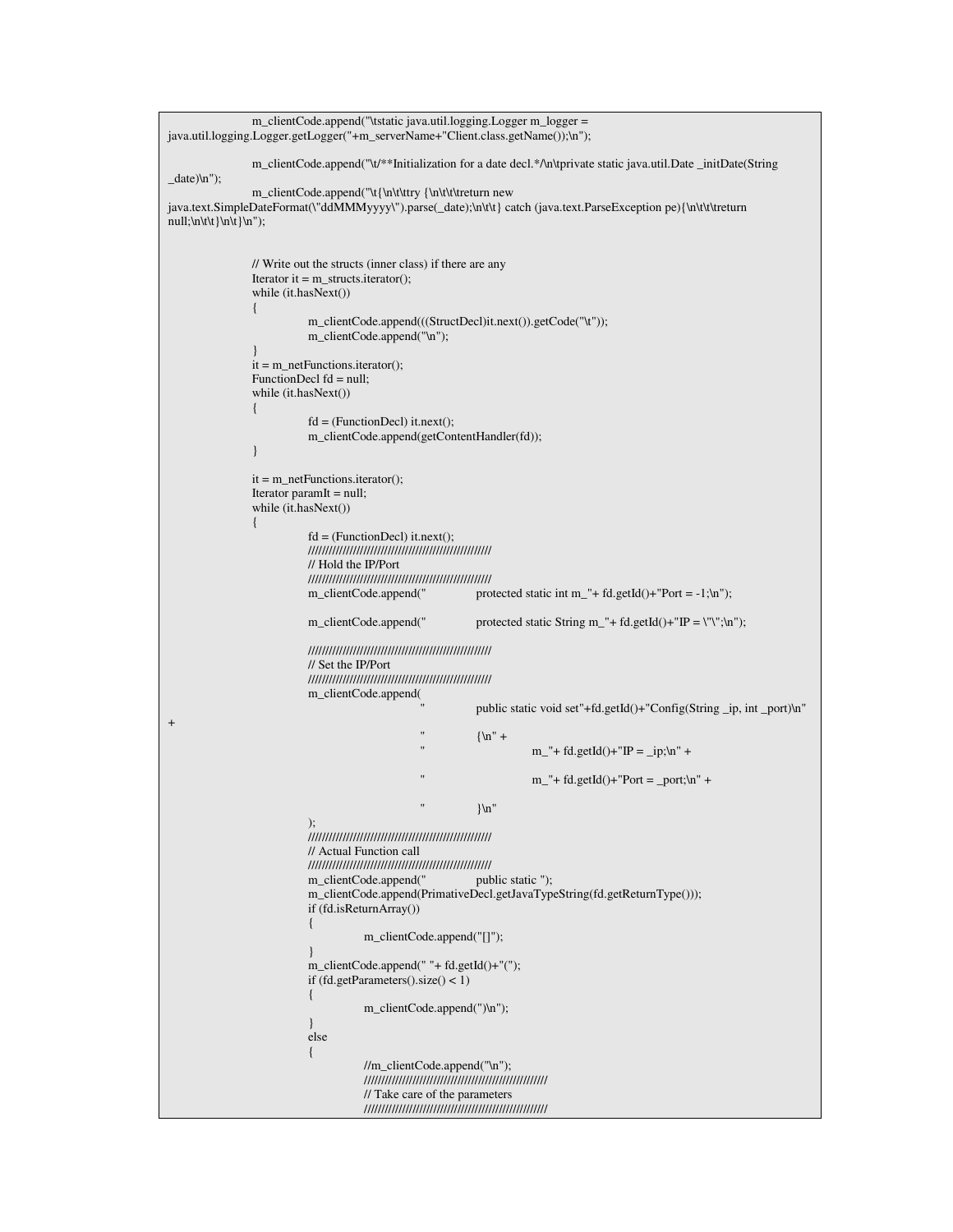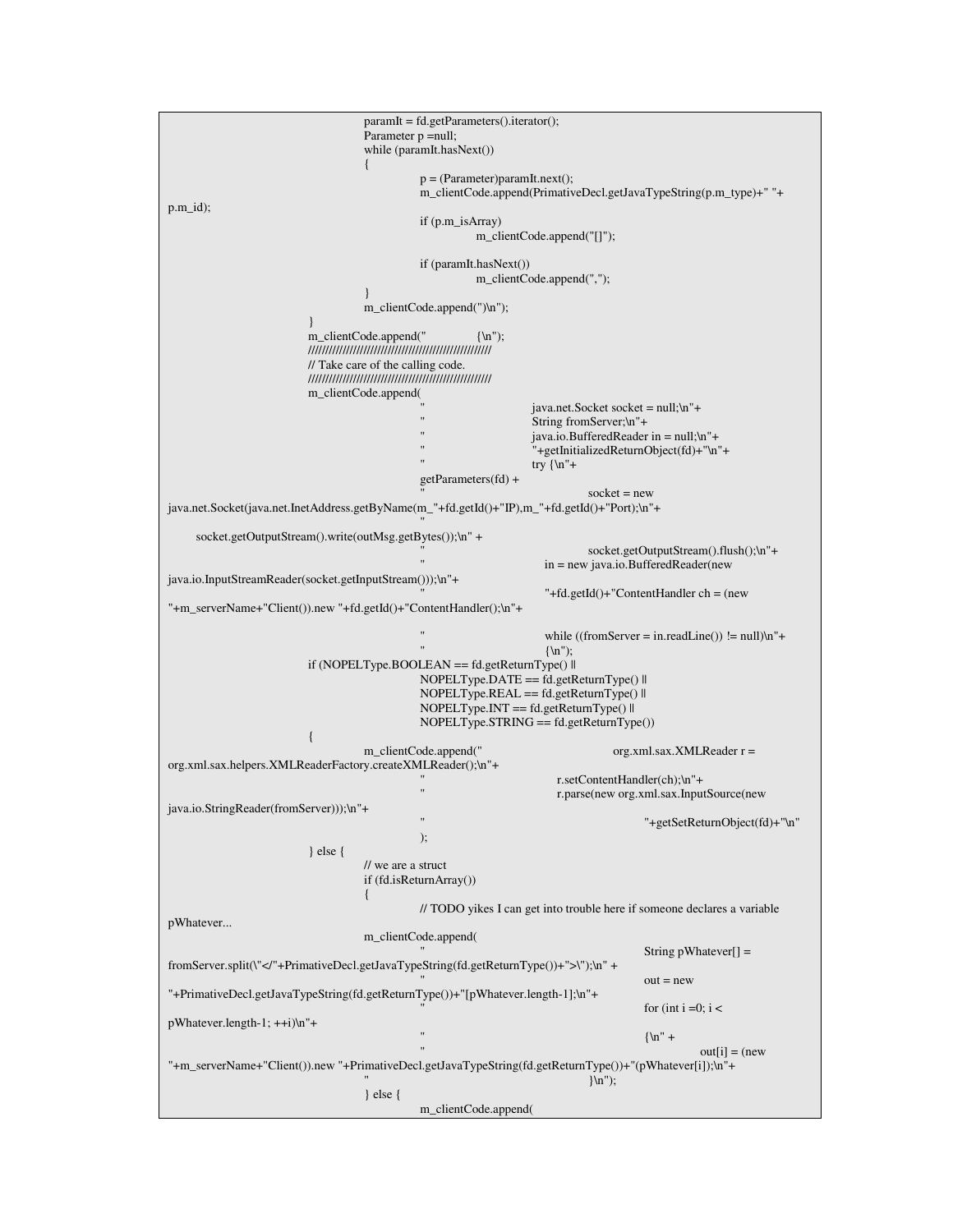$out = (new$ "+m\_serverName+"Client()).new "+PrimativeDecl.getJavaTypeString(fd.getReturnType())+"(fromServer);\n"); } } m\_clientCode.append(" }\n"+  $} \cdot \text{Exception e} \{ \n' +$ try {socket.close(); }catch(Exception t)  $\{\}\ln$ "+  $\ln$ "+ return out;\n" ); ///////////////////////////////////////////////////// m\_clientCode.append(" }\n"); } m\_clientCode.append("}\n"); return m\_clientCode.toString(); } protected String getParameters(FunctionDecl fd) { StringBuffer out = new StringBuffer(""); out.append(" String outMsg =\"<NOPELMessage>\";\n"); Iterator it = fd.getParameters().iterator(); Parameter p; while(it.hasNext()) { p = (Parameter) it.next(); if (p.m\_isArray) { out.append(" outMsg +=\"<Array>\";\n"); out.append(" for  $(int i=0; i < "+p.m_id+".length; ++i)\n\rangle$ "); out.append(" {\n"); /\* out.append(" outMsg +=\"<"+p.m\_id+">\";\n"); out.append(" out.append");<br>
outMsg +="+p.m\_id+"[i];\n"); out.append(" outMsg +=\"</"+p.m\_id+">\";\n"); \*/ out.append(" outMsg +=\"<"+PrimativeDecl.getJavaTypeString(p.m\_type)+">\";\n"); out.append(" out.append(" out.append(" out.append(" out.append(" out.append(" out.append(" out.append(" out.append(" out.append(" out.append(" out.append(" out.append(" out.append(" out.append(" out.append(" out.append(" o out.append(" out.append" outMsg +=\"</"+PrimativeDecl.getJavaTypeString(p.m\_type)+">\";\n"); out.append("  $}\$ \n");<br>out.append(" outMs  $outMsg$  +=\"</Array>\";\n"); } else { out.append(" outMsg +=\"<"+p.m\_id+">\";\n"); out.append(" outMsg +="+p.m\_id+";\n"); out.append("  $\text{outMsg}$  +=\"</"+p.m\_id+">\";\n"); } } // This is f'd up. There must be a \n or my server will baulk out.append(" outMsg +=\"</NOPELMessage>\\n\";\n"); return out.toString(); } protected String getInitializedReturnObject(FunctionDecl \_fd) { if (\_fd.isReturnArray()) { return PrimativeDecl.getJavaTypeString(\_fd.getReturnType()) +" out[] = null;"; } if ( \_fd.getReturnType().equals(NOPELType.REAL))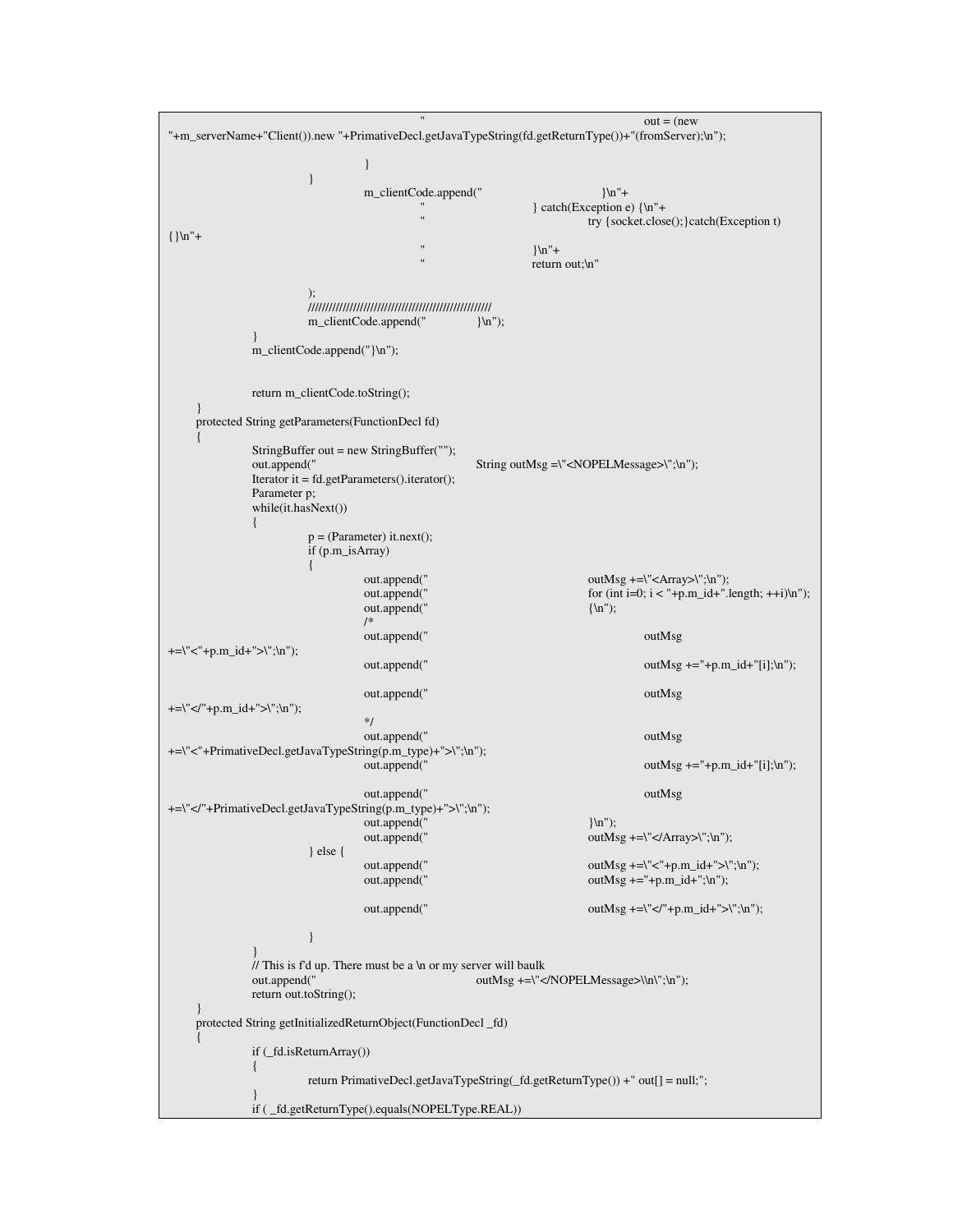```
{
                                      return "double out = -1;";
                 }
                if ( _fd.getReturnType().equals(NOPELType.INT))
                {
                                      return "int out = -1;";
                 }
                if ( _fd.getReturnType().equals(NOPELType.BOOLEAN))
                 {
                                      return "boolean out = false;";
                 }
                return PrimativeDecl.getJavaTypeString(_fd.getReturnType()) +" out = null;";
     }
     protected String getSetReturnObject(FunctionDecl _fd)
     {
                if ( _fd.isReturnArray())
                 {
     NOPELCodeGenHelper.parseXMLForArrayVarInitialization(_fd.getReturnType(),m_serverName+"Client","fromServer",
"out");
                 }
                if ( _fd.getReturnType().equals(NOPELType.REAL))
                {
                           return "out = Double.parseDouble(ch.value);\n";
                 }
                if ( _fd.getReturnType().equals(NOPELType.INT))
                 {
                           return "out = Integer.parseInt(ch.value);\n";
                 }
                if ( _fd.getReturnType().equals(NOPELType.BOOLEAN))
                {
                           return "out = Boolean.valueOf(ch.value).booleanValue();";
                 }
                if ( _fd.getReturnType().equals(NOPELType.DATE))
                 {
                           return "out = _initDate(ch.value);";
                 }
                 if ( _fd.getReturnType().equals(NOPELType.STRING))
                {
                           return "out = new "+PrimativeDecl.getJavaTypeString(_fd.getReturnType())+"(ch.value);";
                 }
                // structs (can parse message without the content handler
                return "out = (new "+m_serverName+"Client()).new
"+PrimativeDecl.getJavaTypeString(_fd.getReturnType())+"(fromServer);";
     }
     public static String getPackageToWriteTo()
     {
                return m_packageToWriteTo;
     }
     public void setPackageToWriteTo(String _pkg)
     {
                m_packageToWriteTo = _pkg;
     }
     public static String getContentHandler(FunctionDecl _fd)
     {
                StringBuffer out = new StringBuffer();
                String _tabs = "\t";
                out.append(_tabs +"class "+_fd.getId()+"ContentHandler implements org.xml.sax.ContentHandler\n");
                out.append(_tabs +"{\n");
                _tabs += "\t";
                out.append(_tabs +"public String value = \Upsilon\Upsilon;\n");
                out.append(_tabs +"boolean go = false;\n");
                out.append(\text{ tabs} +"boolean element = false;\n");
                out.append(_tabs +"public "+_fd.getId()+"ContentHandler() {}\n");
                out.append(_tabs +"public void characters(char[] ch, int start, int length) throws
org.xml.sax.SAXException\n");
                out.append(\text{\_tabs } + \text{"}}\n");
                _tabs += "\t";
                out.append(\text{\_tabs +}"if (go)\n");
```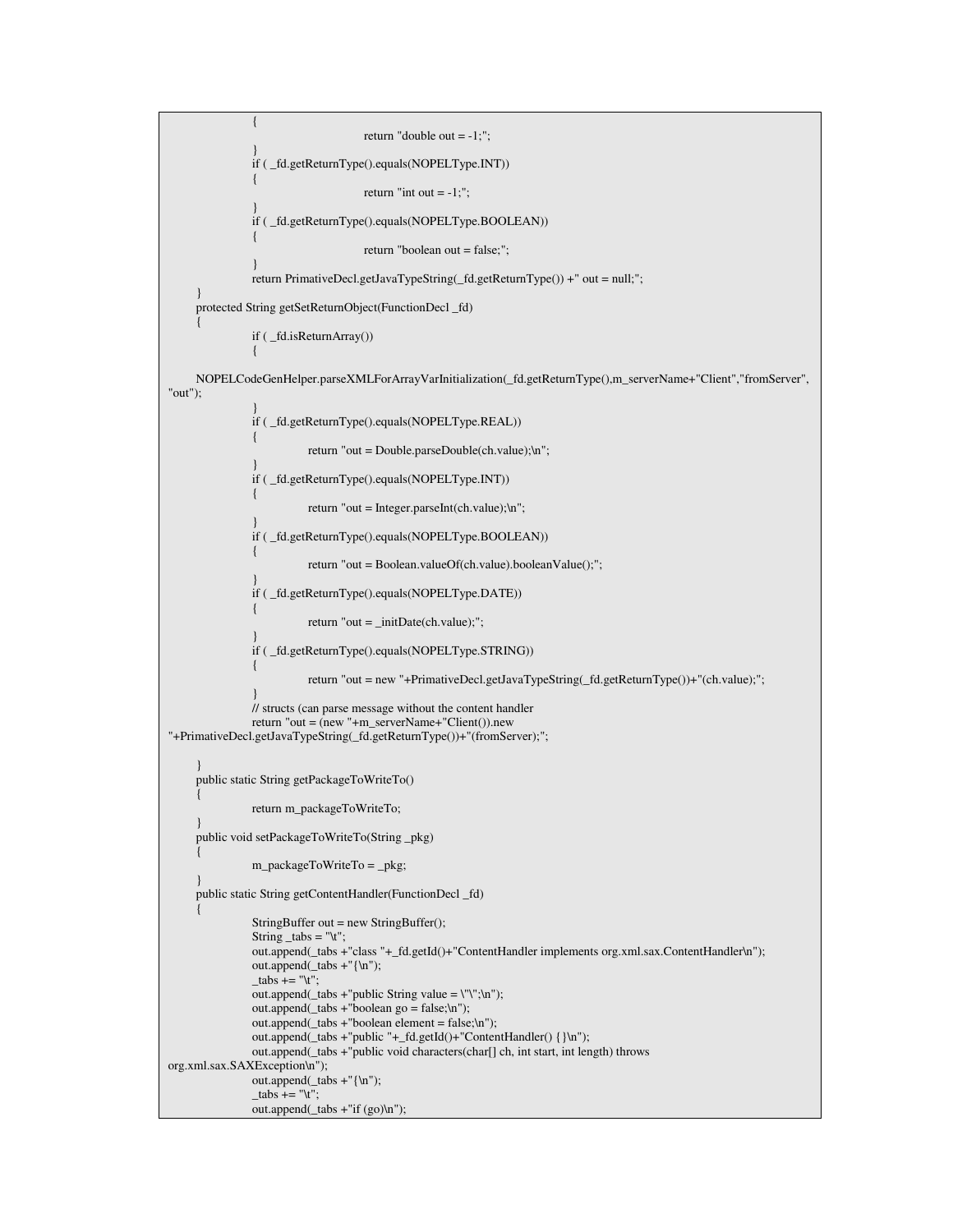```
out.append(_tabs +"{\n");
                 _tabs += "\t";
                 if (_fd.isReturnArray())
                 {
                            out.append(_tabs +"if (element)\n");
                            out.append(\tabs +"{\n");
                            \_tabs += "\mathbf{t};
                            out.append(_tabs +"value += (new String(ch,start,length)) +\",\";\n");
                             \text{tabs} = \text{"t\text{-t\text{-}t\text{-}}}out.append(_tabs +"}\n");
                 } else {
                            out.append(_tabs +"value += new String(ch,start,length);\n");
                 }
                 \_\<sub>tabs</sub> = "\t\t\t";
                 out.append(_tabs +"}\n");
                 \_tabs = "t\tt \&t";out.append(_tabs +"}\n");
                 \_tabs = "t\cdot t";out.append(_tabs +"public void endElement(String namespaceURI, String localName, String qName) throws
org.xml.sax.SAXException {\n");
                 \tanh s += "t":if (_fd.isReturnArray())
                 {
                            out.append(_tabs +"if (localName.equals(\"Array\"))\n");
                            out.append(\text{\_tabs} +"go = false;\n");
                 } else {
                            out.append(_tabs +"if
(localName.equals(\""+PrimativeDecl.getJavaTypeString(_fd.getReturnType())+"\"))\n");
                            out.append(_tabs +"element = false;\n");
                 }
                 if (_fd.isReturnArray())
                 {
                            out.append(_tabs +"if
(localName.equals(\""+PrimativeDecl.getJavaTypeString(_fd.getReturnType())+"\"))\n");
                            out.append(_tabs +"element = false;\n");
                 }
                 \_tabs = "t\cdot t";out.append(_tabs +"}\n");
                 out.append(_tabs +"public void startElement(String namespaceURI, String localName, String qName,
org.xml.sax.Attributes atts) throws org.xml.sax.SAXException {\n");
                 _tabs += "\t";
                 if (_fd.isReturnArray())
                 {
                            out.append(_tabs +"if (localName.equals(\"Array\"))\n");
                            out.append(\text{\_tabs} + "go = true; \n\infty);
                            out.append(_tabs +"if
(localName.equals(\""+PrimativeDecl.getJavaTypeString(_fd.getReturnType())+"\"))\n");
                            out.append(\_task + "element = true; \ln");} else {
                            out.append(_tabs +"if
(localName.equals(\""+PrimativeDecl.getJavaTypeString(_fd.getReturnType())+"\"))\n");
                            \_tabs += "Yt";out.append(_tabs +"go = true;\n");
                 }
                 \_\{tabs} = "t\tt/t";
                 out.append(_tabs +"}\n");
                 \_tabs = "t\cdot t";out.append(_tabs +"public void endDocument() throws org.xml.sax.SAXException {}\n");
                 out.append(_tabs +"public void endPrefixMapping(String prefix) throws org.xml.sax.SAXException {}\n");
                 out.append(_tabs +"public void ignorableWhitespace(char[] ch, int start, int length) throws
org.xml.sax.SAXException {}\n");
                 out.append(_tabs +"public void processingInstruction(String target, String data) throws
org.xml.sax.SAXException {}\n");
                 out.append(_tabs +"public void setDocumentLocator(org.xml.sax.Locator locator) {}\n");
                 out.append(_tabs +"public void skippedEntity(String name) throws org.xml.sax.SAXException {}\n");
                 out.append(_tabs +"public void startDocument() throws org.xml.sax.SAXException {}\n");
                 out.append(_tabs +"public void startPrefixMapping(String prefix, String uri) throws org.xml.sax.SAXException
{}\n");
                  \text{tabs} = \text{"t";}
```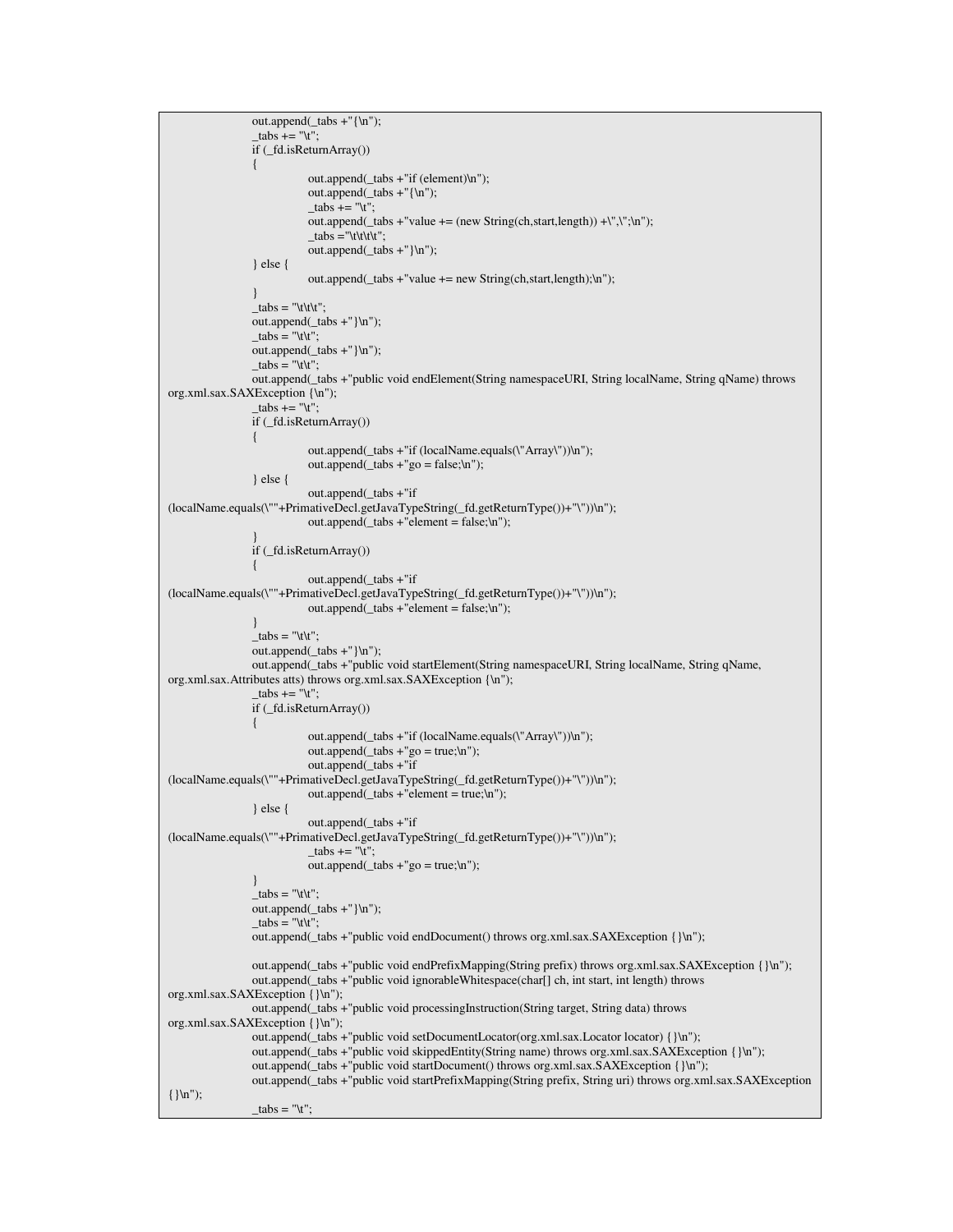```
out.append(_tabs +"};\n");
                   return out.toString();
      };
}
/////////////////////////////////////////
/////////////////////////////////////////
//ArrayDecl.java
//~~//////////////////////////////////////
/////////////////////////////////////////
package com.school.nopel.codegen.decls;
/**
 *
 */
public class ArrayDecl extends TypeDecl
{
      // List of properties on this decl.
      int m_size = 0;
      public ArrayDecl()
       {
                   super();
      }
      public int getSize() {
                  return m_size;
       }
      public void setSize(int m_size) {
                  this.m_size = m_size;
      }
      public String getCode(String _tabs)
       {
                   // TODO add another type method. This is messed up that I have to do this.
                   String type = PrimativeDecl.getJavaTypeString(getType());
                  return (_tabs + type + " " + getId() + "[] = "+ "new "+ type + "["+ m_size + "];");
      }
      public String toString()
      {
                  return getCode("");
      }
}
/////////////////////////////////////////
/////////////////////////////////////////
//CodeGenerator.java
//~~//////////////////////////////////////
/////////////////////////////////////////
package com.school.nopel.codegen.decls;
public interface CodeGenerator {
      public String getCode(String _tabs);
}
/////////////////////////////////////////
/////////////////////////////////////////
//Exportable.java
//~~//////////////////////////////////////
/////////////////////////////////////////
package com.school.nopel.codegen.decls;
/**
* Interface for something that can be exported from client to server.
 * Basically defines the method to generate the XML representation of the
 * object. Kinda like serialization but ummm, dummer.
 *
*/
public interface Exportable {
      public String getExportableXML();
}
/////////////////////////////////////////
/////////////////////////////////////////
//FunctionDecl.java
//~~//////////////////////////////////////
/////////////////////////////////////////
package com.school.nopel.codegen.decls;
```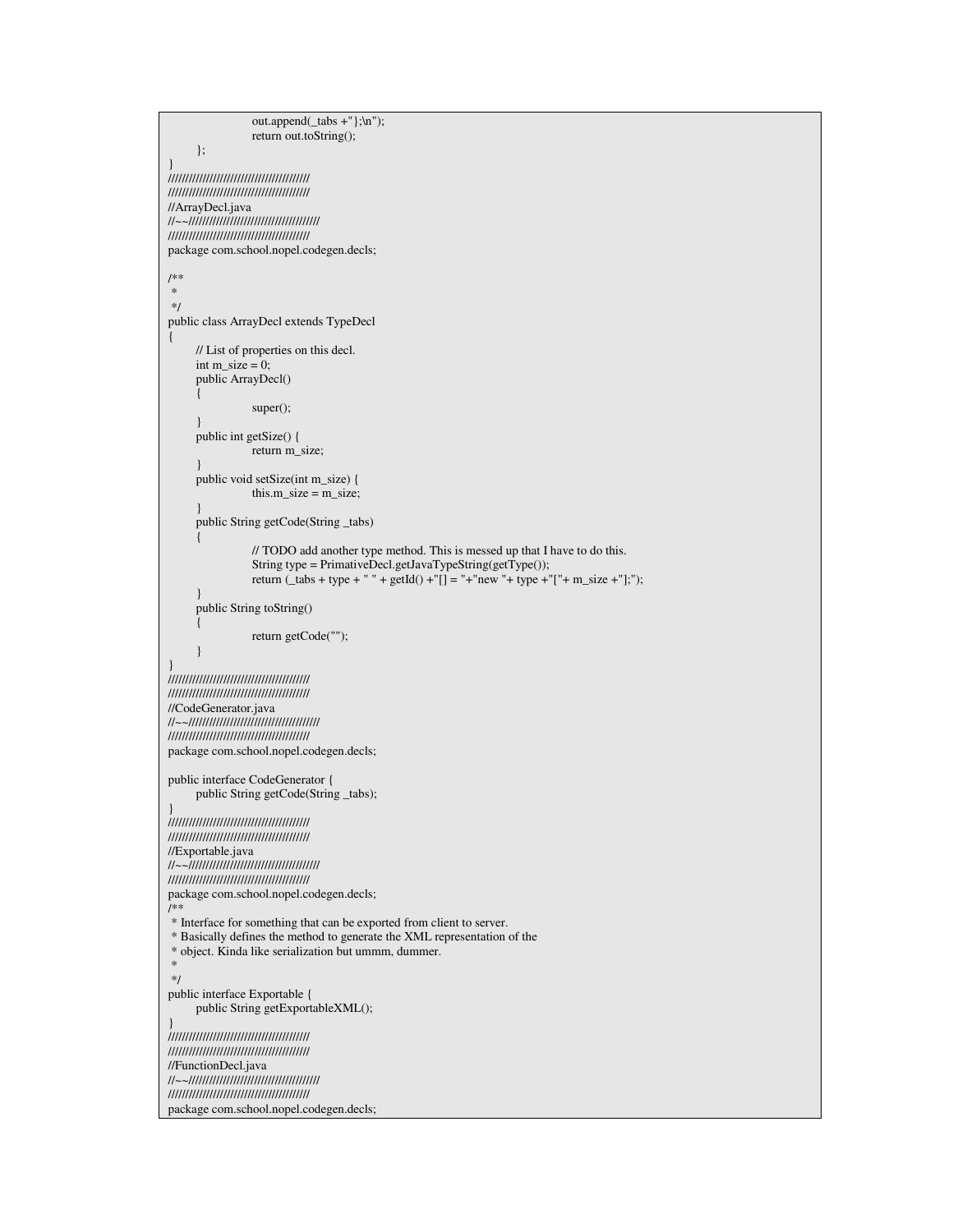```
import java.util.ArrayList;
import java.util.Iterator;
import com.school.nopel.semantics.NOPELType;
/**
\ast*/
public class FunctionDecl extends TypeDecl implements CodeGenerator
     /**
      * The tabs to prepend to each stmt.
      */
     protected String m_tabs = "";
     protected NOPELType m_returnType = null;
     protected ArrayList m_parameters = new ArrayList();
     protected ArrayList m_stmts = new ArrayList();
     protected boolean m_returnArray = false;
     public boolean isReturnArray() { return m_returnArray;}
     /**
      * The code that we are generating here.
      */
     protected StringBuffer m_functionCode = new StringBuffer();
     public FunctionDecl(){super();}
     public NOPELType getReturnType() {
                return m_returnType;
      }
     public void setReturnType(NOPELType type,boolean _isArray) {
                m_returnType = type;
                m_returnArray = _isArray;
      }
     public void addParameter(NOPELType _type, String _id,boolean _isArray)
      {
                m_parameters.add(new Parameter(_type,_id,_isArray));
      }
     public ArrayList getParameters()
      {
                return m_parameters;
      }
     public String getCode()
      {
                return getCode("");
      }
     public String getCode(String _tabs)
      {
                start(_tabs);
                Iterator it = m_stmts.iterator();
                while (it.hasNext())
                 {
                           m_functionCode.append( "\t"+_tabs + it.next().toString() );
                 }
                finish();
                return m_functionCode.toString();
      }
     public void addStatementString(Object _stmt)
      {
                m_stmts.add(_stmt);
      }
      /**
      * Once we have the function declaration we can start writing out code to
      * our code buffer.
      */
     public void start(String _tabs)
      {
                m\_tabs = _tabs;m_functionCode.append(m_tabs+ "protected ");
```
{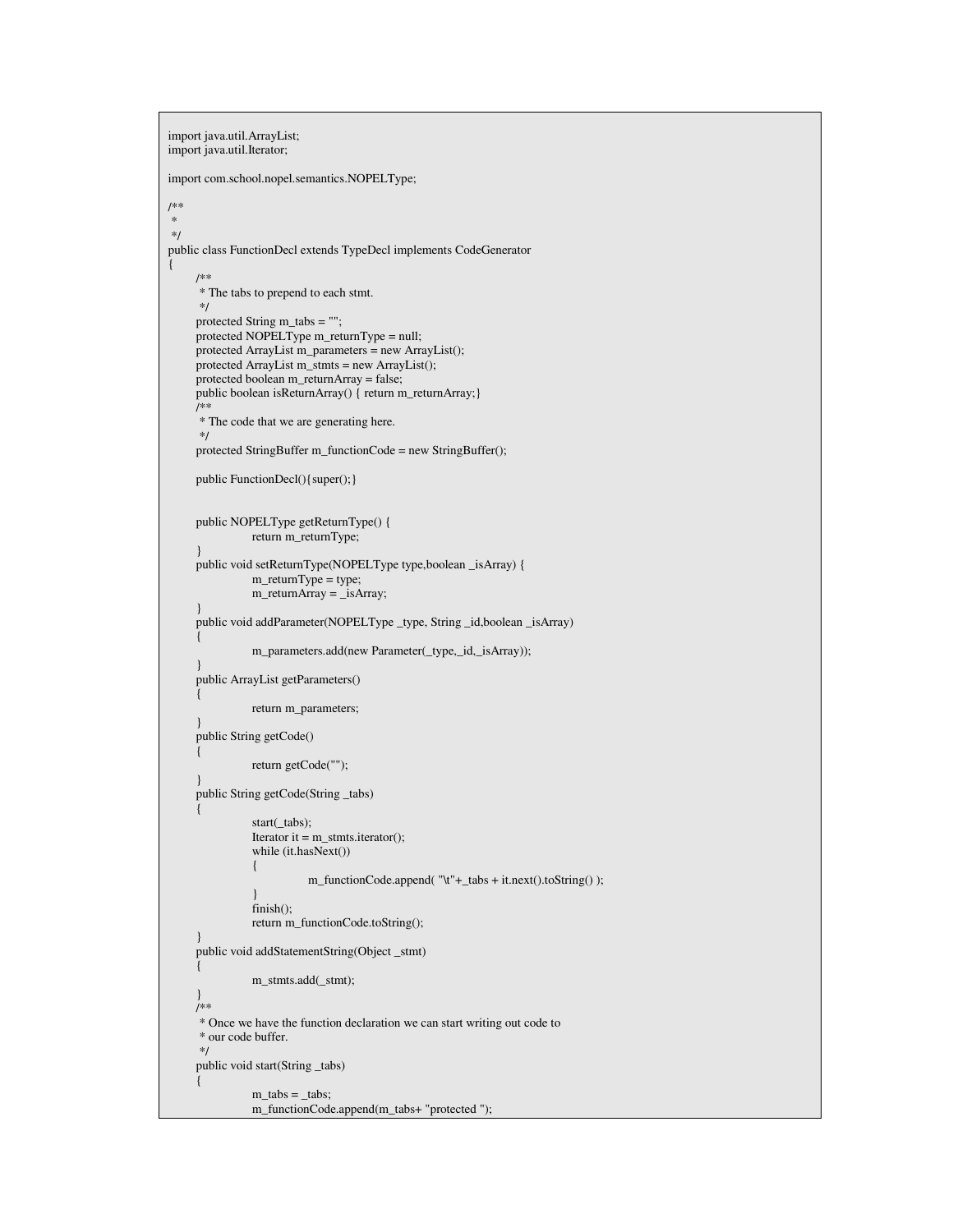```
m_functionCode.append(PrimativeDecl.getJavaTypeString(m_returnType));
                if (m_returnArray)
                           m_functionCode.append("[]");
                m_functionCode.append(" ");
                m_functionCode.append(m_id);
                m_functionCode.append("(" );
                Iterator it = m_parameters.iterator();
                int numParams = m_parameters.size();
                Parameter p = null;
                while (it.hasNext())
                 {
                           p = (Parameter) it.next();
                           m_functionCode.append( PrimativeDecl.getJavaTypeString(p.m_type) +" " + p.m_id );
                           if (p.m_isArray)
                                      m_functionCode.append("[]");
                           if (numParameters- > 1){
                                      m_functionCode.append(", ");
                            }
                 }
                m_functionCode.append(" )\n" );
                m_functionCode.append(m_tabs+"{\n" );
     }
     public void finish()
     \{m_functionCode.append(m_tabs+"}\n");
     }
     public class Parameter
     {
                public NOPELType m_type;
                public String m_id;
                public boolean m_isArray;
                protected Parameter(NOPELType _type, String _id, boolean _isArray)
                 {
                           m_typ = type;
                           m_id = -id;m_isArray = _isArray;
                 }
     }
/////////////////////////////////////////
/////////////////////////////////////////
//PrimativeDecl.java
//~~//////////////////////////////////////
/////////////////////////////////////////
package com.school.nopel.codegen.decls;
import com.school.nopel.semantics.NOPELType;
* Represents a Primative Declaration. Used to generated code.
public class PrimativeDecl extends TypeDecl implements Exportable
                String m_assignedValue;
                public PrimativeDecl()
                 {
                           super();
                 }
                 public String getAssignedValue() {
                           return m_assignedValue;
                 }
                public void setAssignedValue(String value) {
                           m_assignedValue = value;
                 }
                public String getCode(String _tabs)
```
}

/\*\*

\*/

{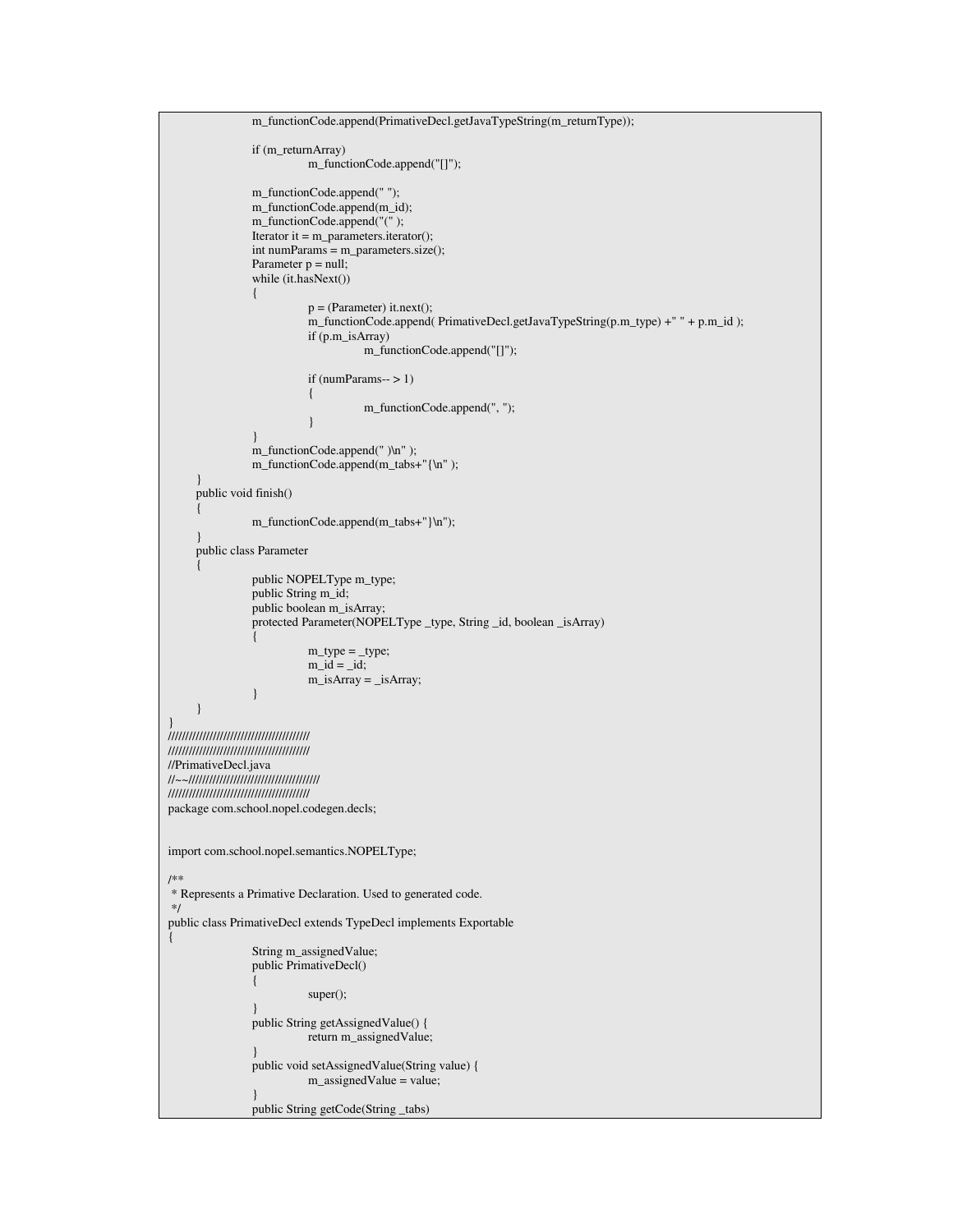```
{
                           // Pretty standard except for dates.
                           if (NOPELType.DATE == getType)){
                                      return _tabs + getJavaTypeString(getType()) +" "+getId() +" =
_initDate(\""+getAssignedValue()+"\");";
                           } else {
                                      String out = _tabs+getJavaTypeString(getType()) + " " + getId();
                                      if (null != m_assignedValue)
                                      {
                                                 out += (" = " + m_assignedValue);
                                      }
                                      out +=";";
                                      return out;
                           }
                 }
                public String toString()
                 {
                           return getCode("");
                 }
                /**
                 * @TODO REFACTOR AND MOVE ME OUT OF PRIM DECL
                 * @param _nt
                 * @return
                 */
                public static String getJavaTypeString(NOPELType _nt)
                 {
                           if (NOPELType.BOOLEAN == _nt)
                                      return "boolean";
                           if (NOPELType.DATE == _nt)
                                      return "java.util.Date";
                           if (NOPELType.INT == _nt)
                                      return "int";
                           if (NOPELType.REAL == _nt)
                                      return "double";
                           if (NOPELType.STRING == _nt)
                                      return "String";
                           return _nt.getType();
                 }
                public String getExportableXML()
                 {
                           String out = "";
                           out += "<"+m_id+" type=\\\""+getJavaTypeString(m_type)+"\\\">";
                           out += ""+m_assignedValue;
                           out += "\lt/"+m_id+">";
                           return out;
                 }
}
/////////////////////////////////////////
/////////////////////////////////////////
//ServerDecl.java
//~~//////////////////////////////////////
/////////////////////////////////////////
package com.school.nopel.codegen.decls;
import java.util.ArrayList;
import java.util.Date;
import java.util.Iterator;
import com.school.nopel.codegen.FileGenerator;
import com.school.nopel.codegen.NOPELCodeGenHelper;
import com.school.nopel.codegen.decls.FunctionDecl.Parameter;
import com.school.nopel.codegen.stmts.DeclWrapper;
import com.school.nopel.codegen.stmts.StatementWrapper;
import com.school.nopel.semantics.NOPELType;
/**
* This write out the declaration for a server
*/
public class ServerDecl implements CodeGenerator, FileGenerator
{
```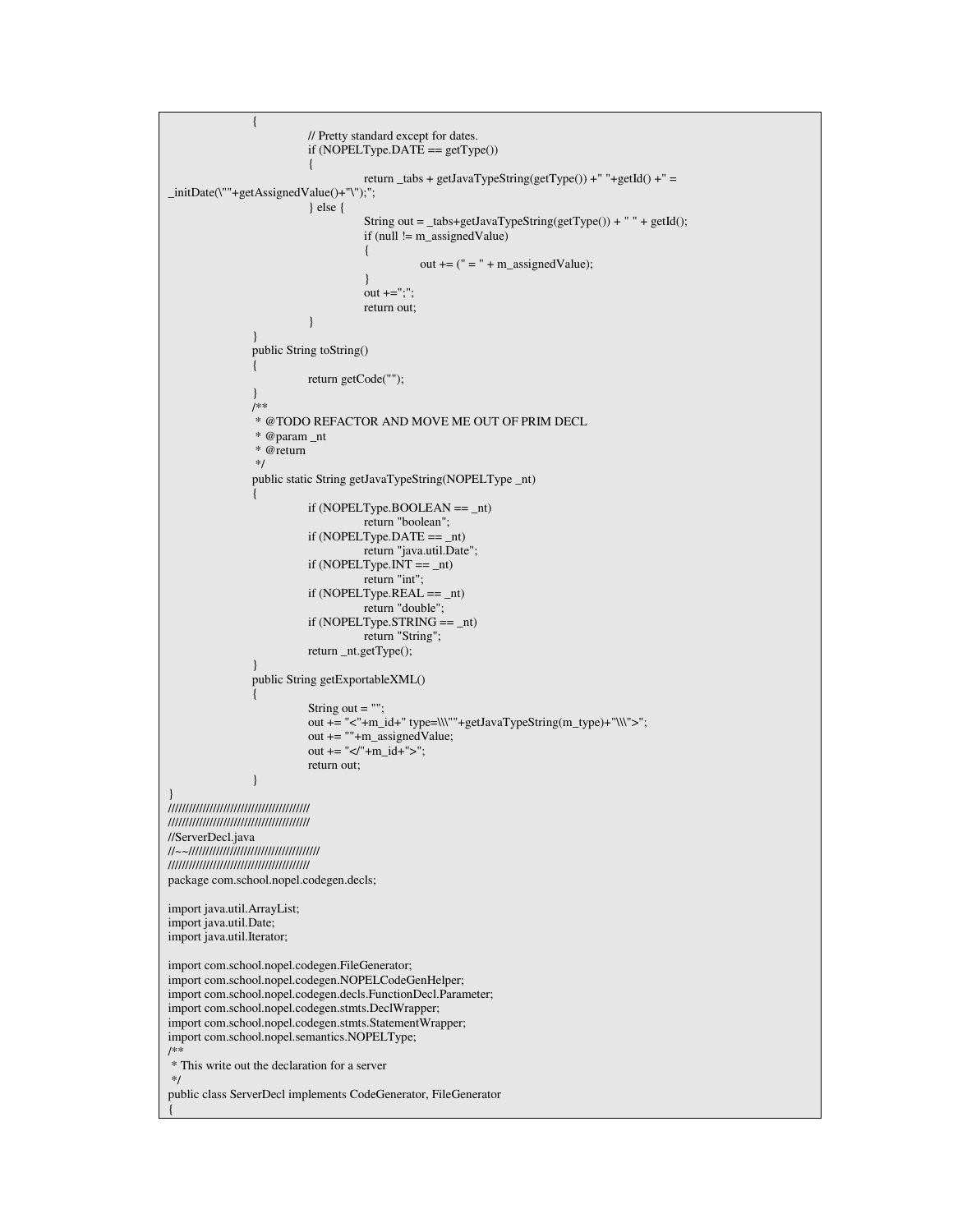```
/**
 * Used when generating main
*/
public ArrayList m_structs = new ArrayList();
/**
 * Used when generating main
 */
public ArrayList m_netFunctions = new ArrayList();
/**
* Flag so we can do exact match reg tests.
*/
public static boolean m_supressAutoGenMsg = false;
protected static String m_tab = "";
protected int m_numberOfTabs = 0;
/**
* For pretty files, tabify
* @param _add
*/
public String changeTabs(boolean _add)
\{if (_add) {m_numberOfTabs++; } else { m_numberOfTabs--;}
           m_{1}tab = "for (int i=0; i < m_numberOfTabs; ++i) m_tab +="\t";
           return m_tab;
}
public int getTabCount() { return m_numberOfTabs;}
/**
 * When we enter a new scope we need to reset tabs.
*/
public String setTabs(int _count) {
          m_numberOfTabs = _count -1;
          return changeTabs(true);
}
public static String getTabs() { return m_tab;}
protected static String m_packageToWriteTo = "com.nopel.server";
/**
* Name for the server
 */
protected static String m_serverName;
/**
* Buffer for iteratively constructing the server code.
*/
protected StringBuffer m_serverCode = new StringBuffer("");
private static ServerDecl m_instance = null;
public static ServerDecl getInstance()
{
           if (null == m_instance) m_instance = new ServerDecl();
           return m_instance;
}
public void setServerName(String _serverName) {    m_serverName = _serverName; }
public static String getServerName() { return m_serverName; }
private ServerDecl() { super();}
/**
* Generates the contents for .java file with a main method.
*/
public void start()
\left\{ \right.if (null != getPackageToWriteTo())
           {
                      m_serverCode.append("package ");
                      m_serverCode.append(getPackageToWriteTo());
                      m_serverCode.append(";\n");
           }
           m_serverCode.append(getAutoGenWarning());
           // TODO consider extending some base class that does all the real work.
           m_serverCode.append("public class "+m_serverName+"\n{\n");
```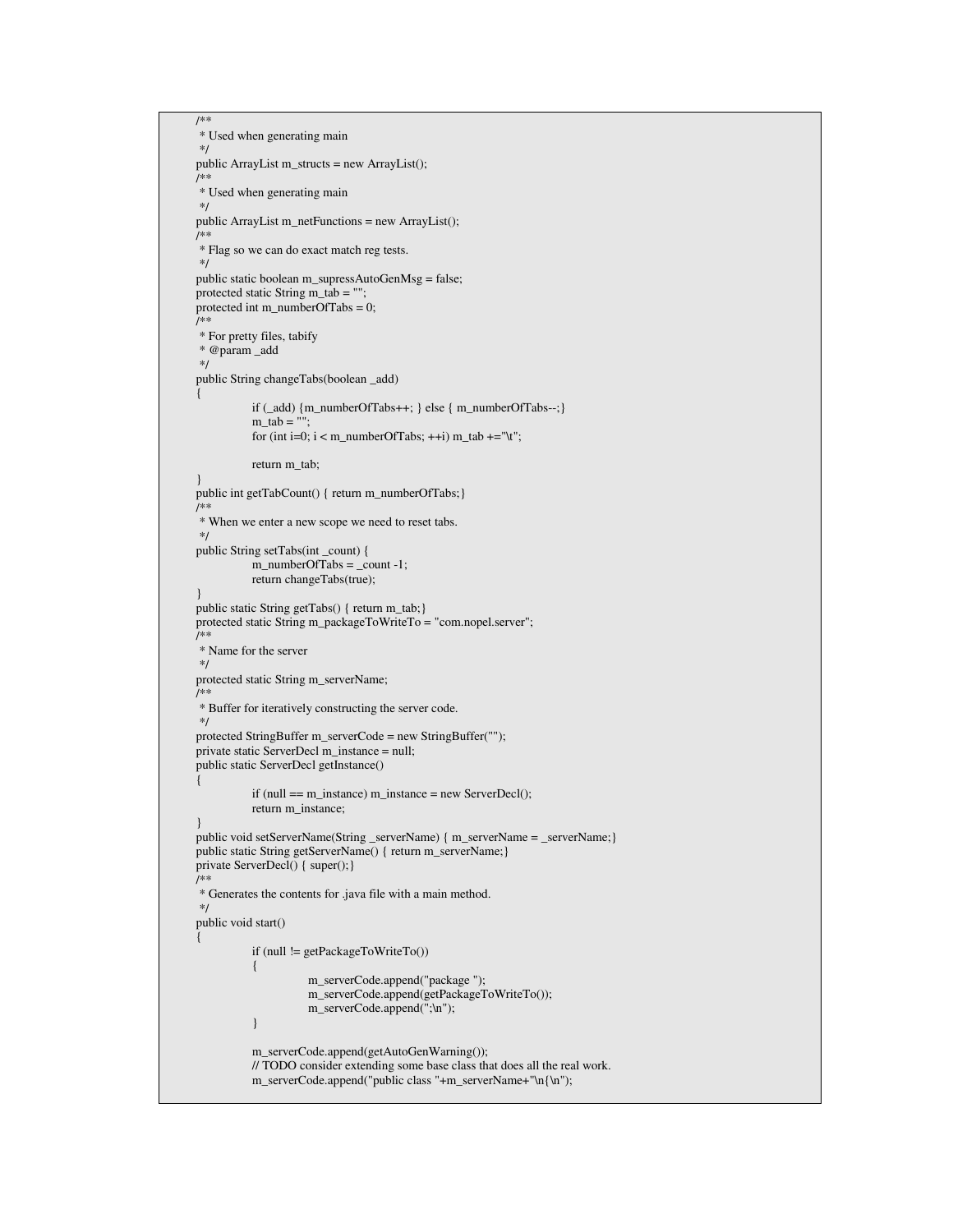```
m_serverCode.append("\tstatic java.util.logging.Logger m_logger =
java.util.logging.Logger.getLogger("+m_serverName+".class.getName());");
                m_serverCode.append("\t/**Initialization for a date decl.*/\n\tprivate static java.util.Date _initDate(String
_date\\n");
                m_serverCode.append("\t{\n\t\ttry {\n\t\t\treturn new
java.text.SimpleDateFormat(\"ddMMMyyyy\").parse(_date);\n\t\t} catch (java.text.ParseException pe){\n\t\t\treturn
null;\n\t\t}\n\t}\n");
                changeTabs(true);
     }
     protected ArrayList m_stmtBuffer = new ArrayList();
     public void addStatment(StatementWrapper _sw)
     {
                if (_sw instanceof DeclWrapper)
                {
                           Object data = _sw.getData();
                           if (data instanceof StructDecl)
                           {
                                      m_serverCode.append(((StructDecl)data).getCode("")+"\n");
                                      m_structs.add(data);
                           } else {
                                      changeTabs(false); // TODO FIX THIS changeTabs
                                      m_serverCode.append(m_tab+"private static " +((TypeDecl)data).getCode("")+"\n");
                                      changeTabs(true);
                            }
                 } else {
                           m_stmtBuffer.add(_sw);
                 }
      }
     public void addStatmentBlock()
      {
                if (m_stmtBuffer.size() >0)
                {
                           m_serverCode.append(m_tab + "static\n"+m_tab+"{\n");
                           Iterator it = m_{\text{1}} stmtBuffer.iterator();
                           StatementWrapper sw;
                           changeTabs(true); // indent in static block
                           while (it.hasNext())
                           {
                                      sw = (StatementWrapper) it.next();
                                      m_serverCode.append(m_tab+ sw.getData());
                            }
                           changeTabs(false);
                           m_serverCode.append(m_tab + "}\n");
                           m_stmtBuffer.clear();
                 }
     }
     protected String getSectionDelimiter()
     {
                return m_tab+"// ******************************************************\n";
      }
     /**
      * Puts in the last end brace.
      */
     public void finish()
      {
                // We need to create the workers for each network function
                Iterator it = m netFunctions.iterator();
                while (it.hasNext())
                 {
                           m_serverCode.append(getSectionDelimiter());
                           writeNetworkWorker((FunctionDecl) it.next());
                 }
                 m_serverCode.append(m_tab+"public static void main(String[] args) throws Exception\n"+m_tab+"{\n");
                // Get the ports to use from the command line.
                m_serverCode.append(
                                      java.util.ArrayList ports = new java.util.ArrayList();\n"+
                                      m_logger.log(java.util.logging.Level.INFO,\"Enter the ports to use:\");\n"+
```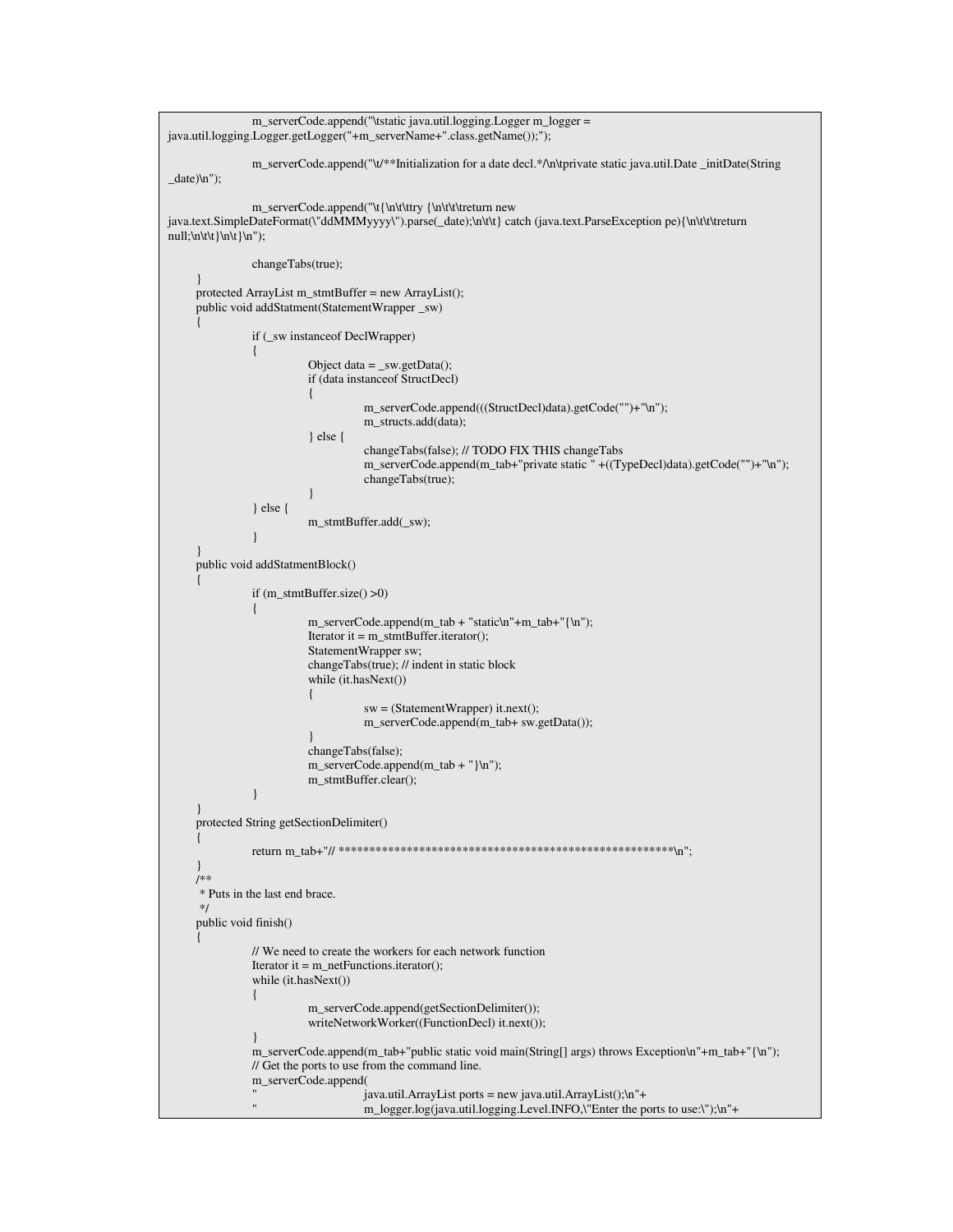```
java.io.BufferedReader m_reader = new java.io.BufferedReader(new
java.io.InputStreamReader(System.in));\n" +
                                      int i = 0; \n"
                );
                it = m_netFunctions.iterator();
                FunctionDecl fd = null;
                while (it.hasNext())
                {
                           fd = (FunctionDecl) it.next();
                           m_serverCode.append("\n
                                                                      System.out.print(\"Enter the port for function
"+fd.m_id+":\");\n"+
                                                 " ports.add(m_reader.readLine());\n"
                                                 );
                }
                // Start the services
                m_serverCode.append(
                                      // For each networked function kick off a thread for a socket that handles\ln" +
                                      \frac{1}{\pi} that call.\n"
                );
                it = m_{netFunctions.iterator(i)};
                while (it.hasNext())
                {
                           fd = (FunctionDecl) it.next();
                           m_serverCode.append(
                                                                       "+fd.m_id+"Runnable "+fd.m_id+"Inst = (new"+m_serverName+"()).new "+fd.m_id+"Runnable();\n" +
                                                                       java.lang.Thread "+fd.m_id+"Thread = new
java.lang.Thread("+fd.m_id+"Inst);\n" +
                                                 \ln "+fd.m_id+"Inst.m_port =
Integer.parseInt(ports.get(i++).toString());\ln"+
                                                                       "+fd.m_id+"Thread.start();\n"
                                                 );
                }
                m_serverCode.append(
                                                           \frac{1}{1} If users presses a key kill all the servers\ln");
                m_serverCode.append(
                                      "\n m_logger.log(java.util.logging.Level.INFO,\"Hit any char to kill
all servers\");\n"+
                                      m_reader.readLine(); // whatever.\n"+
                                      m_logger.log(java.util.logging.Level.INFO,\"App is going down.\");\n"
                           );
                // Put die logic here so we can clean up nicely.
                // Basically set the die flag on the runnable and send it a dummy
                // message. when it gets the message, the server will see the die
                // flag and well, terminate.
                it = m_{netFunctions.iterator(i)};
                m_serverCode.append(
                                      // User pressed a key so kill all remote methods\n"+
                                      java.net.Socket killerSocket = null;\n"
                );
                while (it.hasNext())
                {
                           fd = (FunctionDecl) it.next();m_serverCode.append(
                                      "\n '' + fd.m_id+''Inst.m_die = true; \ln'' +killerSocket = new
java.net.Socket(java.net.InetAddress.getByName(\"localhost\"),"+fd.m_id+"Inst.m_port);\n"+
                                                           killerSocket.getOutputStream().flush();\n" +
                                                            m_logger.log(java.util.logging.Level.INFO,\"Sending kill signal to
"+fd.m_id+" on port:\"+"+fd.m_id+"Inst.m_port);\n"
                           );
                }
                m_serverCode.append(
                           m_logger.log(java.util.logging.Level.INFO,\"Told all threads to die. See ya.\");\n" +
                                      " }\n"
                );
                m_serverCode.append("}"); // finish java file.
```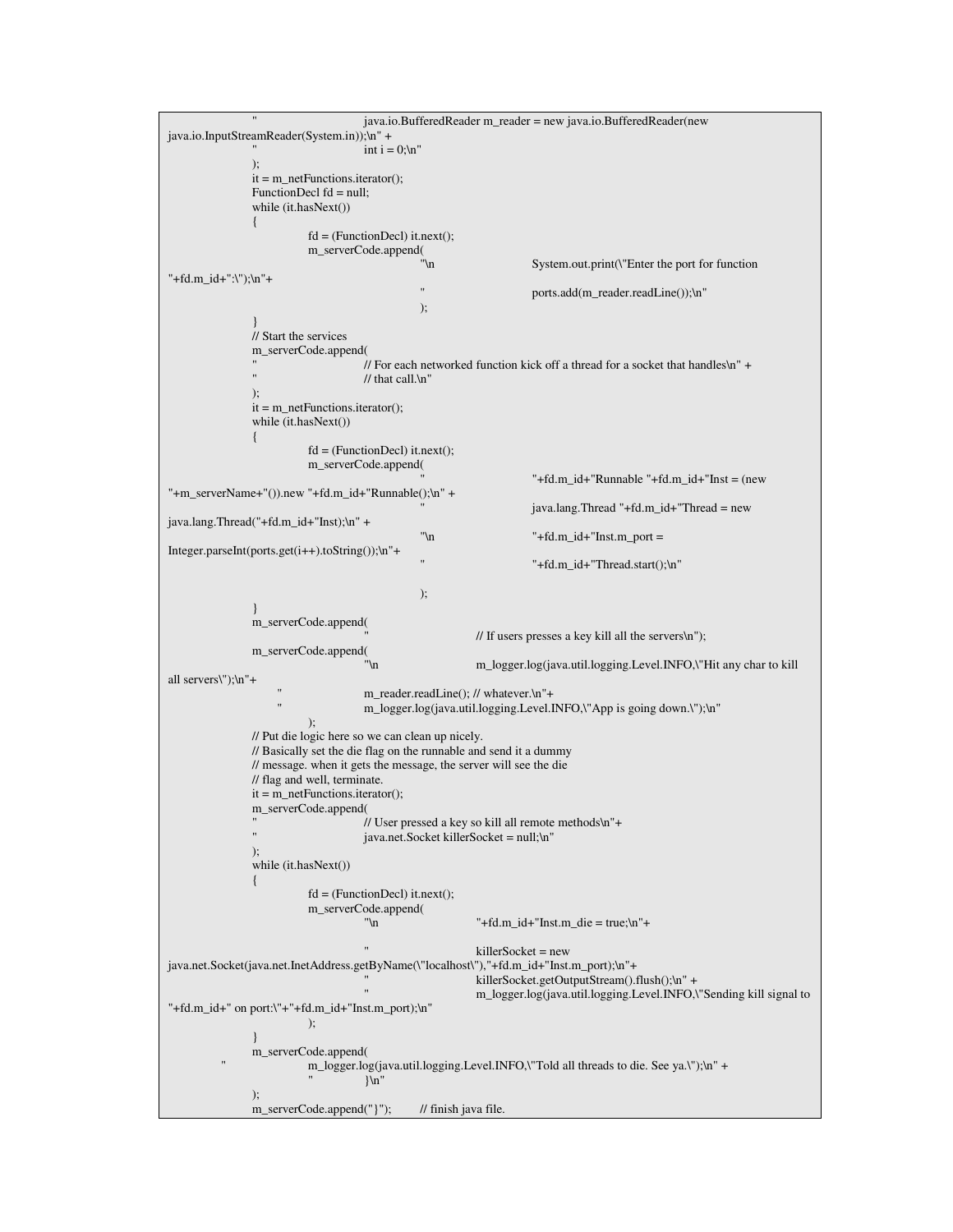```
}
     public String getCode(String _tabs) { return m_serverCode.toString();}
     public static String getPackageToWriteTo()
     {
                return m_packageToWriteTo;
     }
     public void setPackageToWriteTo(String _pkg)
     {
                m_packageToWriteTo = _pkg;
     }
     public static final String getAutoGenWarning()
     {
                if (m_supressAutoGenMsg)
                           return "/**\n* Autogenerated on: \n*/\n";
                else
                           return "/**\n* Autogenerated on: " + new Date() +"\n* Any changes you will be lost on re-
compile.\n*/\n";
     }
     public void addFunction(FunctionDecl _decl)
     \{//m_functions.add(_decl);
                m_serverCode.append(_decl.getCode(getTabs())+"\n");
     }
     public void addNetworkFunction(FunctionDecl _decl)
     {
                m_netFunctions.add(_decl);
                m_serverCode.append(_decl.getCode(getTabs())+"\n");
     }
     /**
      * Writes out the Socket code for each network function
      */
     protected void writeNetworkWorker(FunctionDecl _fd)
     {
                String out =class "+_fd.m_id+"Runnable implements java.lang.Runnable\n" +
                                      \{\n\|"+
                                                 java.net.ServerSocket m_socket = null;\n' +java.net.Socket m_incomingSocket = null;\n" +
                                                 boolean m_running = false;\ln" +
                                                 boolean m_die = false;\n"+
                                                 public int m_port = -1;\n" +
                                                 protected "+_fd.m_id+"Runnable()\n" +
                                                 \{\n\^" +super();\n' +\ln" +
                                                public void run()\n" +
                                                 \overline{\{n^{"+}}\}try\ln" +{\n \ln" +m_socket = new java.net.ServerSocket(m_port);\n" +
                                                                      m\_port = m\_socket.getLocalPort();\n' +} \cdot atch (Exception e) \{\}\n'' +m_running = true;\ln" +
                                                            m_logger.log(java.util.logging.Level.INFO,\"Function
"+_fd.m_id+" is waiting on port:\"+m_port);\n" +
                                                            String fromClient;\n" +
                           " java.io.BufferedReader in = null;\n" +<br>\ell" j is a is DataInputStream dis = null;\n"
                                                           java.io.DataInputStream dis = null;\n" +
                                                            while (true)\ln" +
                                                            \{\n\^" +try\ln" +{\n \ln" +m\_incomingSocket = m\_socket.accept();//blocks here...\n" +
                           \sin \theta = \cos \thetajava.io.DataInputStream(m_incomingSocket.getInputStream());\n"+
```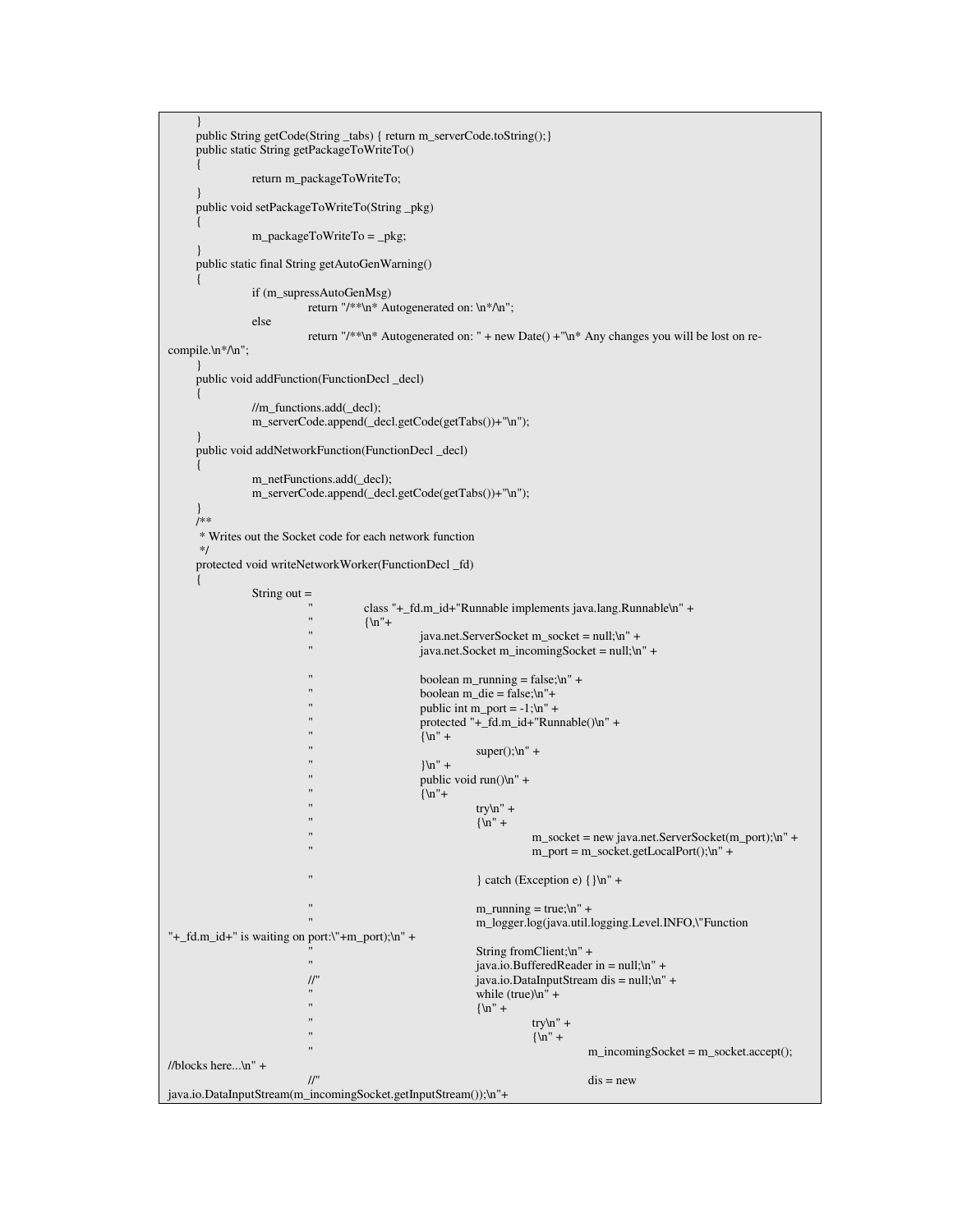```
in = new java.io.BufferedReader(new
java.io.InputStreamReader(m_incomingSocket.getInputStream()));\n"+
                                                                        while ((fromClient = in.readLine)) !=
null)\n"+
                        {\rm \{m^+}break;\n" +
                        " \ln"+
                                                                        if (m_die) break;\ln" +
                        //" //" //" // // TODO parse input stream here\n"+
                                                                        getCodeForFunctionParameters(_fd) +
                                                                        \frac{1}{\sqrt{2}} Function call here\ln" +
                                                                        getCodeForFunctionCall(_fd) +
                                                                        \frac{1}{\sqrt{2}} Return message here\ln" +
                                                                        getCodeForFunctionReturn(_fd) +
                                                              } catch (Exception e) \ln" +"
    m_logger.log(java.util.logging.Level.WARNING,\"Trouble in "+_fd.m_id+"Runnable()\",e);\n" +
                                                              \} finally { try{
m_incomingSocket.close();}catch(Exception e){}}\n" +
                                                     \ln" +
                        "
     m_logger.log(java.util.logging.Level.WARNING,\""+_fd.m_id+"Runnable() told to die\");\n" +
                        \ln" +
                                 \ln":
              m_serverCode.append(out);
     }
     /**
     * Generates code for calling the function impl. I.e. passing params, catching
     * a return value etc.
     * @param _fd
     * @return
     */
    protected String getCodeForFunctionCall(FunctionDecl _fd)
     {
              String out = ";
              // Handle return type.
              if (NOPELType.VOID == _fd.getReturnType())
              {
                       out+= _fd.m_id+"(";
              }
              else
              {
                        out+= PrimativeDecl.getJavaTypeString(_fd.getReturnType());
                        out+= " returnVal";
                       if (_fd.m_returnArray)
                        {
                                 out+= "[]";
                        }
                       out += "= " + _fd.m_id+"(";
              }
              // Handle Parameters
              Iterator it = _fd.getParameters().iterator();
              int numParams = _fd.getParameters().size();
              FunctionDecl.Parameter p = null;
              while (it.hasNext())
              {
                        p = (Parameter) it.next();
                        out += (p.m_id);if (numParameters- > 1){
                                 out +=", ";
                        }
              }
              // sew it up
              out+= ");\ln";
              return out;
     }
```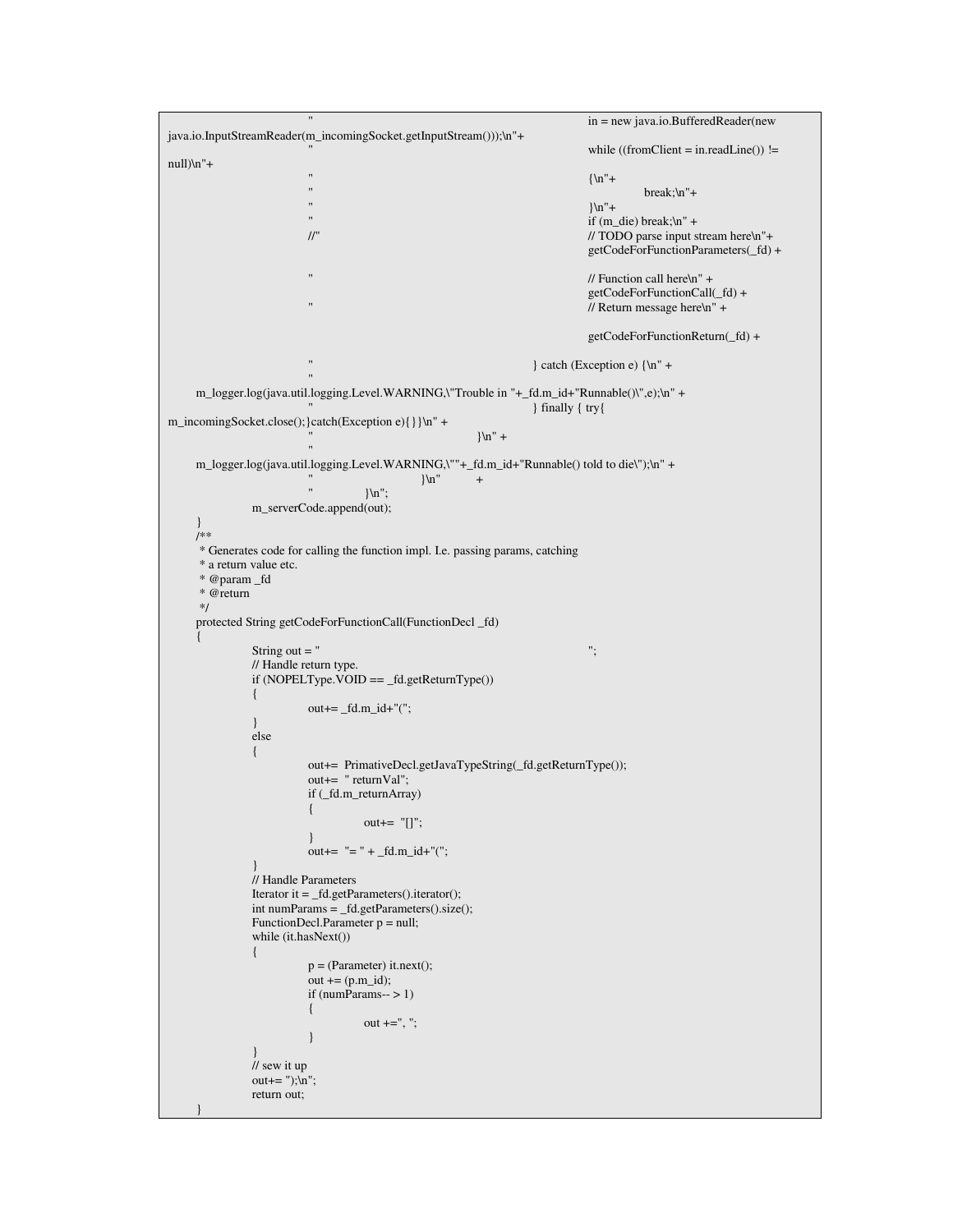```
/**
     * dump to the socket the return parameter.
     * @param _fd
     * @return
     */
    protected String getCodeForFunctionReturn(FunctionDecl _fd)
     {
              String lineSpacer =" " ";
              StringBuffer out = new StringBuffer(lineSpacer);
              // VOID
              if (NOPELType.VOID == _fd.m_returnType)
              {
                        // nothing to do. Just note it and bail.
                        out.append("// No return parameter...easy");
                        return out.toString();
               }
              // Array.
              out.append("String xmlMessage = \"<NOPELMessage>\";\n");
              if (_fd.m_returnArray)
               {
                         out.append(lineSpacer+"xmlMessage +=\"<Array>\";\n");
                         out.append(lineSpacer+"if (null != returnVal)\n");
                         out.append(lineSpacer+"{\n");
                         out.append(lineSpacer+" for (int mm=0; mm < returnVal.length; ++mm)\n");
                        out.append(lineSpacer+" {\n");
                        out.append(lineSpacer+"
    xmlMessage+=\"<"+PrimativeDecl.getJavaTypeString(_fd.m_returnType)+">\";\n");
                        if ( _fd.getReturnType().equals(NOPELType.DATE))
                         {
                                  out.append(lineSpacer+" xmlMessage+= new
java.text.SimpleDateFormat(\"ddMMMyyyy\").format(returnVal[mm]);\n");
                         } else {
                                  out.append(lineSpacer+" xmlMessage+= returnVal[mm];\n");
                         }
                        out.append(lineSpacer+"
     xmlMessage+=\"</"+PrimativeDecl.getJavaTypeString(_fd.m_returnType)+">\";\n");
                        out.append(lineSpacer+"
                        out.append(lineSpacer+"}\n");
                         out.append(lineSpacer+"xmlMessage +=\"</Array>\";\n");
               } else
               {
                        // We return something...
                        out.append(lineSpacer+"
     xmlMessage+=\"<"+PrimativeDecl.getJavaTypeString(_fd.m_returnType)+">\";\n");
                        if ( _fd.getReturnType().equals(NOPELType.DATE))
                         {
                                  out.append(lineSpacer+" xmlMessage+= new
java.text.SimpleDateFormat(\"ddMMMyyyy\").format(returnVal);\n");
                        } else {
                                  out.append(lineSpacer+" xmlMessage+= returnVal;\n");
                         }
                        out.append(lineSpacer+"
    xmlMessage+=\"</"+PrimativeDecl.getJavaTypeString(_fd.m_returnType)+">\";\n");
               }
              out.append(lineSpacer+"xmlMessage += \"</NOPELMessage>\";\n");
              out.append(lineSpacer+"m_incomingSocket.getOutputStream().write(xmlMessage.getBytes());\n");
              out.append(lineSpacer+"m_incomingSocket.getOutputStream().flush();\n");
              return out.toString();
     }
     /**
     * This takes the input stream from the socket, expects an XML string
     * that has the input parameters and declares them.
     * @param _fd
     * @return
     */
    protected String getCodeForFunctionParameters(FunctionDecl _fd)
     {
              String out = "
```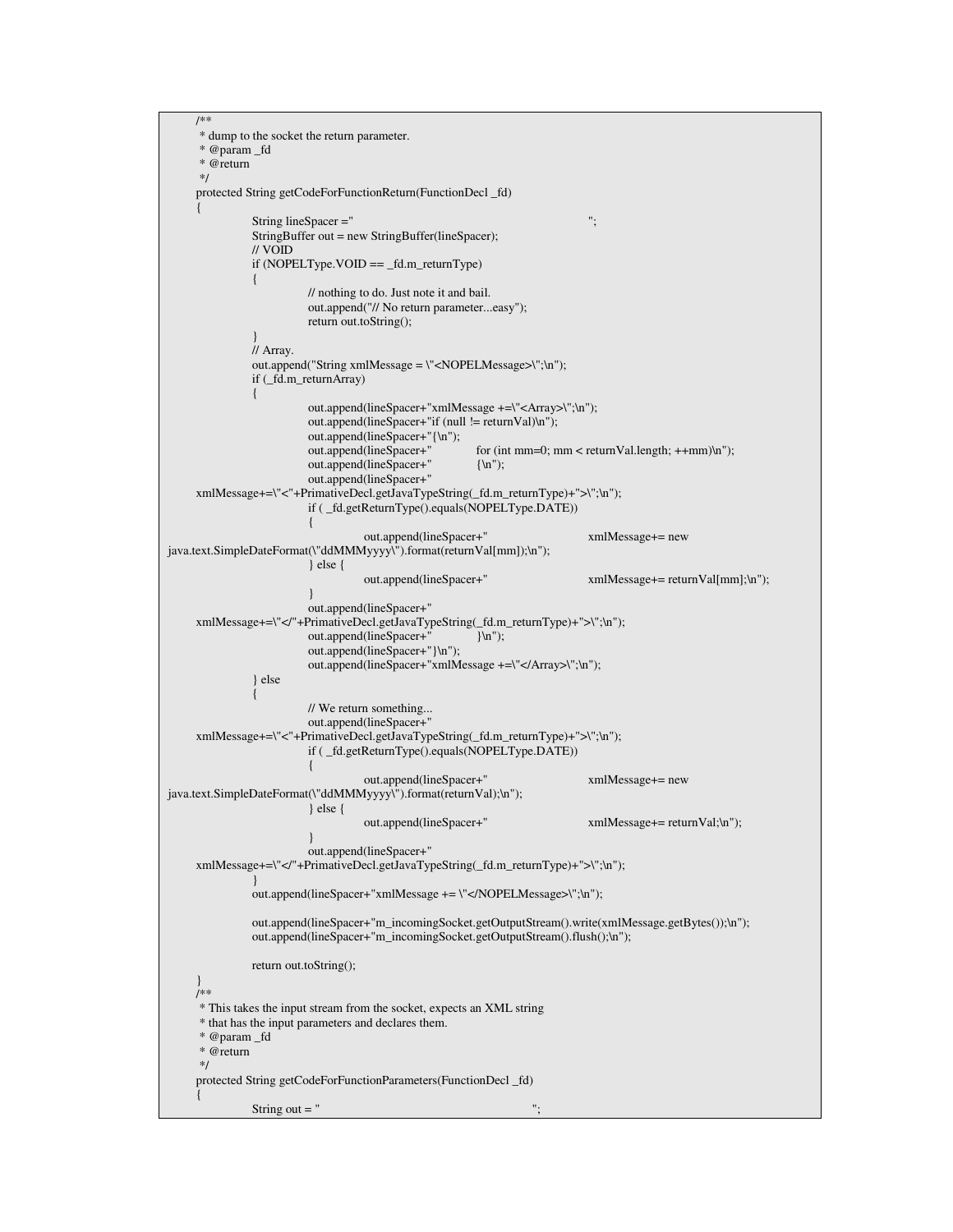```
// For now just place holders
                Iterator it = _fd.getParameters().iterator();
                FunctionDecl.Parameter p = null;
                while (it.hasNext())
                {
                           p = (Parameter) it.next();
                           out += "String s = from Client; \n";
                           if (p.m_isArray)
                           {
                                      out += "\t\t\t\t"+PrimativeDecl.getJavaTypeString(p.m_type) +" "+p.m_id+"[]= null;\n";
     out+=NOPELCodeGenHelper.parseXMLForArrayVarInitialization(p.m_type,m_serverName,"fromClient",p.m_id);
                                      // We need to split this out.
                                      /*
                                      out += "\t\t\t\t\t\t"+(PrimativeDecl.getJavaTypeString(p.m_type) +" ");
                                      out +=p.m_id+"[] = null;\n;
                                      out +="System.out.println(\"I did not get a chance to implement arrays from the client so
results are bogus.\");\n";
                                      */
                           } else {
                                      out += "\t\t\t\t\t\t"+(PrimativeDecl.getJavaTypeString(p.m_type) +" ");
                                      out += NOPELCodeGenHelper.parseXMLForVarInitialization(p.m_id,p.m_type);
                                      /*
                                      if (NOPELType.BOOLEAN == _fd.getReturnType() ||
                                                            NOPELType.DATE == _fd.getReturnType() ||
                                                            NOPELType.REAL == _fd.getReturnType() ||
                                                            NOPELType.INT == _fd.getReturnType() ||
                                                            NOPELType.STRING == _fd.getReturnType())
                                      {
                                                 out +=NOPELCodeGenHelper.parseXMLForVarInitialization(p.m_id,p.m_type);
                                      } else {
                                                 out += "=null;\n";
                                                 out +="System.out.println(\"I did not get a chance to implement structs from
the client so results are bogus.\");\n";
                                      }
                                      */
                           }
                           if (it.hasNext())
                                      out += " ";
                }
                return out +\mathrm{``\hskip-1.2pt\relax n''};
     }
}
/////////////////////////////////////////
/////////////////////////////////////////
//StructDecl.java
//~~//////////////////////////////////////
/////////////////////////////////////////
package com.school.nopel.codegen.decls;
import java.util.ArrayList;
import java.util.Iterator;
import java.util.logging.Logger;
import com.school.nopel.NOPELCodeGenerator;
import com.school.nopel.codegen.FileGenerator;
import com.school.nopel.codegen.NOPELCodeGenHelper;
import com.school.nopel.semantics.NOPELType;
/**
*/
public class StructDecl extends TypeDecl implements FileGenerator
{
     static Logger m_logger = Logger.getLogger(StructDecl.class.getName());
     /**
      * The pacakge to which we want to write.
      */
     protected String m_package = "";
```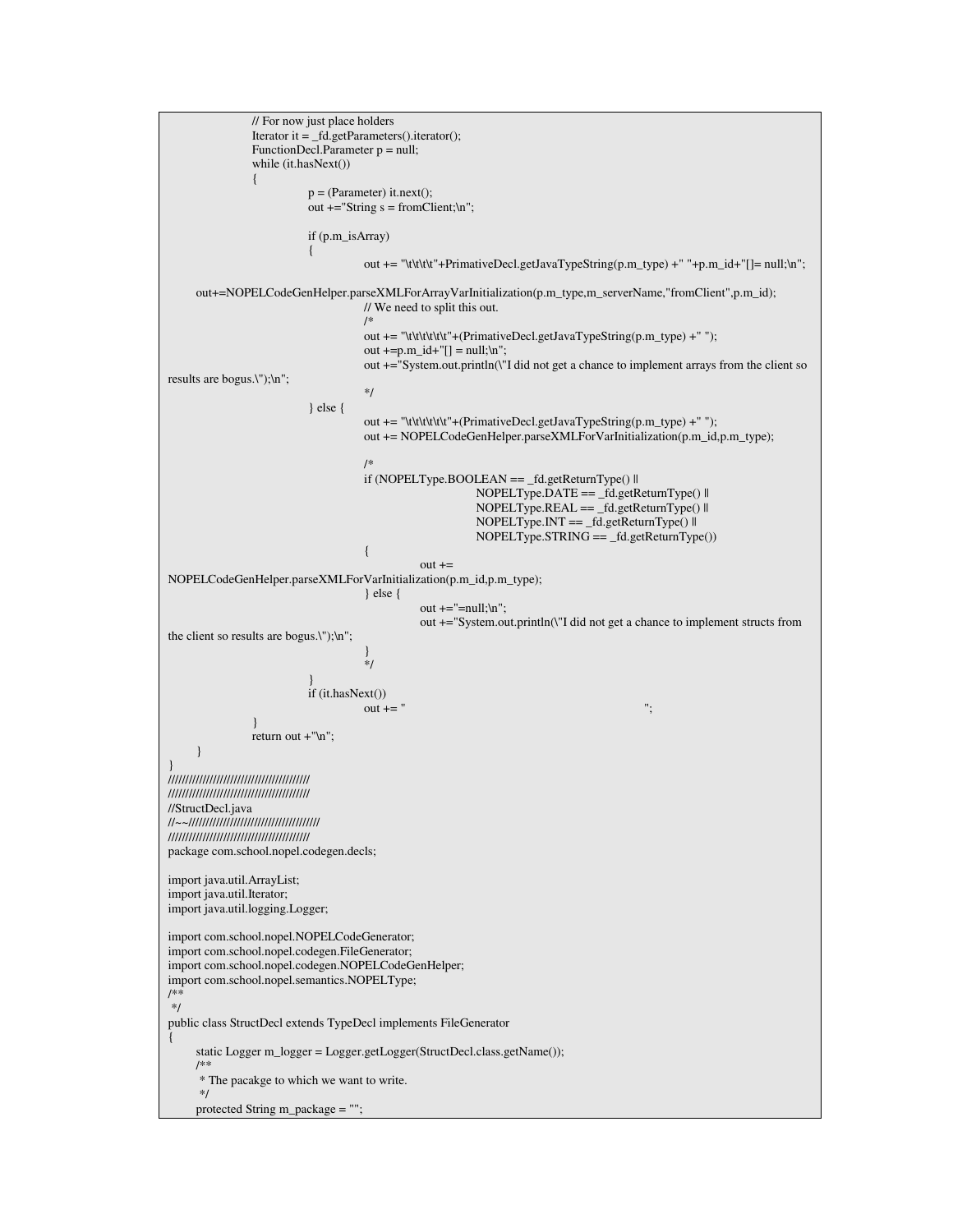```
// List of properties on this decl.
     protected ArrayList m_properties = new ArrayList();
     public StructDecl()
     {
                super();
     }
     public ArrayList getProperties() {
                return m_properties;
      }
     public void addProperty(PrimativeDecl _pd) {
                m_properties.add(_pd);
     }
     /**
      * Not too sure of the impl here. On the one hand I may
      * want to generate a bunch of helper classes. I think
      * inner classes will be ok...Maybe.
      */
     public String getCode(String _tabs)
     {
                m_package = ServerDecl.getPackageToWriteTo();
                StringBuffer code = new StringBuffer();
                code.append(_tabs+"/**\n"+_tabs+"* Inner class declaration\n"+_tabs+"*/\n");
                code.append(_tabs +"public class "+m_id+"\n"+_tabs+"{\n");
                Iterator it = m properties.iterator();
                while (it.hasNext())
                {
                           code.append(_tabs +"\tpublic "+((CodeGenerator)it.next()).getCode(_tabs)+"\n");
                 }
                String newTabs = \pm tabs + "\setminus t";
                code.append(newTabs +"public "+m_id+"() {}\n");
                // reconstruct from an xml string
                code.append(newTabs +"public "+m_id+"(String s) \{n\");
                TypeDecl p =null;
                it = m_properties.iterator();
                while (it.hasNext())
                 {
                           p = (TypeDecl) it.next();
                           code.append(newTabs
+"\t"+NOPELCodeGenHelper.parseXMLForVarInitialization(p.getId(),p.m_type));
                 }
                code.append(newTabs +"}\n");
                // Tack on a toString method so I can use this when generating XML
                code.append(newTabs +"public String toString() {\n");
                code.append(newTabs + "String out =\n'\n''; \n'n");// We will have primatives and arrays here.
                Exportable export = null;
                it = m_properties.iterator();
                while (it.hasNext())
                 {
                           export = (Exportable)it.next();
                           p = (TypeDecl) export;
                           code.append(newTabs +"\tout +=\"<"+p.getId()+">\"+this."+p.getId()+"+\"</"+p.getId()+">\";\n");
                 }
                code.append(newTabs +"return out;\n");
                code.append(_tabs +"}\n");
                code.append(_tabs +"}\n");
                return code.toString();
      }
     /**
      \ast*/
     public void setPackage(String _pkg)
     {
                m_package = _pkg;
      }
```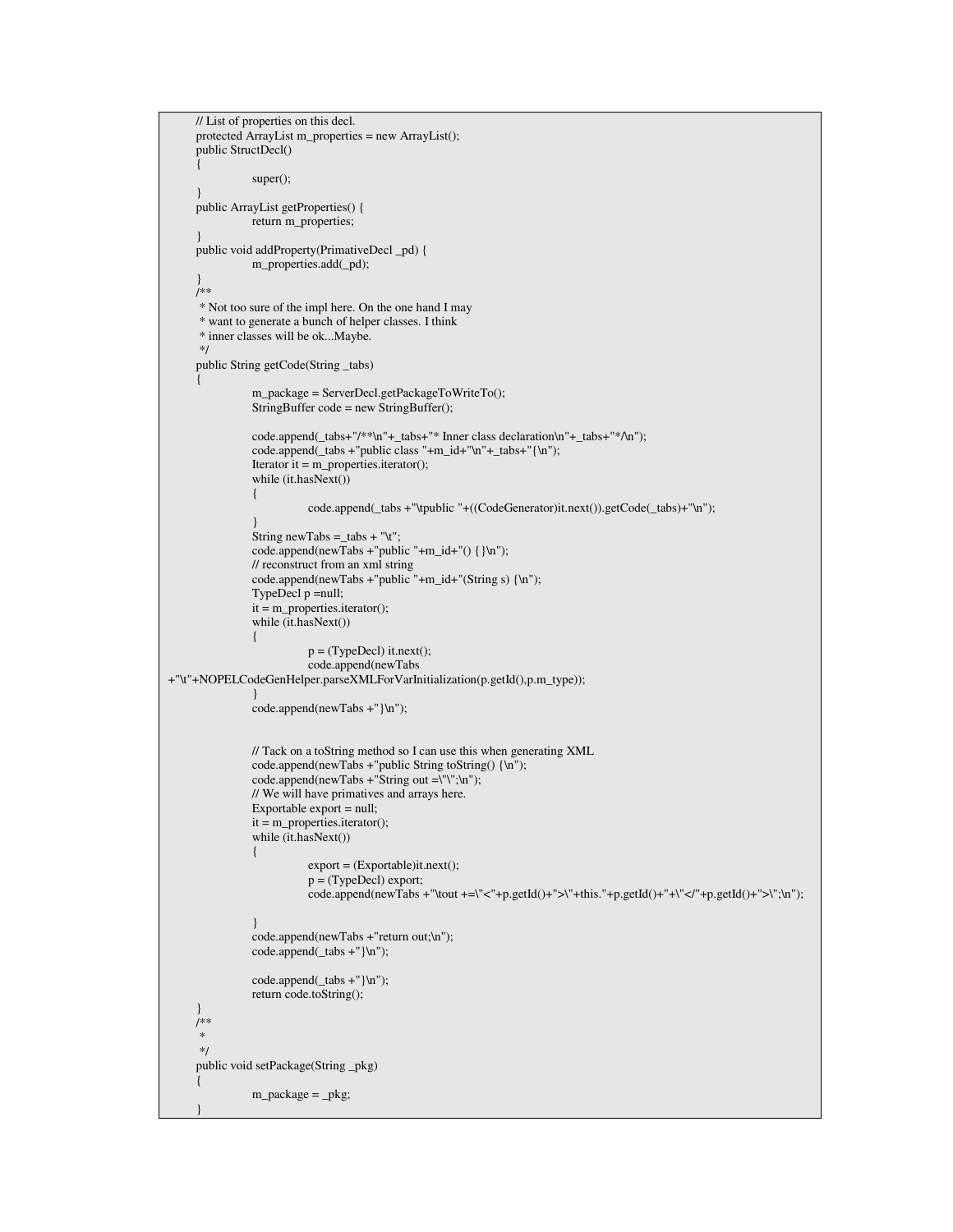```
}
/////////////////////////////////////////
/////////////////////////////////////////
//TypeDecl.java
//~~//////////////////////////////////////
/////////////////////////////////////////
package com.school.nopel.codegen.decls;
import com.school.nopel.semantics.NOPELType;
/**
 * Type Declaration
*/
public abstract class TypeDecl implements CodeGenerator
{
                  NOPELType m_type;
                  String m_id;
                  public TypeDecl()
                  {
                              super();
                  }
                  public String getId() {
                              return m_id;
                  }
                  public void setId(String m_id) {
                              this.m_id = m_id;
                  }
                  public NOPELType getType() {
                             return m_type;
                  }
                  public void setType(NOPELType _type) {
                              m_{\text{type}} = \text{type};}
}
/////////////////////////////////////////
/////////////////////////////////////////
//FileGenerator.java
//~~//////////////////////////////////////
/////////////////////////////////////////
package com.school.nopel.codegen;
/**
* Place holder incase I need some consistency later on.
 *
*/
public interface FileGenerator {
}
/////////////////////////////////////////
/////////////////////////////////////////
//NOPELCodeGenHelper.java
//~~//////////////////////////////////////
/////////////////////////////////////////
package com.school.nopel.codegen;
import java.io.File;
import java.io.FileWriter;
import java.io.IOException;
import java.util.StringTokenizer;
import java.util.logging.Level;
import java.util.logging.Logger;
import com.school.nopel.codegen.decls.FunctionDecl;
import com.school.nopel.codegen.decls.PrimativeDecl;
import com.school.nopel.semantics.NOPELType;
/**
* Helps out in generating the code.
*/
public class NOPELCodeGenHelper
{
      static Logger m_logger = Logger.getLogger(NOPELCodeGenHelper.class.getName());
```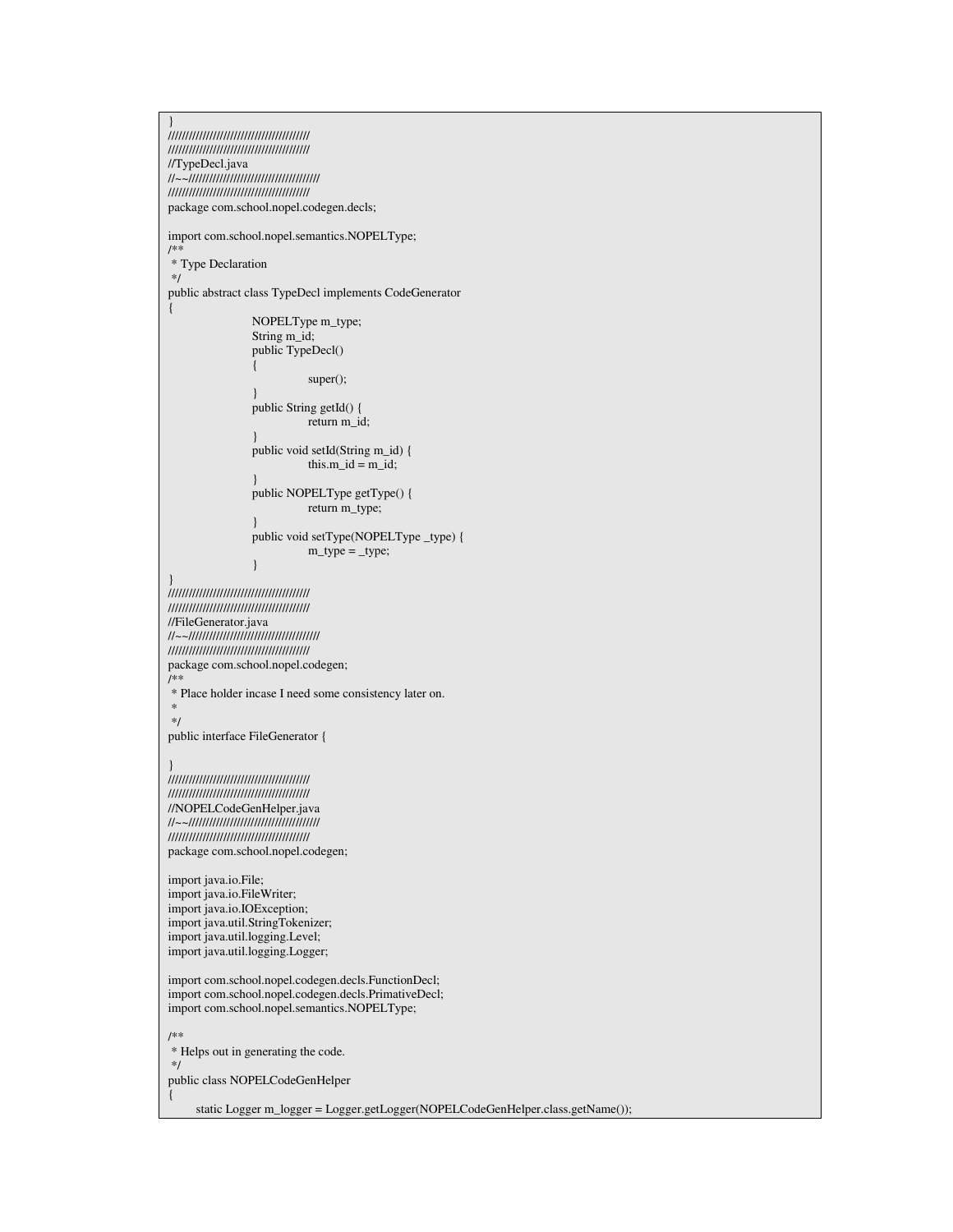```
static String m_dirToGenTo = "C:/temp/autogen";
public static final String getDirToAutoGenIn()
{
           return m_dirToGenTo;
}
public static final void setDirToAutoGenIn(String _dir)
{
           m_dirToGenTo = _dir;
}
public static void ensureDirForPkgExists(String _path)
{
           File f;
           try {
                      f = new File(\text{path});f.mkdirs();
           } catch (Exception e) {
                      m_logger.log(Level.WARNING,"Trouble w/ path: " + _path, e);
           }
}
public static final String getDirForPkg(String _pkg)
{
           String out = "";
           if (null != -pkg)
           {
                      String pkgDir = "";
                      StringTokenizer st = new StringTokenizer(_pkg,".");
                      while (st.hasMoreTokens())
                       {
                                 pkgDir += ("/" + st.nextToken());
                      }
                      out = getDirToAutoGenIn() + pkgDir;ensureDirForPkgExists(out);
           } else {
                      out = getDirToAutoGenIn();
           }
           return out;
}
public static void writeCodeToFile(String _fileName,String _code)
{
           FileWriter fw = null;
           File f = null;
           try {
                      f = new File(\_fileName);f_{\text{W}} = new FileWriter(f);
                      fw.write(_code.toString());
                      fw.flush();
           } catch (Exception e) {
                      m_logger.log(Level.SEVERE,"failed to generate file: "+ _fileName,e);
           } finally {
                      if (null != fw)
                                 try {
                                             fw.close();
                                  } catch (IOException e) {
                                            //
                                  }
           }
}
/**
 * in both the client and the server I need to parse out xml and initialize variables
* @param _id
* @param _type
* @param _xml
* @return
*/
public static String parseXMLForVarInitialization(String _id,NOPELType _type)
{
           StringBuffer code = new StringBuffer();
           int beginLen = _id.length()+2; // +1 for the > then one more to start
           if (_type == NOPELType.INT)
           {
```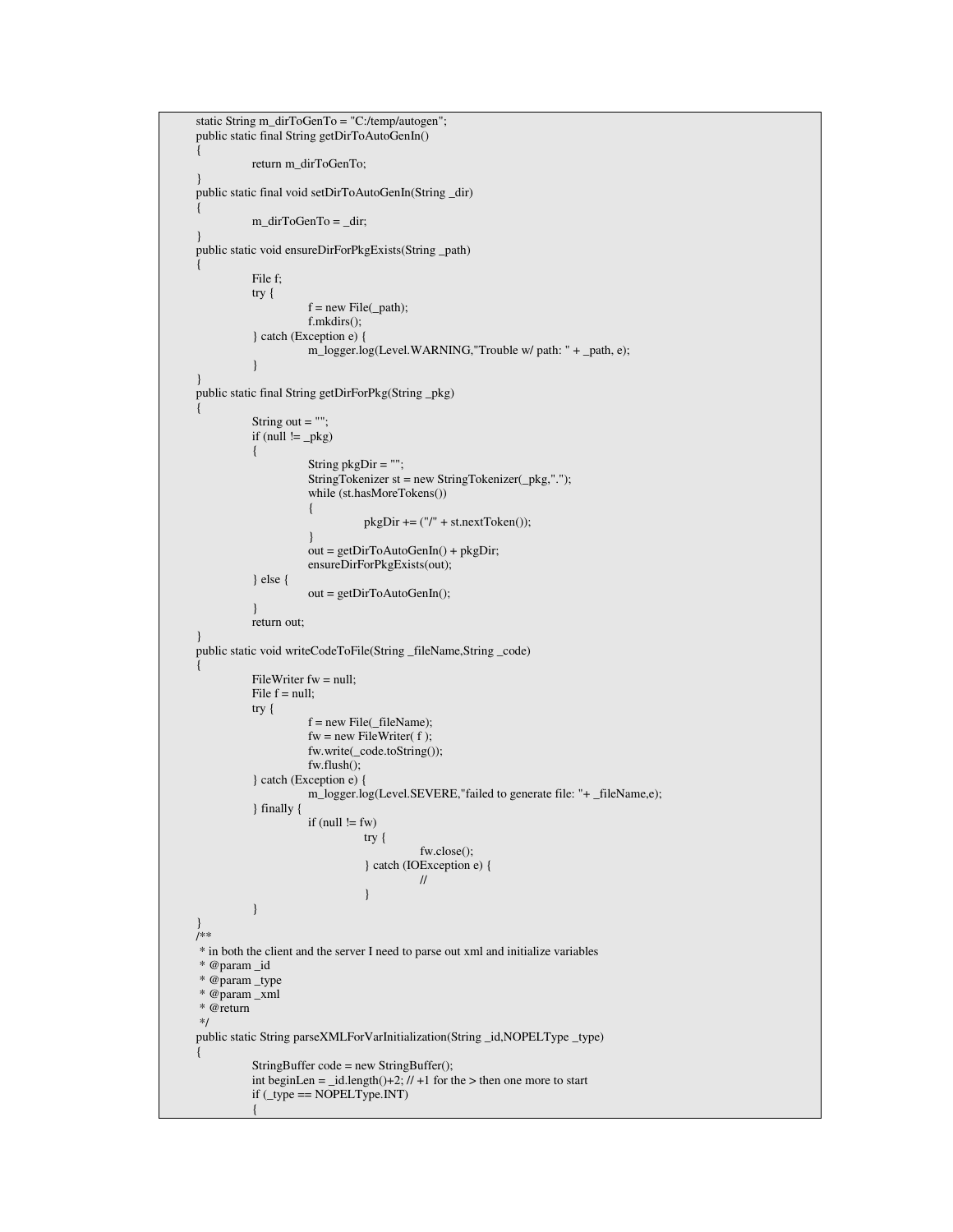```
code.append(_id+"="+"Integer.parseInt(s.substring(s.indexOf(\"<"+_id+">\")+"+beginLen+",s.indexOf(\"</"+_id+">\")));\
n");
                } else {
                           if (_type == NOPELType.REAL)
                           {
     code.append(_id+"="+"Double.parseDouble(s.substring(s.indexOf(\"<"+_id+">\")+"+beginLen+",s.indexOf(\"</"+_id+">\
")));\n");
                           } else {
                                     if (_type == NOPELType.DATE)
                                      {
     code.append(_id+"="+"_initDate(s.substring(s.indexOf(\"<"+_id+">\")+"+beginLen+",s.indexOf(\"</"+_id+">\")));\n");
                                      } else {
                                                // String or struct...
                                                code.append(_id+"="+"new "+PrimativeDecl.getJavaTypeString(_type)+"
(s.substring(s.indexOf(\n' < "+_id + ">\n'') + "+beginLen +", s.indexOf(\n' < "+_id + ">\n''));\n");
                                     }
                           }
                }
                return code.toString();
      }
     public static String parseXMLForArrayVarInitialization(NOPELType _type, String _className,String
_sToParseName,String _varName)
      {
                String out = "";
                String tabs = "\t\t\t\t";
                if (NOPELType.BOOLEAN == _type \parallelNOPELType.DATE == _type ||
                                     NOPELType. REAL == _type ||
                                     NOPELType.INT == _type ||<br>NOPELType.STRING == _type)
                                     NOPELType.STRING
                {
                          out +=tabs+"java.util.StringTokenizer st = new java.util.StringTokenizer(ch.value,\",\");\n";
          out +=tabs+_varName+"= new "+PrimativeDecl.getJavaTypeString(_type)+"[st.countTokens()];\n";
          out +=tabs+"int i = 0;\n";
          out+=tabs+"while (st.hasMoreTokens())\n";
          out+=tabs+"{\n";
          out+ =tabs+"\t"+_varName+"[i++] = ";
                           if ( _type.equals(NOPELType.REAL))
                           {
                                     out +="Double.parseDouble(st.nextToken());\n";
                           } else
                           {
                                     if ( _type.equals(NOPELType.INT))
                                      {
                                                out+= "Integer.parseInt(st.nextToken());\n";
                                      } else {
                                                if ( _type.equals(NOPELType.BOOLEAN))
                                                {
                                                           out += "Boolean.valueOf(st.nextToken()).booleanValue();\n";
                                                } else {
                                                           if ( _type.equals(NOPELType.DATE))
                                                           {
                                                                     out += "_initDate(st.nextToken());\n";
                                                           } else {
                                                                     if ( _type.equals(NOPELType.STRING))
                                                                      {
                                                                                out += "new"+PrimativeDecl.getJavaTypeString(_type)+"(st.nextToken());";
                                                                      } else {
                                                                                // structs
                                                                                \frac{1}{\sqrt{2}} //out += "(new
"+m_serverName+"Client()).new "+PrimativeDecl.getJavaTypeString(_fd.getReturnType())+"(st.nextToken());";
                                                                                //out += "(new "+_className+"()).new
"+PrimativeDecl.getJavaTypeString(_type)+"(st.nextToken());";
```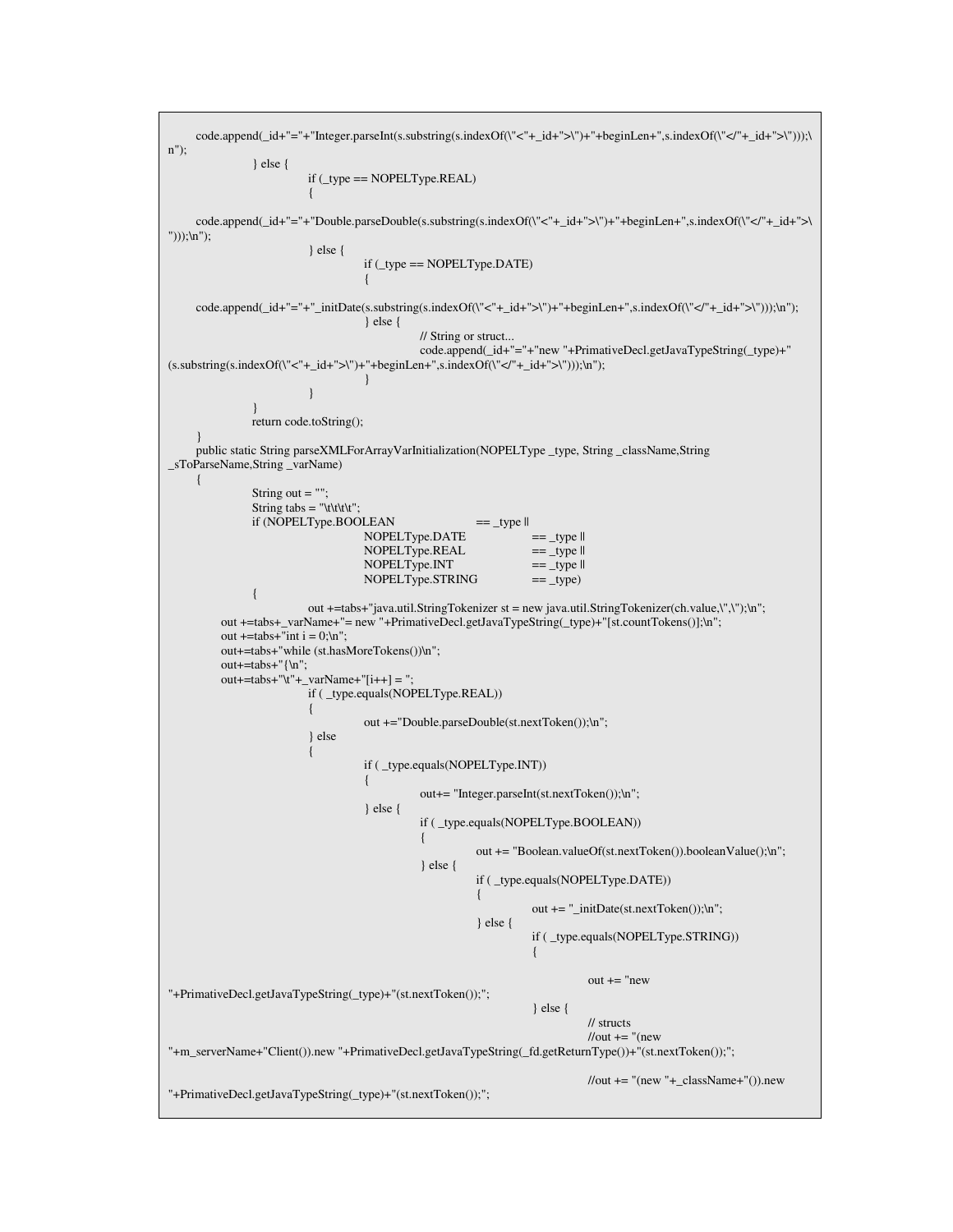```
}
                                                            }
                                                 }
                                      }
                            }
                } else {
                           // break it up by the struct delimiter
                           out +=tabs+"String[]
structsWeCareAbout="+_sToParseName+".split(\"</"+PrimativeDecl.getJavaTypeString(_type)+">\");\n";
                           //out
+=tabs+"p="+_sToParseName+".split(\"</"+PrimativeDecl.getJavaTypeString(_type)+">\");\n";
                           out +=tabs+_varName+"= new
"+PrimativeDecl.getJavaTypeString(_type)+"[structsWeCareAbout.length-1];\n";
                           out +=tabs+"for (int k=0; k < structsWeCareAbout.length-1; ++k)\n";
                           out +=tabs+"{\n";
                           out+=tabs+"\t"+_varName+"[k] = ";
                           out += "(new "+_className+"()).new
"+PrimativeDecl.getJavaTypeString(_type)+"(structsWeCareAbout[k]);\n";
                 }
     out+=tabs+"}\n";
     return out;
                 /*
                StringBuffer code = new StringBuffer();
                int beginLen = _id.length() + 2; // +1 for the > then one more to start
                if ({}_type = = NOPELType. INT){
     code.append(_id+"="+"Integer.parseInt(s.substring(s.indexOf(\"<"+_id+">\")+"+beginLen+",s.indexOf(\"</"+_id+">\")));\
n");
                } else {
                           if (type == NOPELType.REAL){
     code.append(_id+"="+"Double.parseDouble(s.substring(s.indexOf(\"<"+_id+">\")+"+beginLen+",s.indexOf(\"</"+_id+">\
")));\n");
                           } else {
                                      if (_type == NOPELType.DATE)
                                       {
     code.append(_id+"="+"_initDate(s.substring(s.indexOf(\"<"+_id+">\")+"+beginLen+",s.indexOf(\"</"+_id+">\")));\n");
                                      } else {
                                                 // String or struct...
                                                 code.append(_id+"="+"new "+PrimativeDecl.getJavaTypeString(_type)+"
(s.substring(s.indexOf(\n' <'' +_id +'' > \n'') +'' + beginLen +'', s.indexOf(\n' <'' +_id +'' > \n''))); \n' n'}
                            }
                 }
                return code.toString();
     }
     public static String parseXMLForArrayVarInitialization(NOPELType _type, String _className,String
_sToParseName,String _varName)
     {
                String out = "";
                String tabs = "\text{t}\text{t}\text{t}";
                if (NOPELType.BOOLEAN = _type ||<br>NOPELType.DATE = _type ||
                                      NOPELType.DATE
                                      NOPELType.REAL == _type ||<br>NOPELType.INT == _type ||
                                      NOPELType.INT
                                      NOPELType.STRING = <code>_type</code>){
                           out +=tabs+"java.util.StringTokenizer st = new java.util.StringTokenizer(ch.value,\",\");\n";
                } else {
                           // break it up by the struct delimiter
                           out +=tabs+"java.util.StringTokenizer st = new
java.util.StringTokenizer("+_sToParseName+",\"</"+PrimativeDecl.getJavaTypeString(_type)+">\");\n";
                 }
     out +=tabs+_varName+"= new "+PrimativeDecl.getJavaTypeString(_type)+"[st.countTokens()];\n";
     out +=tabs+"int i = 0;\ln";
     out+=tabs+"while (st.hasMoreTokens())\n";
     out+=tabs+"{\n";
```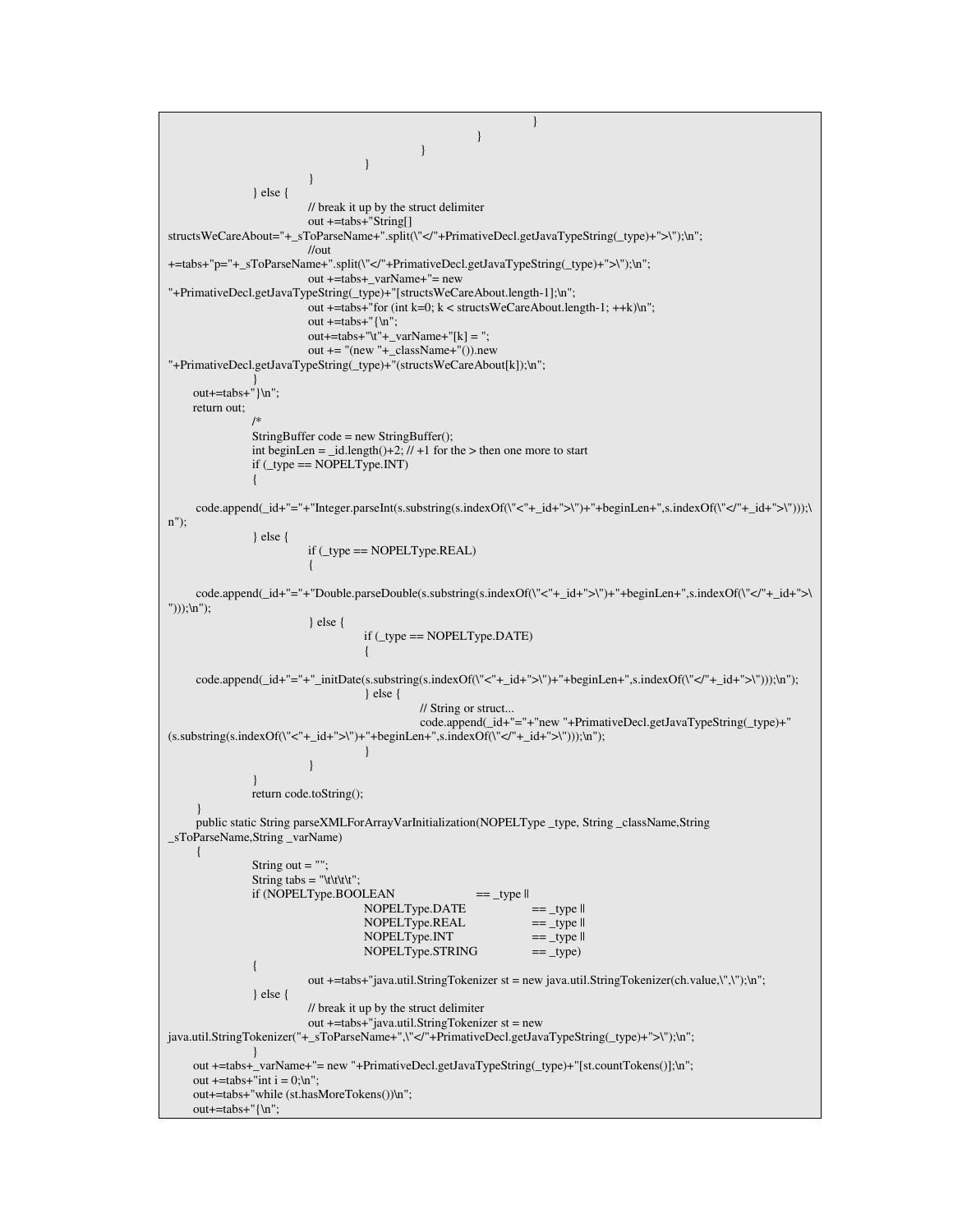```
out+=tabs+"\t"+_varName+"[i++] = ";
                if ( _type.equals(NOPELType.REAL))
                {
                            out +="Double.parseDouble(st.nextToken());\n";
                 } else
                 {
                            if ( _type.equals(NOPELType.INT))
                            {
                                       out+= "Integer.parseInt(st.nextToken());\n";
                            } else {
                                       if ( _type.equals(NOPELType.BOOLEAN))
                                       {
                                                  out += "Boolean.valueOf(st.nextToken()).booleanValue();\n";
                                       } else {
                                                  if ( _type.equals(NOPELType.DATE))
                                                   {
                                                              out += "_initDate(st.nextToken());\n";
                                                   } else {
                                                              if ( _type.equals(NOPELType.STRING))
                                                              {
                                                                         out += "new
"+PrimativeDecl.getJavaTypeString(_type)+"(st.nextToken());";
                                                              } else {
                                                                         // structs
                                                                         //out += "(new "+m_serverName+"Client()).new
"+PrimativeDecl.getJavaTypeString(_fd.getReturnType())+"(st.nextToken());";
                                                                         out += "(new "+_className+"()).new
"+PrimativeDecl.getJavaTypeString(_type)+"(st.nextToken());";
                                                              }
                                                  }
                                       }
                            }
                 }
    out+=tabs+"}\n";
    return out;
     */
     }
}
/////////////////////////////////////////
/////////////////////////////////////////
//DeclWrapper.java
//~~//////////////////////////////////////
/////////////////////////////////////////
package com.school.nopel.codegen.stmts;
import com.school.nopel.codegen.decls.TypeDecl;
/**
* Wraps primative decls and struct decls
*/
public class DeclWrapper extends StatementWrapper
{
     protected TypeDecl m_decl = null;
     public DeclWrapper(TypeDecl _decl)
     {
                super();
                m<sub>\text{del}</sub>=\text{del};
     }
     public Object getData()
      {
                return m_decl;
                //return m_decl.getCode("") +"\n";
      }
     /**
      * This is used for stmts that are nested e.g. in ifs
      */
     public String toString()
     {
                return m_decl.getCode("");
```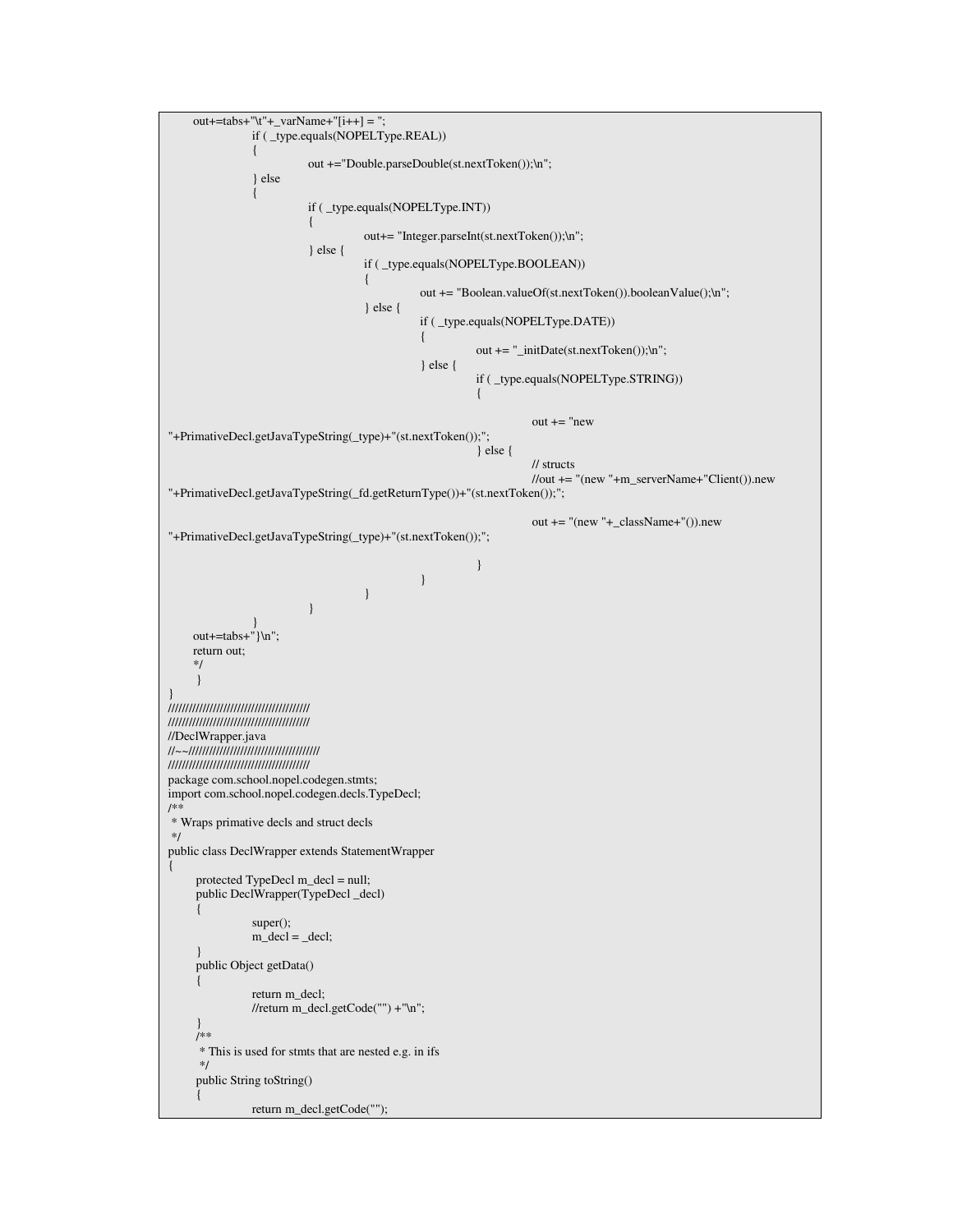} } ///////////////////////////////////////// ///////////////////////////////////////// //StatementWrapper.java //~~////////////////////////////////////// ///////////////////////////////////////// package com.school.nopel.codegen.stmts; /\*\* \* Wraps a statement. Most statements are passed around as \* strings of java code except decls which are objects. I \* dont want to pass around the decls as a strings since \* I dont know where they will live e.g. in a function or \* globally. Yes the same can be said for the stmts. \* \* No Im not happy about this b/c it is a bit inconsistent. I will; \* try to clean up later. For now though... \*/ public class StatementWrapper { protected String m\_code = null; public StatementWrapper() { super(); } public StatementWrapper(String \_code) { super();  $m\_code = _code;$ } public Object getData() { return m\_code; } /\*\* \* This is used for stmts that are nested e.g. in ifs \*/ public String toString() { return m\_code; } } ///////////////////////////////////////// ///////////////////////////////////////// //NOPELCompiler.java //~~////////////////////////////////////// ///////////////////////////////////////// package com.school.nopel.compiler; import java.io.FileReader; import java.util.Enumeration; import java.util.Iterator; import java.util.logging.Formatter; import java.util.logging.Level; import java.util.logging.LogManager; import java.util.logging.LogRecord; import java.util.logging.Logger; import java.util.logging.SimpleFormatter; import com.school.nopel.NOPELASTFactory; import com.school.nopel.NOPELCodeGenerator; import com.school.nopel.NOPELLexer; import com.school.nopel.NOPELParser; import com.school.nopel.NOPELTreeParser; import com.school.nopel.codegen.ClientStubGenerator; import com.school.nopel.codegen.NOPELCodeGenHelper; import com.school.nopel.codegen.decls.ServerDecl; import antlr.collections.AST; public class NOPELCompiler { static { initializeVerbosity(Level.ALL);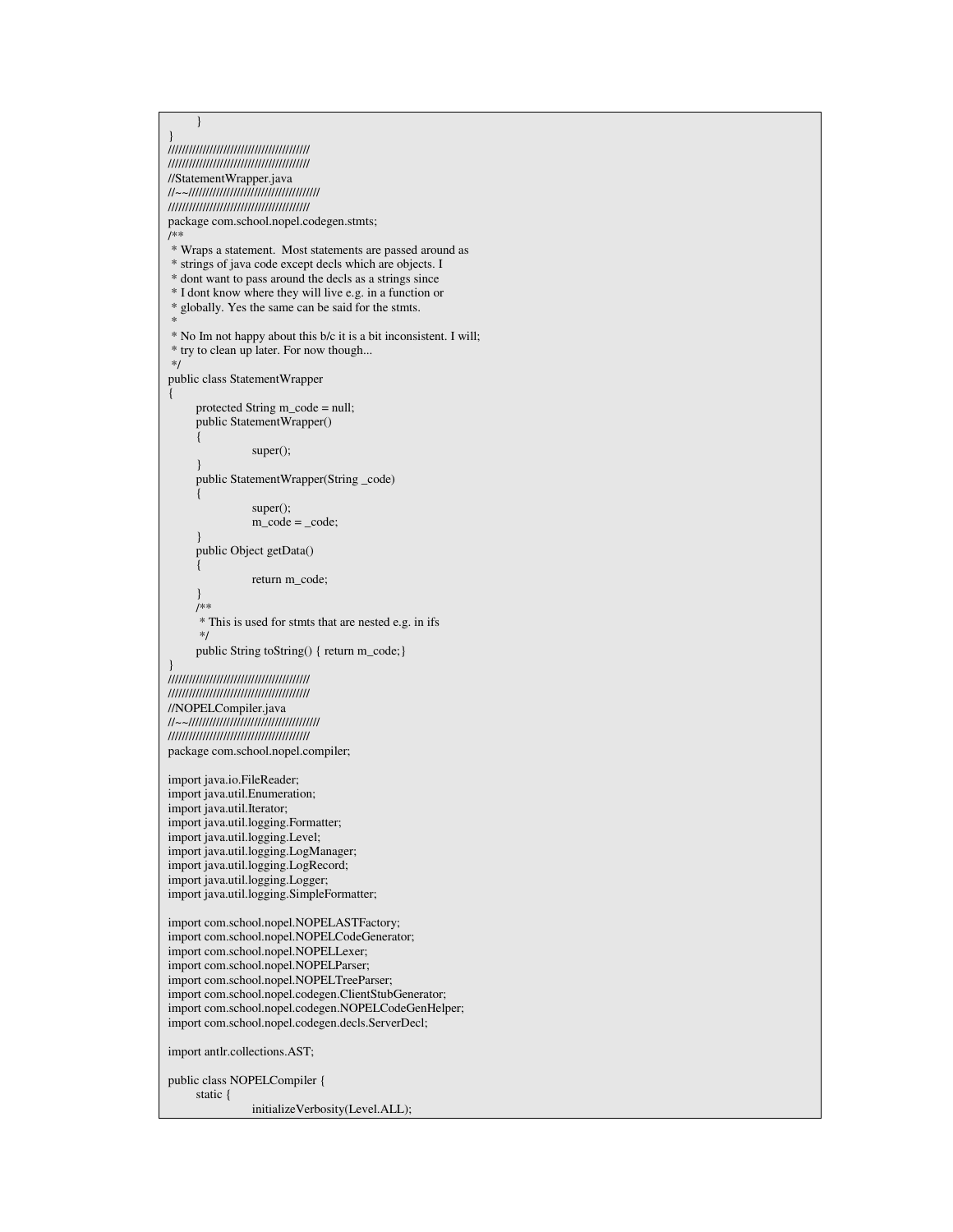```
}
public static void main(String[] args) throws Exception
{
  //if (args.length !=3)
  if (args.length !=2)
   {
             //System.out.println("NOPELCompiler [dir to gen to (. for current)] [pacakge to gen to] [input file name]");
             System.out.println("NOPELCompiler [dir to gen to (. for current)] [input file name]");
             return;
   }
  \ell//args[0] = "C:/temp/autogen/";
  //args[1] = "C:/temp/first.nopel";
  // Get the directory to write to (. means here.)
  String dirToGenTo = args[0]; //"C:\\temp\\autogen";
  NOPELCodeGenHelper.setDirToAutoGenIn(dirToGenTo);
  // Get the package to gen to.
  //String pkgToGenTo = args[1];
  String pkgToGenTo = null;
  ServerDecl.getInstance().setPackageToWriteTo(pkgToGenTo);
  ClientStubGenerator.getInstance().setPackageToWriteTo(pkgToGenTo);
  // Get the file to compile
  \frac{1}{S} fileToCompile = args[2];
  String fileToCompile = args[1];
  //NOPELLexer lexer = new NOPELLexer(System.in);
  NOPELLexer lexer = new NOPELLexer(new FileReader(fileToCompile));
  NOPELParser parser = new NOPELParser(lexer);
  parser.setASTFactory(new NOPELASTFactory());
  parser.server();
  if (NOPELErrorHandler.isParseCool())
  {
  System.out.println("Parsing successful");
  }
  else
  {
  System.out.println("Compilation failed please check these probable errors:");
  Iterator it = NOPELErrorHandler.getParseErrors().iterator();
   while (it.hasNext())
   {
             System.out.println(it.next());
   }
  return;
  }
  AST t = parser.getAST();NOPELTreeParser tp = new NOPELTreeParser();
  tp.server(t);
  if (NOPELErrorHandler.isSemanticsCool())
  {
  System.out.println("Yeah! You can speak NOPEL (Semantics successful");
  }
  else
  {
  System.out.println("Compilation failed please check these probable errors:");
  Iterator it = NOPELErrorHandler.getSemanticErrors().iterator();
  while (it.hasNext())
   {
             System.out.println(it.next());
   }
  return;
  }
  System.out.println("Generating code to: "+ dirToGenTo);
  NOPELCodeGenerator cg = new NOPELCodeGenerator();
  String serverCode = cg.server(t);
  ClientStubGenerator csg = ClientStubGenerator.getInstance();
  csg.setServerName(ServerDecl.getServerName());
  csg.setFunctions(ServerDecl.getInstance().m_netFunctions);
```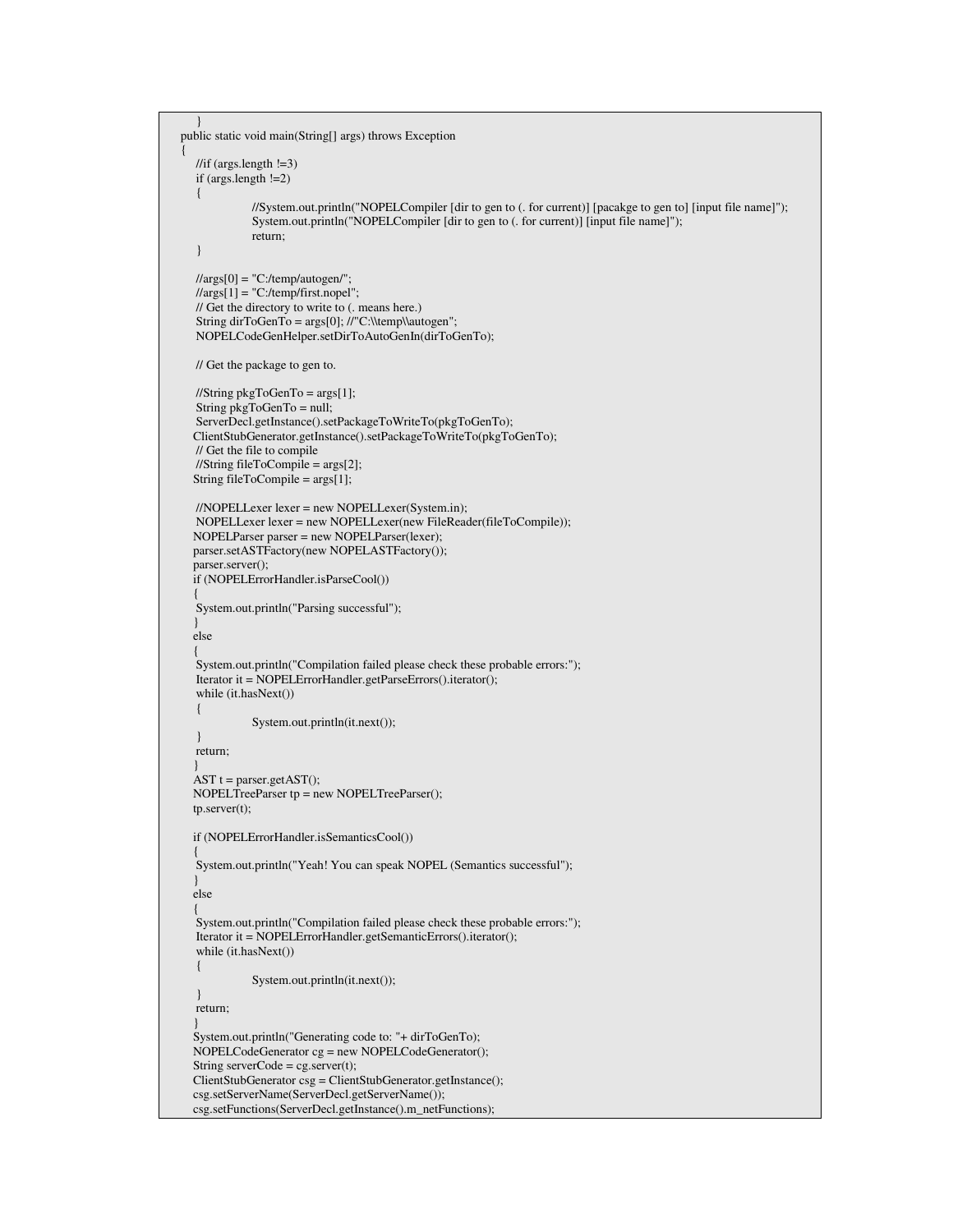```
csg.setStructs(ServerDecl.getInstance().m_structs);
    String clientCode = \text{csg.getCode("");}// Write out the server file.
                String fileToGen =
NOPELCodeGenHelper.getDirForPkg(ServerDecl.getPackageToWriteTo())+"/"+ServerDecl.getServerName()+".java";
                NOPELCodeGenHelper.writeCodeToFile(fileToGen,serverCode);
                System.out.println("Wrote server code to:" + fileToGen);
    // Write out the client file.
                fileToGen =
NOPELCodeGenHelper.getDirForPkg(ClientStubGenerator.getPackageToWriteTo())+"/"+ServerDecl.getServerName()+"Client
.java";
                NOPELCodeGenHelper.writeCodeToFile(fileToGen,clientCode);
                System.out.println("Wrote client code to:" + fileToGen);
                System.out.println("Done");
   }
  /**
      * Verbosity in the application is controlled via JavaLogger.
      *
      * @param _level
      */
     protected static void initializeVerbosity(Level _level) {
                Logger.getLogger(".").setLevel(_level);
                Formatter f = null;
                f = new SimpleFormatter() {
                            public String format(LogRecord record) {
                                       if (null != record.getThrown()) {
                                                  return record.getLevel() + ": " + record.getMessage()
                                                                        + "\n" + record.getThrown().getMessage() + "\n";
                                       } else {
                                                  return record.getLevel() + ": " + record.getMessage()
                                                                        + "\n";
                                       }
                            }
                 };
                Enumeration names = LogManager.getLogManager().getLoggerNames();
                Logger l;
                while (names.hasMoreElements()) {
                           l = ((Logger) (LogManager.getLogManager().getLogger(names
                                                  .nextElement().toString())));
                            l.setLevel(_level);
                            if (l.getHandlers().length > 0)l.getHandlers()[0].setFormatter(f);
                 }
     }
}
/////////////////////////////////////////
/////////////////////////////////////////
//NOPELErrorHandler.java
//~~//////////////////////////////////////
/////////////////////////////////////////
package com.school.nopel.compiler;
import java.util.ArrayList;
import antlr.collections.AST;
/**
* Herlper class so we can report errors to a single location.
 *
* I separate out parse errors and semantics errors so if I become
* smarter, I can correct probable errors and continue the compilation
* with an assumed fix.
*/
public class NOPELErrorHandler
{
```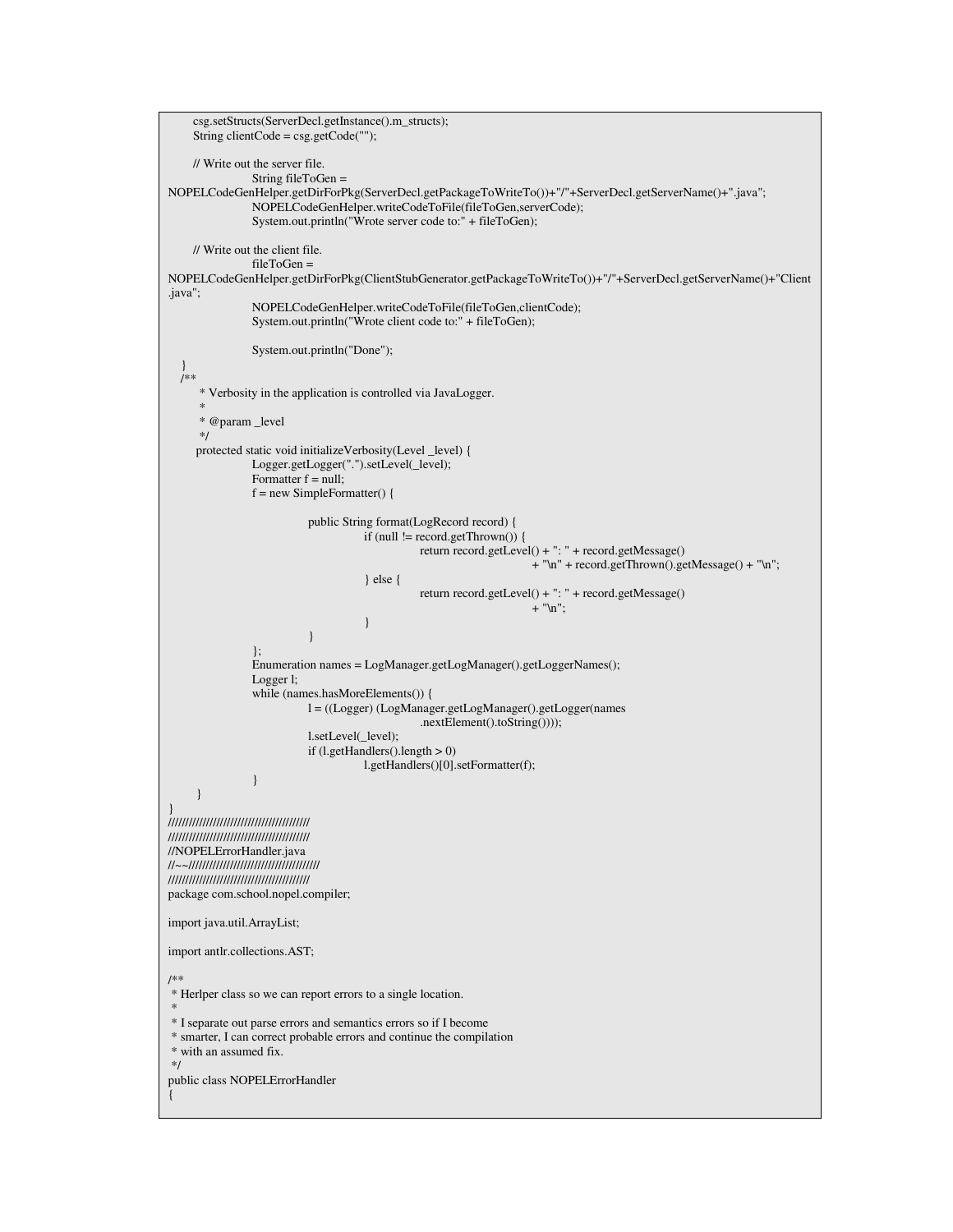```
public static ArrayList m_parseErrors = new ArrayList();
     public static ArrayList m_semanticErrors = new ArrayList();
      public static void addParseError(String _fileName, int _line, int _col,String _errorMsg)
      {
                 m_parseErrors.add("Line: "+ _line+" Col: "+ _col+" : "+_errorMsg);
      }
     public static ArrayList getParseErrors()
      {
                 return m_parseErrors;
      }
     public static boolean isParseCool() { return (m_parseErrors.size() < 1) ? true : false;}
     public static void clearLexerError() { m_parseErrors.clear(); }
     public static void addSemanticError(String _fileName, int _line, int _col,String _errorMsg)
      {
                 if (null != m_currentAST)
                             m_semanticErrors.add("Line: "+ m_currentAST.getLine()+" Col: "+ m_currentAST.getColumn()+"
: "+_errorMsg);
                 else
                             m_semanticErrors.add("Line: ? Col: ? : "+_errorMsg);
      }
     public static ArrayList getSemanticErrors()
      {
                 return m_semanticErrors;
      }
     public static boolean isSemanticsCool() { return (m_semanticErrors.size() < 1) ? true : false;}
     public static void clearSemanticErrors() { m_semanticErrors.clear(); }
     private static AST m_currentAST = null;
      /**
      * On semantics, I will hold onto the current AST and use it in case
       * there are error messages.
      * @param _t
      */
      public static void holdCurrentAST(AST _t)
      {
                 m_{\text{currentAST}} = _t;}
     public static void clearAllErrors()
      {
                 clearLexerError();
                 clearSemanticErrors();
                 m_ccurrentAST = null;}
}
/////////////////////////////////////////
/////////////////////////////////////////
//DupeIdException.java
//~~//////////////////////////////////////
/////////////////////////////////////////
package com.school.nopel.semantics;
public class DupeIdException extends SemanticException {
      protected static final long serialVersionUID = 0; // get rid of warning. Not serializing so dont care.
      DupeIdException() { super();}
      DupeIdException(String _string) { super(_string);}
}
/////////////////////////////////////////
/////////////////////////////////////////
//DupeTypeException.java
//~~//////////////////////////////////////
/////////////////////////////////////////
package com.school.nopel.semantics;
```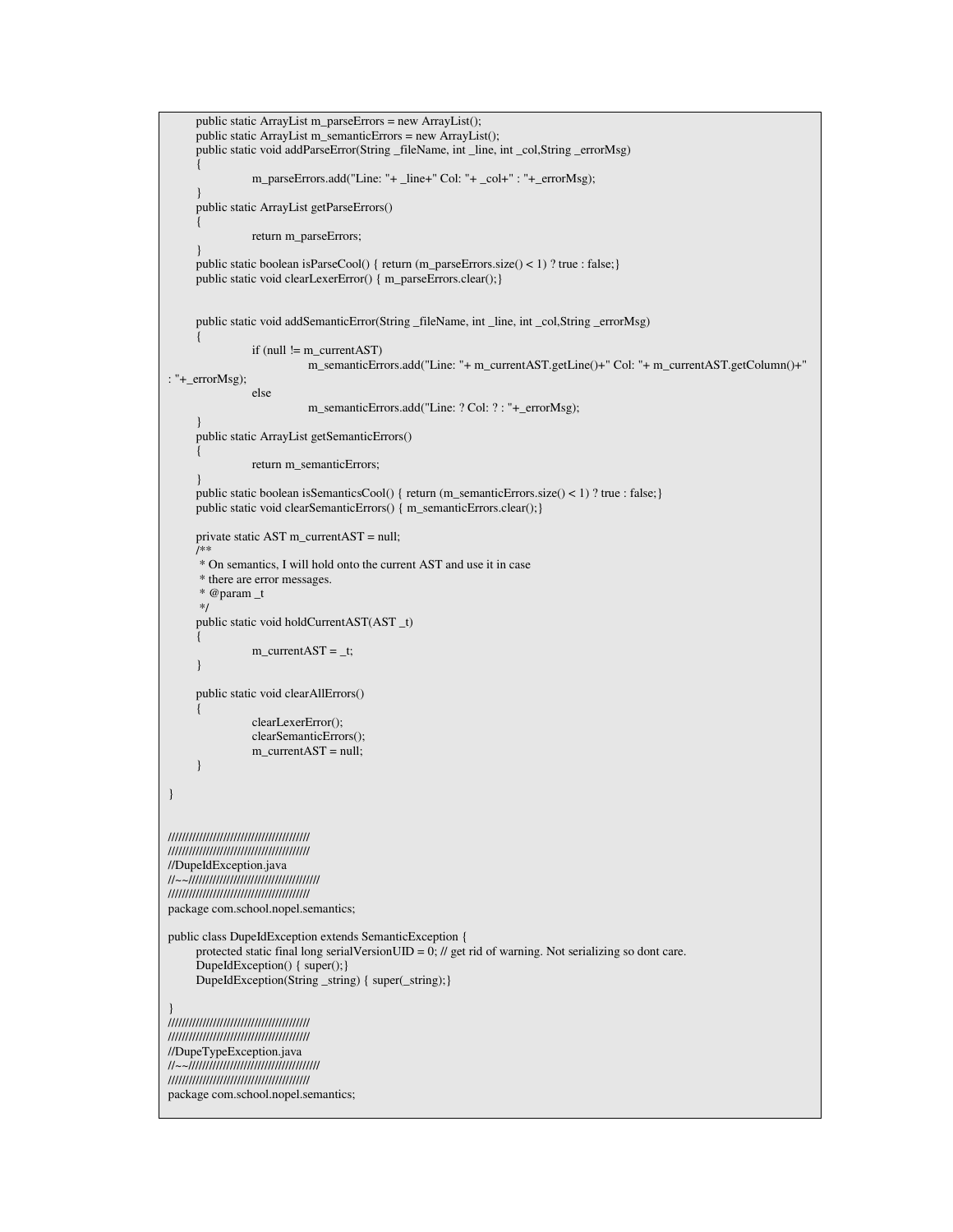public class DupeTypeException extends SemanticException { protected static final long serialVersionUID = 0;  $\hat{U}$  get rid of warning. Not serializing so dont care. DupeTypeException() { super();} DupeTypeException(String \_string) { super(\_string);} } ///////////////////////////////////////// ///////////////////////////////////////// //InvalidAssignmentException.java //~~////////////////////////////////////// ///////////////////////////////////////// package com.school.nopel.semantics; public class InvalidAssignmentException extends SemanticException { protected static final long serialVersionUID =  $0$ ; // get rid of warning. Not serializing so dont care. InvalidAssignmentException() { super();} InvalidAssignmentException(String \_string) { super(\_string);} } ///////////////////////////////////////// ///////////////////////////////////////// //InvalidComparisonException.java //~~////////////////////////////////////// ///////////////////////////////////////// package com.school.nopel.semantics; public class InvalidComparisonException extends SemanticException { protected static final long serialVersionUID =  $0$ ; // get rid of warning. Not serializing so dont care. InvalidComparisonException() { super();} InvalidComparisonException(String \_string) { super(\_string);} } ///////////////////////////////////////// ///////////////////////////////////////// //InvalidExpressionException.java //~~////////////////////////////////////// ///////////////////////////////////////// package com.school.nopel.semantics; public class InvalidExpressionException extends SemanticException { protected static final long serialVersionUID = 0; // get rid of warning. Not serializing so dont care. public InvalidExpressionException() { super();} public InvalidExpressionException(String \_string) { super(\_string);} } ///////////////////////////////////////// ///////////////////////////////////////// //InvalidTypeException.java //~~////////////////////////////////////// ///////////////////////////////////////// package com.school.nopel.semantics; public class InvalidTypeException extends SemanticException { protected static final long serialVersionUID =  $0$ ; // get rid of warning. Not serializing so dont care. public InvalidTypeException() { super(); } public InvalidTypeException(String \_string) { super(\_string);} } ///////////////////////////////////////// ///////////////////////////////////////// //NOPELDecl.java //~~////////////////////////////////////// ///////////////////////////////////////// package com.school.nopel.semantics; /\*\* \* Returned from a declaration. See, I had this problem with fields on structs \* b/c properties on structs are really primatives. Now, I need to keep track of the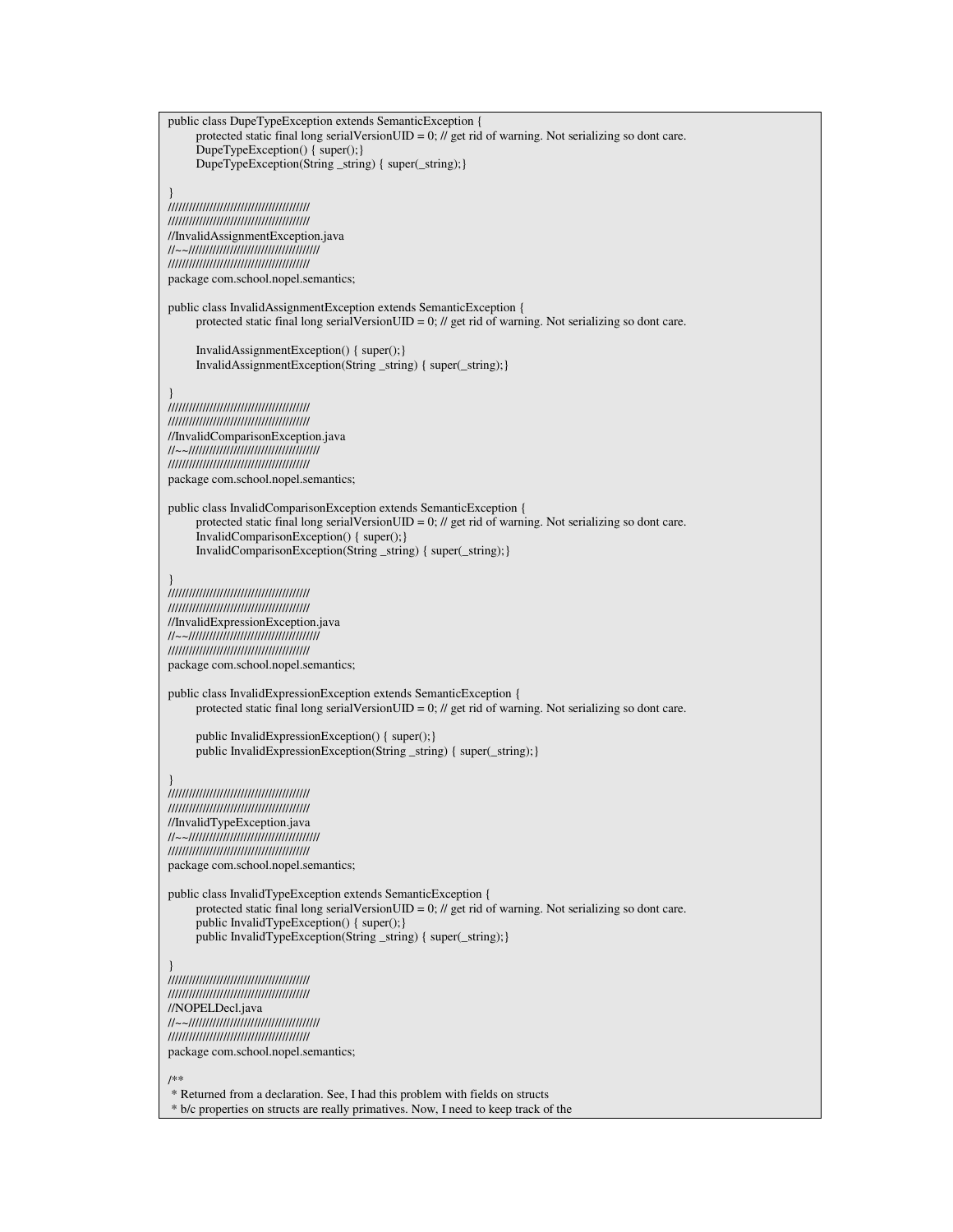```
* type and the id. So I created this datastructure. I think that is the only place
* this will be used.
*/
public class NOPELDecl
{
     String m_id;
     NOPELType m_type;
     public NOPELDecl(String _id, NOPELType _type)
      {
                 super();
                 m_id = -id;m_type = _type;}
     public String getId() {
                return m_id;
      }
     public NOPELType getType() {
                 return m_type;
      }
}
/////////////////////////////////////////
/////////////////////////////////////////
//NOPELEnv.java
//~~//////////////////////////////////////
/////////////////////////////////////////
package com.school.nopel.semantics;
import java.util.logging.Logger;
/**
* Semantic environment. I.e. holds symbol table ans scope.
* There should only be one so everything is static.
*/
public class NOPELEnv
{
      static Logger m_logger = Logger.getLogger(NOPELEnv.class.getName());
     protected static NOPELSymbolTable m_currentTable = null;
     /*
     protected static ArrayList m_errors = new ArrayList();
     public static void reportError(String _error)
      {
                 m_errors.add(_error);
      }
     public static void reportError(Exception _error)
      {
                 m_errors.add(_error.getMessage());
      }
     public static boolean areThereErrors()
      {
                 return (0 := m_error.size());
      }
     // Use this in Unit tests.
     public static Object getFirstError()
      {
                 return m_errors.get(0);
      }
     public static void flushErrors()
      {
                 m_errors.clear();
      }
      */
     /**
      * Start a new scope.
      */
     public static void enterScope()
      {
                 m_logger.entering(NOPELEnv.class.getName(),"enterScope()");
```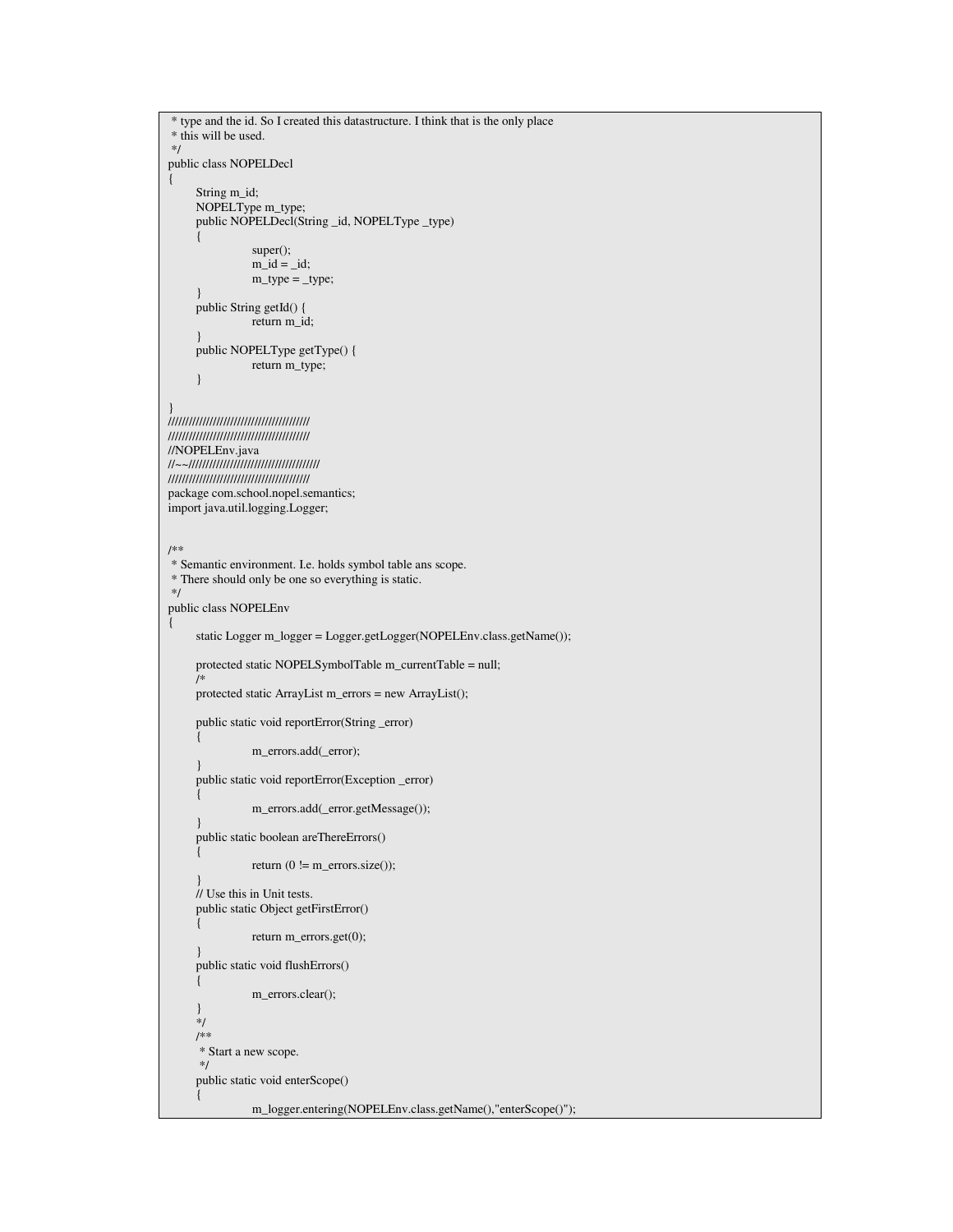```
// Create a new symbol table but push the current on as this st's parent
                m_currentTable = new NOPELSymbolTable(m_currentTable);
     };
     /**
      * Start a new scope inside a function. We need to know
      * if our return should return a value.
      */
     protected static boolean m_insideAfunctionScope = false;
     public static void enterFunctionScope()
     {
                enterScope();
                m_insideAfunctionScope = true;
     };
     public static boolean isInsideAFunction()
     {
                return m_insideAfunctionScope;
     }
     /**
      * Start a new scope inside a loop (we need to know we are in a loop
      * so we can support break and continue.
     */
     public static void enterLoopScope()
     {
                enterScope();
                m_currentTable.setCurrentScopeIsLoop(true);
     };
     /**
      * End the current scope.
     */
     public static void leaveScope()
     {
                m_logger.entering(NOPELEnv.class.getName(),"leaveScope()");
                // This class should not know about this but the symbol table will
                // manage which types are valid by modifying the set of types. This
                // call will remove those types when we go out of scope.
                m_currentTable.removeDeclaredTypes();
                m_currentTable.clearAllSymbols();
                m_currentTable.setReturnType(NOPELType.VOID);
                m_insideAfunctionScope = false;
                // Never pop the top most symbol table.
                if (null != m_currentTable.getParentTable())
                {
                           m_currentTable = m_currentTable.getParentTable();
                }
     };
     /**
     * It is ok to have break or coninue if we are in a loop.
     */
     public static boolean isOkForBreakOrContinue()
     {
                return m_currentTable.isCurrentScopeIsLoop();
     }
     public static boolean isReturnTypeCool(NOPELType _type) throws InvalidTypeException
     {
                if (!NOPELType.isOkToAssign(m_currentTable.getReturnType(),_type))
                {
                           throw new InvalidTypeException("cannot return type: "+ _type.getType() +" b/c function must
return type: "+ m_currentTable.getReturnType().getType());
                }
                return true;
     }
     /**
     * To get a handle to symbol table.
      * @return
      */
     public static NOPELSymbolTable getSymbolTable() { return m_currentTable; }
/////////////////////////////////////////
```
}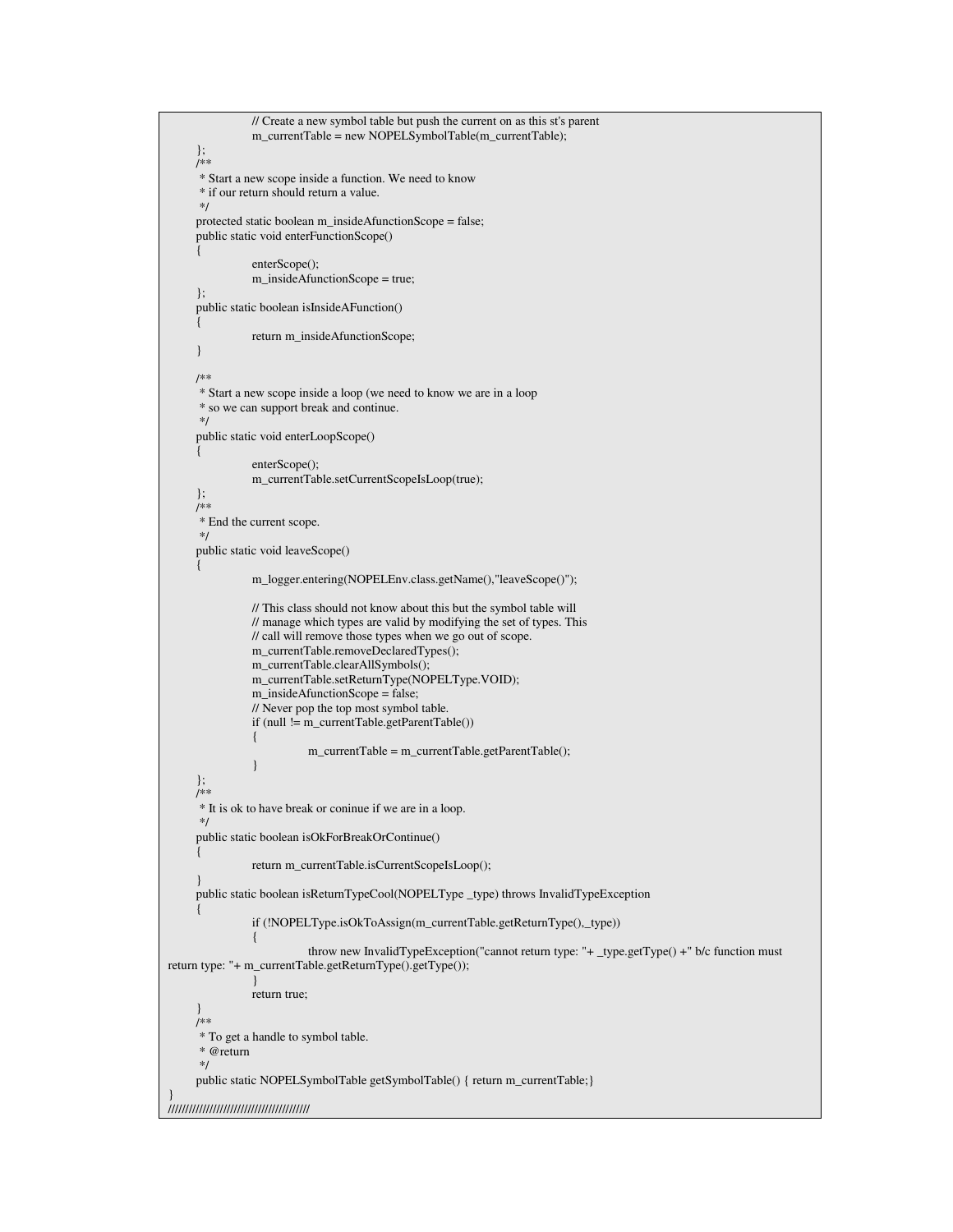```
/////////////////////////////////////////
//NOPELStructType.java
//~~//////////////////////////////////////
/////////////////////////////////////////
package com.school.nopel.semantics;
import java.util.HashMap;
/**
* Structs have to carry field information with them.
 *
* Im going to keep it simple for now but I can see how at least nesting structs
* in structs may be easy. For now, primatives only.
*/
public class NOPELStructType extends NOPELType
{
     /**
      * Name to type map.
      */
     HashMap m_properties = new HashMap();
     /**
      */
     public NOPELStructType(String _type)
     \{super(_type);
     }
     public void addProperty(String _id, NOPELType _type)
     {
                 m_properties.put(_id,_type);
     }
     public NOPELType getTypeForProperty(String _id) throws SymbolNotDefinedException
     {
                 NOPELType t = (NOPELType)m_properties.get(_id);
                 if (null == t)throw new SymbolNotDefinedException("Property: "+ _id +" is not defined on this struct.");
                 return t;
     }
}
/////////////////////////////////////////
/////////////////////////////////////////
//NOPELSymbolTable.java
//~~//////////////////////////////////////
/////////////////////////////////////////
package com.school.nopel.semantics;
import java.util.ArrayList;
import java.util.HashMap;
import java.util.Iterator;
import java.util.logging.Logger;
public class NOPELSymbolTable {
     static Logger m_logger = Logger.getLogger(NOPELSymbolTable.class.getName());
     /**
      * The symbol table to the scope(s) above us
      */
     private NOPELSymbolTable m_parentTable = null;
     /**
      * The symbols defined in this scope. This contains functions
      * and variables. I think this ok...
      */
     private HashMap m_idToSymol = new HashMap();
     private static ArrayList m_reserved = new ArrayList();
     static {
                 // load up the symbol table with all the java reserved words
                 // since we are the parents
                 m_reserved.add("abstract");
                 m_reserved.add("assert");
                 m_reserved.add("boolean");
                 m_reserved.add("break");
```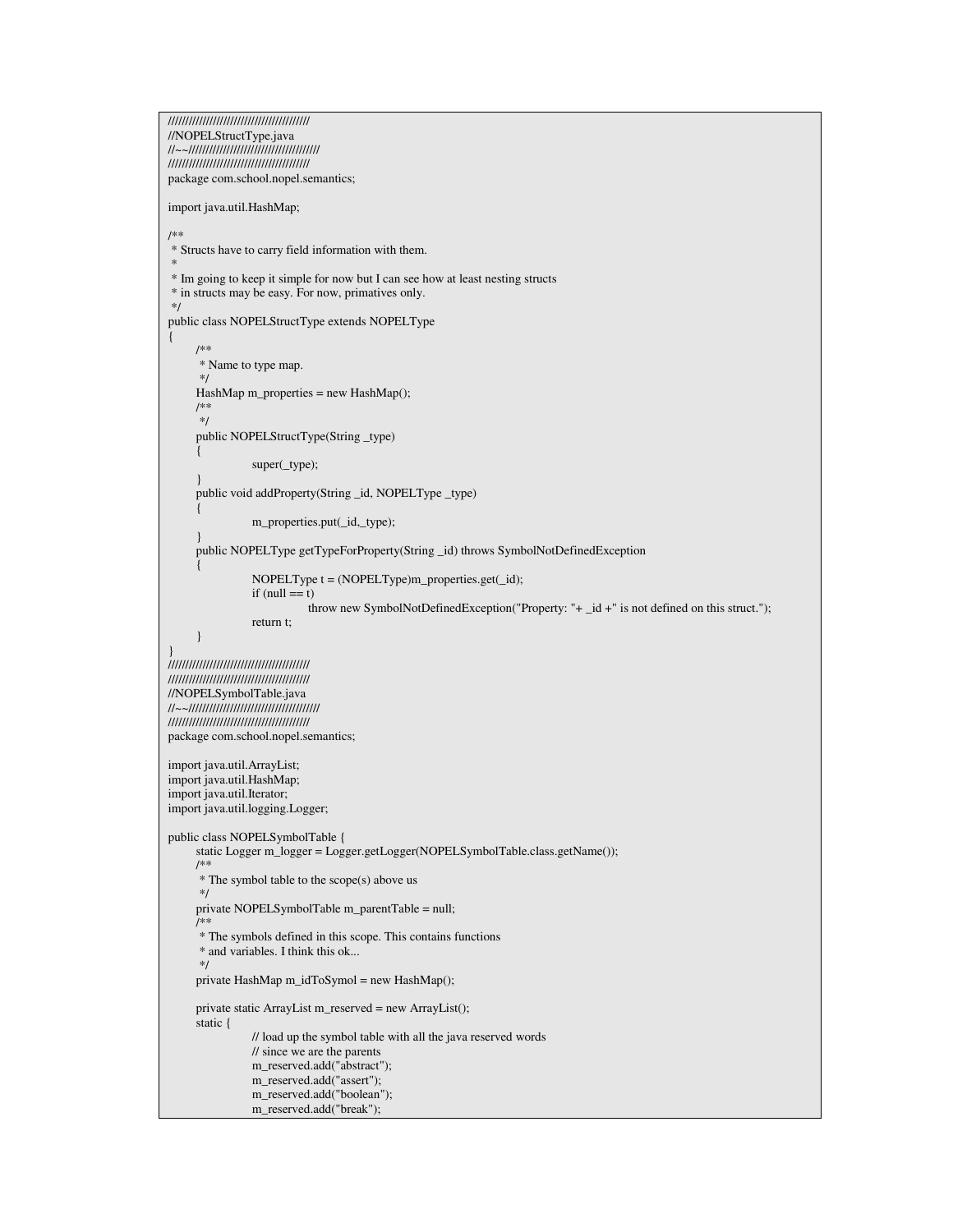```
m_reserved.add("byte");
          m_reserved.add("case");
          m_reserved.add("catch");
          m_reserved.add("char");
          m_reserved.add("class");
          m_reserved.add("const");
          m_reserved.add("continue");
          m_reserved.add("default");
          m_reserved.add("do");
          m_reserved.add("double");
          m_reserved.add("else");
          m_reserved.add("enum");
          m_reserved.add("extends");
          m_reserved.add("final");
          m_reserved.add("finally");
          m_reserved.add("float");
          m_reserved.add("new");
          m_reserved.add("package");
          m_reserved.add("private");
          m_reserved.add("protected");
          m_reserved.add("public");
          m_reserved.add("return");
          m_reserved.add("short");
          m_reserved.add("static");
          m_reserved.add("strictfp");
          m_reserved.add("super");
          m_reserved.add("for");
          m_reserved.add("goto");
          m_reserved.add("if");
          m_reserved.add("implements");
          m_reserved.add("import");
          m_reserved.add("instanceof");
          m_reserved.add("int");
          m_reserved.add("interface");
          m_reserved.add("long");
          m_reserved.add("native");
          m_reserved.add("switch");
          m_reserved.add("synchronized");
          m_reserved.add("this");
          m_reserved.add("throw");
          m_reserved.add("throws");
          m_reserved.add("transient ");
          m_reserved.add("try");
          m_reserved.add("void");
          m_reserved.add("volatile");
          m_reserved.add("while");
}
protected ArrayList m_typesDeclairedInCurrentScope = new ArrayList();
protected NOPELSymbolTable(NOPELSymbolTable _parentTable)
{
          m_parentTable = _parentTable;
}
/**
 * This flag is set when in the current scope when a
* return statement is encountered AND no more stmts
 * should follow. (this should not be set when a return
 * is encountered in an if but rather when one is encountered
* in both an if and an else.)
*/
protected boolean m_shouldMoreStmtsFollow = true;
public boolean shouldMoreStmtsFollow()
{
          return m_shouldMoreStmtsFollow;
}
public void setShouldMoreStmtsFollow(boolean _flag)
{
          m_shouldMoreStmtsFollow = _flag;
}
```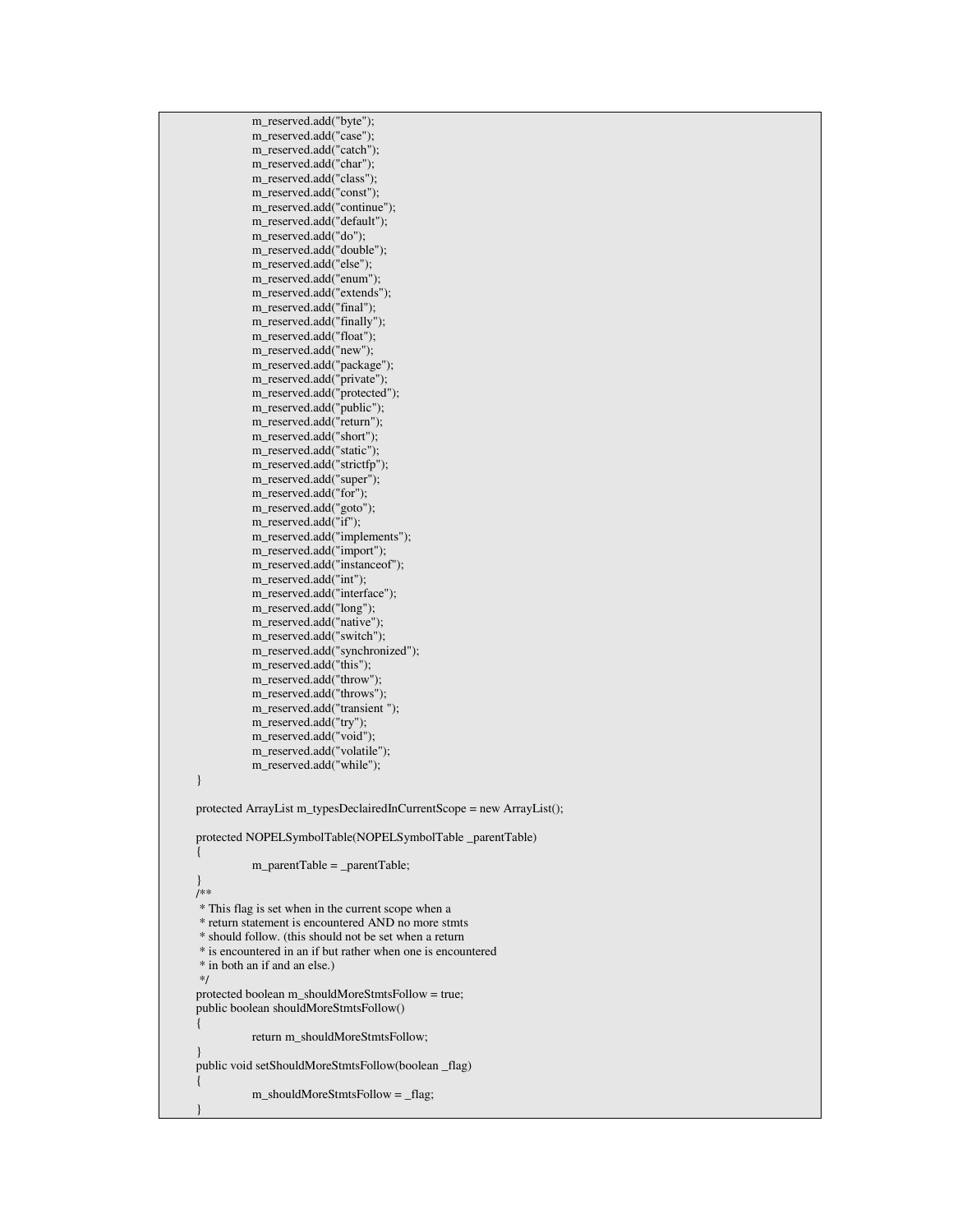```
// TODO I have to do the same with break and continue? Less important but still...
protected boolean m_returnEncountered = false;
public boolean wasReturnEncountered()
{
           return m_returnEncountered;
}
public void setReturnEncountered(boolean _flag)
{
           m_returnEncountered = _flag;
}
/**
* Have an indicator so we can tell if break and continue are valid.
* This is kinda crappy to have here since this really isnt a symbol
* table issue but I know that this gets created for each scope so
 * I dont have to worry about loops in loops. If I did it at the ENV
* level I would not be able to tell.
*/
protected boolean m_currentScopeIsLoop = false;
protected void setCurrentScopeIsLoop(boolean _value) { m_currentScopeIsLoop = _value;}
protected boolean isCurrentScopeIsLoop() { return m_currentScopeIsLoop;}
/**
* Similar to Loop scope, we want to know what the valid return type is.
*/
protected NOPELType m_returnType = NOPELType.VOID;
protected NOPELType getReturnType(){return m_returnType;}
protected void setReturnType(NOPELType _type ){m_returnType = _type;}
/**
* This is used in unit testing.
*/
public void clearAllSymbols()
{
           m_idToSymol.clear();
}
/**
* Useful for entering and leaving scope.
*/
protected NOPELSymbolTable getParentTable() {return m_parentTable;};
/**
* Add a type is adding a struct. It is visible in the current scope and scopes
* declared inside this scope.
 * @param _type
 * @return
* @throws DupeTypeException
*/
public NOPELType addType(String _type) throws DupeTypeException, DupeIdException
{
           // Check that this type is not already being used as an identifier
           if (m_idToSymol.containsKey(_type))
           {
                     throw new DupeIdException(_type +" is already used to id a variable. Cannot assign type.");
           }
           if (m_reserved.contains(_type))
           {
                     throw new DupeIdException(_type +" is a reserved word.");
           }
           // will throw if the type is already defined.
           NOPELType type = NOPELType.addNewType(_type);
           m_typesDeclairedInCurrentScope.add(type);
           return type;
}
/**
* Remove the types declared in this scope. This occurs when we leaveScope.
* @param _type
 * @return
* @throws DupeTypeException
*/
protected void removeDeclaredTypes()
```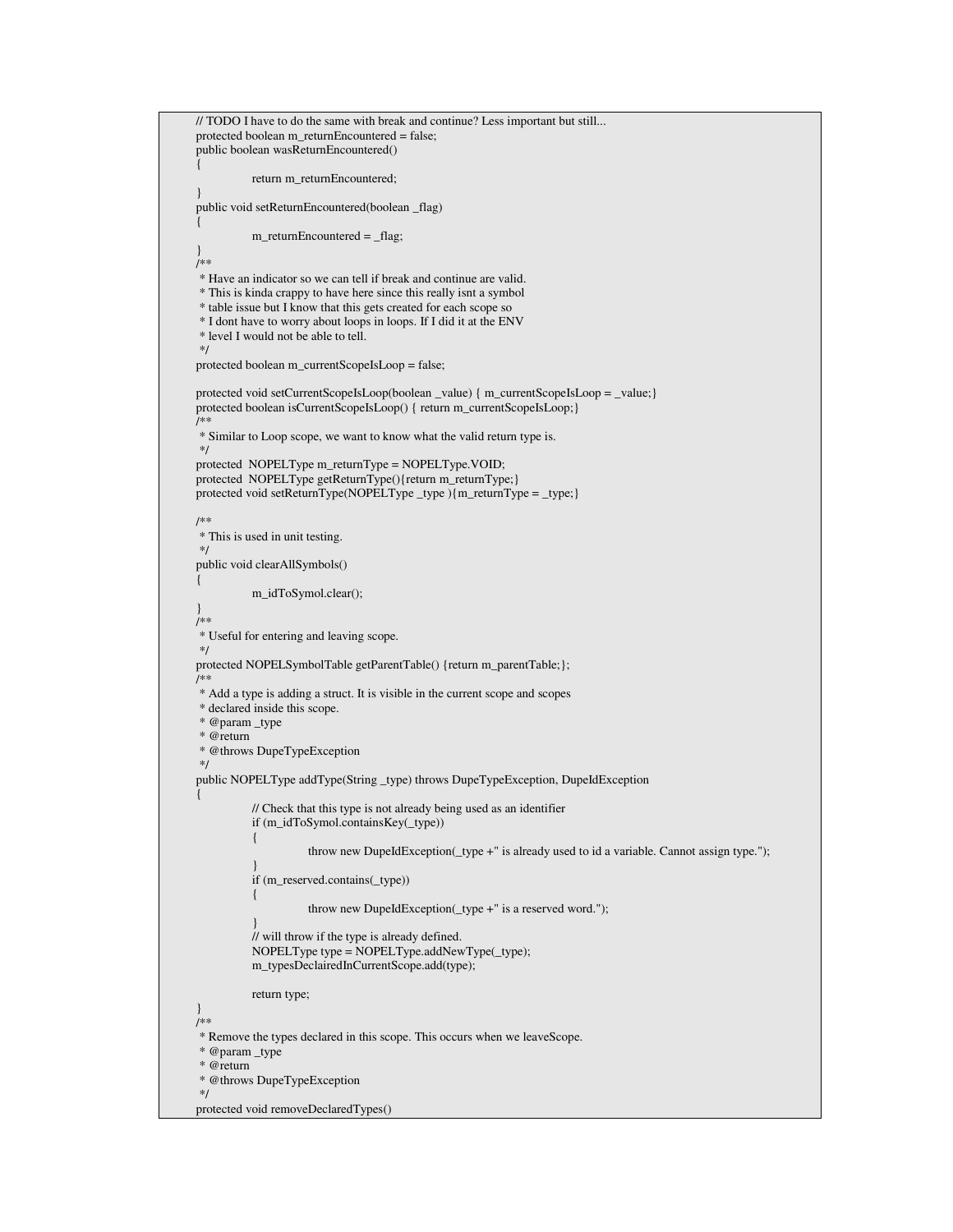```
{
               Iterator it = m_typesDeclairedInCurrentScope.iterator();
               while (it.hasNext())
                {
                          NOPELType.removeType((NOPELType)it.next());
                }
     }
     /**
      * Add the variable as a struct type.
     * @param _id
     * @param _type
      * @throws DupeIdDecl
     */
     public void addStructVariable(String _id, NOPELType _type) throws DupeIdException
     {
               addSymbol(_id,_type,false).setReturnsStruct(true);
     }
     /**
      * Add the variable to the current symbol table. Error when we try to
      * add the same symbol twice.
     * @param _id
     * @param _type
      * @throws DupeIdDecl
     */
     public void addPrimative(String _id, NOPELType _type) throws DupeIdException
     {
               addSymbol(_id,_type,false);
     }
     /**
      * Add the variable to the current symbol table. Error when we try to
      * add the same symbol twice.
      * @param _id
     * @param _type
     * @throws DupeIdDecl
      */
     public void addArray(String _id, NOPELType _type) throws DupeIdException
     {
               addSymbol(_id,_type,false).setReturnsArray(true);
     }
     /**
     * Add the function to the current symbol table. Error when we try to
     * add the same symbol twice.
      * @param _id
      * @param _type
      * @throws DupeIdDecl
      */
     public void addFunction(String _id, NOPELType _type) throws DupeIdException
     {
               addSymbol(_id,_type,true);
     }
     protected FunctionSymbol getFunctionSymbol(String _functionName) throws SymbolNotDefinedException
     {
               Symbol fs = getSymbol(_functionName);
               if (!(fs instanceof FunctionSymbol))
               {
                          throw new SymbolNotDefinedException(_functionName+" is not a known function.");
                } else {
                          return (FunctionSymbol) fs;
                }
     }
     public void addFunctionParam(String _functionName, String _id, NOPELType _type, boolean _isArray) throws
DupeIdException, SymbolNotDefinedException, SymbolNotDefinedException,SemanticException
     {
               // Make sure the function is cool
               FunctionSymbol fs = getFunctionSymbol(_functionName);
               // Add the symbol to the symbol table
               Symbol paramSymbol = addSymbol(_id,_type,false);
               paramSymbol.setReturnsArray(_isArray);
               // Add the symbol to the function
               fs.addFunctionParamSymbol(paramSymbol);
```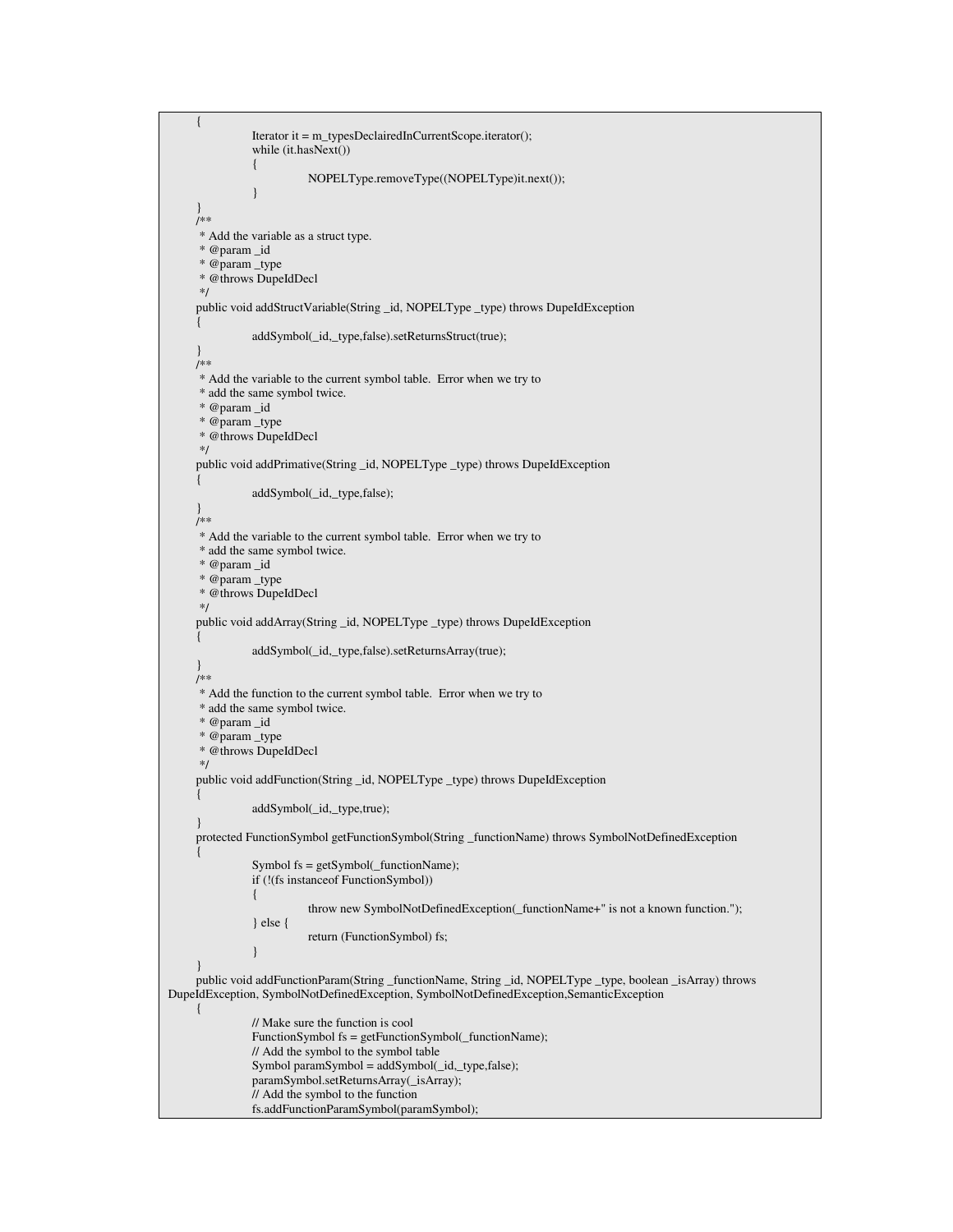} public NOPELType getFunctionParamType(String \_functionName, int \_index) throws DupeIdException, SymbolNotDefinedException, SymbolNotDefinedException,SemanticException { // Make sure the function is cool return getFunctionSymbol(\_functionName).getFunctionParamType(\_index); } public void setFunctionReturnType(String \_functionName, NOPELType \_type,boolean \_isArray) throws SymbolNotDefinedException { // Make sure the function is cool FunctionSymbol fs = getFunctionSymbol(\_functionName);  $fs.m_rreturnType = _type;$ fs.setReturnsArray(\_isArray); // TODO F'd up enterScope on functions & return type. // This is a bit dodgy. I know this is only called from inside the // funcDecl section of the TreeParser decl. I need to do this so // if I come across a return stmt in the func decl I can check if // it is returning the correct type. Calling leaveScope clears this // value. You ask, why not just set this on enterScope()? well, I // need to enter scope before I look at the parameters to the function. // However, I dont know the return type until after I get past that. // This may be why lang like Java have the return type up front. Anyways, // whatever.  $m_{\text{returnType}} = \text{type};$ } public boolean isNetworkFunction(String \_functionName) throws SymbolNotDefinedException  $\{$ // Make sure the function is cool return getFunctionSymbol(\_functionName).getIsNetworkFunction(); } public boolean isFunction(String \_functionName) throws SymbolNotDefinedException { // Make sure the function is cool getFunctionSymbol(\_functionName); return true; } public int getFunctionParamCount(String \_functionName) throws SymbolNotDefinedException { // Make sure the function is cool return getFunctionSymbol(\_functionName).getNumberOfParams(); } public void setAsNetworkFunction(String \_functionName) throws SymbolNotDefinedException { // Make sure the function is cool FunctionSymbol fs = getFunctionSymbol(\_functionName); fs.setIsNetworkFunction(true); } /\*\* \* Checks the uniqueness of the symbol then adds it to the symbol table. \* @param \_id \* @param \_type \* @param \_isVar \* @throws DupeIdDecl \*/ public Symbol addSymbol(String \_id, NOPELType \_type,boolean \_isFunc) throws DupeIdException { // TODO think about maybe putting types in here as well?? May be more clear Symbol out = null; if (m\_reserved.contains(\_id)) { throw new DupeIdException(\_id +" is a reserved word."); } if (m\_idToSymol.containsKey(\_id) || NOPELType.isTypeDefined(\_id)) { throw new DupeIdException(\_id +" is already defined."); } else { out = (\_isFunc)? new FunctionSymbol(\_id,\_type) : new Symbol(\_id,\_type); m\_idToSymol.put(\_id,out); }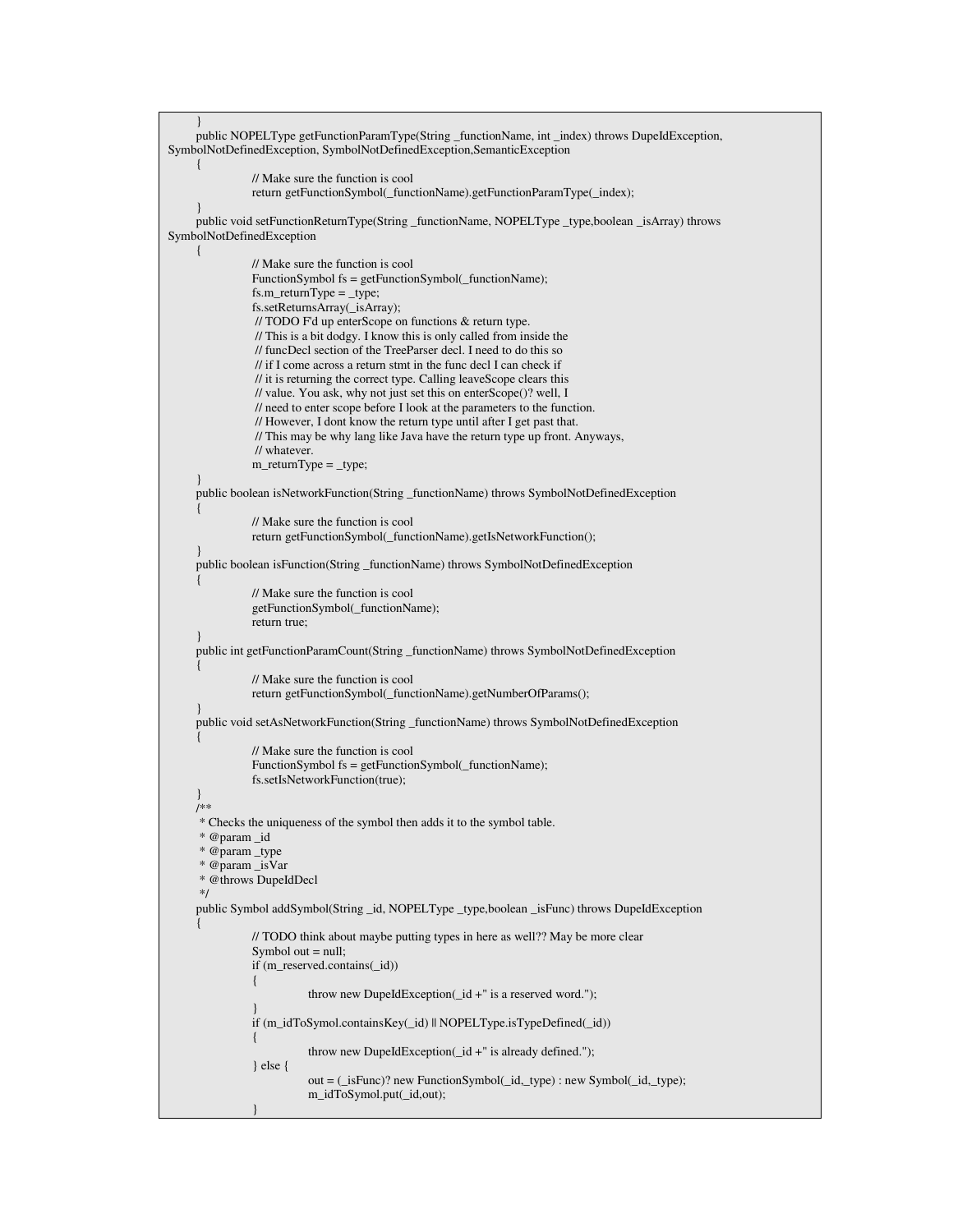```
return out;
}
public NOPELType getReturnTypeForId(String _id) throws SymbolNotDefinedException
{
           Symbol s = getSymbol(_id);
           if (null != s){
                     return s.getReturnType();
           } else {
                     // TODO do I want an exception here?
                     m_logger.warning("Asked for type of id: "+ _id+ " but that symbol is not defined.");
                     return null;
           }
}
protected Symbol getSymbol(String _id) throws SymbolNotDefinedException
{
           Symbol s = (Symbol) m_idToSymbol.get(jd));if (null == s){
                      // See if our parent or our up has it.
                     if (null != m_parentTable)
                                s = (Symbol) m_parentTable.getSymbol(_id);
                      if (null == s)throw new SymbolNotDefinedException(_id+" is not defined.");
           }
           return s;
}
public boolean isIdAnArray(String _id) throws SymbolNotDefinedException
{
           Symbol s = getSymbol (id);
           return s.returnsArray();
}
/**
* What we store.
*/
class Symbol {
           protected NOPELType m_returnType = null;<br>protected boolean m_returnsArray = false;
           protected boolean m_returnsArray
           protected boolean m_returnsStruct = false;\frac{1}{2} protected String m_name = null;
           /**
           * A symbol as a given name and type.
           * @param _id
           * @param _type
           * @param _isVar true means this is a var else a func
           */
           protected Symbol(String _name, NOPELType _type)
           {
                     m_{\text{returnType}} = \text{type};m_name = _name;
           }
           public String getName() {return m_name;}
           public NOPELType getReturnType(){return m_returnType;}
           public boolean returnsArray(){return m_returnsArray;}
           public void setReturnsArray(boolean _returnArray){m_returnsArray = _returnArray;}
           public boolean returnsStruct(){return m_returnsStruct;}
           public void setReturnsStruct(boolean _returnStruct){m_returnsStruct = _returnStruct;}
}
class FunctionSymbol extends Symbol
{
           protected boolean m_isNetworkFunction = false;
           // Order list of function param types.
           ArrayList m_functionParams = new ArrayList();
           protected FunctionSymbol(String _name, NOPELType _type)
           {
                      super(_name,_type);
           }
           protected int getNumberOfParams() { return m_functionParams.size();}
           protected boolean getIsNetworkFunction() { return m_isNetworkFunction;}
```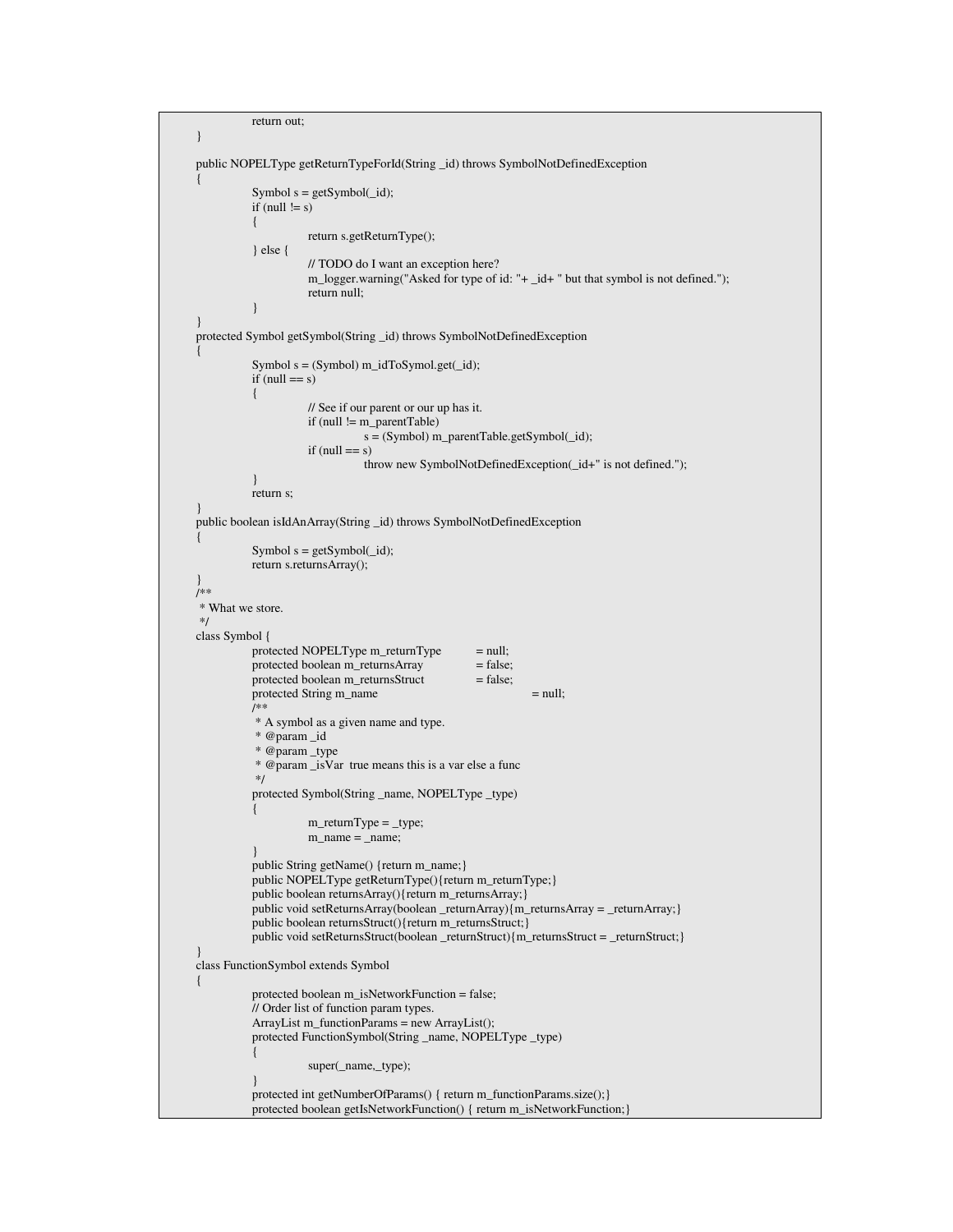```
protected void setIsNetworkFunction(boolean _isNetFunc) { m_isNetworkFunction = _isNetFunc;}
                protected void addFunctionParamSymbol(Symbol _s) throws SemanticException
                {
                           m_functionParams.add(_s);
                }
                protected NOPELType getFunctionParamType(int _i)throws SemanticException
                {
                           if ((i > m_functionParams.size()-1) || i < 0)
                                      throw new SemanticException("Function " +m_name+" does not have "+ _i+"
parameters");
                           return ((Symbol) m_functionParams.get(_i)).getReturnType();
                }
     }
}
/////////////////////////////////////////
/////////////////////////////////////////
//NOPELType.java
//~~//////////////////////////////////////
/////////////////////////////////////////
package com.school.nopel.semantics;
import java.util.HashMap;
/**
* An Enumeration to represent all types in NOPEL
 *
*/
public class NOPELType
{
     /**
      * Handle to all the types
      */
     public static HashMap m_map = new HashMap();
     // system defined types
     // type_name : "boolean"| "date" | "string" |"int" | "real";
     public static final NOPELType BOOLEAN = new NOPELType("boolean");
     public static final NOPELType DATE = new NOPELType("date");
     public static final NOPELType STRING = new NOPELType("string");
     public static final NOPELType INT = new NOPELType("int");
     public static final NOPELType REAL = new NOPELType("real");
     /**
      * Helpful for the log stmt.
      * @param _t
      * @return
      */
     public static boolean isPrimativeType(NOPELType _t)
     {
                return (_t == BOOLEAN || _t == DATE || _t == STRING || _t == INT || _t == REAL);
     }
     /**
      * for functions
      */
     public static final NOPELType VOID = new NOPELType("void");
     // TODO think about arrays...
     /**
      * The string representation of this type
      */
     private String m_type = null;
     /**
      * User defined types like structs are put into the static map on construction.
      * @param _type
      */
     public NOPELType(String _type)
     {
                m_typ = type;
                m_map.put(_type,this);
     }
```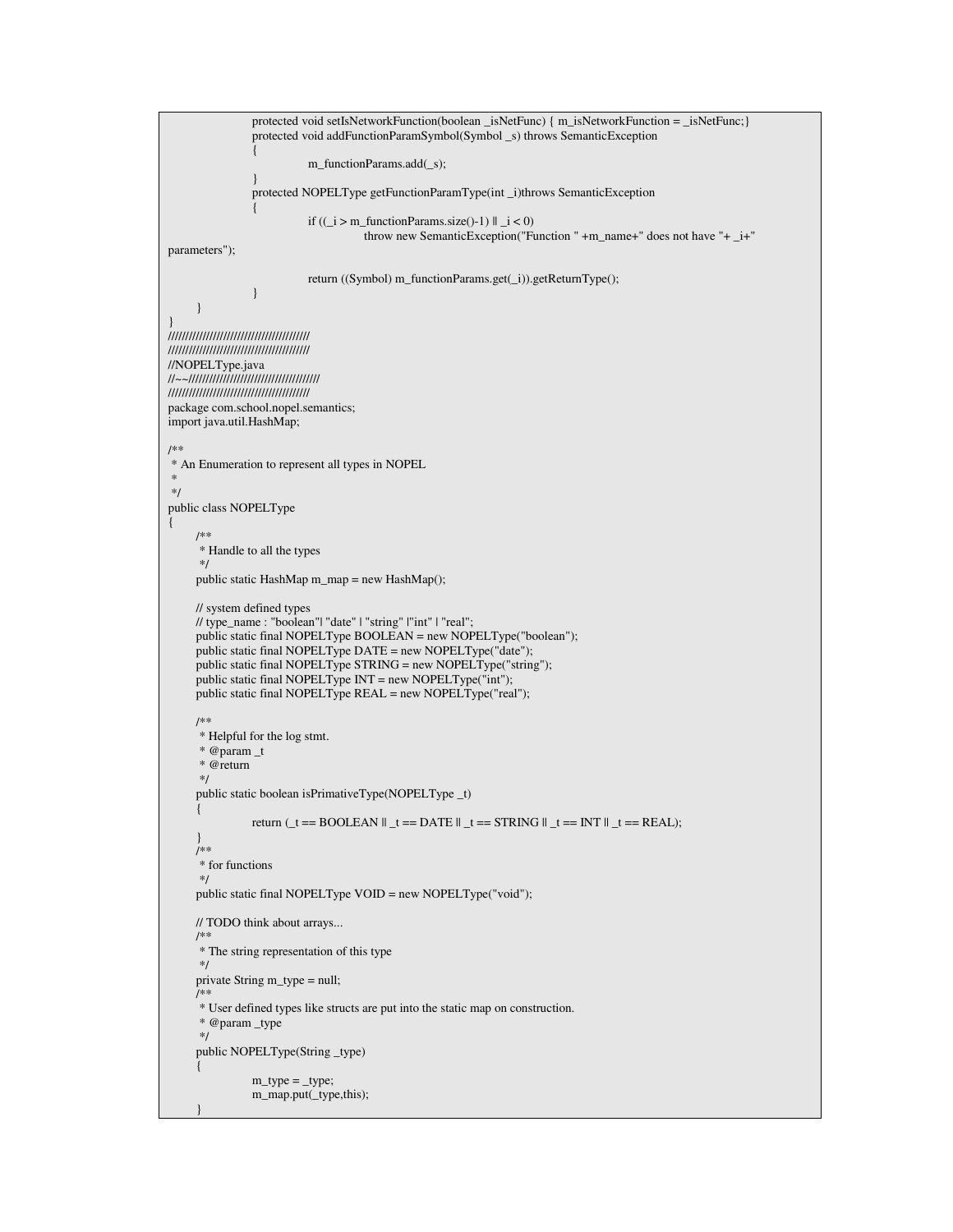```
/**
      * Get the types that are currently in scope. (this is important so we
      * can support structs.)
     */
     public static boolean isTypeDefined(String _type)
     {
                return m_map.containsKey(_type);
     }
     /**
      * Add a new type. This is useful for structs.
     * @param _type
     */
     protected static NOPELType addNewType(String _type) throws DupeTypeException
     {
                if (m_map.containsKey(_type))
                           throw new DupeTypeException("Type: "+ _type+" is already declaired.");
                // construction adds it to the set.
                return new NOPELStructType(_type);
     }
     /**
      * Removing a type occurs for structs when they are dclrd locally and go out of scope
      * @param _types
      */
     protected static void removeType(NOPELType _type)
     {
                m_map.remove(_type.m_type);
     }
     /**
      * Tell if the objects are the same.
     */
     public boolean equals(Object _obj)
     {
                if (_obj instanceof String)
                {
                           return _obj.toString() == m_type;
                }
                return super.equals(_obj);
     };
     /**
      * Returns the NOPEL type for this key.
     */
     public static NOPELType getType(String _type)
     \{return (NOPELType)m_map.get(_type);
     }
     /**
      * Determine if it is ok to assign the left type to the right type
      * @param _left
      * @param _right
      * @return
      */
     public static boolean isOkToAssign(NOPELType _left, NOPELType _right)
     {
                if (null == _left || null == _right)
                           return false;
                if (NOPELType.VOID == left & \& \& \text{ null} == _right)
                           return true;
                if (_left.equals(_right))
                           return true;
                // Assign int to real
                if (_left.equals(NOPELType.REAL) &&_right.equals(NOPELType.INT))
                           return true;
                // Assign anything but void to string.
                if (_left.equals(NOPELType.STRING) && !_right.equals(NOPELType.VOID))
                           return true;
                return false;
     }
     public static boolean isOkForRlnOp(String _op,NOPELType lValueType,NOPELType rValueType) throws
InvalidComparisonException
```
{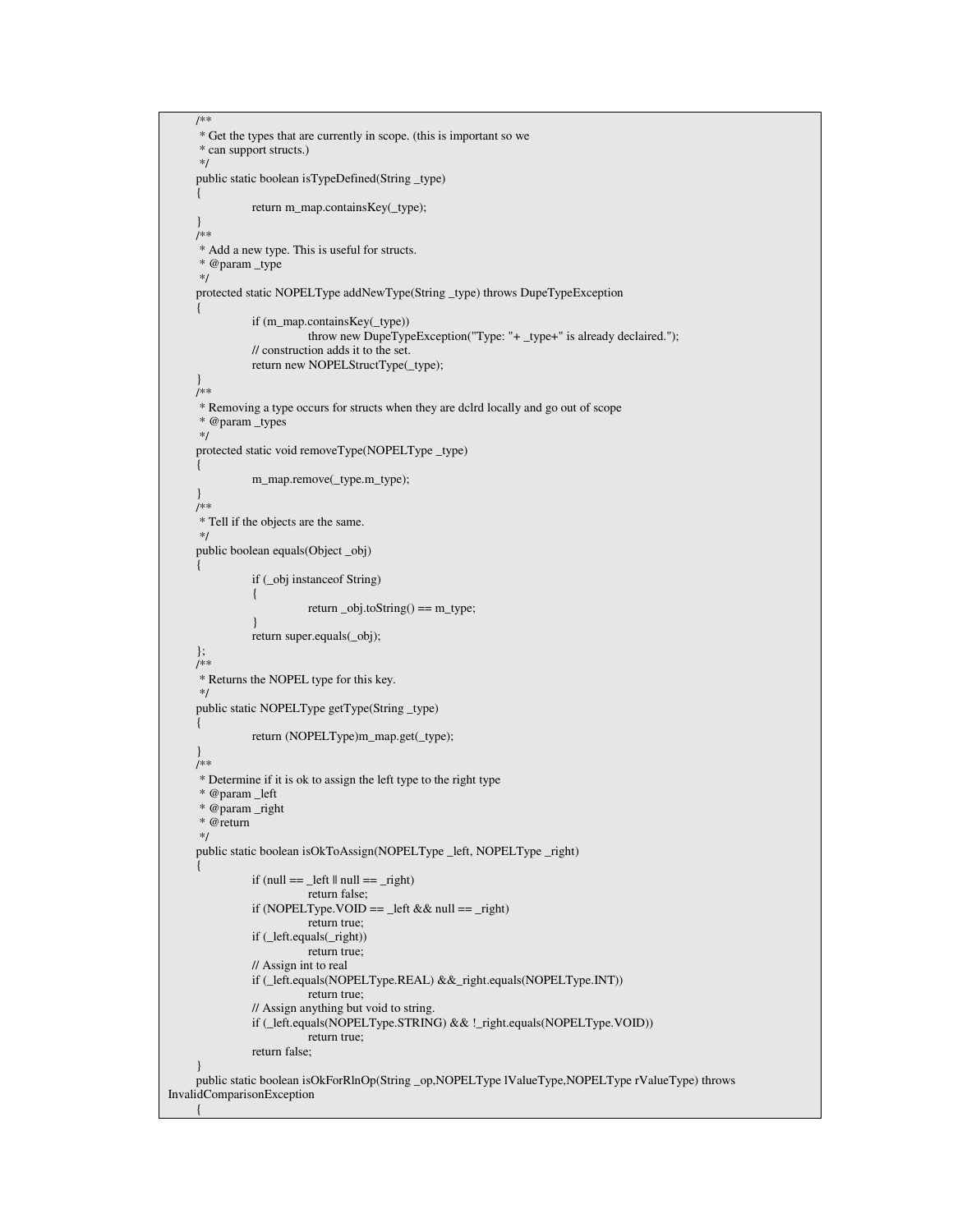```
if (NOPELType.INT == lValueType || NOPELType.REAL == lValueType)
                {
                           if (NOPELType.INT == rValueType || NOPELType.REAL == rValueType)
                           {
                                     return true;
                           } else {
                                      throw new InvalidComparisonException("Right of operator: "+ _op+" is not an int or real
expression.");
                           }
                } else {
                                      throw new InvalidComparisonException("Left of operator: "+ _op+" is not an int or real
expression.");
                }
     }
     public static boolean isOkForAndOrOp(String _op,NOPELType lValueType,NOPELType rValueType) throws
InvalidComparisonException
     {
                if (NOPELType.BOOLEAN == lValueType)
                {
                           if (NOPELType.BOOLEAN == rValueType)
                           {
                                     return true;
                           } else {
                                     throw new InvalidComparisonException("Right of operator: "+ _op+" is not a boolean
expression.");
                           }
                } else {
                                      throw new InvalidComparisonException("Left of operator: "+ _op+" is not a boolean
expression.");
                }
     }
     public static boolean isOkForArrayIndex(String _id, NOPELType _exprType) throws InvalidExpressionException,
SymbolNotDefinedException
     {
                boolean result = false;
                // First make sure that this identifier is an array
                if (!NOPELEnv.getSymbolTable().isIdAnArray(_id))
                {
                           throw new InvalidExpressionException(_id+" is not an array but your trying to use it like one.");
                }
                // We are looking at an array ref here. make sure the expression resolves to an int.
                if (NOPELType.INT != _exprType)
                           throw new InvalidExpressionException("Expr to give size of array: "+ _id+" must be an INT. It was:
"+ _exprType.getType());
                return result;
     }
     public static NOPELType getTypeForStructRef(NOPELType _t, String _structId,String _propId) throws
InvalidTypeException, SymbolNotDefinedException
     {
                // Make sure this is indeed a struct.
                if (!(_t instanceof NOPELStructType))
                           throw new InvalidTypeException(_structId+" is not a struct but youre tying to use it as one to get
property: "+ _propId);
                // ok this is a struct now make sure this is indeed a property in the struct.
                return ((NOPELStructType)_t).getTypeForProperty(_propId);
     }
     public static NOPELStructType getStructType(String _type) throws InvalidTypeException
     {
                NOPELType t = getType(\_type);if (null == t)throw new InvalidTypeException(_type +"is not a struct");
                // Make sure this is indeed a struct.
                if (!(t instanceof NOPELStructType))
                           throw new InvalidTypeException(_type+" is not a struct.");
                // ok this is a struct now make sure this is indeed a property in the struct.
```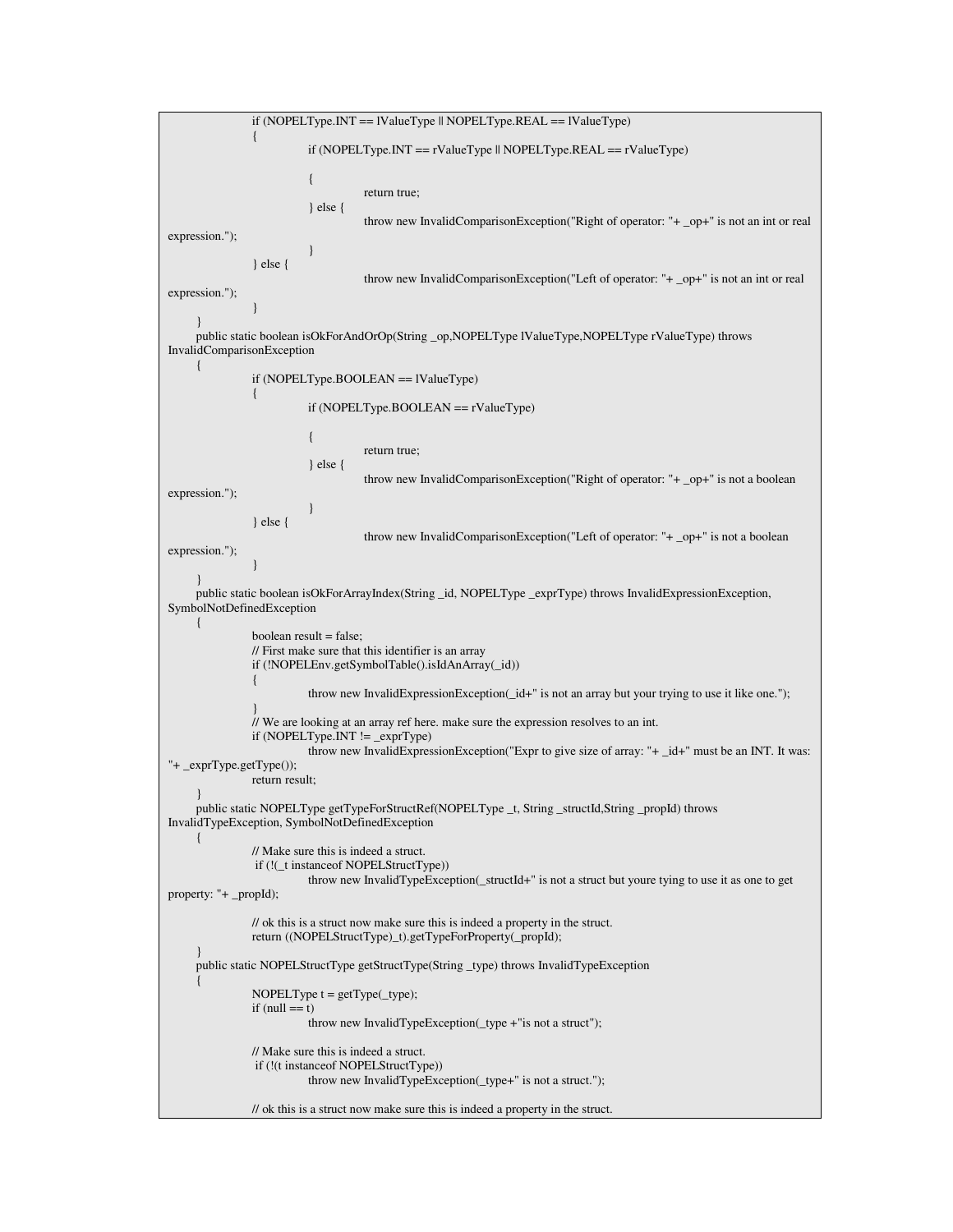```
return (NOPELStructType)t;
     }
    public static boolean isOkForLogStmt(NOPELType _eType) throws InvalidExpressionException
     {
               // Make sure expr is a primative
               // TODO logging primatives deviates from spec. Check
               if (!isPrimativeType(_eType))
               {
                         throw new InvalidExpressionException("Log stmt parameter must be a primative. It was: "+
_eType.getType());
               }
               return true;
     }
     /**
      * NOPEL allows a few complex add and subtract rules so we put the logic here.
      * @param _left
      * @param _right
     * @return
     */
    public static NOPELType getTypeWhenAddOrSub(NOPELType _left, NOPELType _right) throws
InvalidAssignmentException
     {
               // String +/- anything is a String.
               // TODO spec does not mention void...
               if (_left.equals(NOPELType.STRING) && !_right.equals(NOPELType.VOID))
                         return NOPELType.STRING;
               if (!_left.equals(NOPELType.VOID) && _right.equals(NOPELType.STRING))
                         return NOPELType.STRING;
               // Date and Int
               if (_left.equals(NOPELType.DATE) && _right.equals(NOPELType.INT))
                         return NOPELType.DATE;
               if (_left.equals(NOPELType.INT) && _right.equals(NOPELType.DATE))
                         return NOPELType.DATE;
               // Real and Int
               if (_left.equals(_right) && (_left.equals(NOPELType.INT)|_left.equals(NOPELType.REAL)))
                         return _left;
               if (_left.equals(NOPELType.REAL) && _right.equals(NOPELType.INT))
                         return NOPELType.REAL;
               if (_left.equals(NOPELType.INT) && _right.equals(NOPELType.REAL))
                         return NOPELType.REAL;
               throw new InvalidAssignmentException("Cant add/sub: "+ _left + "to "+ _right);
     }
     /**
      * I guess these are kinda simple but to keep the grammer file clean...
      * @param _left
     * @param _right
     * @return
      */
    public static NOPELType getTypeWhenMultiOrDiv(NOPELType _left, NOPELType _right) throws
InvalidAssignmentException
     {
               // Real and Int
               if (_left.equals(_right) && (_left.equals(NOPELType.INT)|_left.equals(NOPELType.REAL)))
                         return _left;
               if (_left.equals(NOPELType.REAL) && _right.equals(NOPELType.INT))
                         return NOPELType.REAL;
               if (_left.equals(NOPELType.INT) && _right.equals(NOPELType.REAL))
                         return NOPELType.REAL;
               throw new InvalidAssignmentException("Cant add/sub: "+ _left + "to "+ _right);
     }
    public static NOPELType getTypeForNumber(String _text)
     {
               if (-1 == _text.indexOf(\cdot') ){
                         return INT;
               } else {
```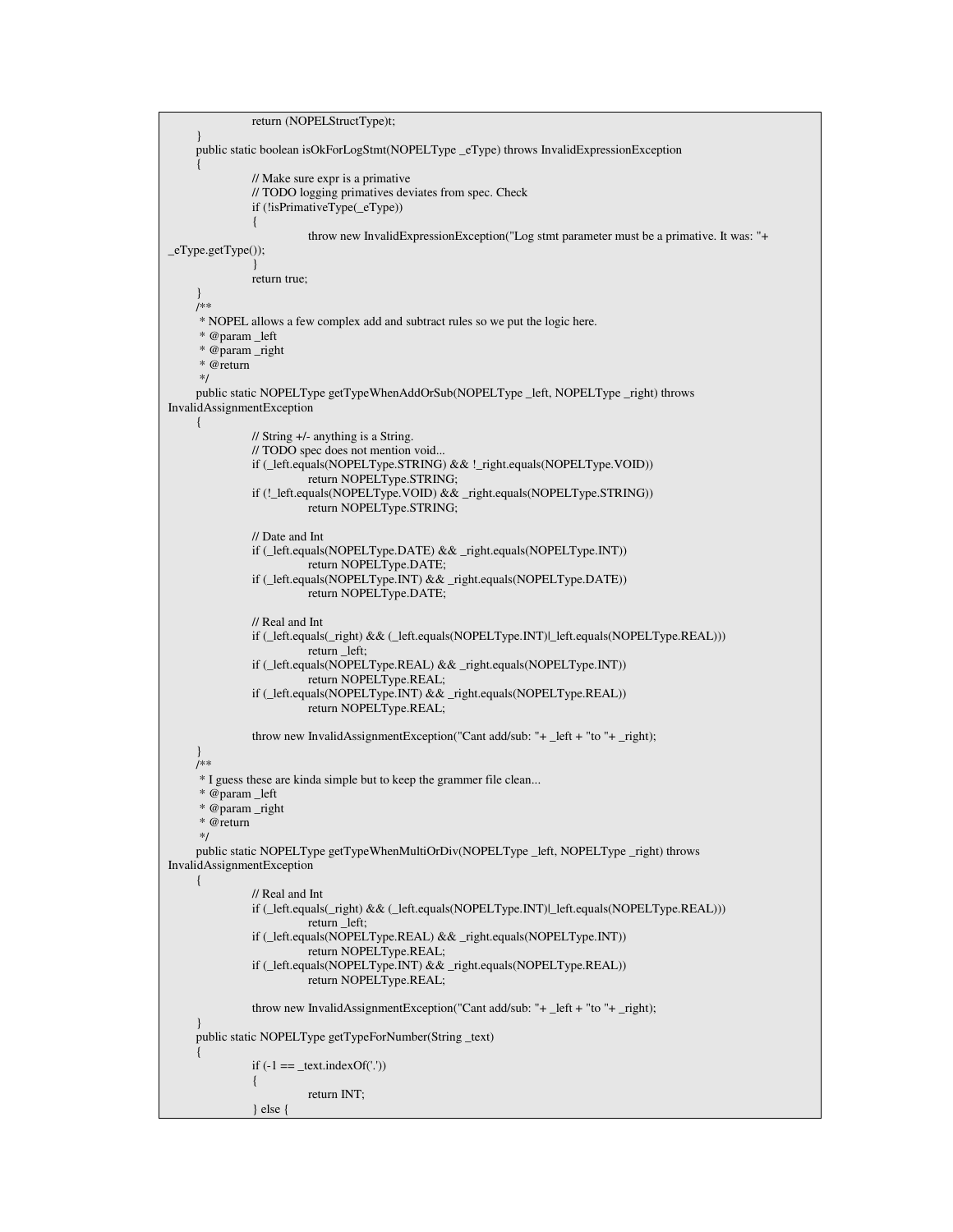return REAL; } } public String getType() { return m\_type; } } ///////////////////////////////////////// ///////////////////////////////////////// //SemanticException.java //~~////////////////////////////////////// ///////////////////////////////////////// package com.school.nopel.semantics; import antlr.RecognitionException; public class SemanticException extends RecognitionException { protected static final long serialVersionUID =  $0$ ; // get rid of warning. Not serializing so dont care. SemanticException() { super();} SemanticException(String \_string) { super(\_string);} } ///////////////////////////////////////// ///////////////////////////////////////// //SymbolNotDefinedException.java //~~////////////////////////////////////// ///////////////////////////////////////// package com.school.nopel.semantics; public class SymbolNotDefinedException extends SemanticException { protected static final long serialVersionUID = 0; // get rid of warning. Not serializing so dont care. SymbolNotDefinedException() { super();} SymbolNotDefinedException(String \_string) { super(\_string);} } ///////////////////////////////////////// ///////////////////////////////////////// //BaseTest.java //~~////////////////////////////////////// ///////////////////////////////////////// package com.school.nopel.tests; import java.io.FileOutputStream; import java.io.StringReader; import java.util.ArrayList; import java.util.Date; import java.util.GregorianCalendar; import java.util.Iterator; import java.util.Random; import com.school.nopel.NOPELASTFactory; import com.school.nopel.NOPELLexer; import com.school.nopel.NOPELParser; import com.school.nopel.compiler.NOPELErrorHandler; import com.school.nopel.semantics.NOPELEnv; import junit.framework.TestCase; /\*\* \* All test cases should subclass this and utilize the \* logTestedProgram method to log statistics. \*/ public abstract class BaseTest extends TestCase { // Possible initial characters for an identifier final static String alphabet = "abcdefghijklmnopqrstuvwxyz\_"; final static String alphabetMore = alphabet+"0123456789"; /\*\* \* The base directory for results files. \*/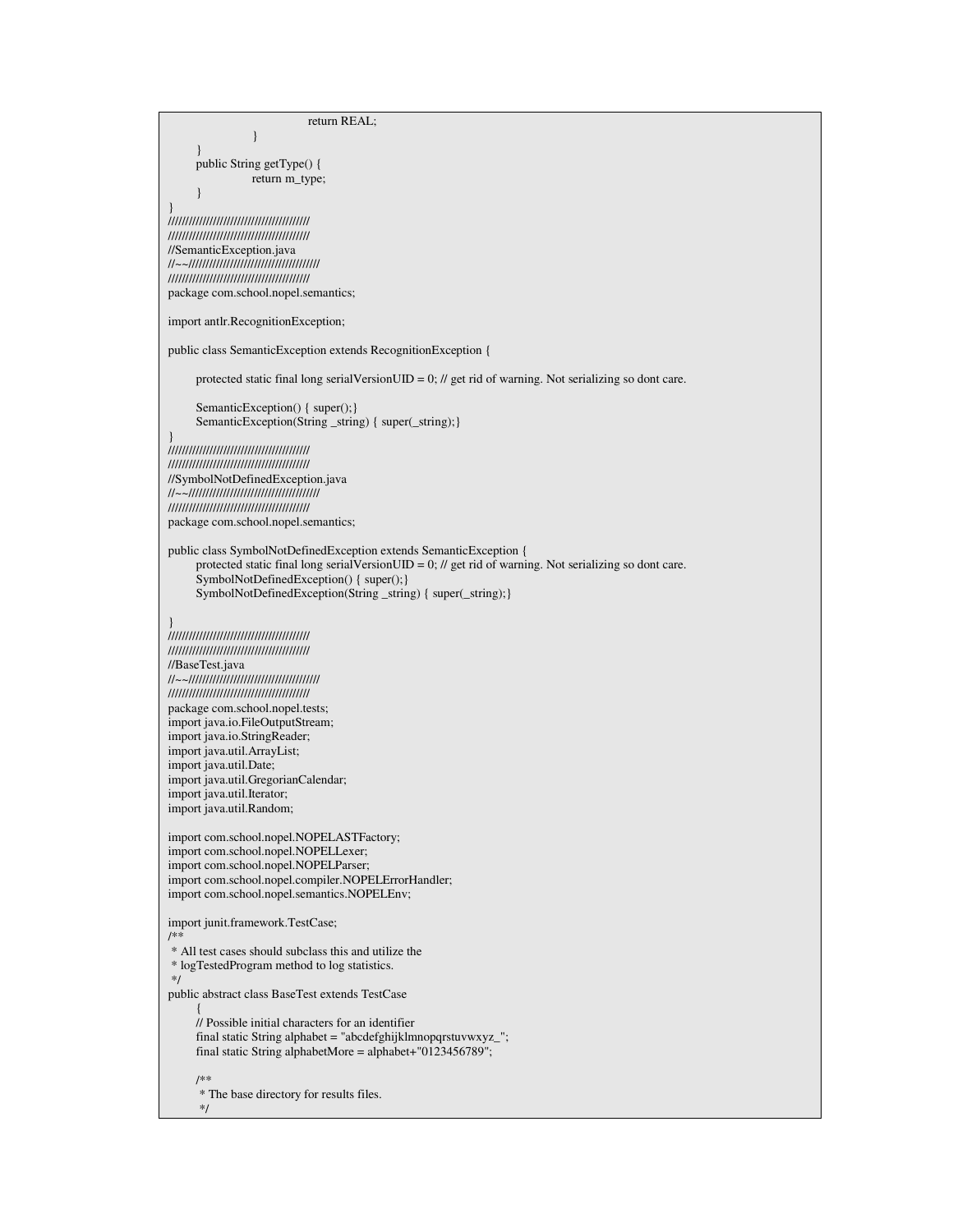```
//public static String m_baseDirForTestFiles ="C:\\temp\\tests\\";
     public abstract String getBaseDirForTestFiles();
     /**
      * True means generate test files.
      */
     public static final boolean m_generateFiles = true;
     /**
      * Max Number of randomly constructed servers
      */
     public static final int m_maxRandomToRun = 10;
     /**
      * max Number of random declarations in each randomly constructed server
      */
     public static final int m_maxDeclarations = 10;
     /**
      * Statistics for each test are held in these collections and
      * logged on tear down.
     */
     protected ArrayList m_validPassed = new ArrayList();
     protected ArrayList m_validFailed = new ArrayList();
     protected ArrayList m_invalidPassed = new ArrayList();
     protected ArrayList m_invalidFailed = new ArrayList();
     protected static java.text.SimpleDateFormat sdf = new java.text.SimpleDateFormat("ddMMMyyyy-HH.MM.ss");
                protected void basix(String _data, final boolean _expectSuccess)
                {
                          if ( null != NOPELEnv.getSymbolTable())
                                     NOPELEnv.getSymbolTable().clearAllSymbols();
                           //NOPELEnv.flushErrors();
                          NOPELErrorHandler.clearAllErrors();
                //MyObserver observer = null;
                          try {
                // The most basic is server {}
                StringReader m_stream = new StringReader(_data);
                NOPELLexer m_lexer = new NOPELLexer(m_stream);
                NOPELParser m_parser = new NOPELParser(m_lexer);
                m_parser.setASTFactory(new NOPELASTFactory());
                //observer = new MyObserver(_expectSuccess);
                //m_parser.addObserver(observer);
                m_parser.server();
                if (_expectSuccess)
                {
                          if (!NOPELErrorHandler.isParseCool())
                           {
                                     logTestedProgram(_data,_expectSuccess,true);
                           assertTrue(NOPELErrorHandler.getParseErrors().get(0)+" on input: "+ _data,1 == 0);
                          return;
                           }
                } else {
                          if (NOPELErrorHandler.isParseCool())
                           {
                                     logTestedProgram(_data,_expectSuccess,false);
                          assertTrue("Expected parse error did not occur on: "+_data,1 == 0);
                          return;
                           }
                }
                } catch (Exception e) {
                                     logTestedProgram(_data,_expectSuccess,!NOPELErrorHandler.isParseCool());
                                     assertTrue("Parsing error not expected on:"+_data+" error:"+
e.getMessage(),!_expectSuccess);
                                     return;
                }
                logTestedProgram(_data,_expectSuccess,!NOPELErrorHandler.isParseCool());
     }
                /*
                protected class MyObserver implements Observer
                {
                           public boolean m_errorOccured = false;
                          public String m_errorMessage = null;
                          protected boolean m_expectSuccess = false;
```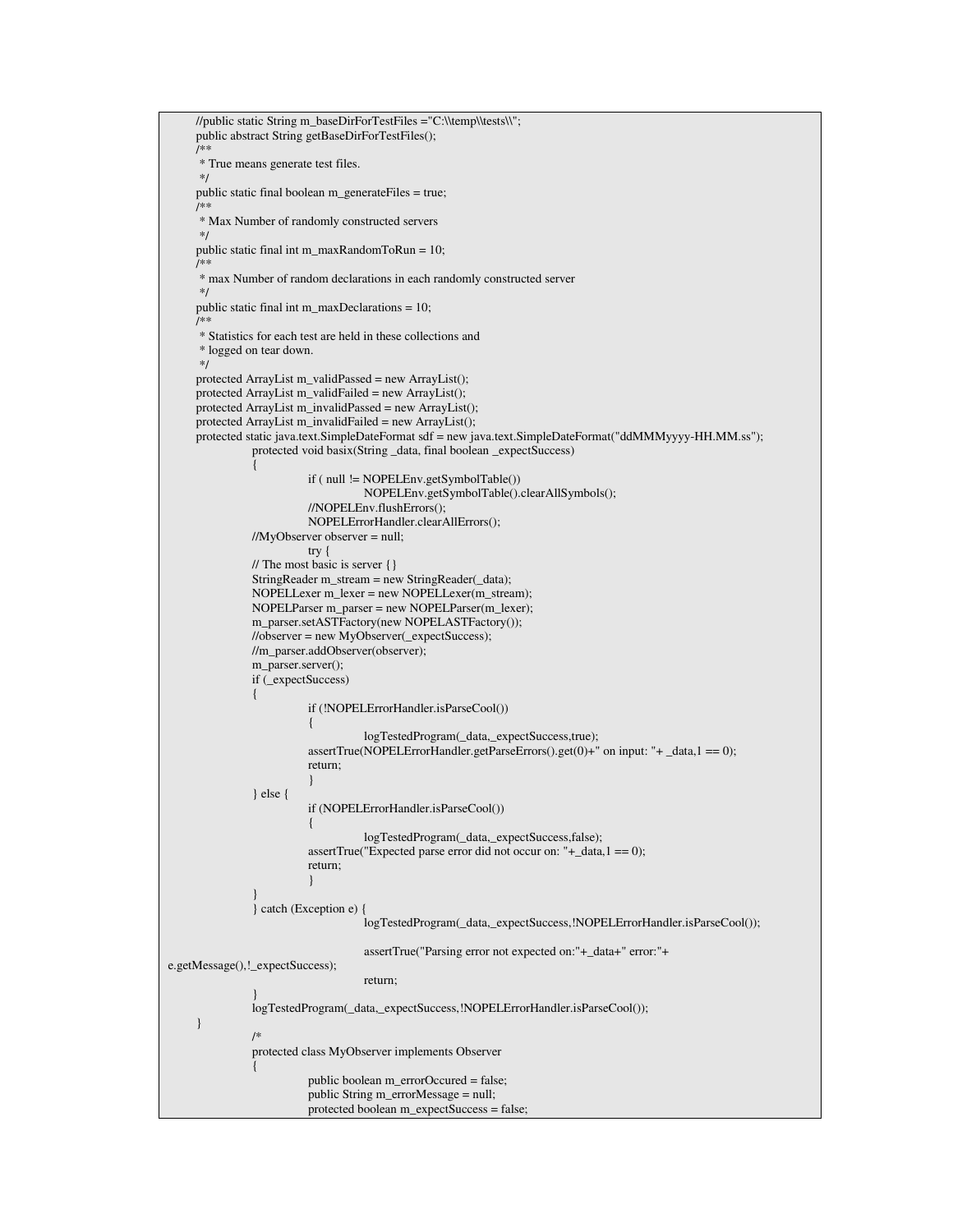```
public MyObserver(boolean _expectSuccess)
                            {
                                      m_expectSuccess = _expectSuccess;
                            }
                           public void update(Observable _o, Object _msg)
                            {
                                      m_errorOccured = true;
                                      m_errorMessage = _msg.toString();
                            }
                 };
                 */
                public static class declHelper {
                           final static java.text.SimpleDateFormat sdf = new java.text.SimpleDateFormat("ddMMMyyyy");
                           protected static final int PRIM\_INT = 0;
                           protected static final int PRIM\_REAL = 1;
                           protected static final int PRIM_BOOL = 2;
                           protected static final int PRIM\_DATE = 3;
                           public static String getRandomDecl(Random _r)
                            {
                                      return getDecl(getRandomInt(1,3),_r);
                            }
                           static boolean m intialize = true;
                           protected static String getDecl(int _type, Random _r)
                            {
                                      m_intialize = !m_intialize;
                                      String randomIdentifier = getRandomIdentifier();
                                      switch(_type)
                                       {
                                      case (PRIM_INT)
                                       :
                                                 return "\n\tint "+ randomIdentifier +((m_intialize)? ("= "+_r.nextInt()+";") :
(";"));
                                      case (PRIM_REAL)
                                      :
                                                 // Dont want an E. add a test.
                                                 double d = (\_r.nextDouble() * Math.random() * 100);String s = ""+d;
                                                 if (-1 \leq s.indexOf(E')){
                                                            d = Double.parseDouble(s.substring(0,s.indexOf('E')-1));
                                                 }
                                                 return "\n\treal "+ randomIdentifier +((m_intialize)? ("= "+ d +"; ") : (";"));
                                      case (PRIM_BOOL)
                                       :
                                                 return "\n\tboolean "+ randomIdentifier +((m_intialize)? ("= "+
_r.nextBoolean() + "; "): (";").case (PRIM_DATE)
                                       :
                                                 GregorianCalendar gc = new GregorianCalendar();
                                                 gc.set((Math.abs(_r.nextInt()) + 2000) % 2300, _r.nextInt() %
11,Math.abs(_r.nextInt()) % 31);
                                                 return "\n\tdate "+ randomIdentifier +((m_intialize)? ("=
"+sdf.format(gc.getTime())+"; ") : (";"));
                                       }
                                      return null;
                           }
                 }
                 /**
                 * Put the generated server code in the correct array. On tearDown we'll
                 * take care of this.
                 * @param _valid // true means put this in the valid file.
                                      \frac{1}{2} false means this should have passed but did not.
                 */
                protected void logTestedProgram(String _program,boolean _valid,boolean _failed)
                 {
                           if (_valid)
```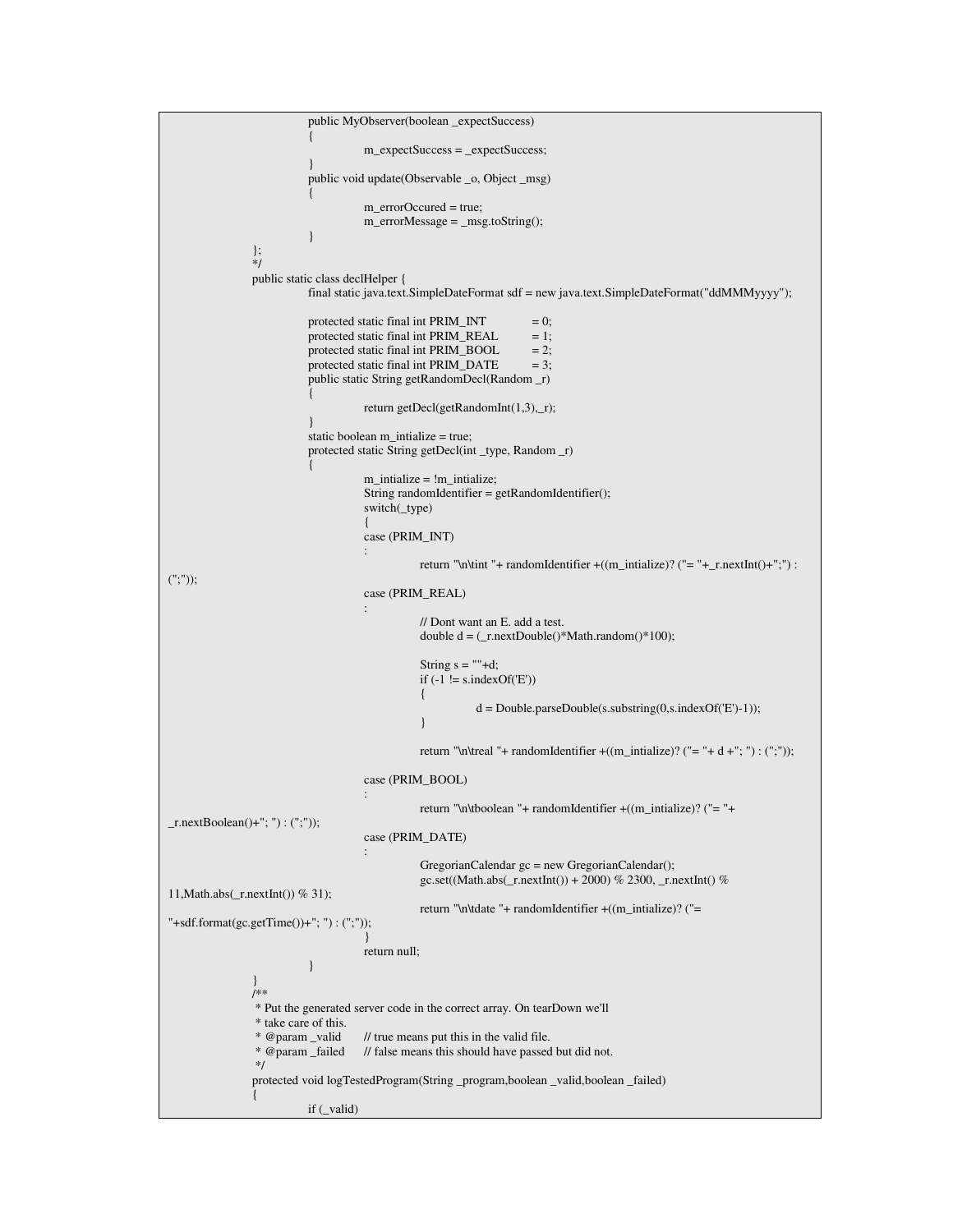```
{
                                       if (_failed)
                                                  m_validFailed.add(_program);
                                       else
                                                  m_validPassed.add(_program);
                            } else {
                                       if (_failed)
                                                  m_invalidPassed.add(_program);
                                       else
                                                  m_invalidFailed.add(_program);
                            }
                 }
                /**
                 * Write out the stats for this particular test.
                 */
                protected void tearDown() throws Exception {
                            super.tearDown();
                            NOPELErrorHandler.clearLexerError();
                            try {
                                       if (m_generateFiles)
                                       {
                                                  // Write out these results
                                                  int totalPassed = m_validPassed.size() + m_invalidPassed.size();
                                                  int totalFailed = m_validFailed.size() + m_invalidFailed.size();
                                                  StringBuffer sb = new StringBuffer("Test: "+ getName()+" "+totalPassed
+"/"+(totalPassed+totalFailed)+" passed\n");
                                                  String s = null;
                                                  Iterator it = m_validFailed.iterator();
                                                  if (totalFailed > 0)
                                                  {
                                                             sb.append("******* These should be valid but failed.
*******\n");
                                                             while (it.hasNext())
                                                              {
                                                                         s = it.next() . to String();if("n'] = s.charAt(s.length() - 1)){
                                                                                    s = s + " \ln";}
                                                                         sb.append(s);
                                                                         sb.append("*****************\n");
                                                              }
                                                              sb.append("******* These should be invalid but passed.
*******\n");
                                                             it = m_invalidFailed.iterator();
                                                             while (it.hasNext())
                                                             {
                                                                         s = it.next().toString();if('n') = s.charAt(s.length() - 1)){
                                                                                    s = s + " \ln";}
                                                                         sb.append(s);
                                                                        sb.append("*****************\n");
                                                              }
                                                              sb.append("******* SUCCESS BELOW*******\n");
                                                   }
                                                   it = m_validPassed.iterator();
                                                  sb.append("******* Valids that passed *******\n");
                                                  while (it.hasNext())
                                                  {
                                                             s = it.next().toString();if(\ln' := s.charAt(s.length()-1))
                                                             {
                                                                         s = s + "n";
```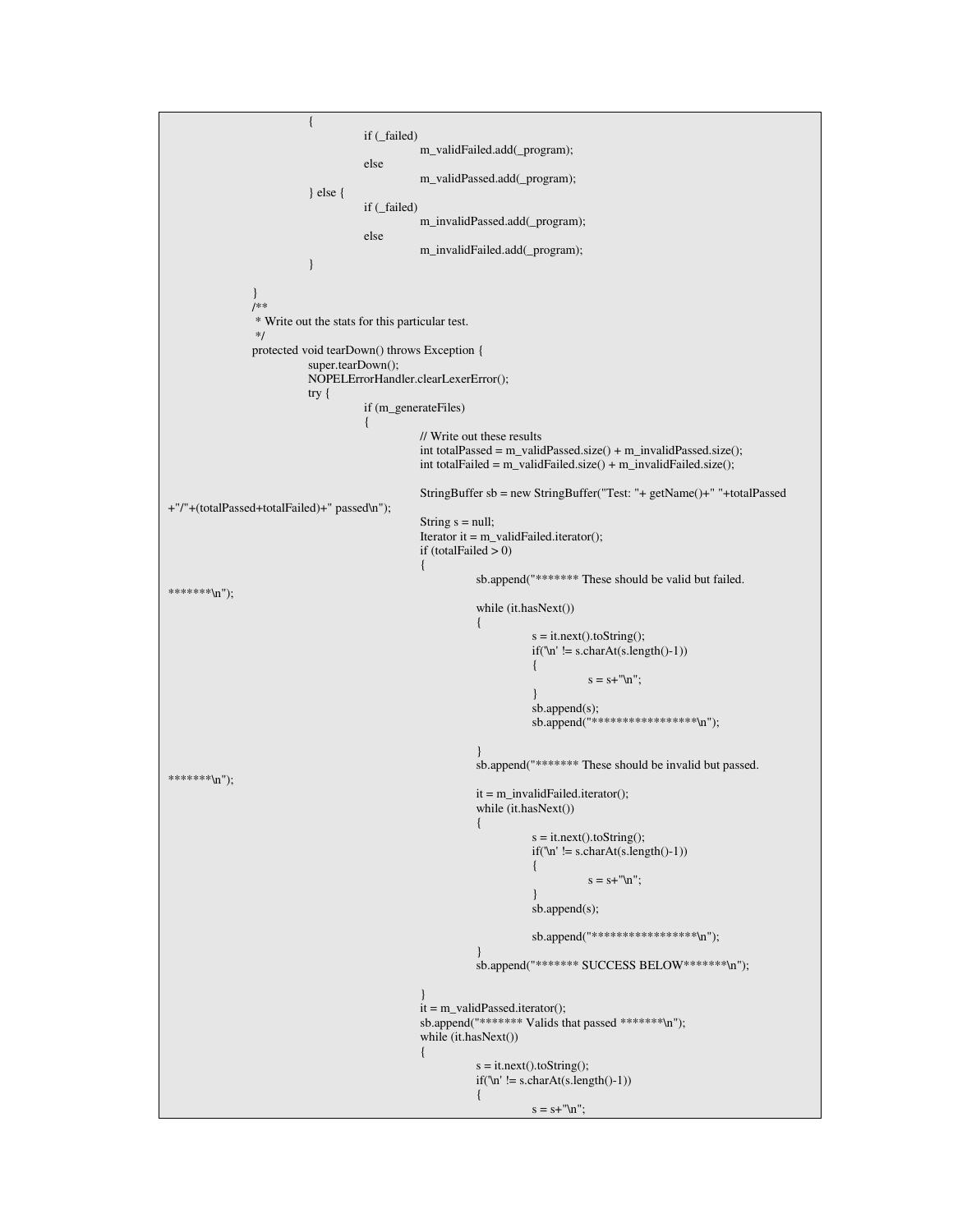```
}
                                                              sb.append(s);
                                                              sb.append("*****************\n");
                                                   }
                                                  it = m_invalidPassed.iterator();
                                                  sb.append("******* InValids that passed *******\n");
                                                  while (it.hasNext())
                                                  {
                                                              s = it.next().toString();if(s.length() != 0 && ('\n' != s.charAt(s.length()-1)))
                                                              {
                                                                         s = s + " \ln";
                                                              }
                                                              sb.append(s);
                                                              sb.append("*****************\n");
                                                  }
                                                  FileOutputStream fos = null;
                                                  try {
                                                              String fileName =
getClass().getName().substring(getClass().getName().lastIndexOf('.')+1);
                                                              fileName += "." + getName()+ "-"+sdf.format(new Date());
                                                              if (totalFailed > 0)
                                                              {
                                                                         fileName += "FAILURE";
                                                              }
                                                              fos = new
FileOutputStream(getBaseDirForTestFiles()+fileName+((totalFailed > 0)? ".failure" :".success"));
                                                              fos.write(sb.toString().getBytes());
                                                              fos.flush();
                                                  } catch (Exception e) {
                                                              e.printStackTrace();
                                                  } finally {
                                                              try {
                                                                         fos.close();
                                                              } catch ( Throwable t) {}
                                                  }
                                                  m_validPassed.clear();
                                                  m_validFailed.clear();
                                                  m_invalidPassed.clear();
                                                  m_invalidFailed.clear();
                                       }
                            } catch (RuntimeException e) {
                                       e.printStackTrace();
                            }
                 }
                 /**
                 * Just to keep the subclasses simple
                  *
                  */
                public void testBatch(String _data[],boolean _expectedResult)
                 {
                            for (int i=0; i < _data.length; ++i)
                            {
                                       //NOPELEnv.flushErrors();
                                       NOPELErrorHandler.clearAllErrors();
                                       if (null != NOPELEnv.getSymbolTable())
                                                  NOPELEnv.getSymbolTable().clearAllSymbols();
                                       basix(_data[i],_expectedResult);
                            }
                 }
                protected static int getRandomInt(int _min, int _max)
                 {
                            java.util.Random r = new java.util.Random();
                            int i=0;
                            if (\text{min} >= 0){
                                       while (i < \text{min} || i > \text{max})
```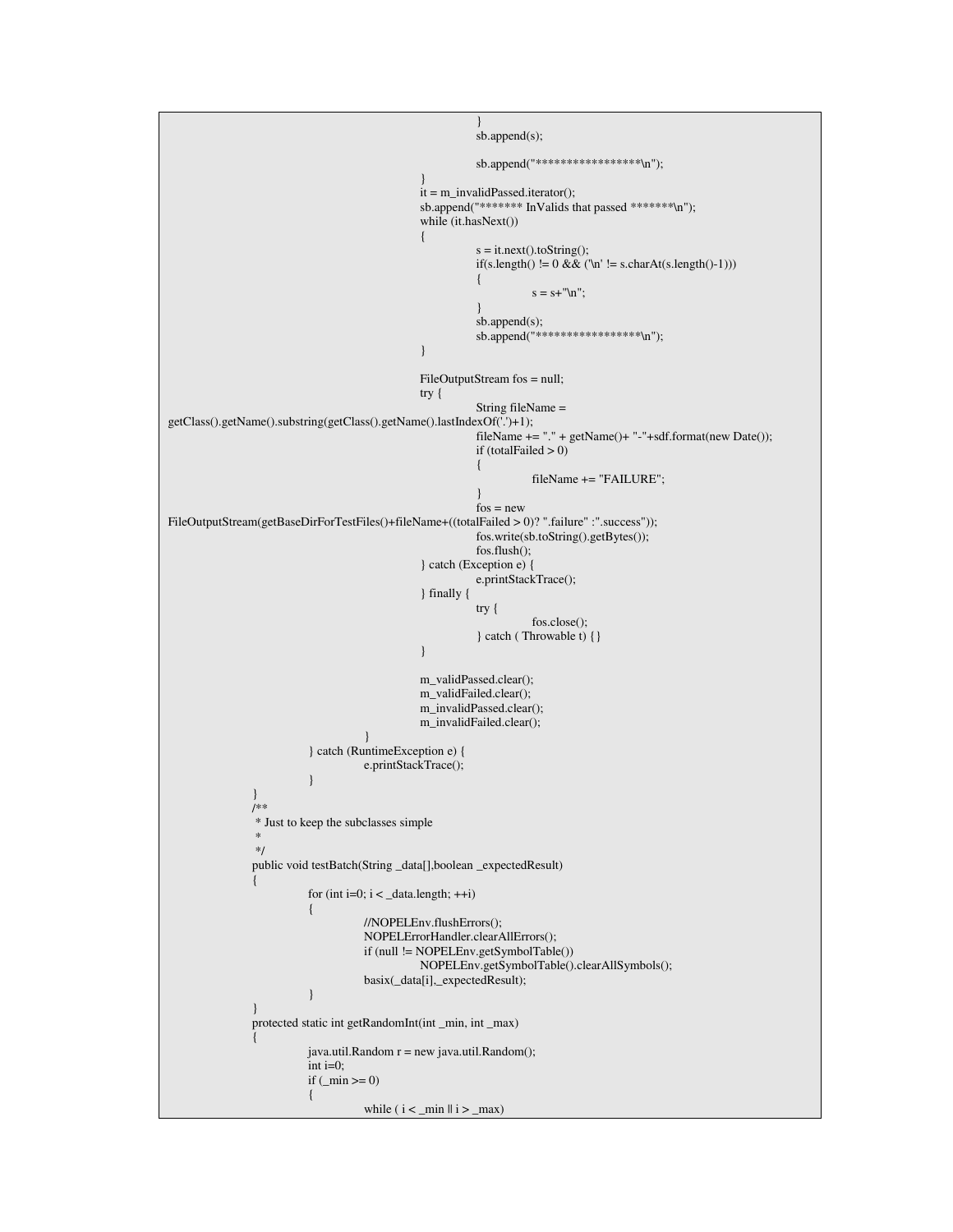```
i = (int)Math.abs(Math.round(r.nextInt(_max+1)*Math.random()));
                             } else {
                                         while (i < \text{min} || i > \text{max})
                                                    i = (int) Math. round(r.nextInt() * Math.random());}
                             return i ;
                  }
                 protected static String getRandomIdentifier()
                  {
                             // Generate a random string of a random length < 20 to be nice
                             //int length = (int)Math.round((Math.abs(r.nextInt()*Math.random())) % 20) + 3;
                             int length = getRandomInt(3,20);StringBuffer string = new StringBuffer();
                             // Add the first one
                             //int index = (int)Math.abs(Math.round(r.nextInt()*Math.random())) % alphabet.length();
                             int index = getRandomInt(1, alphabet.length() - 1);string.append(alphabet.charAt(index));
                             for (int i=0; i < length; ++i)
                             {
                                         //index = Math.abs(r.nextInt()) % alphabetMore.length();
                                         index = getRandomInt(1, alphabetMore.length() - 1);string.append(alphabetMore.charAt(index));
                             }
                             return string.toString();
                  }
}
/////////////////////////////////////////
/////////////////////////////////////////
//ArrayTests.java
//~~//////////////////////////////////////
/////////////////////////////////////////
package com.school.nopel.tests.scanner;
/**
* Tests out arrays.
*/
public class ArrayTests extends ScannerBaseTest
{
     /**
      * Test out arrays of different types valid and invalid
      */
     public void testArrays()
      {
                 // Positive
                 String validBasix[] = \{ "server dans{boolean b[45];}",
                                                                                        "server dans{int i[45];}",
                                                                                        "server dans{real r[45];}",
                                                                                        "server dans{date d[45];}",
                                                                                        "server dans{string s[45];}"};
                 testBatch(validBasix,true);
                 // Negative<br>String invalidBasix[] = \{"server dans\{boolean b[-45];\}",
                                                                                                    "server dans{int i45];}",
                                                                                                    "server dans{real r[45;}",
                                                                                                    "server dans{date[65] foo;}",
                                                                                                   "server dans{string s[45]}"};
                 testBatch(invalidBasix,false);
      }
     public void testLength()
      {
                 String validBasix[] = {
                                         "server dans{int size = b.length;}",
                                         "server dans{function f() returns void {while(b.length < 3) {} }}",
```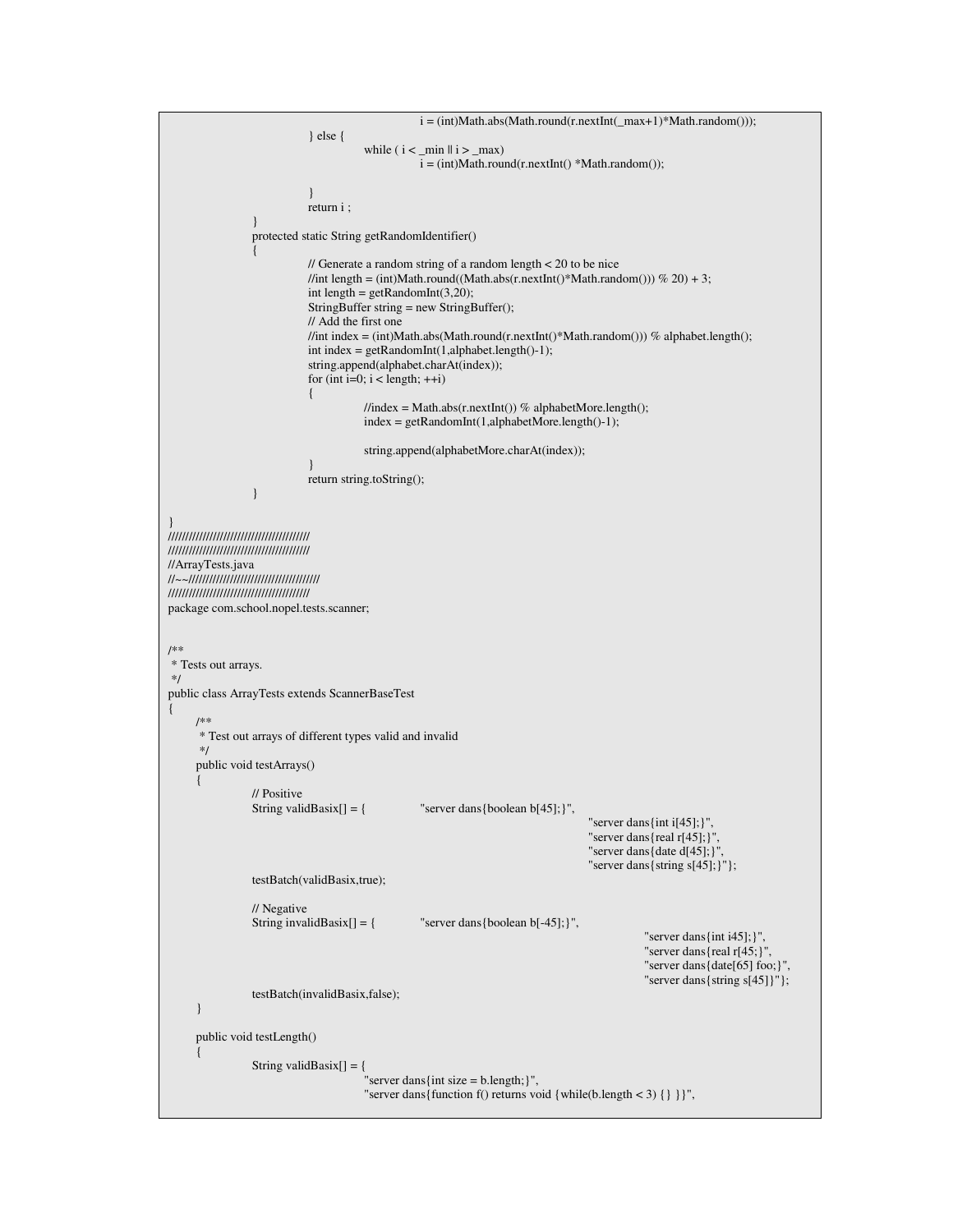```
"server dans{int i = b.length + 3;}",
                                          };
                  testBatch(validBasix,true);
                  String invalidBasix[] = {
                                          "server dans {b.length;}", // this is a meaningless stmt but should it be error?
                                          };
                  testBatch(invalidBasix,false);
      }
     public void testAccess()
      {
                  String validBasix[] = {
                                          "server dans{boolean b[45]; boolean b1=b[6];}",
                  };
                  testBatch(validBasix,true);
      }
     public void testArrayOfStructs()
      {
                  String validBasix[] = {
                                          "server dans{foo fooArray[45];}",
                  };
                  testBatch(validBasix,true);
      }
}
/////////////////////////////////////////
/////////////////////////////////////////
//DeclarationTests.java
//~~//////////////////////////////////////
/////////////////////////////////////////
package com.school.nopel.tests.scanner;
import java.util.Random;
import com.school.nopel.tests.BaseTest;
/**
* These are very basic tests for NOPEL. This is mainly program and
 * declaration tests.
*/
public class DeclarationTests extends ScannerBaseTest
      {
      /**
       * Declarations that are initialized with expressions
       *
      */
     public void testInitWithExpressions()
      {
                  String validBasix[ = {
                                           "server dans{int d = 10;}", \angle // INT with constants
                                          "server dans{int d = 1 + 2;}", <br>
"server dans{int d=1; int e = d +1;}", <br>
// INT with addition expr & var
                                          "server dans{int d=1; int e = d +1;}", <br>"server dans{int d=1; int e = 1 +d;}", // INT with addition expr & var
                                          "server dans{int d=1; int e = 1 + d;}",
                                          "server dans{int d=1; int e = 2; int f = d+e;}",// INT with addition expr & var
                                          "server dans{int d= 2 * 2;}", <br>"server dans{int d= 2; int g= d^* 2;}", // INT with multi expr & var
                                          "server dans{int d= 2; int g= d* 2;}",
                                          "server dans{int d= 2; int f= 2*d;}", // INT with multi expr & var
                                          "server dans{int d=1; int e = 2; int f = d*e;}",// INT with addition expr & var
                                          // other tests with multiple levels of expressions and parens
                                          "server dans{int d=1; int e = 2; int f = d*e+2;}"
                                          "server dans{int d=1; int e = 2; int f = d^*e+2*3;}",
                                          "server dans{int d=1+2+3; int e = 2+d; int f = d*e+2*3;}",
                                          "server dans{int d=(1+2+3); int e = (2+d); int f = d^*(e+2)*3; }",
                                          // Test with initialization by function
                                          "server dans{int d=foo(34);}",
                  };
```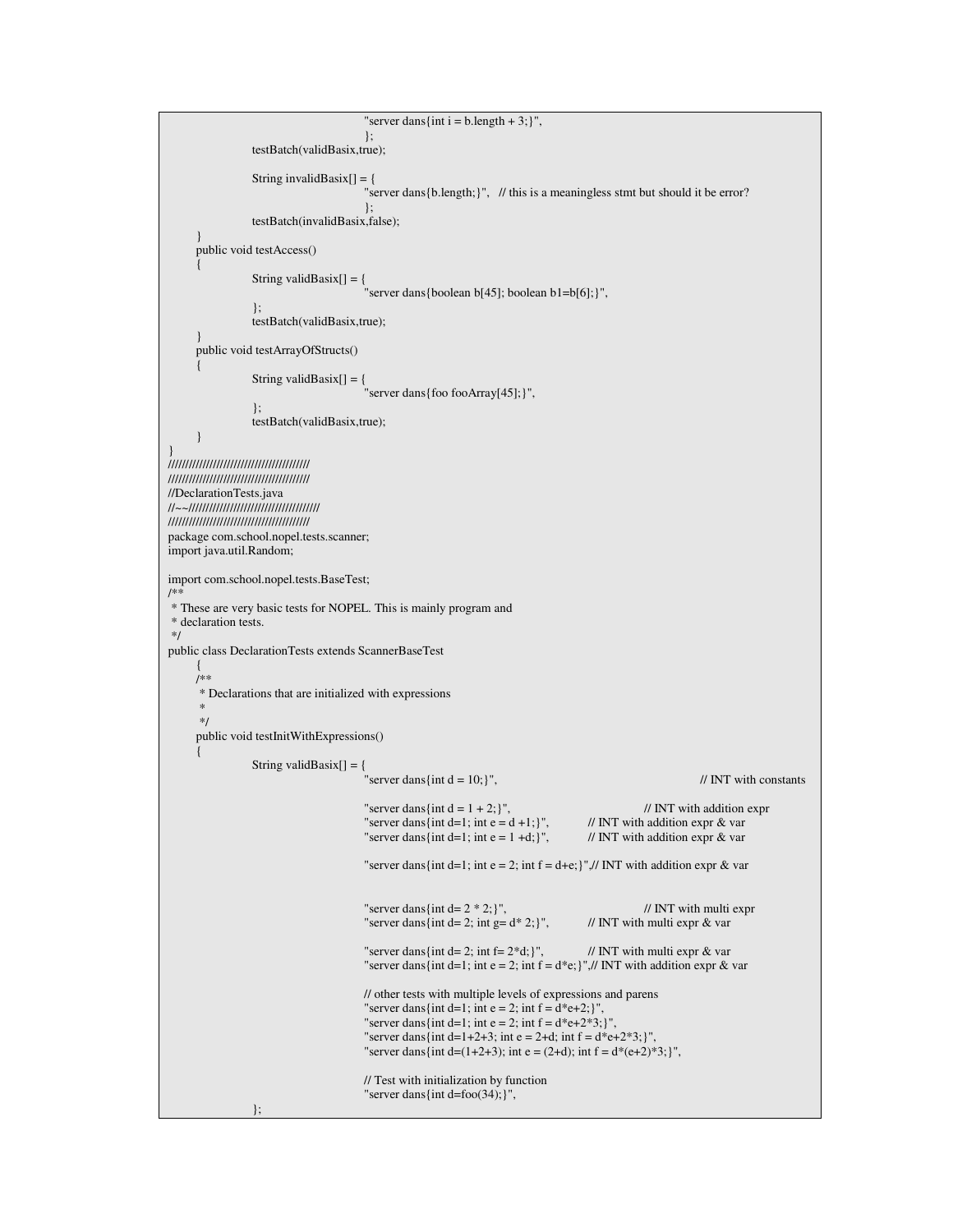```
testBatch(validBasix,true);
      }
     /**
      * Test out date formats
      */
     public void testDates()
      {
                 // TODO use calendar and test out all possible dates.
                 // Positive<br>String validBasix[] = {
                                                    "server dans\{ date d = 22Mar2004;\}",
                                                                                       "server dans\{date d = 22MAR2004;\}",
                                                                                       "server dans{date d = 01JuL2004;}"};
                 testBatch(validBasix,true);
                 // Negative<br>String invalidBasix[] = \{"server dans{date a = 33March03;}",
                                                                                                   "server dans{date a =
33Mar03;}",
                                                                                                   "server dans{date a =
33Mar2003;}",
                                                                                                   "server dans{date a =
13Max2003;}"};
                 testBatch(invalidBasix,false);
      }
      /**
      * Test that E in the exponent is not allowed
      */
     public void testE()
      {
                 basix("server "+ getRandomIdentifier()+ "{real r=90234234.2344E;}",false);
      }
     /**
      * Some basic program format that should work.
      */
     public void testBasicStructurePositive()
      {
                 // Positive Tests
                 String validBasix[] = { "server dans[]",
                                         "server dans {int i = 0; }",
                                        "server dans{boolean a = true;}",
                                        "server dans{boolean a = true; int b = 2;}",
                                        "server dans{boolean a = true; int b = 2;int b2 = 2;}"};
                 testBatch(validBasix,true);
      }
     /**
      * Basic program formats that should fail.
      */
     public void testBasicStructureNegative()
      {
                 // Negative Tests
                 String invalidBasix[] = {"",
                                        "server dans",
                                         "server {}",
                                        "server dans ()",
                                        "server dans []",
                                        "server dans \{ \text{ in } i = 2;\}",
                                         "server dans \{ int i = ; \}",
                                         "server dans \{ int i = 2\}",
                                        "server dans { date a = ; } " };
                 testBatch(invalidBasix,false);
      }
                 /**
                 * Tests out random declarations
                 */
                 public void testRandomDeclarations()
                 {
                             Random r = new Random();int next = 0;
```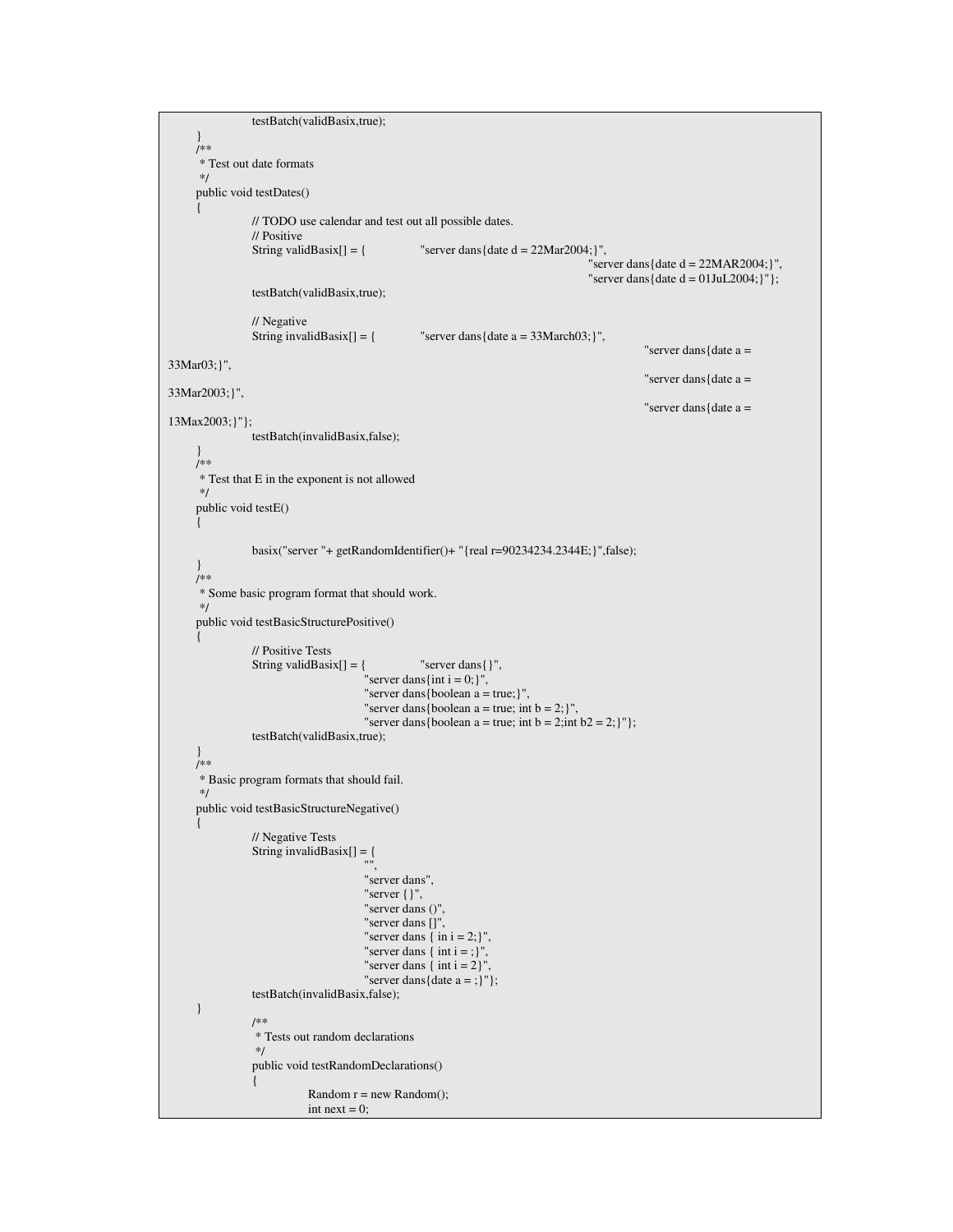```
StringBuffer s = null;
                             for (int j=0; j < m_maxRandomToRun; ++j)
                             {
                                        next = Math.abs(r.nextInt()) % m_maxDeclarations;
                                        s = new StringBuffer("server "+getRandomIdentifier()+" {");
                                        for (int i=0; i < next; ++i)
                                        {
                                                    s.append(BaseTest.declHelper.getRandomDecl(r));
                                        }
                                        s.append("\n}");
                                        basix(s.toString(),true);
                             }
                 }
      }
/////////////////////////////////////////
/////////////////////////////////////////
//ExpressionTests.java
//~~//////////////////////////////////////
/////////////////////////////////////////
package com.school.nopel.tests.scanner;
/**
* Tests out expressions.
*/
public class ExpressionTests extends ScannerBaseTest
{
     public void testVarRefExpr()
      {
                 // varRef: ID( (LSQR expr RSQR) | (DOT ID))?;
                 String validBasix[] = {
                                        // ID
                                        "server dans{int j =p; function f() returns void {m = 12+b; }",
                                         "server dans{int k=m;}",
                                        // Array []
                                         "server dans{boolean b=kool[4]; }",
                                        // Struct .
                                        "server dans{int h = pool.water;}",
                 };
                 testBatch(validBasix,true);
      }
     public void testConstRefExpr()
      {
                 // constRef : INT | REAL| STRING | DATE | booleanRef;
                 String validBasix[] = {
                                        \dot{\mathcal{U}} INT
                                         "server dans {int j =12;}",
                                        "server dans{int joolp =12234234;}",
                                        // REAL
                                        "server dans{real really =12;}",
                                        "server dans{function f() returns void {realValue =12234234.23432;}}",
                                        // STRING
                                         "server dans{string k=\"Hello World\";}",
                                        "server dans{function fool() returns boolean {stringValue=\"Hi there I am string\"; }}",
                                        // DATE
                                         "server dans\{\text{date } d = 09\text{Dec}2003;\}",
                                        "server dans{function f() returns int {someDate = 09Dec2003;}}",
                                        // Boolean
                                         "server dans{boolean b = true; boolean c = false;}",
                                        "server dans{function f() returns boolean {b = true; f = false;}}",
                 };
                 testBatch(validBasix,true);
      }
     public void testBasicExpr()
      {
                 // basicExpr : varRef | constRef | LPAREN expr RPAREN
                 String validBasix[] = {
```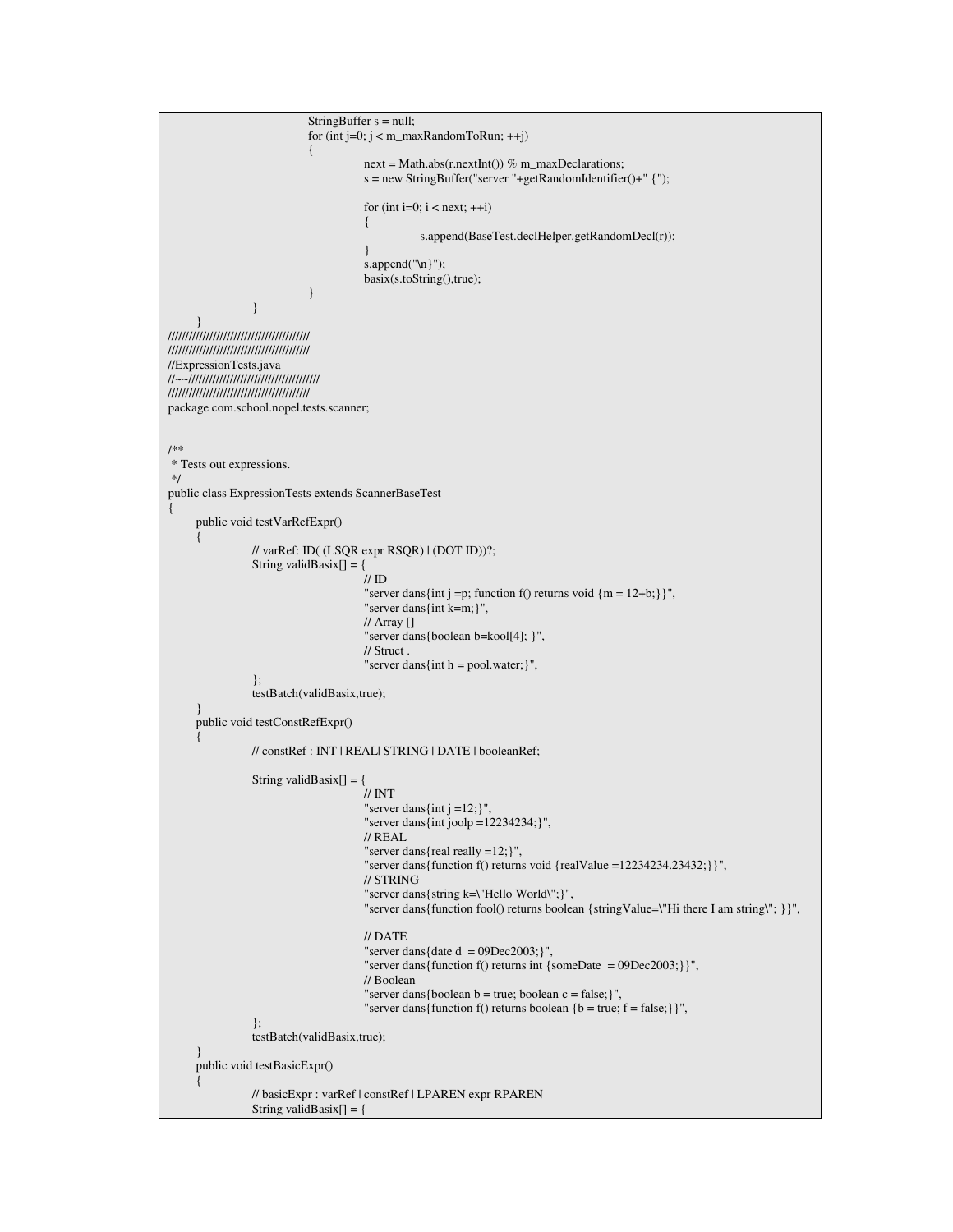```
\mathcal{U}(x)"server dans{function fool() returns boolean { l = (k+m); } }",
                                  "server dans{function fool() returns boolean { l = ((k+m)); } }",
                                  "server dans{function fool() returns boolean { l = ((k+(m[66]*)^3)); } }",
           };
           testBatch(validBasix,true);
}
public void testMultiExpr()
{
           // multiExpr : basicExpr ((MULT^|DIV^) basicExpr)*
           String validBasix[] = {
                                   "server dans { int m = 1 * 3; }",
                                  "server dans {int b = 3 * m + 3 * 3; }",
                                  "server dans{function fool() returns boolean {bork = (3*(3+3)*3);}}",
            };
           testBatch(validBasix,true);
}
public void testAddExpr()
{
           // addExpr : multiExpr ((PLUS^ | MINUS^) multiExpr)*
           String validBasix[] = \{"server dans {int m = 1 + 3; }",
                                  "server dans{function fool() returns boolean {b = 3 * m + 3*3;}}",
                                  "server dans{function fool() returns boolean {bork = (3*(3+3)*3);}}",
            };
           testBatch(validBasix,true);
}
public void testRelExpr()
{
           // relationalExpr : addExpr ((EQ^|NOT_EQUALS^|GT^|GTE^|LT^|LTE^) addExpr)*
           String validBasix[] = \{\mathcal{U} EQ
                                  "server dans{boolean bool = a == b;}",
                                  "server dans{boolean bewe23 = (a == b);}",
                                  "server dans{boolean bsdfv23 = a == 123;}",
                                  "server dans{boolean _bsdf = (a == 123);}",
                                  "server dans{boolean _bsdfv = 123 == b3b;}",
                                  "server dans{function fool() returns boolean {a = (133 == b56b)};}}",
                                  11 <"server dans{boolean bool = a < b;}",
                                  "server dans{boolean bewe23 = (a < b);}",
                                  "server dans{boolean bsdfv23 = a < 123;}",
                                  "server dans{boolean _bsdf = (a < 123);}",
                                  "server dans{boolean _bsdfv = 123 < b3b;}",
                                  "server dans{function fool() returns boolean {a = (133 < b56b)};}}",
           };
           testBatch(validBasix,true);
}
public void testNotExpr()
{
           // negExpr : (NOT^)* relationalExpr
           String validBasix[] = {
                                  "server dans{struct dans{boolean b = !(true);};}",
                                  "server dans{function fool() returns boolean {_dslfk = !(true);;}}",
                                  "server dans{function fool() returns boolean {\_\_3wqrew = !(a < 34);;}}",
                                  "server dans { function fool() returns boolean {sdfsdf = !(a >= 34); } }",
                                  "server dans{boolean sdf = !(54 \ge 34); ",
           };
           testBatch(validBasix,true);
}
public void testExprGeneral()
{
           // expr : negExpr ((AND^|OR^) negExpr)*Positive
           String validBasix[] = \{// AND
                                  "server dans{boolean bool = a & b;}",
```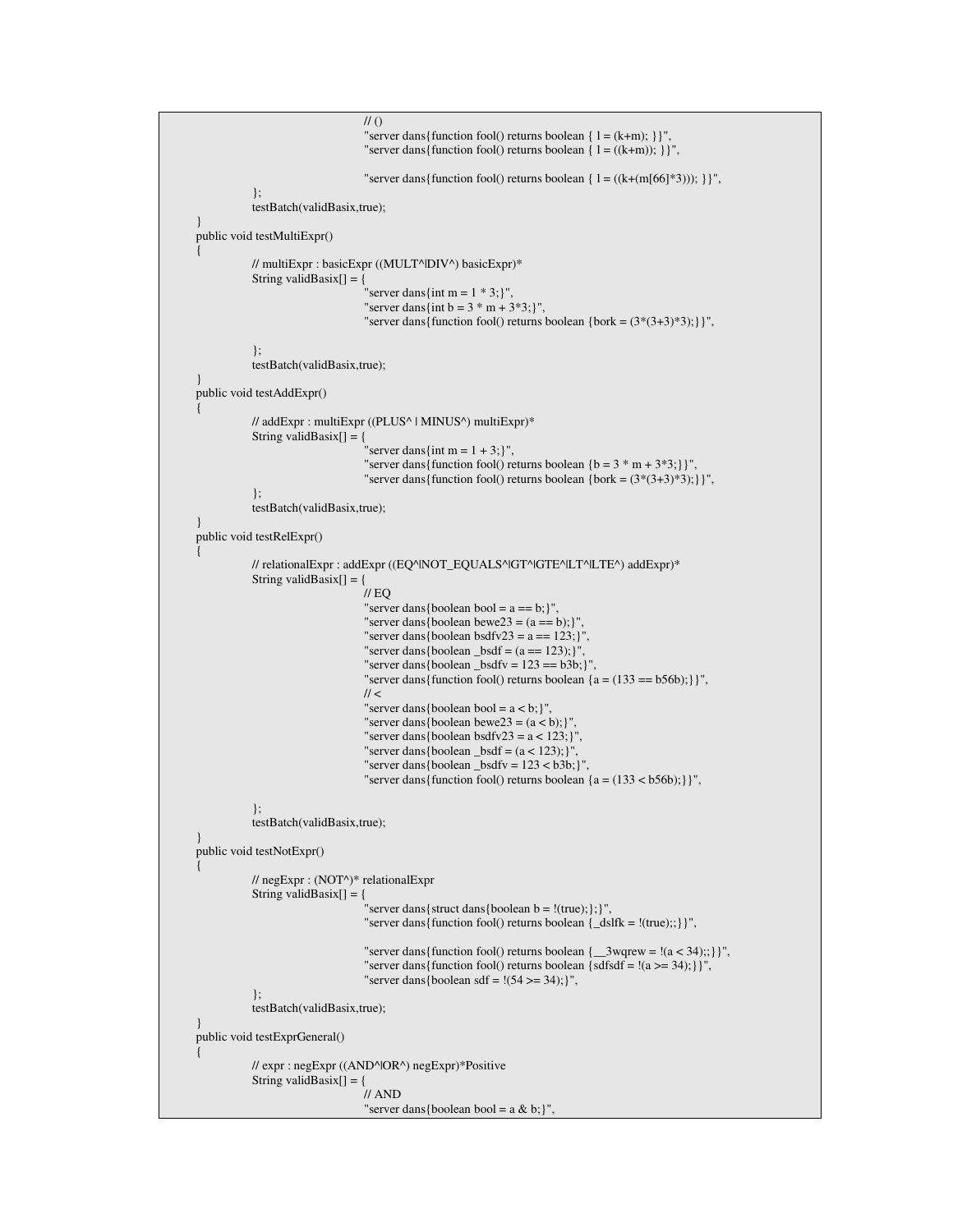```
"server dans{boolean bewe23 = (a & b);}",
                                         "server dans{boolean bsdfv23 = a \& true;}",
                                         "server dans{function fool() returns boolean {a = (dsfe323 \& b56b);}}",
                                        // OR
                                         "server dans{boolean bool = a \mid b;}",
                                         "server dans{boolean bewe23 = (a | b);}",
                                         "server dans{boolean bsdfv23 = a | true;}",
                                         "server dans{function fool() returns boolean {a = (dsf\hat{e}323 \mid b56b)}}}",
                                        // Function Call Expr
                                         "server dans {int i = fool(); }",
                  };
                 testBatch(validBasix,true);
      }
}
/////////////////////////////////////////
/////////////////////////////////////////
//FunctionTests.java
//~~//////////////////////////////////////
/////////////////////////////////////////
package com.school.nopel.tests.scanner;
/**
* Tests out functions.
*/
public class FunctionTests extends ScannerBaseTest
{
     public void testFunctionDecl()
      {
                 testFunctionDeclGeneral(false);
      }
     public void testNetFunctionDecl()
      {
                 testFunctionDeclGeneral(true);
      }
      /**
      * Test as both expressions (assignment to a variable say) and statement (standalone)
      */
     public void testFunctionCall()
      {
                 // funcCallParams : LPAREN! (expr (COMMA! expr)*)? RPAREN!
                 // funcCallStmt : ID funcCallParams RPAREN SEMI
                 String validBasix[] = {
                                        // Parameterless
                                        "server dans{int a = f1();}",
                                         "server dans {int b = _f3(); }",
                                         "server dans{function fool() returns boolean {f[33] = fr3();}}",
                                        // One
                                         "server dans { function fool() returns boolean {a = f1(i)}; } ",
                                         "server dans{boolean b = f1(s);}",
                                        "server dans {real s = f1(d); }",
                                         "server dans{function fool() returns boolean \{s = f1(r);\}\}',
                                        "server dans { date d = f1(b); }",
                                         "server dans{function fool() returns boolean {f1(f);}}",
                                         "server dans{function fool() returns boolean {f1(r)};};}"
                                         "server dans{function fool() returns boolean {f1(anotherFunction(44));}}",
                                        // Multiple
                                         "server dans{function fool() returns boolean {f1(i,f,444);}}",
                                         "server dans{function fool() returns boolean {f1(f(),g(),h(),i());}",
                                         "server dans{function fool() returns boolean {_someValriable =
f1(true,22Mar2003,3.43,33);}}",
                                        "server dans{function fool() returns boolean {n = f1(f3,f2,f4,f);}}",
```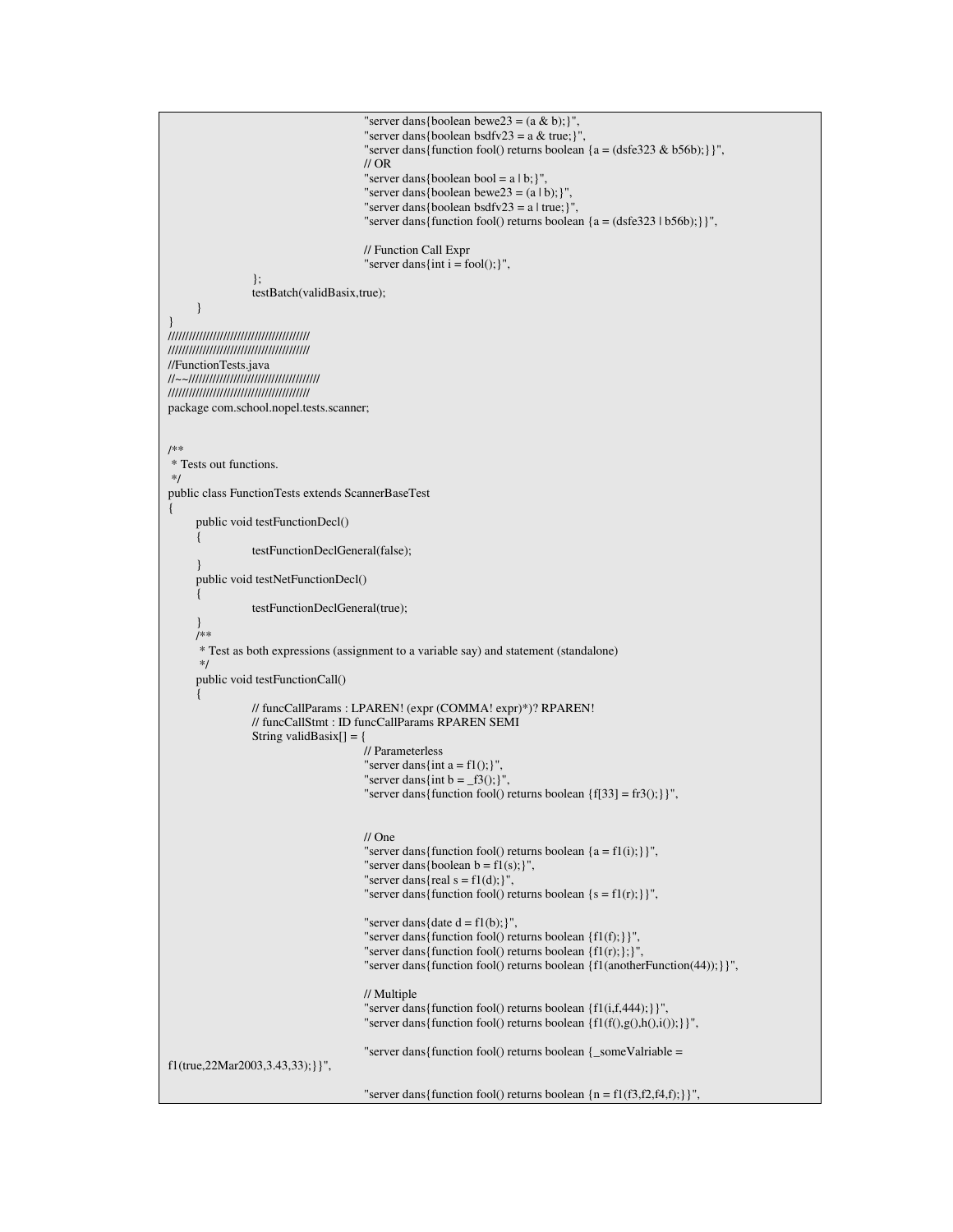```
"server dans{function fool() returns boolean {m = f1(r[0], rel[1], rec[2]); }",
                  };
                  testBatch(validBasix,true);
      }
     protected void testFunctionDeclGeneral( boolean _net)
      {
                  String p = ((\text{net}) ? \text{ "network" : \text{'''}) + \text{ " function "};String validBasix[] = {
                                         // Parameterless
                                          "server dans{"+p+"f1() returns int{}}",
                                          "server dans\{\n"+p+\n" f3() returns boolean[]\{\nint i=0;\}]",
                                          "server dans{"+p+"fr3() returns myType{int i=0;b=r;}}",
                                          "server dans{\text{``+p+``fewr()} returns date {\text{int i=0;b=r; if (e==b) { b = 3;}}}"server dans{"+p+"fcvb() returns string[] {int i=0;b=r; while (e==b) { b = 3; if
(e==r){}}}}",
                                         "server dans{"+p+"fxcvb() returns void {while (true){};};}",
                                         // One
                                          "server dans{"+p+"f1(int i) returns int{}}",
                                          "server dans{"+p+"f1(string s) returns int{}}",
                                          "server dans{"+p+"f1(date d) returns int{}}",
                                         "server dans{"+p+"f1(real r) returns int{}}",
                                          "server dans{"+p+"f1(boolean b) returns int{}}",
                                          "server dans{"+p+"f1(userDefined f) returns int{}}",
                                          "server dans{"+p+"f1(real r[]) returns int{}}",
                                         // Multiple
                                          "server dans{"+p+"f1(int i,userDefined f,userDefined f) returns int{}}",
                                          "server dans{"+p+"f1(string s,int r, real _re,boolean d) returns int{}}",
                                          "server dans{"+p+"f1(date d1,date d2,date d3,date d4) returns int{}}",
                                          "server dans{"+p+"f1(userDefined f3,userDefined f2,userDefined f4,userDefined f)
returns int {}}",
                                          "server dans{"+p+"f1(real r[],real re[],real ree[])returns int {}}",
                                         // This is now ok
                                         "server dans{a = f1();}", // only global vars at this level.
                  };
                  testBatch(validBasix,true);
      }
}
/////////////////////////////////////////
/////////////////////////////////////////
//LexerTests.java
//~~//////////////////////////////////////
/////////////////////////////////////////
package com.school.nopel.tests.scanner;
/**
* Tests specific to the Lexer
*/
public class LexerTests extends ScannerBaseTest
{
     public void testEscapedStrings()
      {
                  \sqrt{PSC}: '\\'( 't'| 'n'| 'b' | '\\' | ''");
                  //STRING : '\"'(ESC|~'\"')* '\"';
                  String validBasix[] = {
                                         // Embeded
                                          "server dans{string s=\"With escape \\\\ char\";}",
                                          "server dans{string s=\"With escape \\t char\";}",
                                         "server dans{string s=\"With escape \\n char\";}",
                                          "server dans{string s=\"With escape \\b char\";}",
```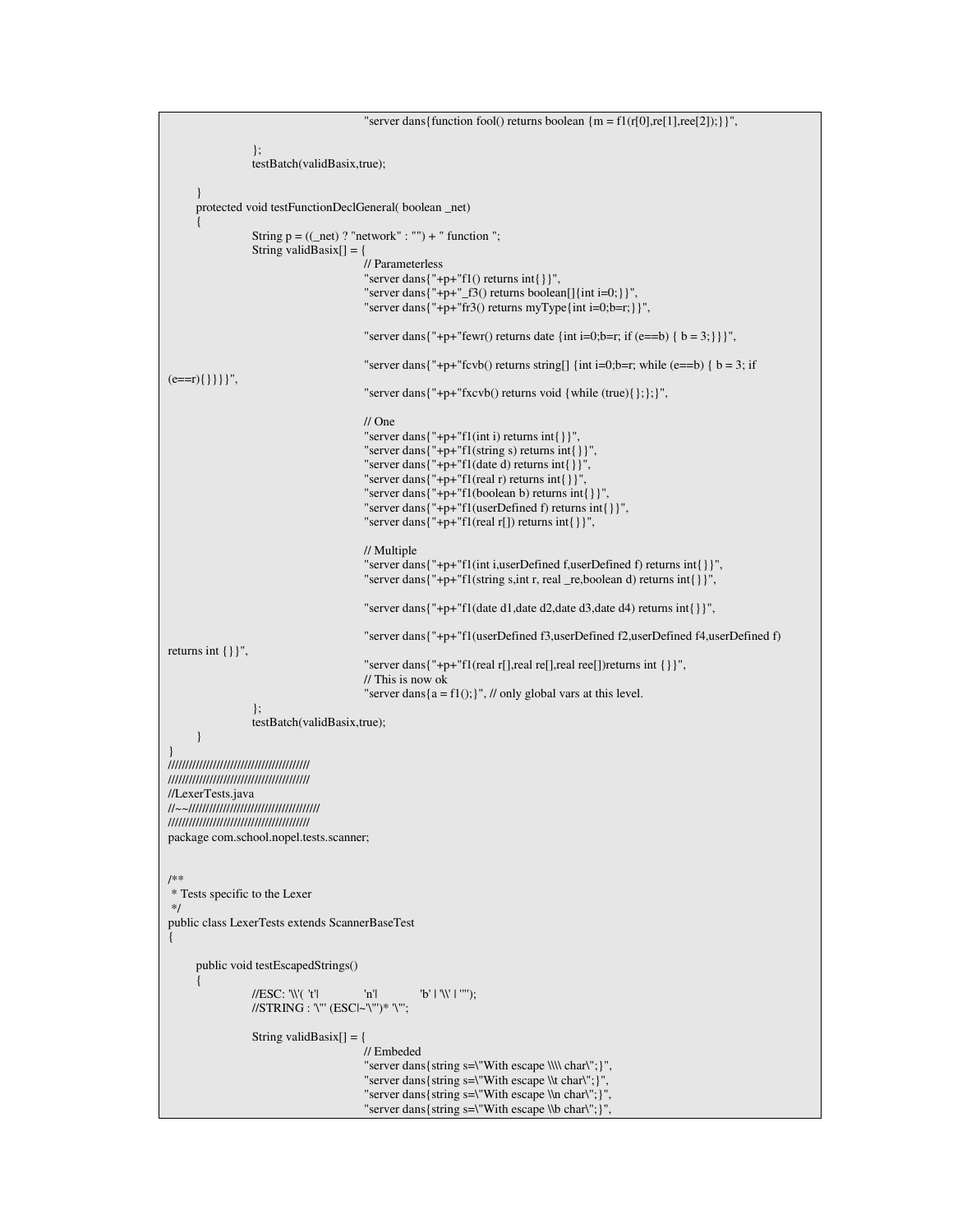```
"server dans{string s=\"With escape \\\" char\";}",
                                       // At beginning
                                        "server dans { string s= \"\\\\ char\"; }",
                                        "server dans{string s=\"\\t char\";}",
                                        "server dans{string s=\"\\n char\";}",
                                       "server dans{string s=\"\\b char\";}",
                                        "server dans { string s= \"\\\" char\"; }",
                                       // At end
                                       "server dans{ string s=\"With escape \\\\\";}",
                                        "server dans{ string s=\"With escape \\t\";}",
                                        "server dans{ string s=\"With escape \\n\";}",
                                       "server dans{ string s=\"With escape \\b\";}",
                                       "server dans{ string s=\"With escape \\\"\";}",
                                       // Only
                                       "server dans{ string s=\"\\\\\";}",
                                       "server dans{ string s=\"\\t\";}",
                                        "server dans{ string s=\"\\n\";}",
                                       "server dans{ string s=\"\\b\";}",
                                       "server dans{ string s=\"\\\"\";}",
                 };
                testBatch(validBasix,true);
     }
}
/////////////////////////////////////////
/////////////////////////////////////////
//LogTests.java
//~~//////////////////////////////////////
/////////////////////////////////////////
package com.school.nopel.tests.scanner;
/**
* Tests out logging
* logStmt :("LOG_DEBUG"^ | "LOG_INFO"^ | "LOG_WARN"^ | "LOG_ERROR"^ | "LOG_FATAL"^)
*/
public class LogTests extends ScannerBaseTest
{
     String m_loggingLevels[] = { "DEBUG","INFO","WARN","ERROR","FATAL"};
     /**
      * Test out arrays of different types valid and invalid
      */
     public void testGlobalLogging()
      {
                for (int i=0; i < m loggingLevels.length; ++i)
                {
                            // Test with string
                            basix("server dans{LOG_"+m_loggingLevels[i]+"(\"Hi there\");}", true);
                            // Test with variable
                            basix("server dans{string s=\"My String\"; LOG_"+m_loggingLevels[i]+"(s);}", true);
                            // Test with non string type
                            basix("server dans{int i=123; LOG_"+m_loggingLevels[i]+"(i);}", true);
                            // TODO check reals that begin with .
                            // TODO check strings and arrays cast to string. Hmmm. Not sure what happens there
                            basix("server dans{real r=0.123; LOG_"+m_loggingLevels[i]+"(r);}", true);
                            basix("server dans{date d=12May2003; LOG_"+m_loggingLevels[i]+"(d);}", true);
                            // Test with expressions
                            basix("server dans{date d=12May2003; LOG_"+m_loggingLevels[i]+"(d+1);}", true);
                            basix("server dans{LOG_"+m_loggingLevels[i]+"(2+1);}", true);
                            basix("server dans{LOG_"+m_loggingLevels[i]+"(2*1);}", true);
                            basix("server dans{LOG_"+m_loggingLevels[i]+"((2*1));}", true);
                            basix("server dans{LOG_"+m_loggingLevels[i]+"((2/1)+2);}", true);
                            // TODO check somewhere for div by zero? I think java allows it. Yeah yeah run time thing
                            basix("server dans{int i=0;LOG_"+m_loggingLevels[i]+"((i/1)+i);}", true);
```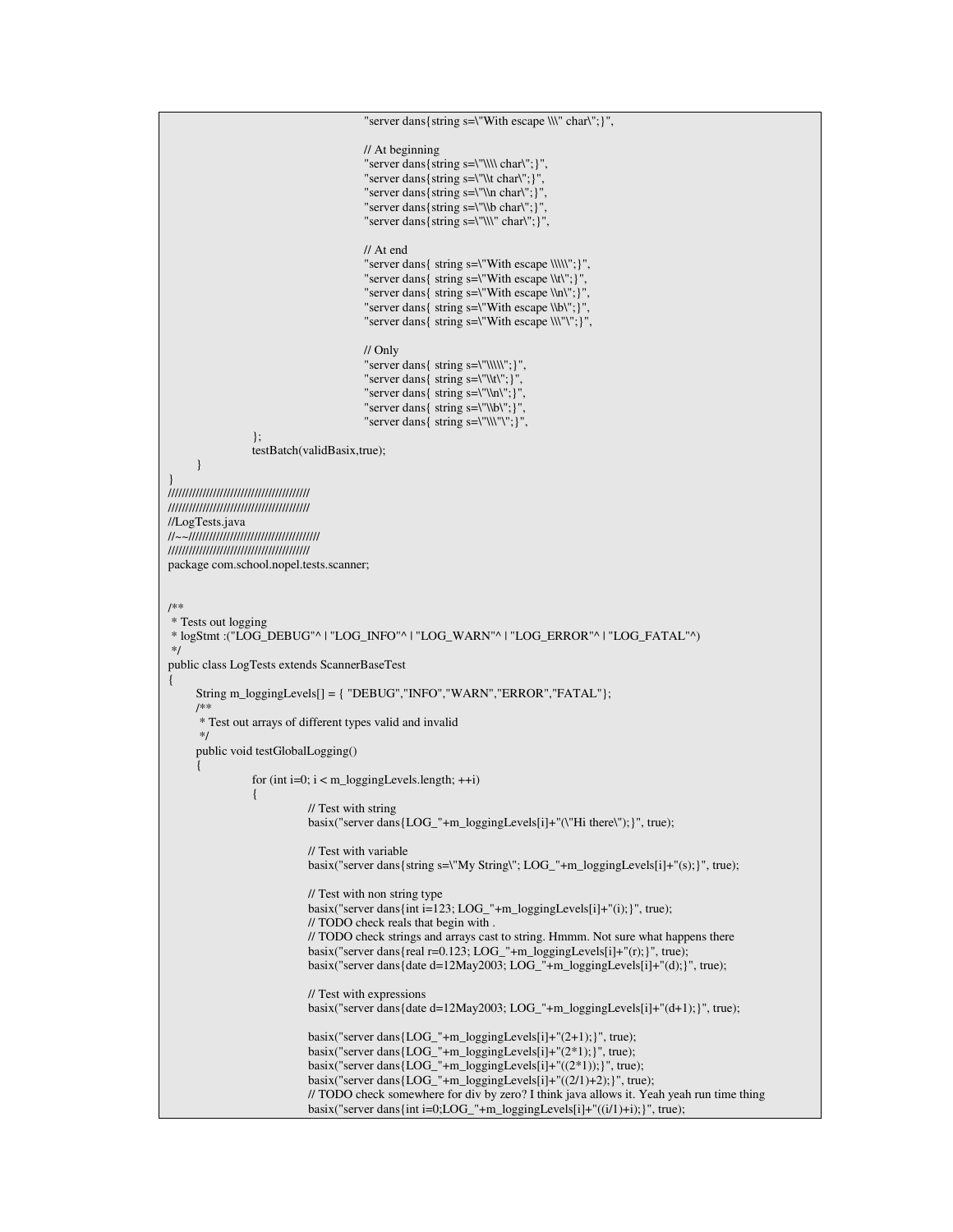```
}
      }
}
/////////////////////////////////////////
/////////////////////////////////////////
//NOPELScannerTestSuite.java
//~~//////////////////////////////////////
/////////////////////////////////////////
package com.school.nopel.tests.scanner;
import junit.framework.Test;
import junit.framework.TestSuite;
public class NOPELScannerTestSuite extends TestSuite{
     public NOPELScannerTestSuite(String s)
      {
                  super(s);
      }
     public static Test suite() {
                  NOPELScannerTestSuite suite = new NOPELScannerTestSuite("Test for com.school.nopel.tests");
                  //$JUnit-BEGIN$
                  // Find all classes in this package that are tests
                  // and include them.
                  suite.addTestSuite(ArrayTests.class);
                  suite.addTestSuite(DeclarationTests.class);
                  suite.addTestSuite(ExpressionTests.class);
                  suite.addTestSuite(FunctionTests.class);
                  suite.addTestSuite(LexerTests.class);
                  suite.addTestSuite(LogTests.class);
                  suite.addTestSuite(StatmentTests.class);
                  suite.addTestSuite(StructTests.class);
                  //$JUnit-END$
                  return suite;
      }
}
/////////////////////////////////////////
/////////////////////////////////////////
//ScannerBaseTest.java
//~~//////////////////////////////////////
/////////////////////////////////////////
package com.school.nopel.tests.scanner;
import com.school.nopel.tests.BaseTest;
/**
* All test cases should subclass this and utilize the
* logTestedProgram method to log statistics.
*/
public class ScannerBaseTest extends BaseTest
      {
     /**
      * The base directory for results files.
      */
     public static final String m_baseDirForTestFiles ="C:\\temp\\tests\\scanner\\";
     public String getBaseDirForTestFiles() {return m_baseDirForTestFiles;};
}
/////////////////////////////////////////
/////////////////////////////////////////
//ScannerMain.java
//~~//////////////////////////////////////
/////////////////////////////////////////
package com.school.nopel.tests.scanner;
import java.util.Enumeration;
import java.util.logging.Formatter;
import java.util.logging.Level;
import java.util.logging.LogManager;
import java.util.logging.LogRecord;
```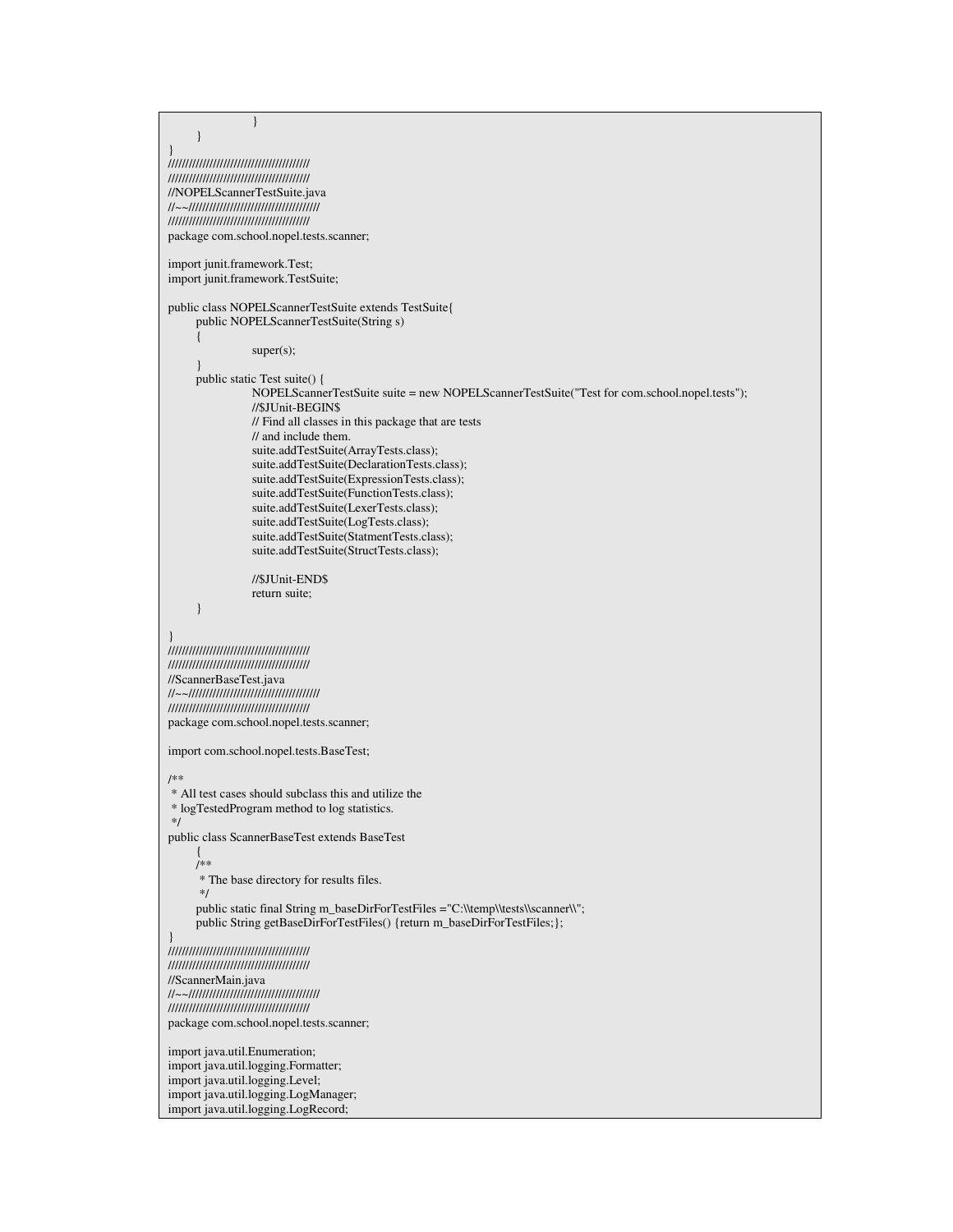```
import java.util.logging.Logger;
import java.util.logging.SimpleFormatter;
import com.school.nopel.NOPELASTFactory;
import com.school.nopel.NOPELLexer;
import com.school.nopel.NOPELParser;
public class ScannerMain {
     static {
                initializeVerbosity(Level.FINEST);
     }
  public static void main(String[] args) throws Exception
  {
     //NOPELLexer lexer = new NOPELLexer(System.in);
     NOPELLexer lexer = new NOPELLexer(System.in);
    NOPELParser parser = new NOPELParser(lexer);
    parser.setASTFactory(new NOPELASTFactory());
    parser.server();
  }
  /**
      * Verbosity in the application is controlled via JavaLogger.
      *
      * @param _level
      */
     protected static void initializeVerbosity(Level _level) {
                Logger.getLogger(".").setLevel(_level);
                Formatter f = null;
                f = new SimpleFormatter() {
                           public String format(LogRecord record) {
                                       if (null != record.getThrown()) {
                                                  return record.getLevel() + ": " + record.getMessage()
                                                                        + "\n" + record.getThrown().getMessage() + "\n";
                                       } else {
                                                 return record.getLevel() + ": " + record.getMessage()
                                                                        + "\n";
                                       }
                            }
                };
                Enumeration names = LogManager.getLogManager().getLoggerNames();
                Logger l;
                while (names.hasMoreElements()) {
                           l = ((Logger) (LogManager.getLogManager().getLogger(names
                                                 .nextElement().toString())));
                           l.setLevel(_level);
                           if (l.getHandlers().length > 0)l.getHandlers()[0].setFormatter(f);
                }
     }
}
/////////////////////////////////////////
/////////////////////////////////////////
//StatmentTests.java
//~~//////////////////////////////////////
/////////////////////////////////////////
package com.school.nopel.tests.scanner;
/**
* Tests out arrays.
*/
public class StatmentTests extends ScannerBaseTest
\{/**
      * Test out while loop test condition
      */
     public void testWhilePredicates()
     {
```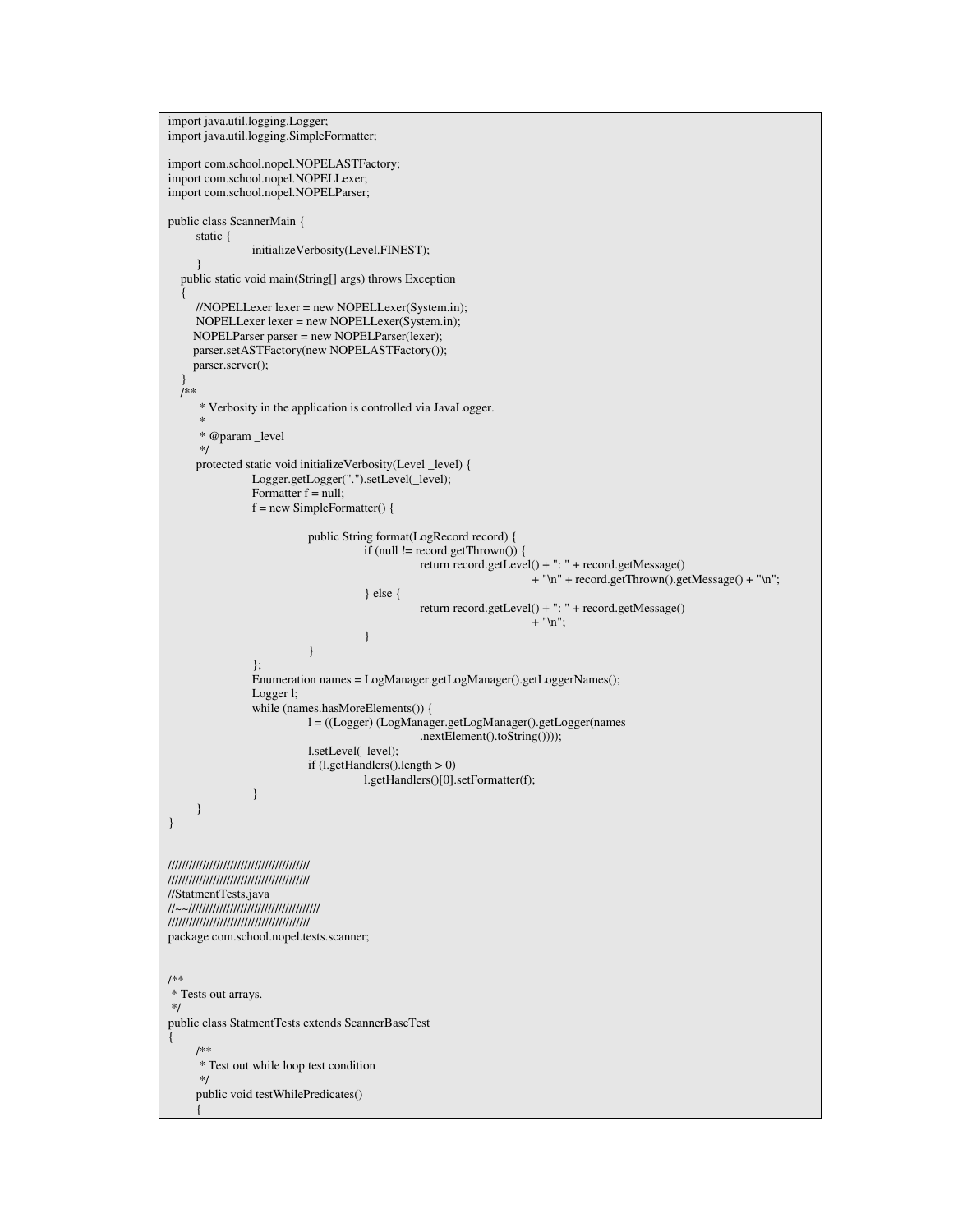```
// Test while perdicates
                 String valid\vec{Bas}ix[] = \{"server dans{function fool() returns boolean {while ( true ) { }}}",
                             "server dans{function fool() returns boolean {while ( false ) { }}}",
                             "server dans{function fool() returns boolean {while ( true ) { };}}",
                             "server dans { function fool() returns boolean { while ( (a < b + 1) ) { }}",
                             "server dans{function fool() returns boolean {while (1 == 1) { }}}",
                             "server dans{function fool() returns boolean {while ( a < b ) { }}}",
                                                                                        };
                 testBatch(validBasix,true);
      }
      /**
      * Test out while loop contents
      */
     public void testWhileContents()
      {
                 // Test while perdicates
                 String validBasix[] = {
                                          "server dans{function fool() returns boolean {while ( true ) { int i=3;}}}",
                                         "server dans{function fool() returns boolean {while ( true ) { int i=3; int j = i +i;}}',
                                         "server dans{function fool() returns boolean {while ( true ) { int i; int j = b[34];}}}",
                                                                                        };
                 testBatch(validBasix,true);
      }
      /**
      * Test out if predicates
      */
     public void testIfPredicates()
      {
                 String validBasix[] = {
                                          "server dans{function fool() returns boolean {if ( true ) {};}}",
                                         "server dans{function fool() returns boolean {if ( true ) { int i=3;}}}",
                                         "server dans { function fool() returns boolean {if ( true ) { int i=3; int j = i +i; } } }",
                                         "server dans{function fool() returns boolean {if ( true ) { int i; int j = b[34];}}}",
                                         "server dans{function fool() returns boolean {if ( true ) { int i=3;} else {}}}",
                                         "server dans { function fool() returns boolean {if ( true ) { int i=3; int j = i +i; } else { int
i=3; p=4;}}}",
                                         "server dans{function fool() returns boolean {if ( true ) { int i; int j = b[34];} else {d =
22Mar2004;}}}",
                                                                                        };
                 testBatch(validBasix,true);
      }
      /**
      * Test out if contents
      */
     public void testIfContents()
      {
                 String validBasix[] = {
                                         "server dans{function fool() returns boolean {if ( true ) { int i=3;}}}",
                                         "server dans{function fool() returns boolean {if ( true ) { int i=3; int j = i +i;}} }",
                                         "server dans{function fool() returns boolean {if ( true ) { int i; int j = b[34];}}}",
                                         "server dans{function fool() returns boolean {if ( true ) { int i; int j = b[34];}}}",
                                                                                        };
                 testBatch(validBasix,true);
      }
     public void testArrayStructPropertyRef()
      {
```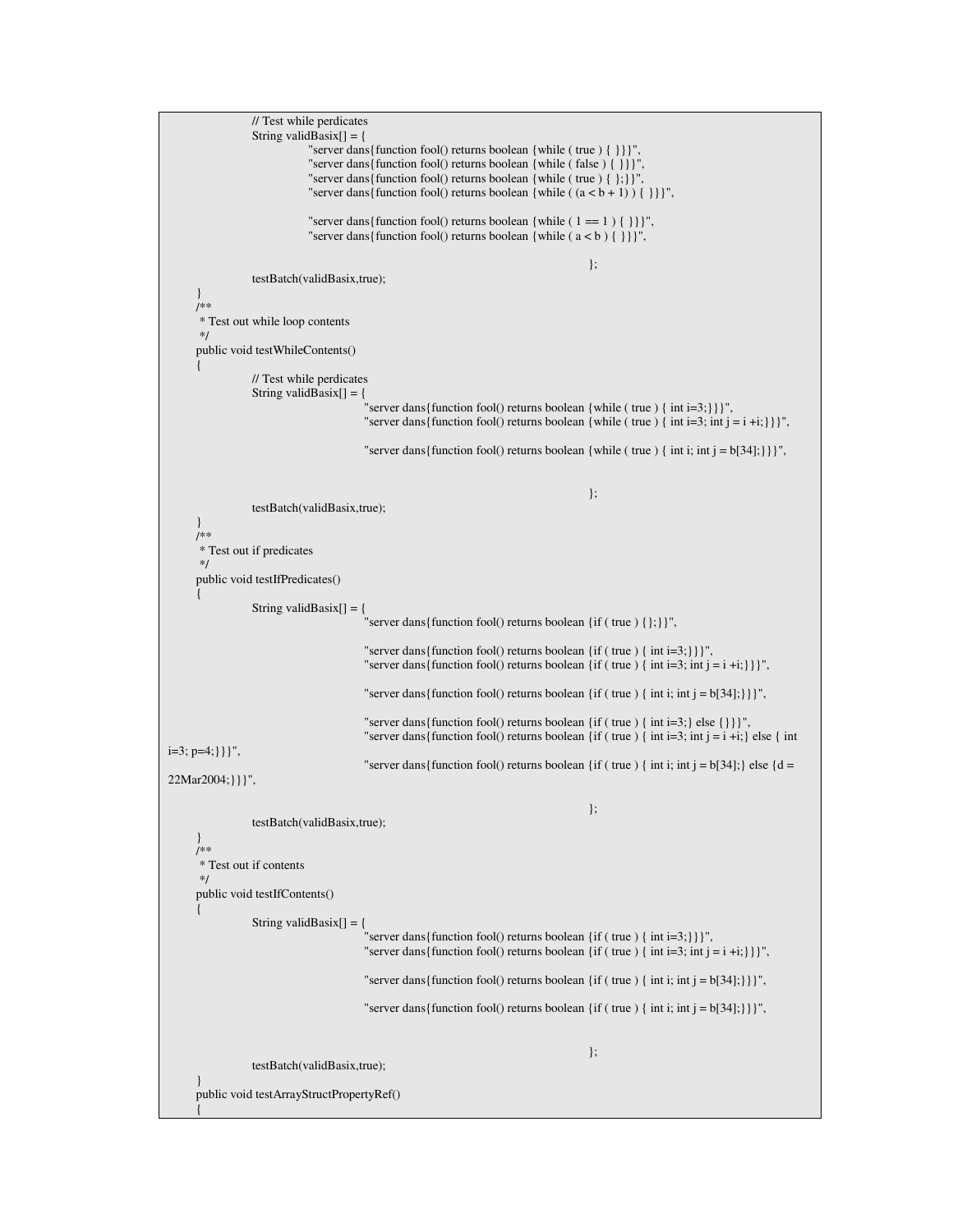```
String validBasix[] = {
                             // declaration is irrelevant here in the scanner but for clarity of the test.
                             // This is chaning the 11th persons age to 30.
                             "server dans{function foo() returns void {struct person{int age=29;};person
pArray[23];pArray[10].age = 10;}}",
                             // This is chaning the 11th persons age to that of the 10th person
                             "server dans{struct person{int age=29;}; person bar[100]; function foo() returns void {bar[10].age =
bar[9].age;}}",
                  };
                 testBatch(validBasix,true);
      }
}
/////////////////////////////////////////
/////////////////////////////////////////
//StructTests.java
//~~//////////////////////////////////////
/////////////////////////////////////////
package com.school.nopel.tests.scanner;
import java.util.Random;
/**
* Tests out structs.
*/
public class StructTests extends ScannerBaseTest
{
      /**
      * Test out arrays of different types valid and invalid
      */
     public void testStructs()
      {
                 // Positive<br>String validBasix[] = \{"server dans{struct dans{boolean b;};}",
                                                                                        "server dans{struct dans{boolean b =false;};}",
                                                                                        "server dans{struct dans{int i = 7;\n};int j =
7;int k=390;\n}",
                                                                                        "server dans{struct dans{real r = 3.0; int
i=90; int k;};}",
                                                                                        "server dans{struct dans{boolean b =false;};}",
                                                                                        "server dans{struct dans{boolean b =
false;};}",
                 };
                 testBatch(validBasix,true);
                 // Negative
                 String invalidBasix[] = {
                                         "server dans{struct d{boolean b[34];}}" // dont allow arrays
                 };
                 testBatch(invalidBasix,false);
      }
      /**
       * Test some random structs.
      */
     public void testRandomStructs()
      \left\{ \right.Random r = new Random();
                 int next = 0;
                 StringBuffer s = null;
                 for (int j=0; j < m_maxRandomToRun; ++j)
                  {
                             next = Math.abs(r.nextInt()) % m_maxDeclarations;
                             s = new StringBuffer("server "+getRandomIdentifier()+" { struct "+ getRandomIdentifier()+ "{");
                             for (int i=0; i < next; ++i)
                             {
                                         s.append(declHelper.getRandomDecl(r));
```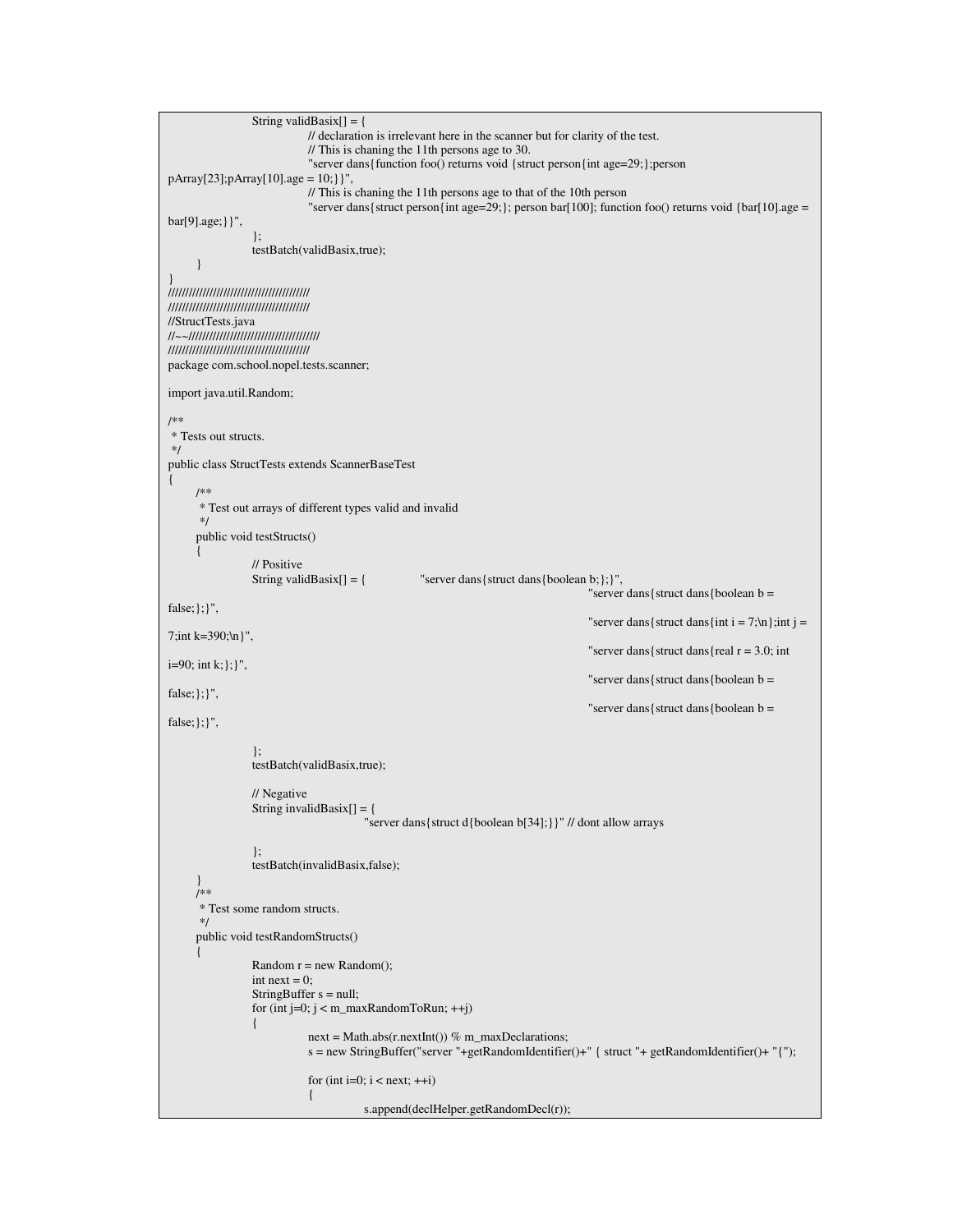```
}
                              s.append("\n};}");
                             basix(s.toString(),true);
                  }
      }
      /**
      * Test out struct access
       *
      */
     public void testStructAccess()
      {
                 String validBasix[] = { "server dans{int i= boring.id;}",
                  };
                 testBatch(validBasix,true);
      }
      /**
      * Test out struct instance
       *
      */
     public void testStructInstance()
      {
                 String validBasix[] = {
                 //"server dans{struct foo{boolean b = false;}; foo dInstance;}",
                  "server dans{struct cat{string name=\"NA\";}; cat mine; cat yours;}",
                 "server dans{foo dInstance;}",
                 };
                 testBatch(validBasix,true);
      }
}
/////////////////////////////////////////
/////////////////////////////////////////
//ArrayTests.java
//~~//////////////////////////////////////
/////////////////////////////////////////
package com.school.nopel.tests.semantics;
/**
* Tests out arrays.
*/
public class ArrayTests extends SemanticsBaseTest
{
     /**
      * Test out arrays of different types valid and invalid
      */
     public void testArrays()
      {
                 // Positive<br>String validBasix[] = \{"server dans{boolean b[45];}",
                                                                                        "server dans{int i[45];}",
                                                                                         "server dans{real r[45];}",
                                                                                         "server dans{date d[45];}",
                                                                                        "server dans{string s[45];}"};
                 testBatch(validBasix,true);
                 // Negative
                 /*
                 String invalidBasix[] = \{ "server dans{boolean b[-45];}",
                                                                                                    "server dans{int i45];}",
                                                                                                    "server dans{real r[45;}",
                                                                                                    "server dans{date[65] foo;}",
                                                                                                    "server dans{string s[45]}"};
                 testBatch(invalidBasix,false);
                 */
      }
      public void testArrayOfStructs()
      {
                 /* TODO I have not done semantics for struct usage yet.
                 String validBasix[] = {
```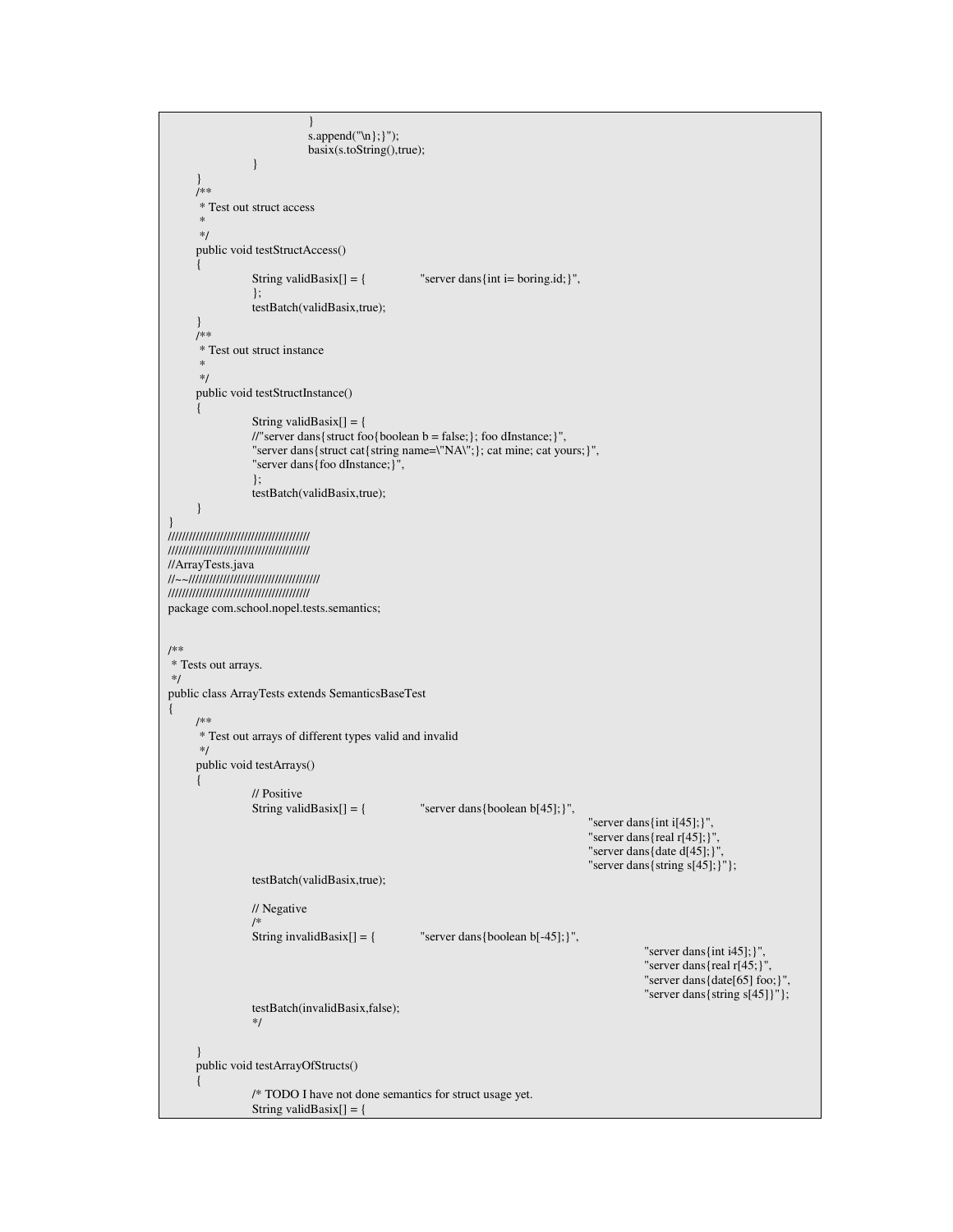```
"server dans{struct foo{ int i=0;};\nfoo fooArray[45];}",
                 };
                 testBatch(validBasix,true);
                 */
      }
     public void testLength()
      {
                  /*
                  String validBasix[] = {
                                         "server dans {int size = b.length;}",
                                         "server dans{function f() returns void {while(b.length < 3) {} }}",
                                        "server dans{int i = b.length + 3;}",
                                         };
                 testBatch(validBasix,true);
                 String invalidBasix[] = {
                                         "server dans{b.length;}", // this is a meaningless stmt but should it be error?
                                         };
                 testBatch(invalidBasix,false);
                 */
      }
     public void testAccess()
      {
                 /*
                 String validBasix[] = {
                                         "server dans{boolean b[45]; boolean b1=b[6];}",
                 };
                 testBatch(validBasix,true);
                 */
      }
}
/////////////////////////////////////////
/////////////////////////////////////////
//DeclarationTests.java
//~~//////////////////////////////////////
/////////////////////////////////////////
package com.school.nopel.tests.semantics;
/**
* Tests the semantics of declarations. The original version of this was
* copied from the syntax version. I then added negative tests.
*/
public class DeclarationTests extends SemanticsBaseTest
     {
     public void testAddExpressions()
      {
                 testAddSubExpressions("+");
      }
     public void testSubExpressions()
      {
                 testAddSubExpressions("-");
      }
     public void testMultExpressions()
      {
                 testMultiAndDiv("*");
      }
     public void testDivExpressions()
      {
                 testMultiAndDiv("/");
      }
      /**
      * Same scenerios shoud work with add and subtract expressions.
      * @param _operator
      */
     public void testMultiAndDiv(String _operator)
      {
                 String validBasix[] = {
                                        // across same type.
```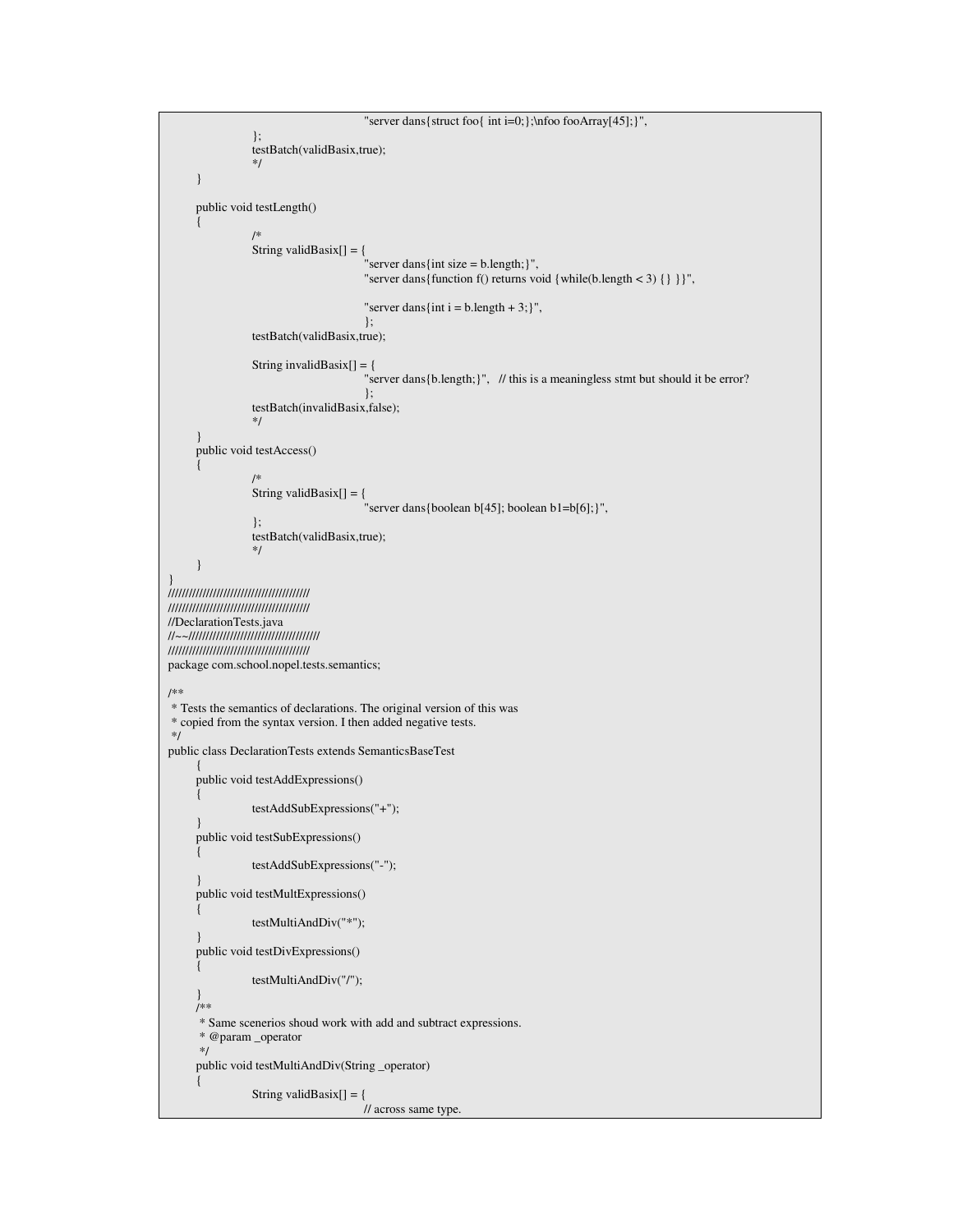```
"server dans { int d = 10" + _{\text{operator+}} "2345; }".
                                         "server dans{real r = 10.0" +_operator+ "2345.9999;}",
                                        // across different types
                                         "server dans{real d = 10"+_operator+ "2345.03;}",
                                         "server dans {real d = 1233.222" + \text{\_}operator{+} "10;}",
                                        // with several expressions
                                         "server dans{real d = 1233.222"+_operator+ "10"+_operator+"4324.33;}",
                                        "server dans{real d = 1233.222"+_operator+
"10"+_operator+"4324.33"+_operator+"4324.33;}",
                 };
                 testBatch(validBasix,true);
      }
      /**
      * Same scenerios shoud work with add and subtract expressions.
      * @param _operator
      */
     public void testAddSubExpressions(String _operator)
      {
                 String validBasix[] = {
                                        // Addition across same type.
                                         "server dans { int d = 10" + _{\text{operator+}} "2345; }",
                                         "server dans {real r = 10.0"+_operator+ "2345.9999;}",
                                        "server dans{string s = \"Hi there\""+_operator+ "\"Big Spender\";}",
                                        // Addition across different types
                                         "server dans {real d = 10" + \text{1} - \text{1} operator + "2345.03;}",
                                         "server dans {real d = 0.12312312"+_operator+ "2345; }",
                                        "server dans{string s = \"Hi there\""+_operator+ "12345;}",
                                         "server dans{string s = \PsiHi there\Psi"+_operator+ "12345.332;}",
                                         "server dans{string s = \"Hi there\""+_operator+ "false; }",
                                         "server dans{string s = \"Hi there\""+_operator+ "true;}",
                                         "server dans{string s = \PsiHi there\Psi"+_operator+ "22Jun2004;}",
                                         "server dans{string s = 12334"+_operator+"\"Hi there\"; }",
                                         "server dans{string s = false"+_operator+"\"Hi there\"; }",
                                         "server dans{string s = true"+_operator+"\"Hi there\";}",
                                         "server dans{string s = 22Jun1922"+_operator+"\"Hi there\";}",
                                         "server dans\{date d = 22Dec1999" + _operator + "2;}\",
                                        // with multiple expressions
                                         "server dans\{\text{date } d = 22\text{Dec}1999" + \text{–operator+} "2" + \text{–operator+} "2;\}",
                 };
                 testBatch(validBasix,true);
      }
     public void testInitWithConstantExpressions()
      {
                 String validBasix[] = {
                                        // Basics no initialization
                                         "server dans{int d;}",
                                        "server dans{real deal;}",
                                         "server dans{string sayWhat;}",
                                         "server dans{date when;}",
                                         "server dans{boolean veritas;}",
                                        // Multiple decls no initalization
                                         "server dans{int d;real deal;string sayWhat;boolean veritas;date when;}",
```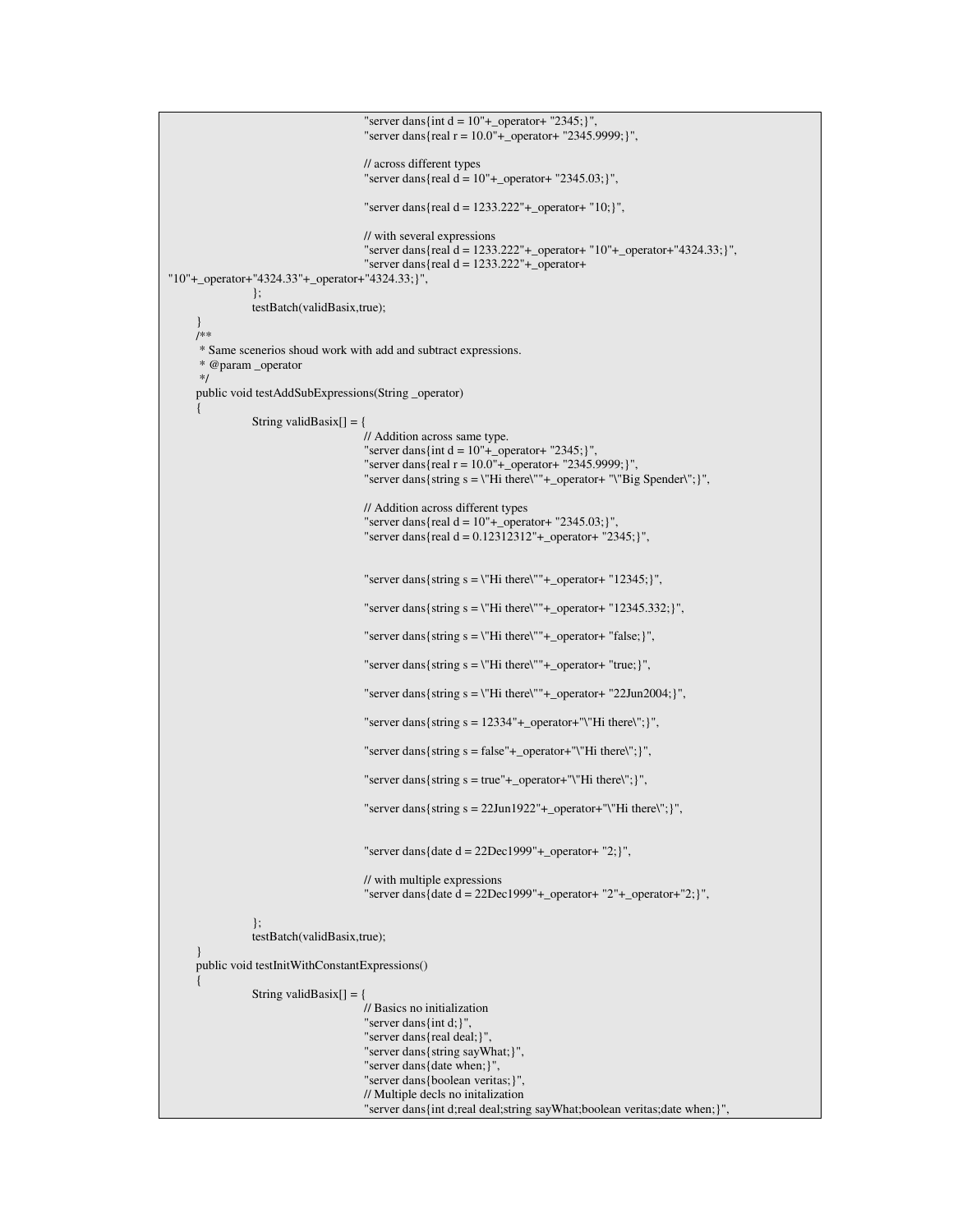```
"server dans{int d;real deal;string sayWhat2;string sayWhat;date when2;boolean
veritas;boolean veritas2;date when;}",
                                        // Basics with constant initialization
                                         "server dans{int dool=12345;}",
                                         "server dans{real deal=123423.324;}",
                                         "server dans{string sayWhat=\"Hi there pookie\";}",
                                         "server dans\{\text{date when} = 22\text{Jan}2005;\}",
                                         "server dans{boolean veritas=false;}",
                                         "server dans{boolean veritas=true;}",
                                        // Decls constant initalization
                                        "server dans{int d=1234;real deal=2222.334234;string sayWhat=\"Whatever I want to
say\";boolean veritas=false;date when=02Jun2005;}",
                                         "server dans{int d=44323;real deal=423423.234;string sayWhat2=\"Whatever I want to
say\";string sayWhat;date when2;boolean veritas=true;boolean veritas2=false;date when=13Jun2004;}",
                 };
                 testBatch(validBasix,true);
      }
                 /**
                 * Tests out random declarations
                  */
                 public void testRandomDeclarations()
                 {
                             /*
                             Random r = new Random();int next = 0;
                             StringBuffer s = null;
                             for (int j=0; j < m_maxRandomToRun; ++j){
                                        next = Math.abs(r.nextInt()) % m_maxDeclarations;
                                        s = new StringBuffer("server "+getRandomIdentifier() + "</u>);
                                        for (int i=0; i < next; ++i)
                                         {
                                                    s.append(BaseTest.declHelper.getRandomDecl(r));
                                         }
                                        s.append("\n}");
                                        basix(s.toString(),true);
                             }
                             */
                 }
                 public void testXXX(String _operator)
                 {
                             String validBasix[] = {
                                                    // Initialize int with size of an array.
                                                    "server dans{int b[23]; int c = b.length}",
                                                    // Init int with value from a struct
                                                    "server dans{struct person{int age=23;}; int c = b.length}",
                                                    // Init int with value from a struct in an array
                                                    "server dans {int b[23]; int c = b.length }",
                             };
                             testBatch(validBasix,true);
                 }
      }
/////////////////////////////////////////
/////////////////////////////////////////
//ExpressionTests.java
//~~//////////////////////////////////////
/////////////////////////////////////////
package com.school.nopel.tests.semantics;
/**
*/
public class ExpressionTests extends SemanticsBaseTest
{
      public void testRelational()
      {
                 String validBasix[] = {
                                        // check relational
```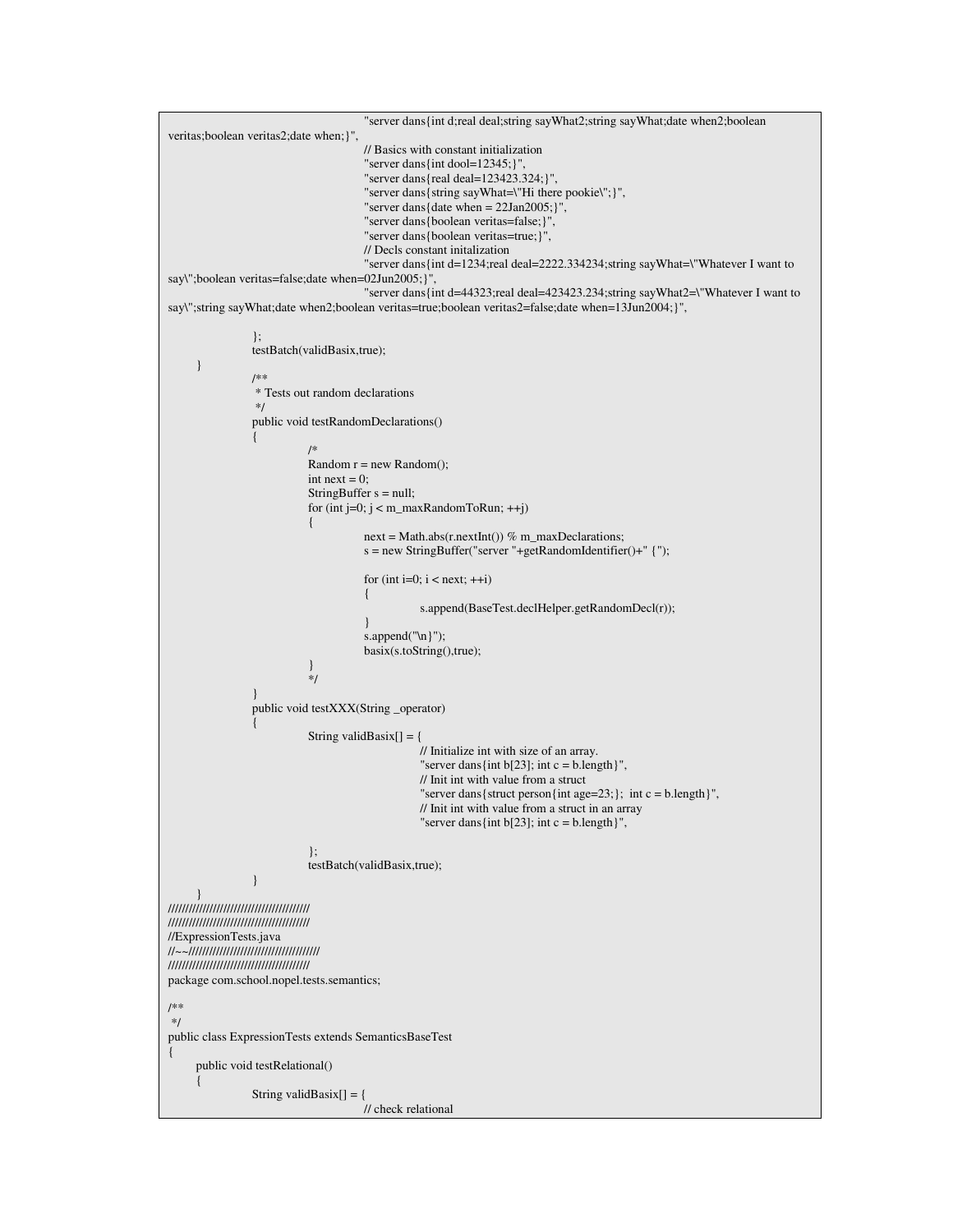```
"server dans{boolean b = 10 < 9;}",
                                   "server dans{boolean b = 10 > 9.99;}",
                                   "server dans{boolean b = 10 \ge 9;}",
                                   "server dans{boolean b = 10.00 \le 9;}",
                                   "server dans{int i=2; boolean b = i > 9;}",
                                   "server dans{int i=2;int j=2; boolean b = i <= j;}",
                                   "server dans{int i=2;int j=2; boolean b = i >= j;}",
            };
           testBatch(validBasix,true);
           // Test negative
           String invalidBasix[] = {
                                   // check relational
                                   "server dans{boolean b = 10 < \lceil a \rceil"; }",
                                   "server dans{boolean b = 22Jun2003 > 9;}",
            };
           testBatch(invalidBasix,false);
}
public void testAndOr()
{
           String validBasix[] = \{// check relational
                                   "server dans{boolean b = true \& false; }",
                                   "server dans{boolean b = true \& (1<2);}",
                                   "server dans{boolean b = (1<2) & false;}",
                                   "server dans{boolean b = (2>33) | (1<2);}",
            };
           testBatch(validBasix,true);
           // Test negative
           String invalidBasix[] = {
                                  // check relational
                                   "server dans{boolean b = 10 \& \text{``a''}; ",
                                   "server dans{boolean b = 10 \& 2;}",
                                   "server dans {boolean b = (true) & 2; }",
            };
           testBatch(invalidBasix,false);
}
/**
 * Same scenerios shoud work with add and subtract expressions.
* @param _operator
*/
public void testNegate()
{
           String validBasix[] = {
                                  // check relational
                                   "server dans {boolean b = !true;}".
                                   "server dans {boolean b = !(1<2);}",
                                   "server dans{boolean a = false; boolean b = !(a); }",
                                  "server dans{boolean a = false; boolean b = \{a\}",
            };
           testBatch(validBasix,true);
           // Test negative
           String invalidBasix[] = {
                                   // check relational
                                   "server dans {boolean b = 110; }",
                                   "server dans{boolean b = 22Jun2003;}",
                                   "server dans {int i=9; boolean b = !i; }",
           };
           testBatch(invalidBasix,false);
}
/**
 * Same scenerios shoud work with add and subtract expressions.
* @param _operator
 */
```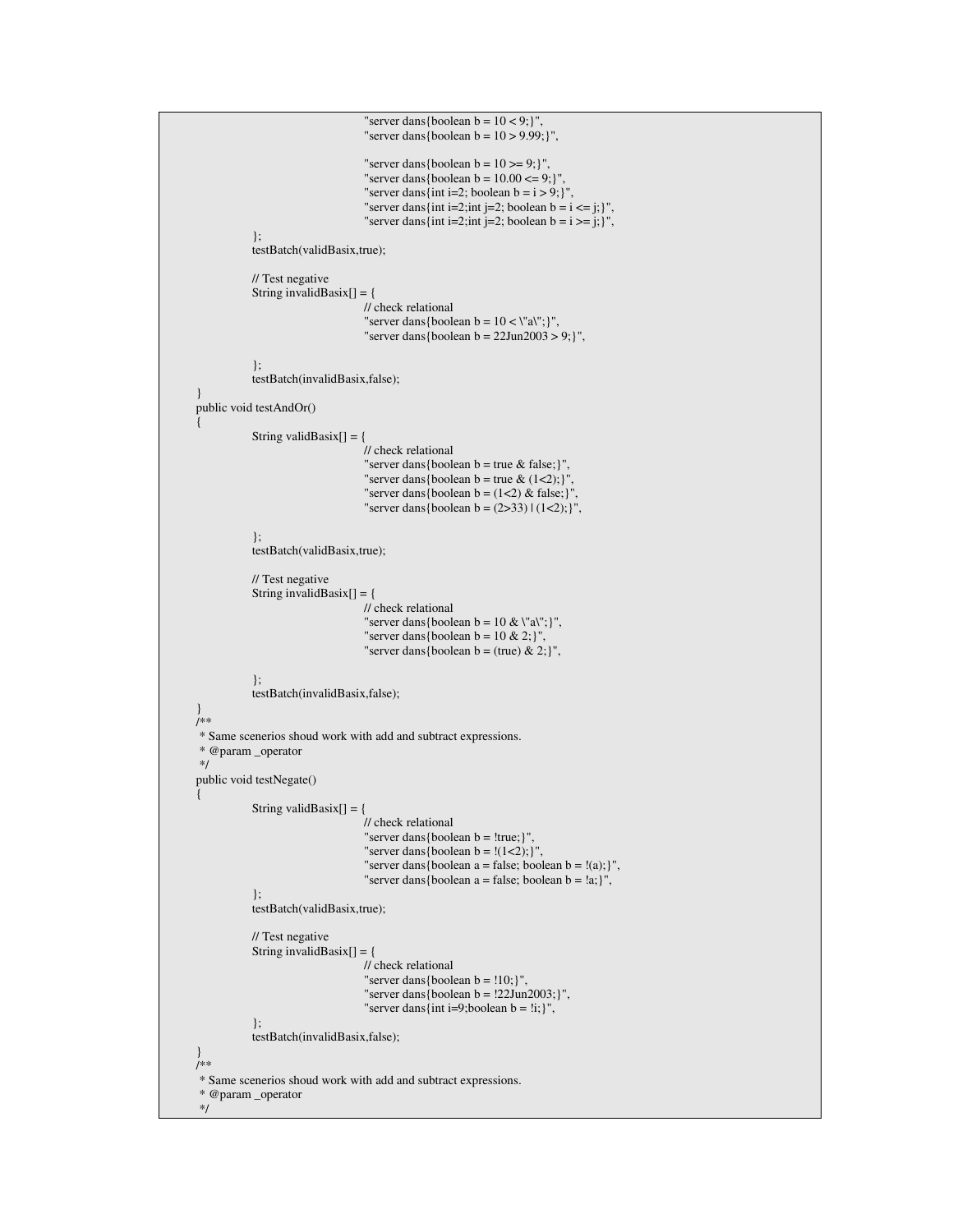```
public void testFunctionExpr()
      {
                 String validBasix[] = {
                                         // func call no params
                                          "server dans{function foo() returns int {int i=0; return i;}int j= foo();}",
                                         // func call 1 param const
                                          "server dans{function foo(int inP1) returns int {int i=inP1; return i;}int j= foo(23);}",
                                         // func call 1 param var
                                          "server dans{function foo(int inP1) returns int {int i=inP1; return i;}int g=23; int j=
foo(g);}",
                                         // func call 1 param func call
                                          "server dans{function bar() returns int {returns 12;}\nfunction foo(int inP1) returns int
{int i=inP1; return i;}\nint j= foo(bar(i));}",
                 };
                 testBatch(validBasix,true);
                 // Test negative
                 String invalidBasix[] = {
                                         // bad type assignment
                                          "server dans{function foo() returns void {}\nint j= foo();}",
                  };
                 testBatch(invalidBasix,false);
      }
}
/////////////////////////////////////////
/////////////////////////////////////////
//FunctionTests.java
//~~//////////////////////////////////////
/////////////////////////////////////////
package com.school.nopel.tests.semantics;
/**
* Tests out functions.
*/
public class FunctionTests extends SemanticsBaseTest
{
      public void testFunctionsAndGlobals()
      {
                 String validBasix[] = {
                                         // Test calling a function that uses a global variable.
                                         "server dans{string myName= \"Dan\"; function sayHiDan() returns void { string s =
myName;}}",
                  };
                 testBatch(validBasix,true);
                 // negative
                  /*
                 String invalidBasix[] = {
                                         // Test calling a function in a function that dne
                                          "server dans{function f1() returns int{}}",
                 };
                 testBatch(invalidBasix,true);
                  */
      }
      public void testMultipleFunctions()
      {
                 String validBasix[] = {
                                         // Test calling a function from in a function
                                          "server dans{function f1() returns int{return 1;}function f2() returns int{return f1();}}",
                                         // Test recursion...this is infinite but still allowable...
                                          "server dans{function f1() returns int{return f1();}}",
                                         // Test implicit cast
                                          "server dans{function f2g() returns int { return 1234; };\nfunction f1() returns real {return
f2g();}}",
```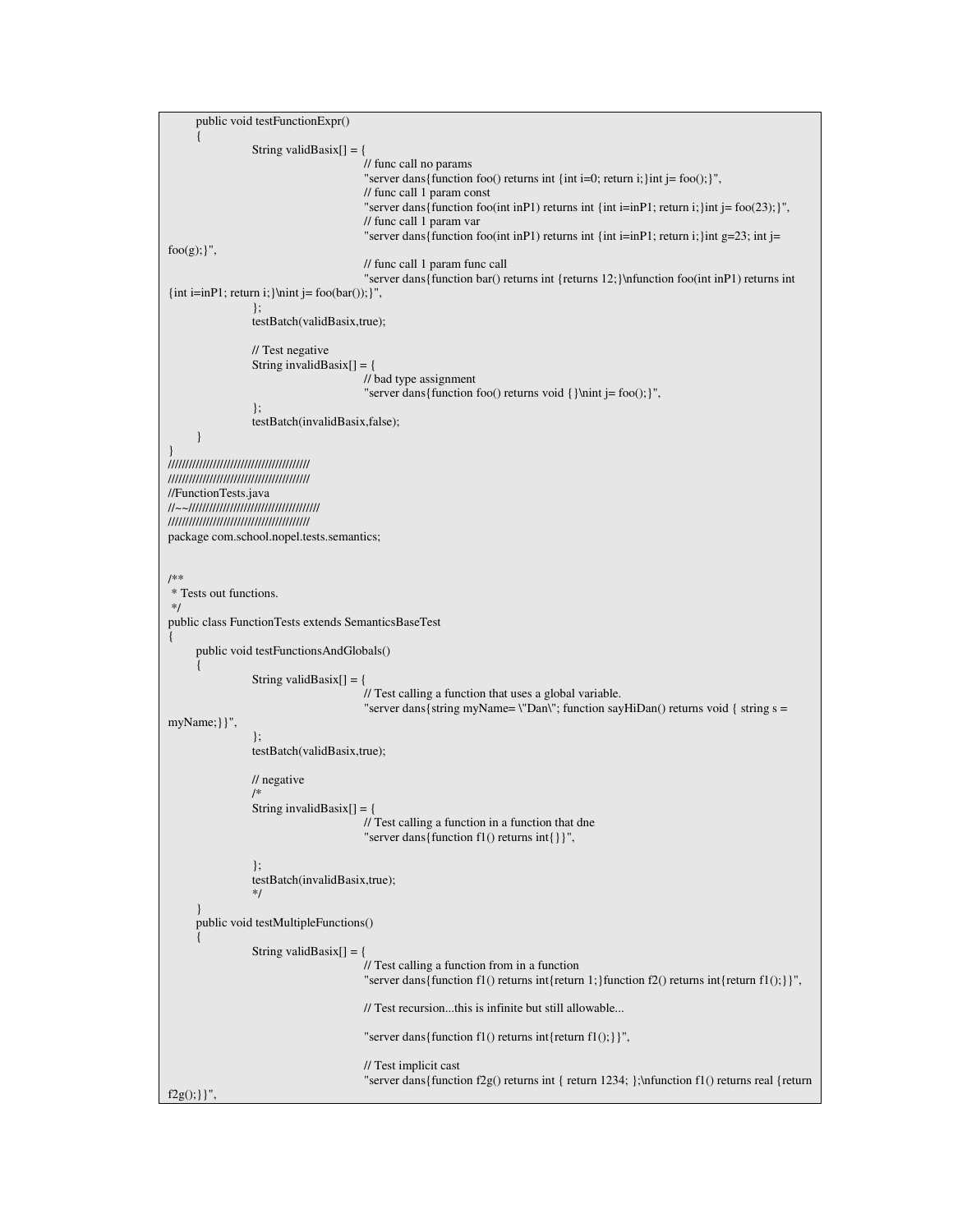|                                                                                                                                                                                                                                      | "server dans { function f2h() returns int { return 1234; }; \nfunction f1() returns string                                                                                                                                                                  |  |
|--------------------------------------------------------------------------------------------------------------------------------------------------------------------------------------------------------------------------------------|-------------------------------------------------------------------------------------------------------------------------------------------------------------------------------------------------------------------------------------------------------------|--|
| {return $f2h$ (); } }",                                                                                                                                                                                                              | "server dans { function $f2i()$ returns real { return $1234.22$ ; }; \nfunction $f1()$ returns string                                                                                                                                                       |  |
| {return $f2i()$ ; } }",                                                                                                                                                                                                              | "server dans { function $f2j()$ returns date { return 22Mar2005; }; \the function f1() returns                                                                                                                                                              |  |
| string {return $f2j()$ ;}}",                                                                                                                                                                                                         |                                                                                                                                                                                                                                                             |  |
|                                                                                                                                                                                                                                      | // Test network functions call non networked<br>"server dans { function f2() returns date { return 22Mar2005; }; \nnetwork function f1()                                                                                                                    |  |
| returns string {return f2();}}",<br>};                                                                                                                                                                                               |                                                                                                                                                                                                                                                             |  |
| testBatch(validBasix,true);                                                                                                                                                                                                          |                                                                                                                                                                                                                                                             |  |
| $\frac{1}{2}$ negative                                                                                                                                                                                                               |                                                                                                                                                                                                                                                             |  |
| String invalidBasix $[] = \{$                                                                                                                                                                                                        | // Test calling a function in a function that dne<br>"server dans { function $f1()$ returns int { return boo(); } }",                                                                                                                                       |  |
|                                                                                                                                                                                                                                      | // Test calling a function that has diff return type<br>"server dans { function f2a() returns void { }; \nfunction f1() returns int { return f2a(); } }",<br>"server dans { function f2b() returns string { return \"Hi there\"; }; \nfunction f1() returns |  |
| $int{return f2b();}$<br>$f2c();\}$ } ",                                                                                                                                                                                              | "server dans{function $f2c()$ returns void { }; \nfunction $f1()$ returns string {return                                                                                                                                                                    |  |
|                                                                                                                                                                                                                                      | // in valid cast<br>/* TODO PBLM FUNCTIONS NOT RETURNING WHEN THEY SHOULD!!!! */<br>"server dans { function f2d() returns real { $\cdot$ function f1() returns int { return f2d(); } }",                                                                    |  |
|                                                                                                                                                                                                                                      | "server dans { function f2e() returns date { $\int f(0) = f(0)$ returns int { return f2e(); } }",                                                                                                                                                           |  |
|                                                                                                                                                                                                                                      | // Test calling network functions<br>"server dans{network function f3() returns date { return 22Mar2005; };\metwork                                                                                                                                         |  |
| function f1() returns string {return f3(); } }",                                                                                                                                                                                     | "server dans { network function $f(4)$ returns date { return 22Mar2005; }; \nfunction $f(1)$                                                                                                                                                                |  |
| returns string {return $f4()$ ; } }",<br>$\}$ ;                                                                                                                                                                                      |                                                                                                                                                                                                                                                             |  |
| testBatch(invalidBasix,false);                                                                                                                                                                                                       |                                                                                                                                                                                                                                                             |  |
|                                                                                                                                                                                                                                      |                                                                                                                                                                                                                                                             |  |
| public void testFunctionDecl()                                                                                                                                                                                                       |                                                                                                                                                                                                                                                             |  |
|                                                                                                                                                                                                                                      |                                                                                                                                                                                                                                                             |  |
|                                                                                                                                                                                                                                      | testFunctionParamsGeneral(false);                                                                                                                                                                                                                           |  |
| public void testNetFunctionDecl()                                                                                                                                                                                                    |                                                                                                                                                                                                                                                             |  |
| testFunctionParamsGeneral(true);                                                                                                                                                                                                     |                                                                                                                                                                                                                                                             |  |
| protected void testFunctionParamsGeneral(boolean_net)                                                                                                                                                                                |                                                                                                                                                                                                                                                             |  |
| String validBasix $[] = \{$                                                                                                                                                                                                          | String $p = ((\text{net}) ? \text{ "network" : \text{'''}) + \text{ " function "};$                                                                                                                                                                         |  |
|                                                                                                                                                                                                                                      | // Parameterless<br>"server dans{"+p+"f1() returns int{return 1;}}",<br>"server dans{"+p+"_f3() returns boolean[]{int i=0; return false;}}",                                                                                                                |  |
|                                                                                                                                                                                                                                      | "server dans {int b=22; int r=3; struct myType {int i=0; }; "+p+"fr3() returns myType {int                                                                                                                                                                  |  |
| $i=0; b=r$ ; myType inst; return inst; } }",                                                                                                                                                                                         | "server dans {"+p+"fewr() returns date {int i=0;int r=0;int e=2;int b=r; if (e==b) { b =                                                                                                                                                                    |  |
| 3; } return 22Jul2111; } }",                                                                                                                                                                                                         | "server dans {"+p+"fcvb() returns string $\lceil \int$ {int i=0;int r=0;int e=2;int b=r; while (e==b) {                                                                                                                                                     |  |
| $b = 3$ ; if $(e == r)$ } \string s[3]; return s; \\movel \movel \movel \movel \movel \movel \movel \movel \movel \movel \movel \movel \movel \movel \movel \movel \movel \movel \movel \movel \movel \movel \movel \movel \movel \m | "server dans{"+p+"fxcvb() returns void {while $(true){};$ ; ; ; ",                                                                                                                                                                                          |  |
|                                                                                                                                                                                                                                      | $\frac{\pi}{2}$ One                                                                                                                                                                                                                                         |  |
|                                                                                                                                                                                                                                      | "server dans {"+p+"f1(int i) returns int {return 1; } }",<br>"server dans{"+p+"f12(string s) returns int{return 1;}}",                                                                                                                                      |  |
|                                                                                                                                                                                                                                      | "server dans{"+p+"f13(date d) returns int{return 1;}}",                                                                                                                                                                                                     |  |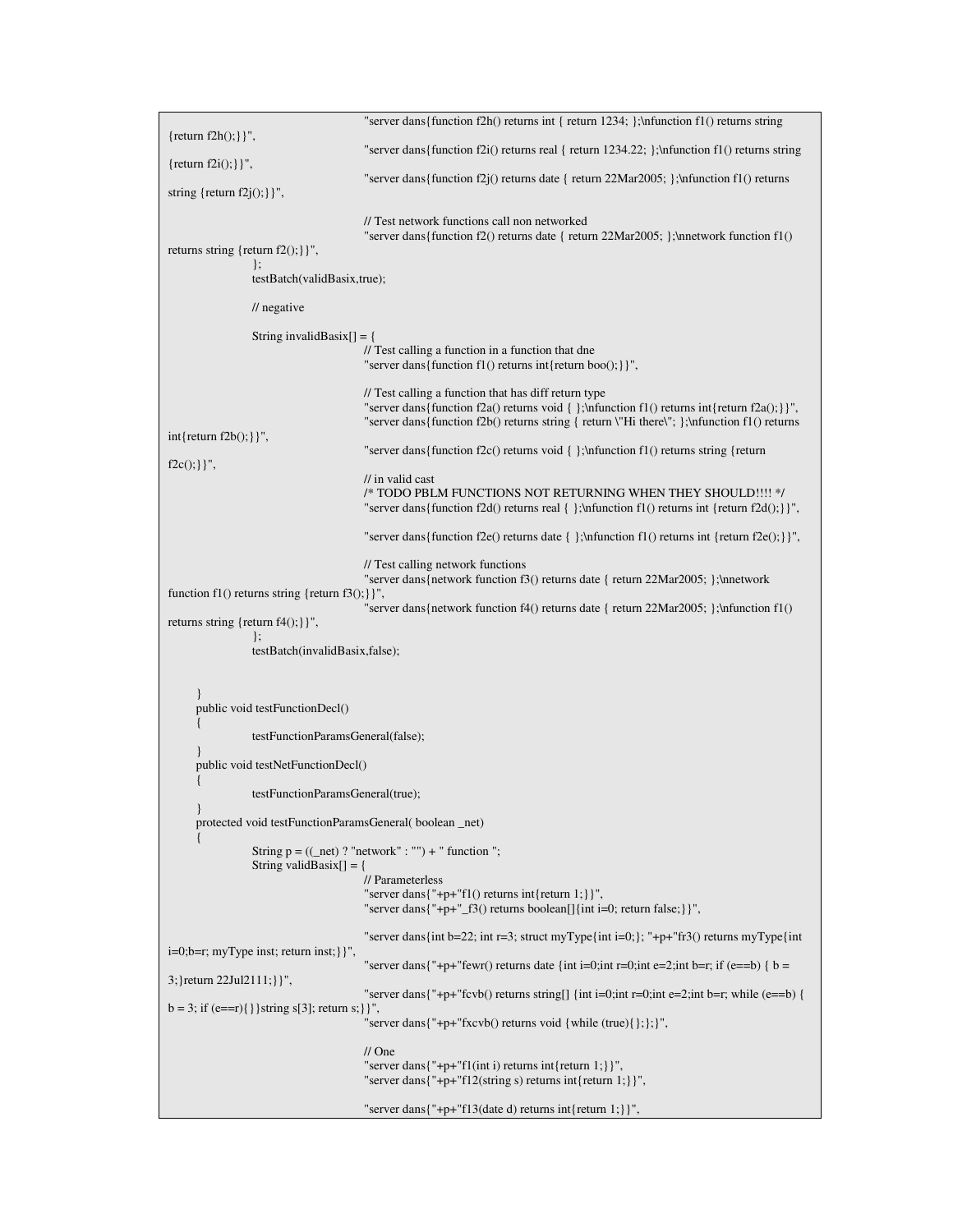```
"server dans{"+p+"f14(real r) returns int{return 1;}}",
                                       "server dans{"+p+"f15(boolean b) returns int{return 1;}}",
                                       "server dans{struct userDefined{int i=0;}; "+p+"f16(userDefined f) returns int{return
1;}}",
                                       "server dans\{\text{``+p+``f17}(\text{real r}[\})\} returns int\{\text{return 1;}\}\",
                                       // Multiple
                                       "server dans{struct userDefined {};"+p+"f21(int i,userDefined f,userDefined f1) returns
int{return 1;}}",
                                       "server dans{"+p+"f22(string s,int r, real _re,boolean d) returns int{return 1;}}",
                                       "server dans{"+p+"f23(date d1,date d2,date d3,date d4) returns int{return 1;}}",
                                       "server dans{struct userDefined{int i=0;}; "+p+"f24(userDefined f3,userDefined
f2,userDefined f4,userDefined f) returns int {return 1;}}",
                                       "server dans{"+p+"f25(real r[],real re[],real ree[])returns int {return 1;}}",
                 };
                testBatch(validBasix,true);
     }
}
/////////////////////////////////////////
/////////////////////////////////////////
//LogTests.java
//~~//////////////////////////////////////
/////////////////////////////////////////
package com.school.nopel.tests.semantics;
/**
* Tests out logging
* logStmt :("LOG_DEBUG"^ | "LOG_INFO"^ | "LOG_WARN"^ | "LOG_ERROR"^ | "LOG_FATAL"^)
*/
public class LogTests extends SemanticsBaseTest
{
     String m_loggingLevels[] = { "DEBUG","INFO","WARN","ERROR","FATAL"};
      /**
      * Test out logging at the global leve.
      */
     public void testGlobalLoggingPositive()
      {
                for (int i=0; i < m_loggingLevels.length; ++i)
                {
                            // Test with string
                            basix("server dans{LOG_"+m_loggingLevels[i]+"(\"Hi there\");}", true);
                            // Test with variable
                            basix("server dans{string s=\"My String\"; LOG_"+m_loggingLevels[i]+"(s);}", true);
                            // Test with non string type
                            basix("server dans{int i=123; LOG_"+m_loggingLevels[i]+"(i);}", true);
                            // TODO check reals that begin with .
                            // TODO check strings and arrays cast to string. Hmmm. Not sure what happens there
                            basix("server dans{real r=0.123; LOG_"+m_loggingLevels[i]+"(r);}", true);
                            basix("server dans{date d=12May2003; LOG_"+m_loggingLevels[i]+"(d);}", true);
                            // Test with expressions
                            basix("server dans{date d=12May2003; LOG_"+m_loggingLevels[i]+"(d+1);}", true);
                            basix("server dans{LOG_"+m_loggingLevels[i]+"(2+1);}", true);
                            basix("server dans{LOG_"+m_loggingLevels[i]+"(2*1);}", true);
                            basix("server dans{LOG_"+m_loggingLevels[i]+"((2*1));}", true);
                            basix("server dans{LOG_"+m_loggingLevels[i]+"((2/1)+2);}", true);
                            // TODO check somewhere for div by zero? I think java allows it. Yeah yeah run time thing
                            basix("server dans{int i=0;LOG_"+m_loggingLevels[i]+"((i/1)+i);}", true);
                            // Test logging an element of an array
                            basix("server dans{string arr[23]; LOG_"+m_loggingLevels[i]+"(arr[0]);}", true);
                           // Test logging an field on a struct
```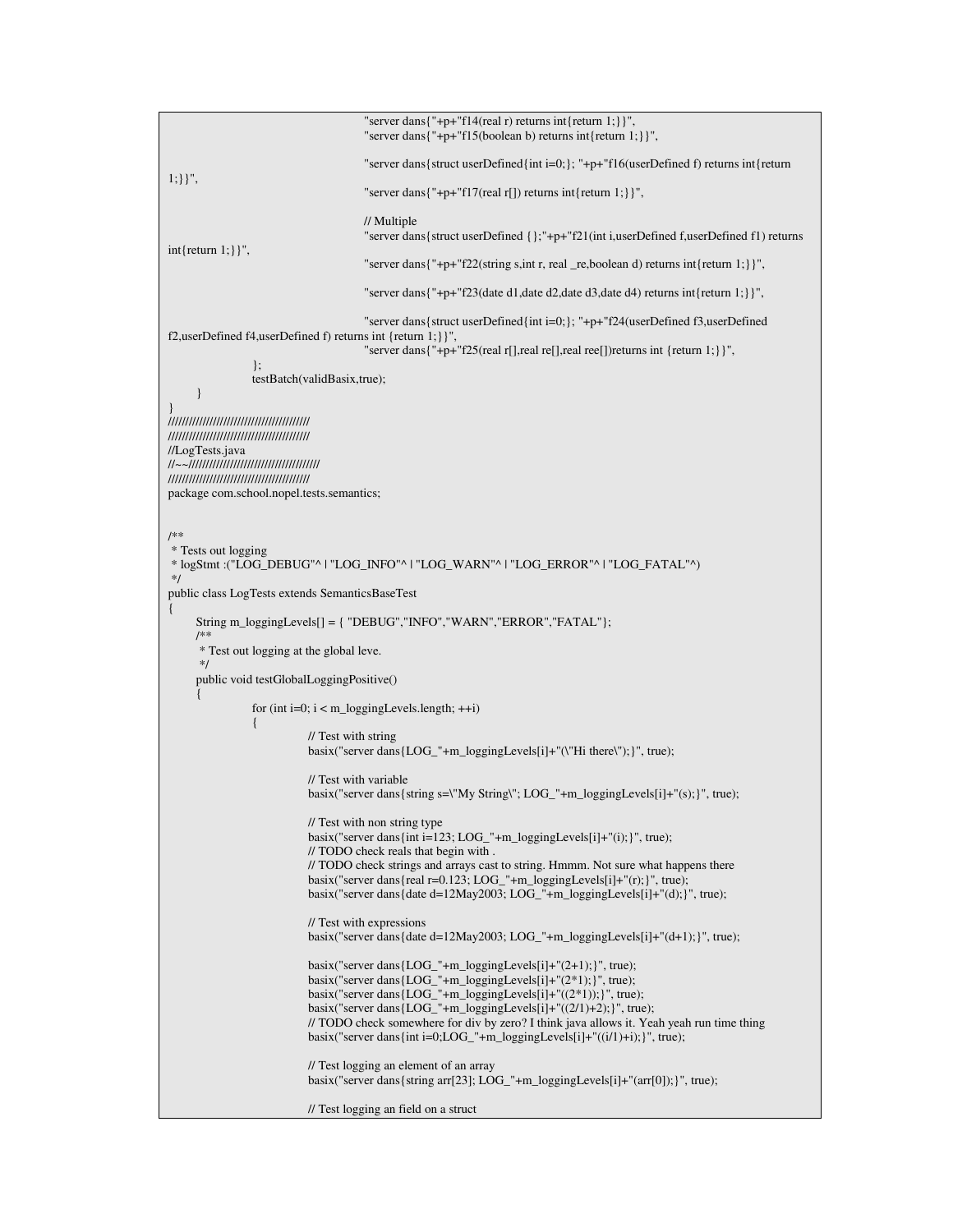```
basix("server dans{struct ds{int i=0;}; ds dsInst; LOG_"+m_loggingLevels[i]+"(dsInst.i);}", true);
                            // TODO this violates spec. We are logging an array. I'd like to have this though...
                            // TODO also allow logging of structs. I would have to carry along struct property names then. But
                            // do that later as it is a nice to have...unless it makes code gen easier.
                            basix("server dans{string arr[23]; LOG_"+m_loggingLevels[i]+"(arr);}", true);
                 }
      }
     public void testGlobalLoggingNegative()
      {
                 for (int i=0; i < m loggingLevels.length; ++i)
                 {
                            // Test trying to log a struct
                            basix("server dans{struct ds{int i=0;}; ds dsInst; LOG_"+m_loggingLevels[i]+"(dsInst);}", false);
                 }
      }
      /**
      * Test out logging in different scopes
      */
     public void testScopedLogging()
      {
                 for (int i=0; i < m _loggingLevels.length; ++i)
                 {
                            // Test in func
                            basix("server dans{function f() returns void {LOG_"+m_loggingLevels[i]+"(\"Hi there\");};}",
true);
                            // Test is network func
                            basix("server dans{network function f() returns void {LOG_"+m_loggingLevels[i]+"(\"Hi
there\langle"); \}; \}", true);
                             // Test in loop
                            basix("server dans{function f() returns void {while(true){LOG_"+m_loggingLevels[i]+"(\"Hi
there\");}};}", true);
                            // Test in if
                            basix("server dans{function f() returns void {if(true){LOG_"+m_loggingLevels[i]+"(\"Hi
there\{'{\prime\prime}}; \} } ; \} ", true);
                            // Test in else
                            basix("server dans{function f() returns void {if(true){}else{LOG_"+m_loggingLevels[i]+"(\"Hi
there\");}};}", true);
                            // Test is struct. Should fail
                             // TODO check out logging in struct. This is weird. It causes parse error but I dont seem
                            // to do anything with it so semantic check happens anyways.
                            //basix("server dans{struct ds{int i=0;LOG_"+m_loggingLevels[i]+"(\"Hi there\");};", false);
                 }
      }
}
/////////////////////////////////////////
/////////////////////////////////////////
//NOPELSemanticsTestSuite.java
//~~//////////////////////////////////////
/////////////////////////////////////////
package com.school.nopel.tests.semantics;
import com.school.nopel.semantics.NOPELEnv;
import com.school.nopel.tests.scanner.LogTests;
import junit.framework.Test;
import junit.framework.TestResult;
import junit.framework.TestSuite;
public class NOPELSemanticsTestSuite {
     public static Test suite() {
                 NOPELSemanticsTestSuite instance = new NOPELSemanticsTestSuite();
                 TestSuite suite = instance.new MyTestSuite(
                                        "Test for com.school.nopel.tests.semantics");
                 //$JUnit-BEGIN$
                 suite.addTestSuite(ArrayTests.class);
```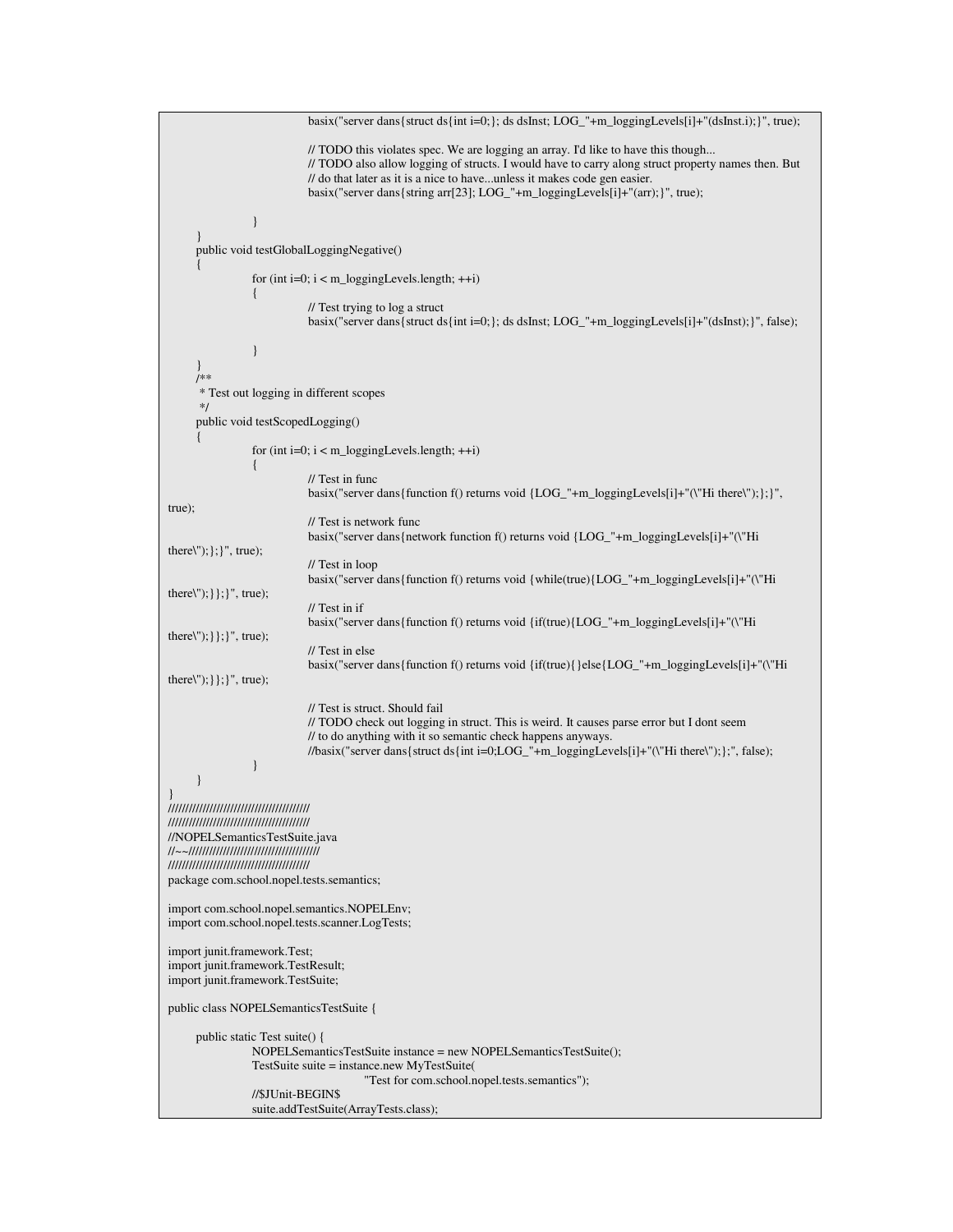```
suite.addTestSuite(DeclarationTests.class);
                 suite.addTestSuite(ExpressionTests.class);
                 suite.addTestSuite(FunctionTests.class);
                 suite.addTestSuite(LogTests.class);
                 suite.addTestSuite(ReturnTests.class);
                 suite.addTestSuite(StatmentTests.class);
                 suite.addTestSuite(StructTests.class);
                 //$JUnit-END$
                 return suite;
      }
     public class MyTestSuite extends TestSuite
      {
                 public MyTestSuite(String _s) { super(_s);}
                 public void runTest(Test test, TestResult result) {
                             if (null != NOPELEnv.getSymbolTable())
                                        NOPELEnv.getSymbolTable().clearAllSymbols();
                             super.runTest(test, result);
                  }
      }
}
/////////////////////////////////////////
/////////////////////////////////////////
//ReturnTests.java
//~~//////////////////////////////////////
/////////////////////////////////////////
package com.school.nopel.tests.semantics;
/**
* Test out the return stmt. It is quite particular. More details? Well
* the return stmt is complex on if stmts with elses. E.g. in a function
* that has an if and an else, if both the if and else return then no
* stmts should follow. And the like. See tests below.
*/
public class ReturnTests extends SemanticsBaseTest
{
     public void testGlobalReturn()
      {
                 String validBasix[] = {
                                         // Test a return at the global level.
                                         "server dans{return;}",
                                         "server dans{int i=0; string s=\"Hi\";return;}",
                                         // Can declare functions after return
                                         "server dans{int i=0; return; function foo() returns void {};}",
                                         "server dans{int i=0; return; network function foo() returns void {};}",
                                         "server dans{int i=0; return; network function foo() returns void {};function bar() returns
void {};}",
                 };
                 testBatch(validBasix,true);
                 // negative
                 String invalidBasix[] = {
                                         // Servers dont return anything.
                                         "server dans{return true;}",
                                         "server dans{return 1;}",
                                         "server dans{return \"abc\";}",
                                        // Cant declare after the return
                                         "server dans{int i=0; string s=\"Hi\";return;int i=0;}",
                  };
                 testBatch(invalidBasix,false);
      }
     public void testFunctionsSimple()
      {
```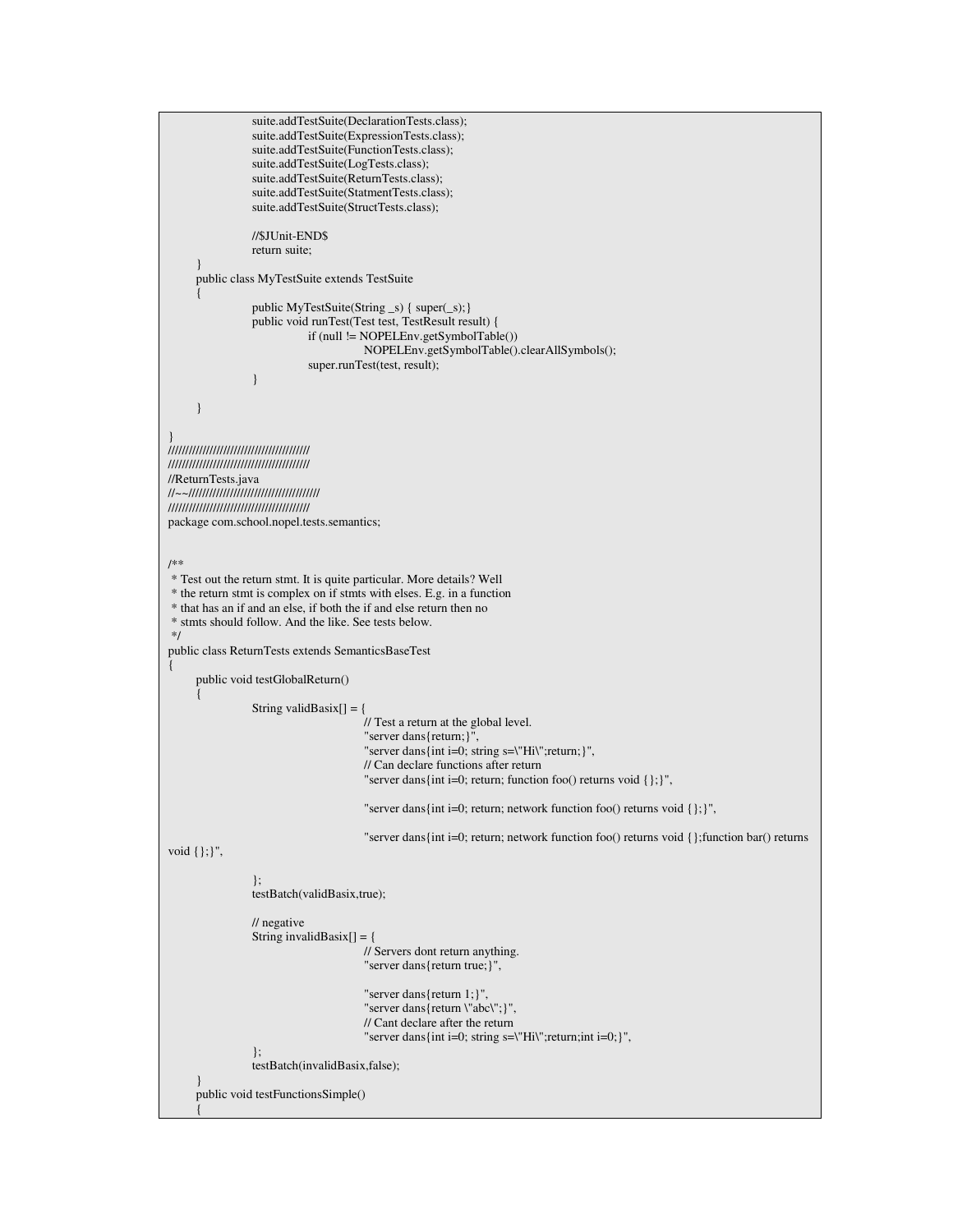|                          | String validBasix $[] = \{$                                                 |                                                                                                                                                                                                                                                                        |
|--------------------------|-----------------------------------------------------------------------------|------------------------------------------------------------------------------------------------------------------------------------------------------------------------------------------------------------------------------------------------------------------------|
|                          |                                                                             | $\frac{\textit{N}}{\text{VOD}}$<br>"server dans { function $f1()$ returns void { }; }",<br>"server dans { function f1() returns void { return; }; }",<br>"server dans { function f2() returns void { int i=0; string s=\"Sammy\"; return; }; }",                       |
|                          |                                                                             | "server dans { function f3() returns void { int i=0; string s=\"Sammy\"; return; }; }",                                                                                                                                                                                |
| s=\"Sammy\";return;};}", |                                                                             | // Return at both global and functional level<br>"server dans{int i=10; return; function $f(4)$ returns void {int i=0; string                                                                                                                                          |
|                          | s=\"Sammy\";return; \; \; \; \; function f6() returns void { \; \; \; \; \; | // Multiple functions<br>"server dans{int i=10; return; function f5() returns void {int i=0; string                                                                                                                                                                    |
|                          | $\}$ ;<br>testBatch(validBasix,true);                                       |                                                                                                                                                                                                                                                                        |
|                          | $\frac{1}{2}$ negative<br>String invalidBasix $[] = \{$                     | // decl after return<br>"server dans { function f11() returns void { int i=0; return; string s=\"Sammy\"; return; }; }",<br>// stmt after return<br>"server dans { function $f22()$ returns void { int i=0; return; $f22()$ ; }; }",                                   |
|                          |                                                                             | "server dans { function f33() returns void { int i=0; return; i = i +1; }",                                                                                                                                                                                            |
|                          |                                                                             | // Dupe returns<br>"server dans { function f44() returns void { return; return; }",                                                                                                                                                                                    |
|                          |                                                                             | "server dans { function f55() returns void { int i=0; return; return; }",<br>// Missing return<br>"server dans { function f66() returns int { int i=0; }",<br>"server dans { function f77() returns string { string s= $\lvert$ "Hi there $\lvert$ "; }",              |
|                          | $\}$ ;<br>testBatch(invalidBasix,false);                                    |                                                                                                                                                                                                                                                                        |
|                          | public void testIfs()                                                       |                                                                                                                                                                                                                                                                        |
|                          | String validBasix $[] = \{$                                                 | // At the global level if with no else returns<br>"server dans{int i=0; if $(i < -23)$ { return; } string s=\"should see me\";}",<br>// At the global level if with no else does not return<br>"server dans{int i=0; if $(i < -23)$ {} string s=\"should see me\"; }", |
|                          |                                                                             | // At the global level if with else both return<br>"server dans {int i=0; if $(i < -23)$ {return;} else { return;};}"                                                                                                                                                  |
| return; } ",             |                                                                             | // At the global level if with else if return<br>"server dans {int i=0; if $(i < -23)$ {return;} else { int j=100;}; string s=\"should see me\";                                                                                                                       |
| return; } ",             |                                                                             | // At the global level if with else return<br>"server dans{int i=0; if $(i < -23)$ {} else { int j=100; return; }; string s=\"should see me\";                                                                                                                         |
| return; }",              |                                                                             | // At the global level if with neither return<br>"server dans {int i=0; if $(i < -23)$ { } else { int j=100; }; string s=\"should see me\";                                                                                                                            |
|                          |                                                                             | // Global nested ifs                                                                                                                                                                                                                                                   |
|                          | $\}$ ;<br>testBatch(validBasix,true);                                       |                                                                                                                                                                                                                                                                        |
|                          | $\frac{1}{\sqrt{2}}$ negative<br>String invalidBasix $[] = \{$              | // if and else both return. No stmt afterwards<br>"server dans {int i=0; if $(i < -23)$ {return;} else { return;} string s=\"should error\";}",                                                                                                                        |
|                          | $\}$ ;                                                                      | // if and else stmts after return.                                                                                                                                                                                                                                     |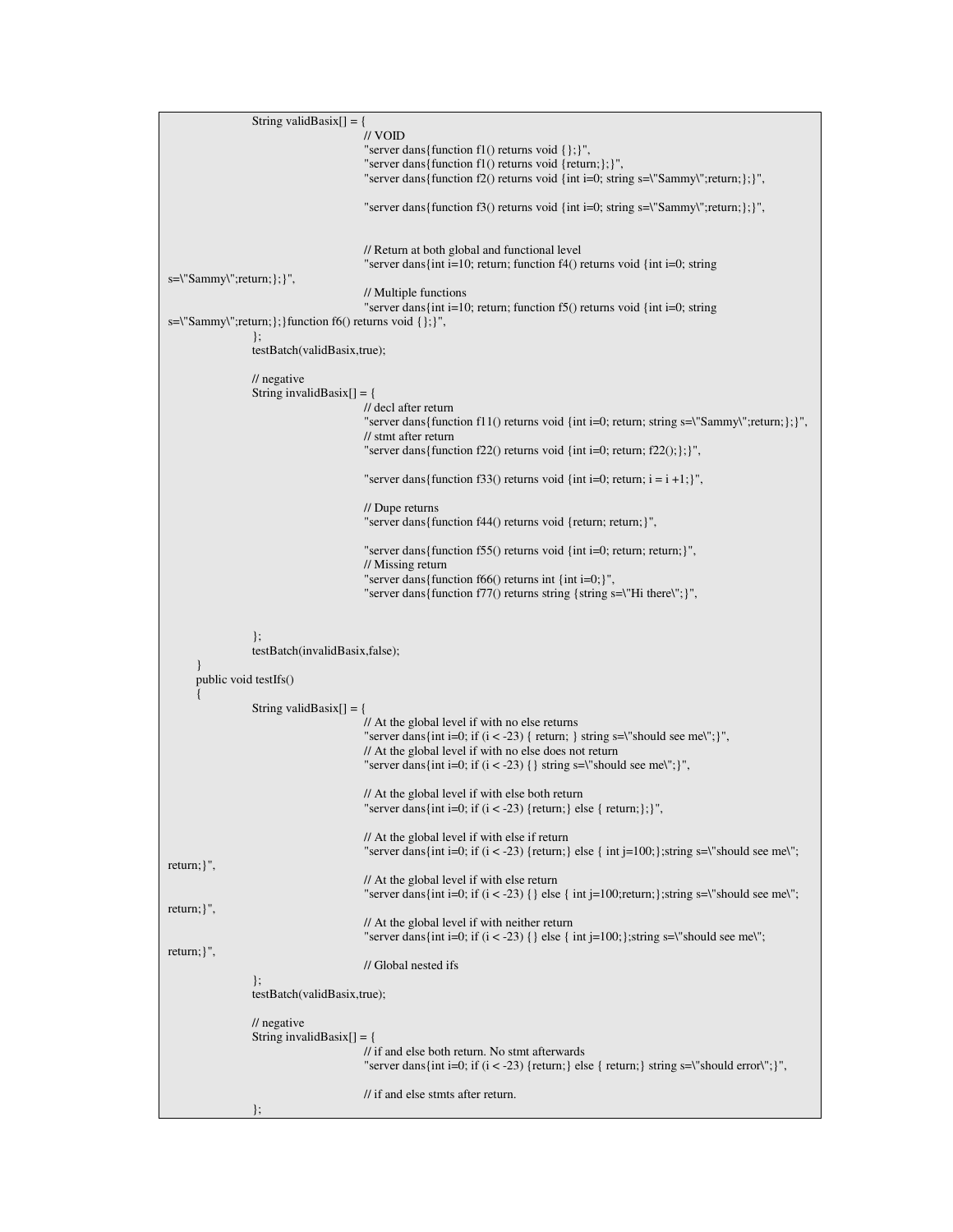testBatch(invalidBasix,false);

} } ///////////////////////////////////////// ///////////////////////////////////////// //SemanticsBaseTest.java //~~////////////////////////////////////// ///////////////////////////////////////// package com.school.nopel.tests.semantics; import java.io.StringReader; import antlr.collections.AST; import com.school.nopel.NOPELASTFactory; import com.school.nopel.NOPELLexer; import com.school.nopel.NOPELParser; import com.school.nopel.NOPELTreeParser; import com.school.nopel.compiler.NOPELErrorHandler; import com.school.nopel.semantics.NOPELEnv; import com.school.nopel.tests.BaseTest; /\*\* \* All test cases should subclass this and utilize the \* logTestedProgram method to log statistics. \*/ public class SemanticsBaseTest extends BaseTest { /\*\* \* The base directory for results files. \*/ public static final String m\_baseDirForTestFiles ="C:\\temp\\tests\\semantics\\"; public String getBaseDirForTestFiles() {return m\_baseDirForTestFiles; }; protected void basix(String \_data, final boolean \_expectSuccess) { try { if (null != NOPELEnv.getSymbolTable()) NOPELEnv.getSymbolTable().clearAllSymbols(); //NOPELEnv.flushErrors(); NOPELErrorHandler.clearAllErrors(); // The most basic is server {} StringReader m\_stream = new StringReader(\_data); NOPELLexer m\_lexer = new NOPELLexer(m\_stream); NOPELParser m\_parser = new NOPELParser(m\_lexer); m\_parser.setASTFactory(new NOPELASTFactory()); m\_parser.server();  $AST t = m\_parser.getAST();$ NOPELTreeParser tp = new NOPELTreeParser(); tp.server(t); if (\_expectSuccess) { //if (NOPELEnv.areThereErrors()) if (!NOPELErrorHandler.isSemanticsCool()) { logTestedProgram(\_data,\_expectSuccess,true); //assertTrue(NOPELEnv.getFirstError()+" on input: "+  $_data$ ,  $1 == 0$ ); assertTrue(NOPELErrorHandler.getSemanticErrors().get(0)+" on input: "+ \_data,1 == 0); return; } } else { //if (!NOPELEnv.areThereErrors()) if (NOPELErrorHandler.isSemanticsCool()) { logTestedProgram(\_data,\_expectSuccess,false); assertTrue("Expected semantic error did not occur on: "+\_data,1 == 0); return; } } } catch (Exception e) { logTestedProgram(\_data,\_expectSuccess,true);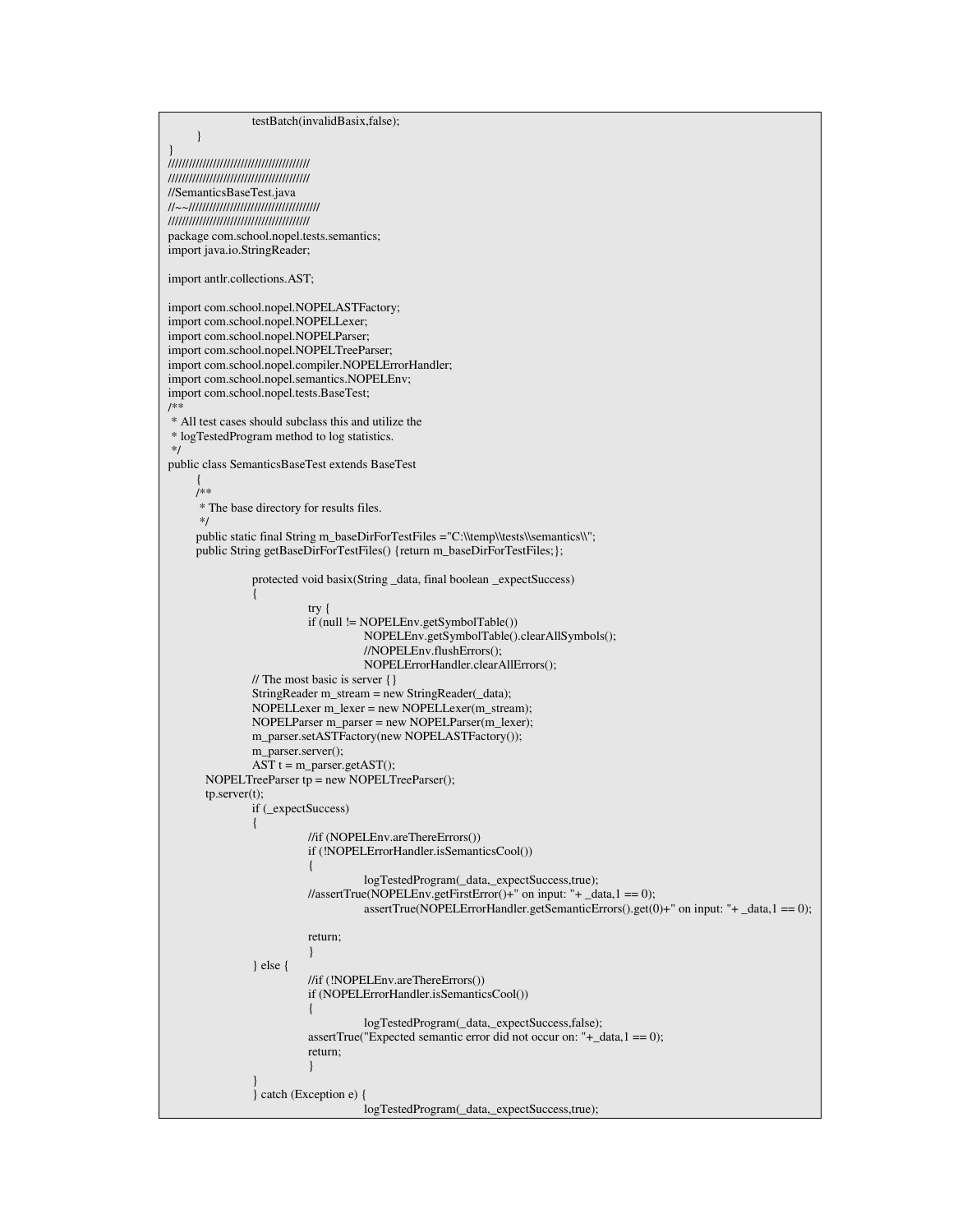```
assertTrue("Semantic error not expected on:"+_data+" error:"+
e.getMessage(),!_expectSuccess);
                                        return;
                  }
                 logTestedProgram(_data,_expectSuccess,!NOPELErrorHandler.isSemanticsCool());
      }
                 protected void tearDown() throws Exception
                  {
                             super.tearDown();
                             if (null != NOPELEnv.getSymbolTable())
                                        NOPELEnv.getSymbolTable().clearAllSymbols();
                  }
}
/////////////////////////////////////////
/////////////////////////////////////////
//StatmentTests.java
//~~//////////////////////////////////////
/////////////////////////////////////////
package com.school.nopel.tests.semantics;
/**
* Tests out arrays.
*/
public class StatmentTests extends SemanticsBaseTest
{
     public void testAssignment()
      \{// Test while perdicates
                 String validBasix[] =
                 {
                             "server dans{int one=1; one = 10; one = one + one;}",
                 };
                 testBatch(validBasix,true);
      }
     /**
      * Test out while loop test condition
      */
     public void testWhilePredicates()
      {
                 // Test while perdicates
                 String validBasix[] = {
                             "server dans{while ( true ) { }}}",
                             "server dans{while ( false ) { }}",
                             "server dans{while ( true ) { };}",
                             "server dans {int a=1; int b=2; while ((a < b + 1)) { }}",
                             "server dans { while (1 == 1) { } }",
                             "server dans {int a=1;int b=2; while (a < b) { } }",
                                                                                        };
                 testBatch(validBasix,true);
      }
     /**
      * Test out while loop contents
      */
     public void testWhileContents()
      \left\{ \right./*
                 // Test while perdicates
                 String validBasix[] = \{"server dans{function fool() returns boolean {while ( true ) { int i=3;}}}",
                                         "server dans{function fool() returns boolean {while ( true ) { int i=3; int j = i +i;}}}",
                                         "server dans{function fool() returns boolean {while ( true ) { int i; int j = b[34];}}}",
                                                                                        };
                 testBatch(validBasix,true);
                 */
```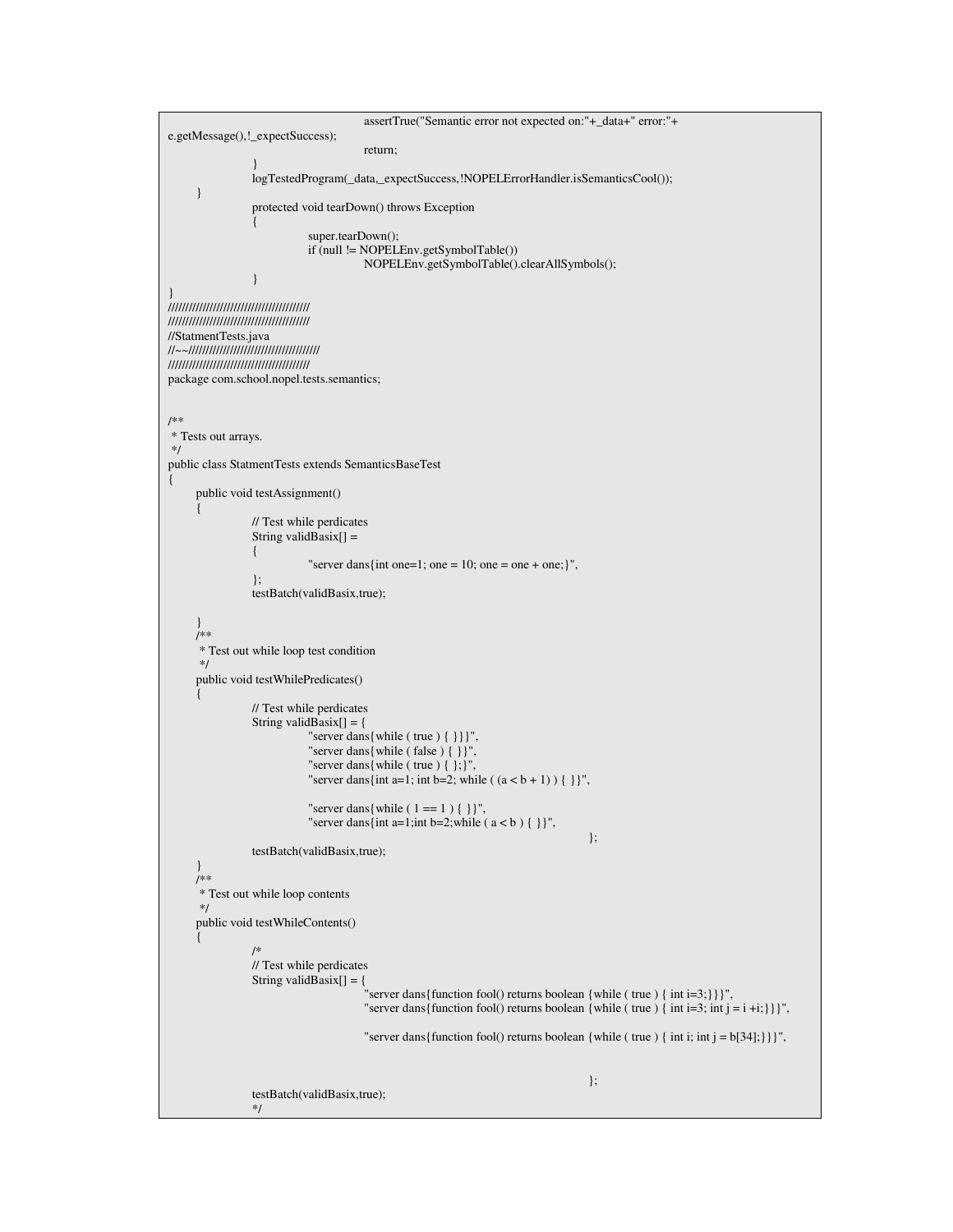```
}
      /**
      * Test out if predicates
      */
      public void testIfPredicates()
      {
                  String validBasix[] = {
                                          "server dans {if ( true ) \{\};\} ",
                                          "server dans{if ( false ) { int i=3;}}}",
                                          "server dans{int a=1; int b=3; if (a == b) { int i=3; int j = i +i;}}",
                  };
                  testBatch(validBasix,true);
      }
      /**
      * Test out if contents
       */
     public void testIfContents()
      {
                  /*
                  String validBasix[] = {
                                          "server dans{function fool() returns boolean {if ( true ) { int i=3;}}}",
                                          "server dans { function fool() returns boolean {if ( true ) { int i=3; int j = i +i; } } }",
                                          "server dans{function fool() returns boolean {if ( true ) { int i; int j = b[34]; } } ",
                                          "server dans{function fool() returns boolean {if ( true ) { int i; int j = b[34];}}}",
                                                                                         };
                  testBatch(validBasix,true);
                  */
      }
     public void testArrayStructPropertyRef()
      {
                  /*
                  String validBasix[] = \{// declaration is irrelevant here in the scanner but for clarity of the test.
                              // This is chaning the 11th persons age to 30.
                              "server dans{function foo() returns void {struct person{int age=29;};person
pArray[23];pArray[10].age = 10;}}",
                              // This is chaning the 11th persons age to that of the 10th person
                              "server dans{struct person{int age=29;}; person bar[100]; function foo() returns void {bar[10].age =
bar[9].age;}}",
                  };
                 testBatch(validBasix,true);
                  */
      }
}
/////////////////////////////////////////
/////////////////////////////////////////
//StructTests.java
//~~//////////////////////////////////////
/////////////////////////////////////////
package com.school.nopel.tests.semantics;
import java.util.Random;
import com.school.nopel.compiler.NOPELErrorHandler;
import com.school.nopel.semantics.NOPELEnv;
/**
* Tests out structs.
*/
public class StructTests extends SemanticsBaseTest
{
      /**
      * Test out arrays of different types valid and invalid
      */
```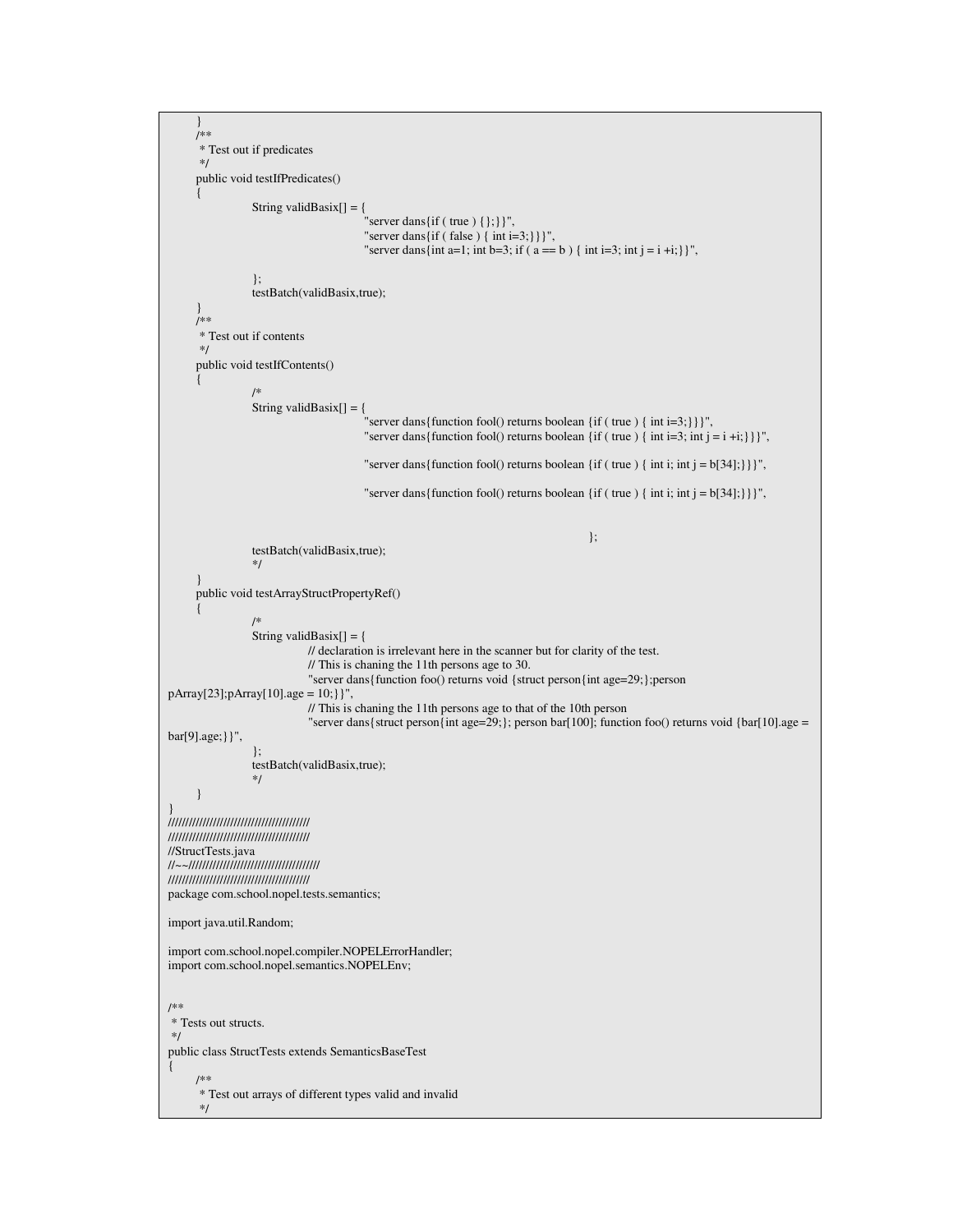```
public void testStructDecl()
      {
                String validBasix[] = {
                                       // No properties
                                       "server dans{};}",
                                       // Single no initialization
                                       "server dans{struct dans1{boolean b5tgs;};}",
                                       "server dans{struct dans1{int b34twre;};}",
                                       "server dans{struct dans1{real b34rewf;};}",
                                       "server dans{struct dans1{string b34fds;};}",
                                       "server dans{struct dans1{date bsdfsadf;};}",
                                       // Single with init
                                       "server dans{struct dans1{boolean b5tgs=false;};}",
                                       "server dans{struct dans1{int b34twre=12345;};}",
                                       "server dans{struct dans1{real b34rewf=454.054;};}",
                                       "server dans{struct dans1{string b34fds=\"Hi there world\";};}",
                                       "server dans{struct dans1{date bsdfsadf=01APR2006;};}",
                                       // Multiple no init
                                       "server dans{struct dans1{date bsdfsadf;string b34fds;real b34rewf;int b34twre;boolean
b5tgs;};}",
                                       "server dans{struct dans1{int b34twre;date bsdfsadf;date bsdfsadf2;};}",
                                       // Multiple w/ init
                                       "server dans{struct dans1{int b34twre=12345;boolean b5tgs=false;int
b34twre2=12345;};}",
                                       "server dans{struct dans1{int b34twre=12345;real b34rewf=454.054;};};}",
                                       // Mixed some init some not.
                                       "server dans{struct dans1{real b34rewf=454.054; boolean hey=false;string s; date d;};}",
                 };
                testBatch(validBasix,true);
      }
     public void testStructInstances()
      {
                String validBasix[] = {
                 "server dans{struct cat{string name=\"NA\";}; cat mine; cat yours;}",
                 };
                testBatch(validBasix,true);
                String invalidBasix[] = {
                                        'server dans{struct cat{string name=\"NA\";}; catsss mine;}",
                                       };
                                       testBatch(invalidBasix,false);
      }
      public void testStructPropertyAccess()
      {
                String validBasix[ = {
                 "server dans{struct cat{string name=\"NA\";}; cat mine; string cName = mine.name;}",
                 };
                testBatch(validBasix,true);
                String invalidBasix[] = {
                                       "server dans{struct cat{string name=\"NA\";}; cats mine; int age = mine.age;}",
                                       };
                                       testBatch(invalidBasix,false);
      }
     public void testPropertiesAndVariables()
      {
                String validBasix[] = {
                                       // Property previously defined as variable
                                       "server dans{int i=12345; struct foo{int i=90;};};}",
                                       "server dans{int i=12345; struct foo{int i;};};}",
                                       // Property initalized to a variable
                                       "server dans{int i=12345; struct foo{int jol=i;};};}",
                                       // TODO what happens in above if foo has property i? Which value?
                                       //TODO later when semantics have it, try a function.
                 };
                testBatch(validBasix,true);
```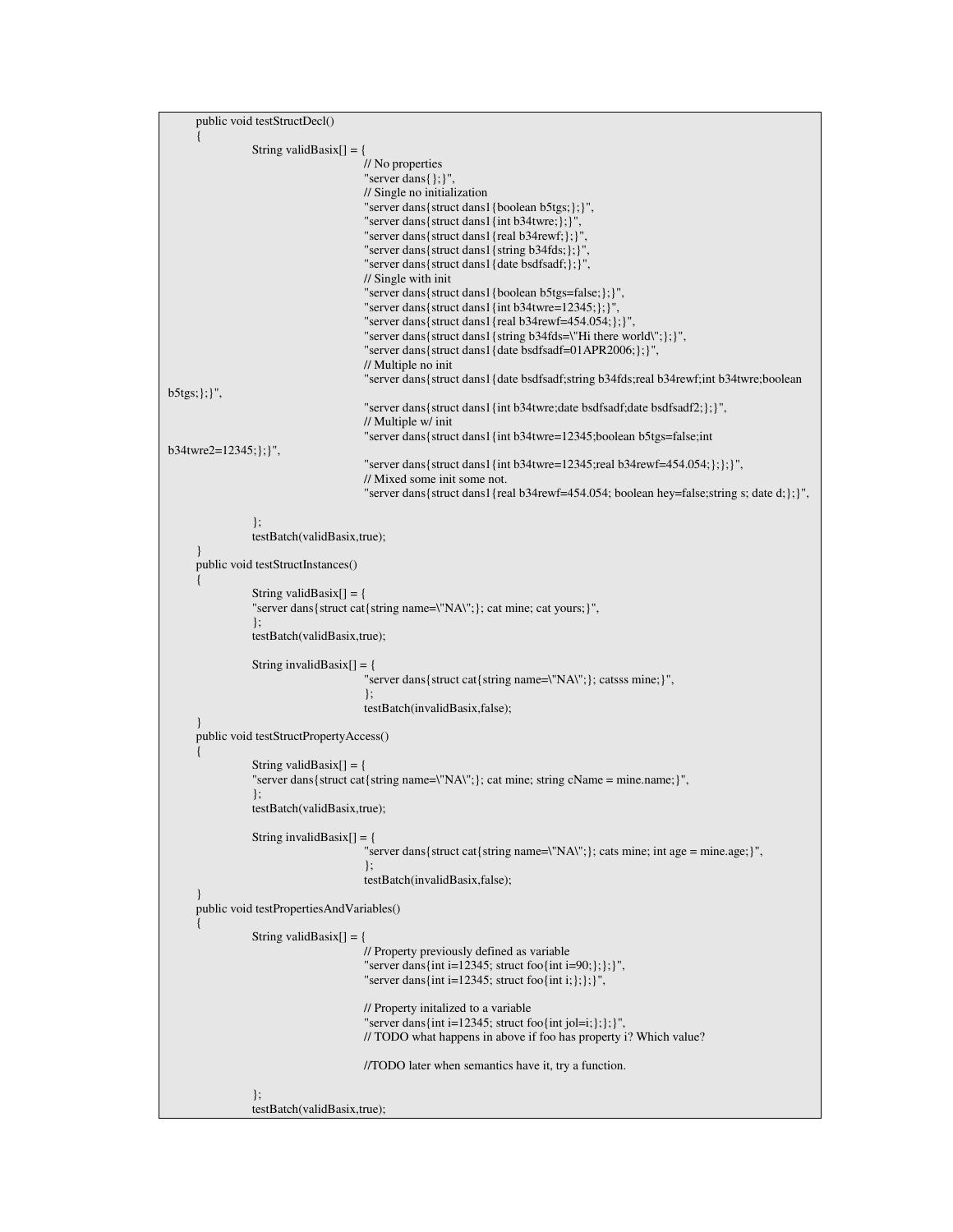```
}
      /**
      * Test some random structs.
      */
     public void testRandomStructs()
      {
                Random r = new Random();int next = 0;
                StringBuffer s = null;
                for (int j=0; j < m_maxRandomToRun; ++j)
                {
                            next = Math.abs(r.nextInt()) % m_maxDeclarations;
                            s = new StringBuffer("server "+getRandomIdentifier()+" { struct "+ getRandomIdentifier()+ "{");
                            for (int i=0; i < next; ++i)
                            {
                                       s.append(declHelper.getRandomDecl(r));
                            }
                            s.append("\n};}");
                            //NOPELEnv.flushErrors();
                            NOPELErrorHandler.clearAllErrors();
                            NOPELEnv.getSymbolTable().clearAllSymbols();
                            basix(s.toString(),true);
                 }
      }
     /**
      * Test out struct access
      *
      */
     public void testStructAccess()
      {
                /*<br>String validBasix[] = {
                                                  "server dans{int i= boring.id;}",
                };
                testBatch(validBasix,true);
                 */
     }
}
/////////////////////////////////////////
/////////////////////////////////////////
//TreeParserMain.java
//~~//////////////////////////////////////
/////////////////////////////////////////
package com.school.nopel.tests.semantics;
import java.util.Enumeration;
import java.util.Iterator;
import java.util.logging.Formatter;
import java.util.logging.Level;
import java.util.logging.LogManager;
import java.util.logging.LogRecord;
import java.util.logging.Logger;
import java.util.logging.SimpleFormatter;
import javax.swing.JFrame;
import com.school.nopel.NOPELASTFactory;
import com.school.nopel.NOPELLexer;
import com.school.nopel.NOPELParser;
import com.school.nopel.NOPELTreeParser;
import com.school.nopel.compiler.NOPELErrorHandler;
import antlr.collections.AST;
import antlr.debug.misc.ASTFrame;
public class TreeParserMain {
     static {
                initializeVerbosity(Level.ALL);
      }
  public static void main(String[] args) throws Exception
```